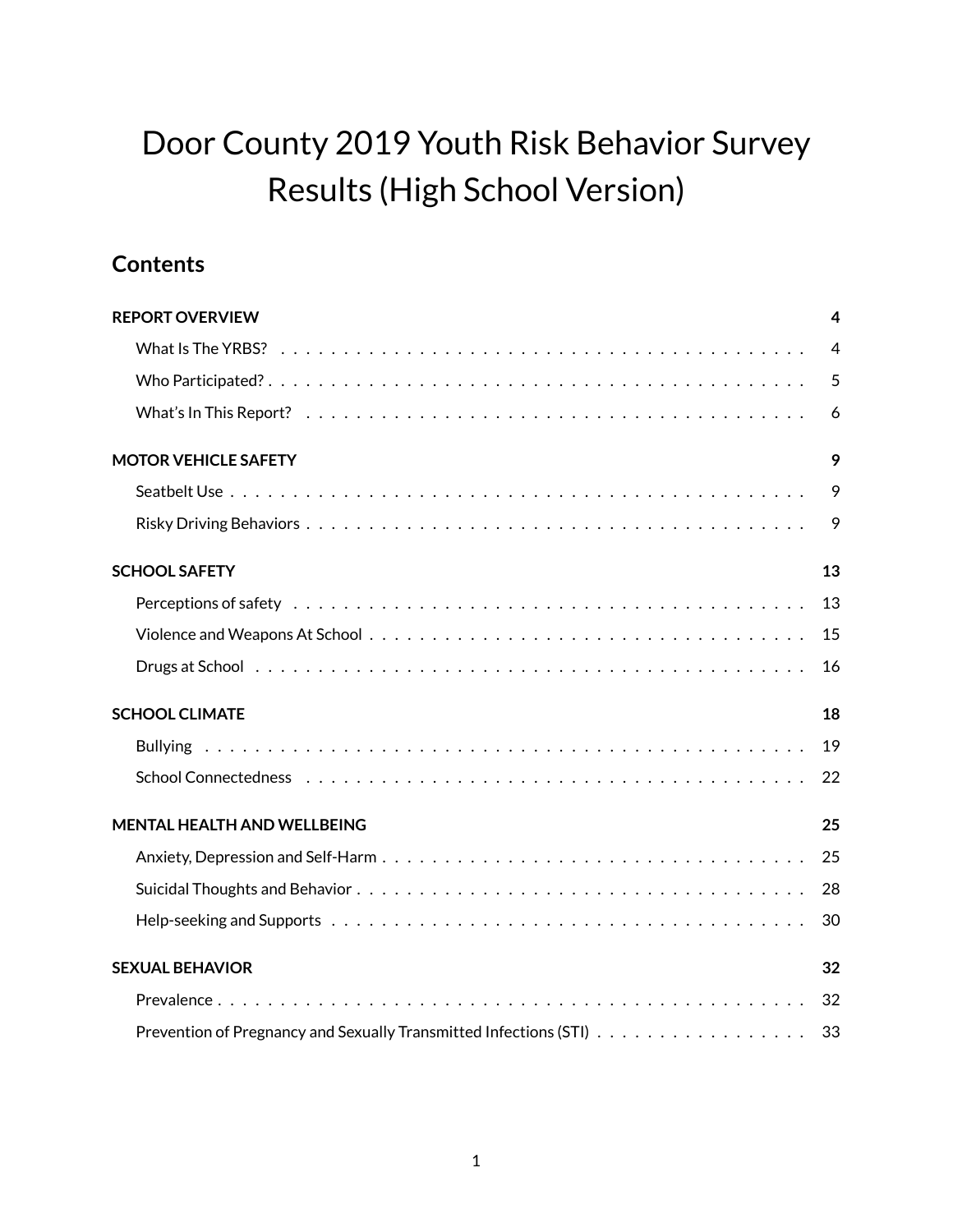PUBLIC INSTRUCTION

| <b>TOBACCO</b>                                                                                                  | $\overline{34}$ |
|-----------------------------------------------------------------------------------------------------------------|-----------------|
|                                                                                                                 | 34              |
| Other Tobacco Products (also contained also contained also contained also contained also contained a contained  | 36              |
| Tobacco Cessation (all contracts) and the contracts of the contracts of the contracts of the contracts of the c | 37              |
| <b>ALCOHOL</b>                                                                                                  | 38              |
|                                                                                                                 | 38              |
|                                                                                                                 | 39              |
| <b>DRUG USE</b>                                                                                                 | 41              |
|                                                                                                                 | 41              |
|                                                                                                                 | 43              |
|                                                                                                                 | 43              |
| <b>TECHNOLOGY USE AND ONLINE BEHAVIOR</b>                                                                       | 44              |
|                                                                                                                 | 44              |
|                                                                                                                 | 46              |
| PHYSICAL HEALTH AND NUTRITION                                                                                   | 47              |
|                                                                                                                 | 47              |
|                                                                                                                 |                 |
|                                                                                                                 | 51              |
|                                                                                                                 | 54              |
| <b>TRAUMA AND ADVERSITY</b>                                                                                     | 58              |
|                                                                                                                 | 58              |
|                                                                                                                 | 60              |
| PROTECTIVE FACTORS AT A GLANCE                                                                                  | 62              |
|                                                                                                                 | 62              |
|                                                                                                                 | 66              |
| <b>HIGHER RISK POPULATIONS AT A GLANCE</b>                                                                      | 69              |
|                                                                                                                 | 70              |
|                                                                                                                 |                 |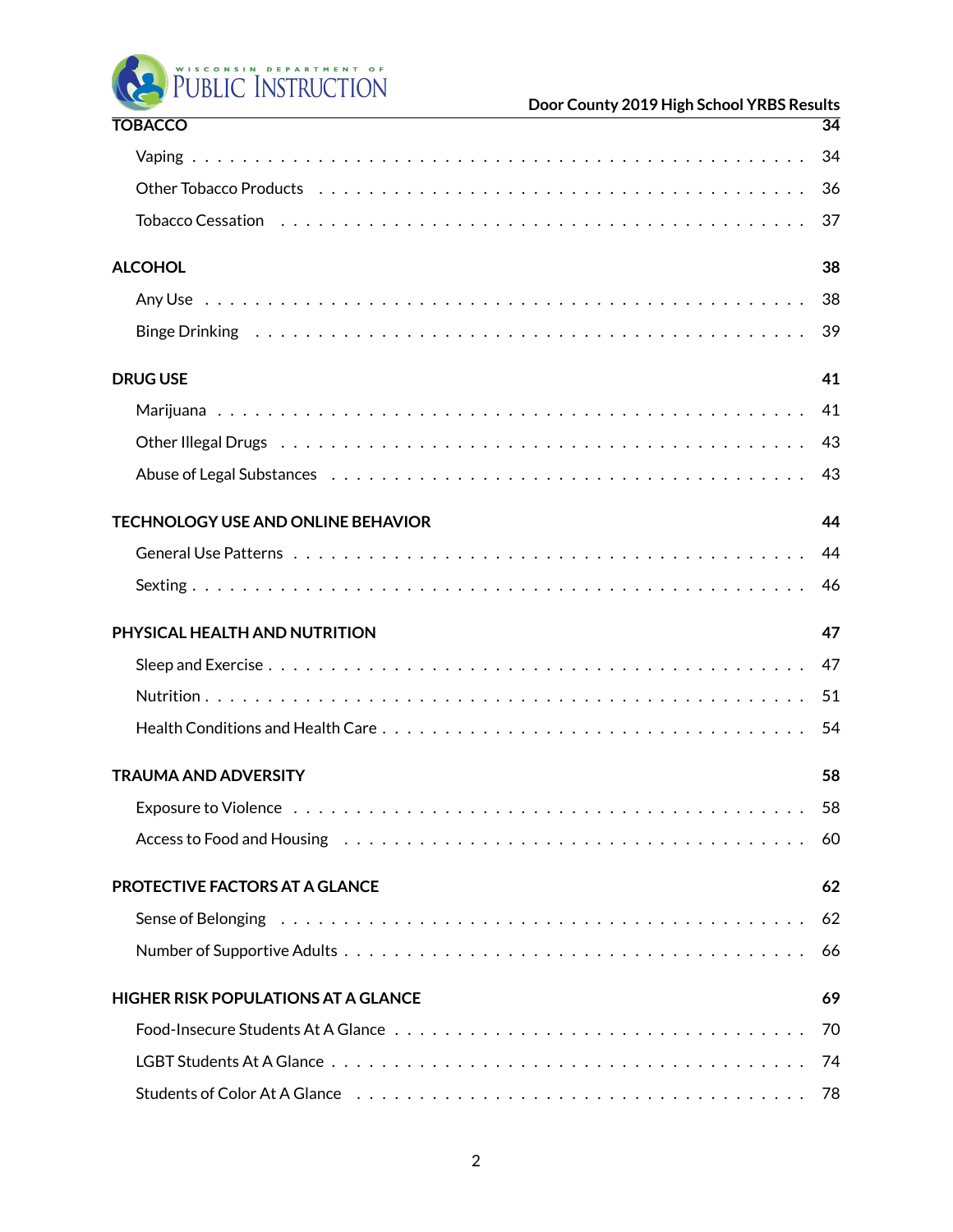

|                                             | 86  |
|---------------------------------------------|-----|
|                                             | 90  |
|                                             | 94  |
| <b>APPENDIX A: QUESTION-SPECIFIC TABLES</b> | 95  |
|                                             | 96  |
|                                             |     |
|                                             |     |
|                                             |     |
|                                             |     |
|                                             |     |
|                                             |     |
|                                             |     |
|                                             |     |
| <b>APPENDIX B: OPTIONAL MODULE RESULTS</b>  | 133 |
|                                             |     |
|                                             |     |
|                                             |     |
|                                             |     |
| <b>TECHNICAL NOTES</b>                      | 137 |
| <b>SELECTED REFERENCES</b>                  | 139 |
|                                             |     |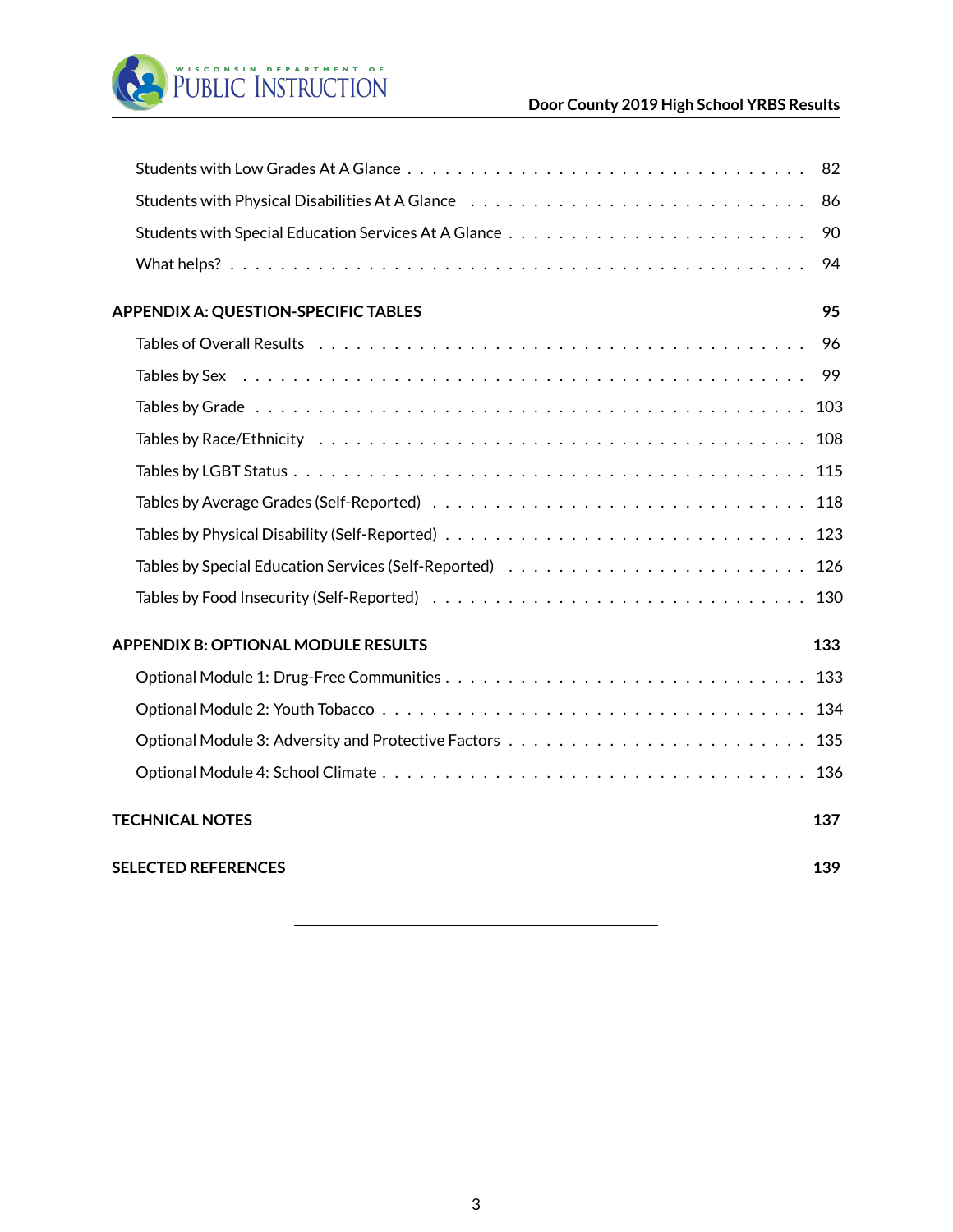

# <span id="page-3-0"></span>**REPORT OVERVIEW**

### <span id="page-3-1"></span>**What Is The YRBS?**

The Youth Risk Behavior Survey (YRBS) is a comprehensive health and wellness surveillance tool developed by the Centers for Disease Control and Prevention (CDC) and administered by states and municipalities. Since 1993, Wisconsin's Department of Public Instruction (DPI) has administered the YRBS to a representative sample of Wisconsin high school students every two years. The results of that survey administration form the basis forWisconsin's official, state-level YRBS statistics. Those state-level statistics only represent the state as a whole and cannot be broken down to other geographic levels, such as county, municipality, or school district.

**How Does This Differ From Prior County Reports?** From 2007-2018,Wisconsin DPI provided an online system that schools could use to generate their own local YRBS results. This was a "do-it-yourself" service provided for free to schools and their partners, but was not structured to generate official, comparable statistics across Wisconsin counties. The 2019 YRBS was the first time that local data collection and analysis were fully aligned with state-level processes. With this change, it became possible for DPI to produce a standard county-level report for all counties with sufficient levels of participation.

Comparisons between this report and any prior reports should take into account any differences in analytic methods and participation levels. Local results from 2007-2018 most likely represent raw percentages, unless results were cleaned and weighted by a local evaluator. The 2019 results have been cleaned and weighted in accordance with the CDC procedures used to finalize Wisconsin's state-level YRBS results.

**Criteria for County-level Results** Both the State Youth Risk Behavior Survey (YRBS) and National YRBS are based on a scientific sample of students in grades 9-12. For local YRBS surveys, such as this, schools were strongly encouraged to administer the survey on a school-wide basis to all grades (i.e., on a census basis). Because the results are based on a census rather than a sample, DPI instituted a minimum threshold for producing county reports. This threshold helps to ensure that results are meaningful, even in the absence of sampling. YRBS 2019 County reports are produced if:

• At least three public high schools were surveyed. (*If two schools were surveyed, a report is only generated with active, written permission from both schools.*)

*and either:*

• More than 50% of public schools in the area successfully surveyed at least 50% of their students.

*or*

• More than 50% of all public high school students in the county were surveyed.

Private schools were also able to participate, but their participation or non-participation was not used as a condition for generating reports. Wisconsin's statewide statistics are based on public schools only.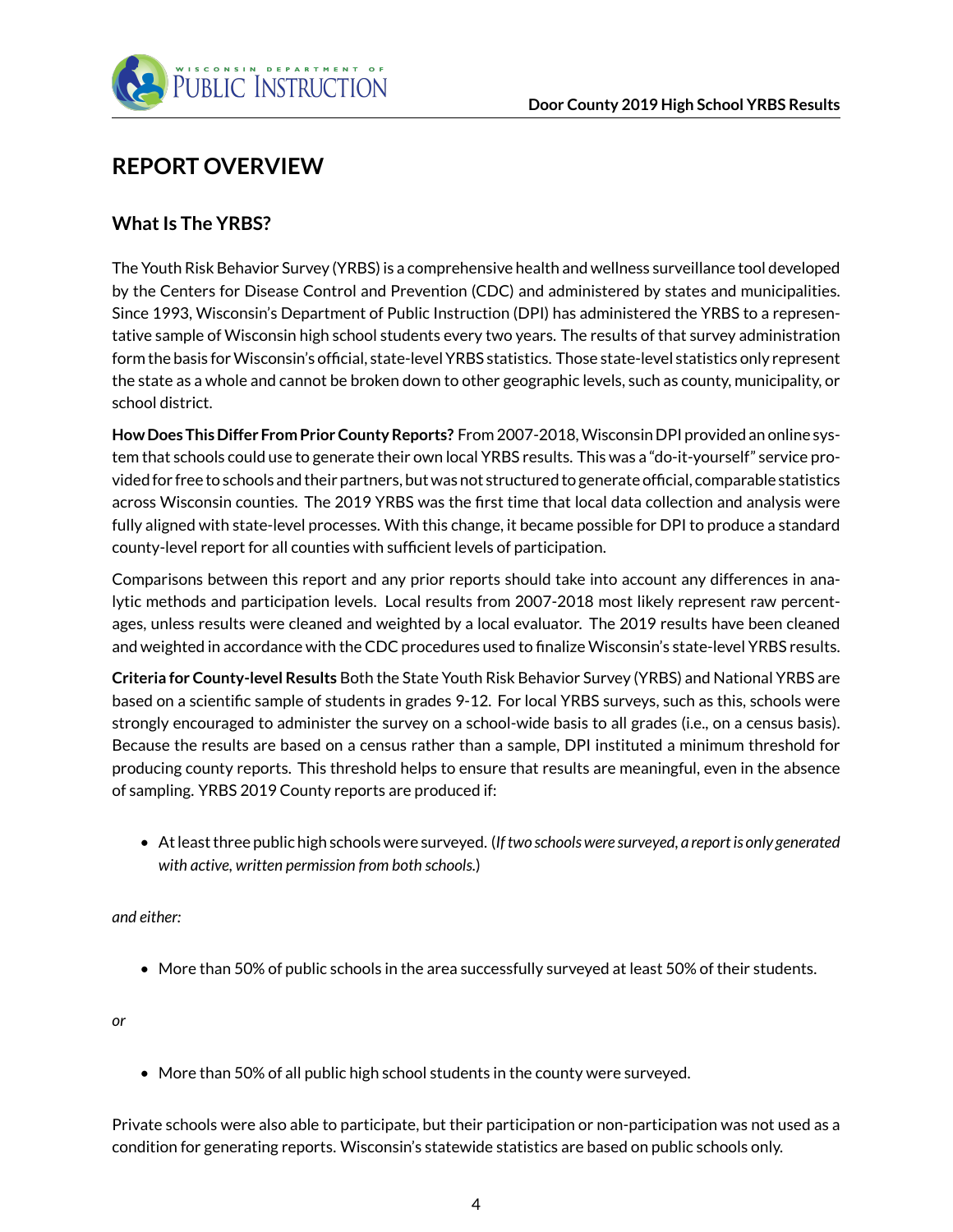

Student responses were associated with a given county based on the county in which the school is located. In some cases, schools may serve students who live in an adjoining county. Unfortunately, there is no way to sort students according to county of residence. Thus, when school districts serve students from two or more counties, all responses from that district become part of the county in which the district is officially located.

## <span id="page-4-0"></span>**Who Participated?**

In the 2018-19 school year, there were 5 public schools in Door county that served high school students, including public charter, virtual, or other types of schools. 5 of these 5 schools (100%) participated in the survey.

5 of the 5 public high schools in the county (100%) met or exceeded the minimum 50% school-level response rate, which was one criteria for generating county-level data. Across the county, the average school-level response rate was 70%.

*Participating schools included:*

### **Southern Door High, Sturgeon Bay High, Gibraltar High, Sevastopol High, Washington Island High**

A total of **776** usable responses were collected from the 5 participating schools listed above. This represented 70% of public high school students in the county.

Below is a breakdown of respondents by demographics.

| <b>Survey Subtotals By Demographics</b> |           |  |
|-----------------------------------------|-----------|--|
|                                         | Subtotals |  |
| Female                                  | 381       |  |
| Male                                    | 395       |  |
| 9th Grade                               | 206       |  |
| 10th Grade                              | 253       |  |
| 11th Grade                              | 137       |  |
| 12th Grade                              | 180       |  |
| American Indian/Native American*        | 10        |  |
| Asian/Pacific Islander*                 | 9         |  |
| Black/African-American*                 | 5         |  |
| Hispanic/Latino                         | 89        |  |
| Multiple (Two or more races selected)*  | 37        |  |
| White*                                  | 626       |  |

<sup>1</sup>\*Non-Hispanic.

### **SURVEYED GRADES AND RESPONSE RATES**

Schools were encouraged to survey all grades. The only instance in which a school was required to survey a certain grade was if that school was selected into the official State of Wisconsin YRBS survey sample.

Below is a summary of participation by grade level.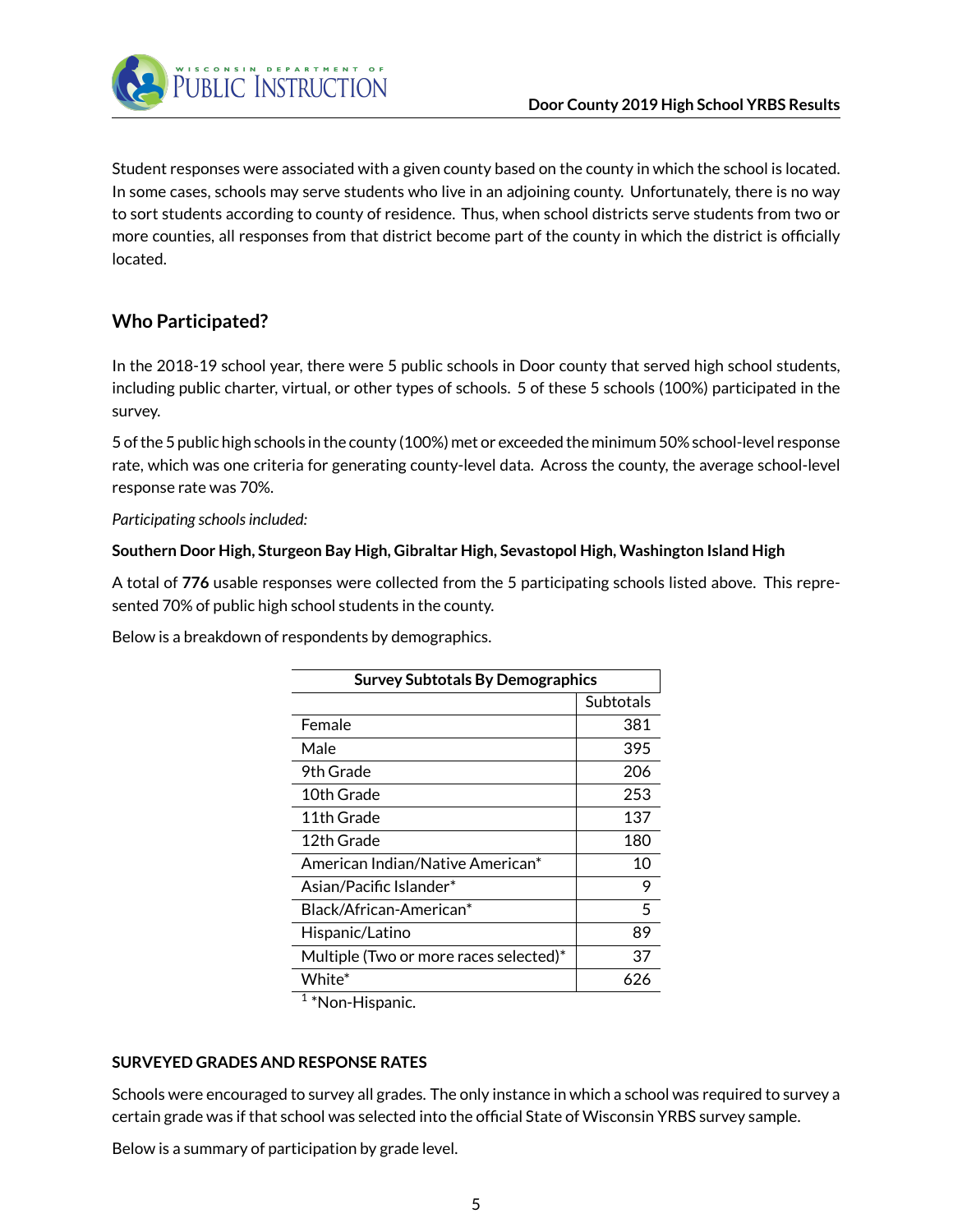**Grade 9 Participation** 4 of the 5 schools with ninth graders surveyed grade 9, yielding a 9th grade response rate of 73%.

### **Grade 10 Participation**

5 of the 5 schools with tenth graders surveyed grade 10, yielding a 10th grade response rate of 90%.

**Grade 11 Participation** 4 of the 5 schools with eleventh graders surveyed grade 11, yielding an 11th grade response rate of 50%.

### **Grade 12 Participation**

4 of the 5 schools with twelfth graders schools surveyed grade 12, yielding a 12th grade response rate of 66%.

Although the analysis adjusts for differences in response rates across grades (through weighting), if some schools opted not to survey certain grades,results for that grade level may be different than they would have been with full participation across schools.

### <span id="page-5-0"></span>**What's In This Report?**

### **Topic Areas**:

This report is organized by YRBS topic area. Each topic area contains key charts that highlight a few questions from that topic area. Bar charts display results for:

- The relevant student population overall
- Breakdown by sex (male/female)
- Breakdown by grade level

Topic areas may also contain some narrative providing an overview of any other relevant questions.

#### **Higher Risk Populations At A Glance**:

Provides bar charts of four key questions comparing certain vulnerable or higher risk student populations to their peers. The four questions include: mental health concerns, bullying, sense of school belonging, and having a teacher to talk to.

These questions were selected for two reasons: 1) they are particularly salient to schools and focus on things that schools may be able to address, either in whole or in part; 2) a high percentage of students overall experience these indicators, which makes it more likely that there will be enough data to disaggregate by the selected student populations. Low prevalence questions, such as drug use, are less likely to produce enough data for this purpose.

Additional information for each higher-risk population is covered in the detailed data tables in the appendices.

#### **Question-Specific Tables**:

The appendices contain detailed, question-by-question tables that provide YRBS numbers for students overall and by subgroup. To keep the report a reasonable length, not all questions have charts in the topic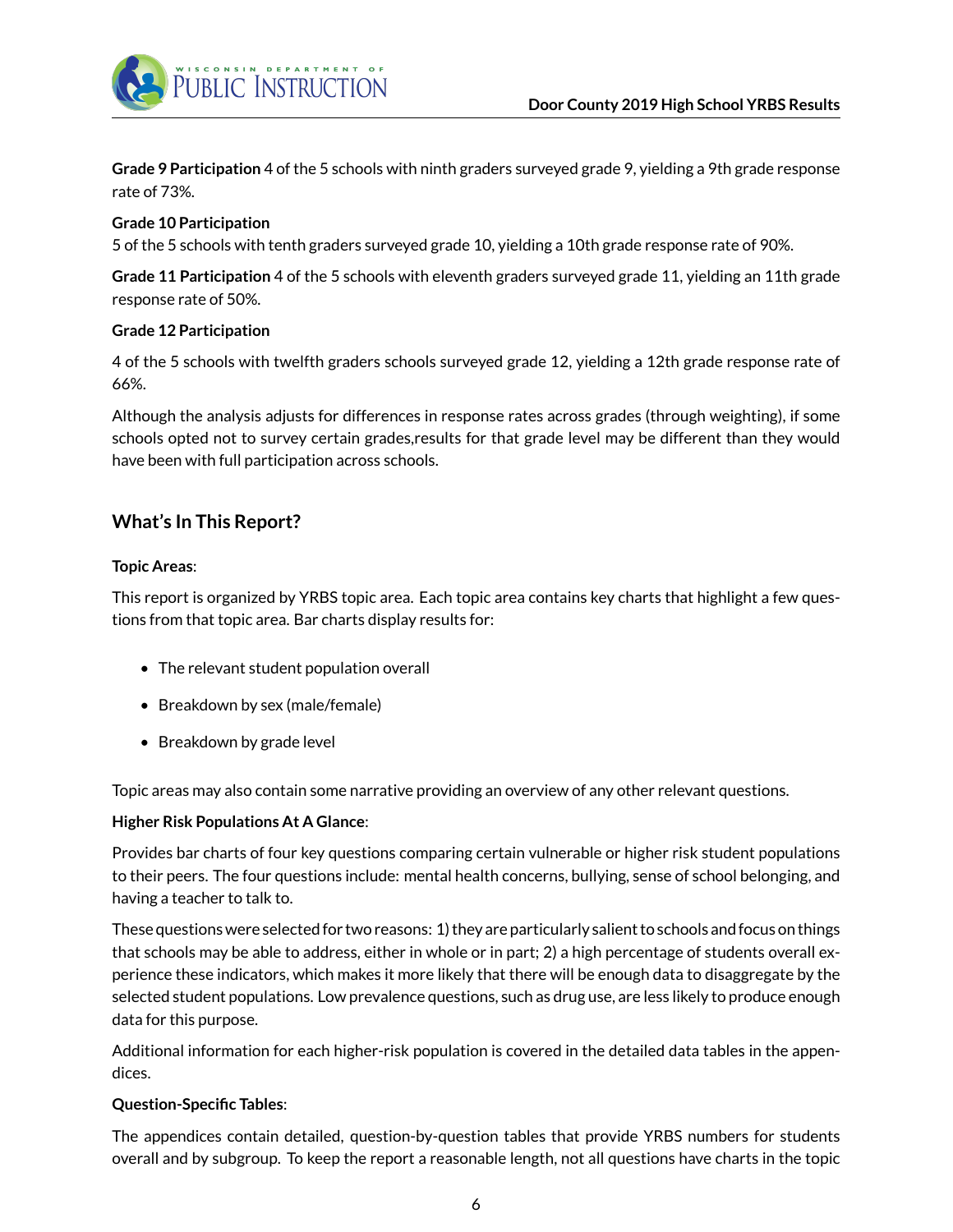

area section. If you don't see a chart of the question you're looking for, please look the number up in the question-specific table.

### **Optional Modules**:

The local YRBS was standardized to allow for consistent and stable comparisons from the school level to the national level. In order to still allow some customization, schools were allowed to choose one additional optional module if they desired. If at least three-quarters of participating schools in the county selected an optional module, data from that module appears in the appendix.

Optional module information for Door: **No optional modules selected county-wide**

### **ANSWERS TO COMMON QUESTIONS**

### **Why is data for that question/subgroup missing?**

If the numbers reported for a question or subgroup were too small to report, data will not be displayed. When a subgroup is missing from a chart, or you see "-" in a table, that might be due to small numbers. This is calculated for each question. Therefore, both the size of the student respondent population (or subpopulation) and the likelihood of the risk behavior will play a role in which data are reportable. (*If a sufficient number of students answered a question, but none of them participated in the risk behavior, tables will display "0%".*)

See the Technical Notes section of this report for more information.

### **Are the results statistically significant?**

The data in this report is disaggregated along lines which generally show significant differences for risk behaviors (e.g., grade level, sex, etc.). However, in this report, all differences between student subpopulations (e.g., between males and females) are displayed regardless of whether those differences are statistically significant for that particular question in that particular county. Readers can use the 95% confidence interval information in the appendices to determine whether any particular association or between-group difference is statistically significant at the .05 level. Additional information on confidence intervals is provided at the beginning of Appendix A.

#### **Where does the information come from?**

All data in this report comes solely from the YRBS survey. Some of the YRBS questions ask students to selfreport on information that is also maintained by the school (e.g., grade level, race, sex, special education status and academic grades), or by other organizations such as health care systems (e.g., asthma, concussions, mental health). However, none of the information used here comes from any identifiable data source. Because the survey is confidential and anonymous, there is no way to get such information from schools, and no attempt is made to do so. Similarly, the YRBS includes questions that ask students whether or not they have certain medical conditions (e.g., asthma) or whether they have experienced symptoms that describe depression or anxiety. The responses are student self-reports of medical or psychological conditions, rather than professionally verified diagnoses. The integrity of the YRBS depends on keeping responses entirely anonymous and confidential. To help the reader know that information is based on student self-reported YRBS answers, rather than school or health care records, sometimes charts are explicitly labeled "Self-Reported". However, all questions are self-reported, even if the chart or table does not explicitly say "Self-Reported".

### **Are the data high quality?**:

The YRBS is a reliable and valid survey instrument used across the country for over 20 years. In addition, the information prepared for this report includes literally hundreds of data quality checks which are used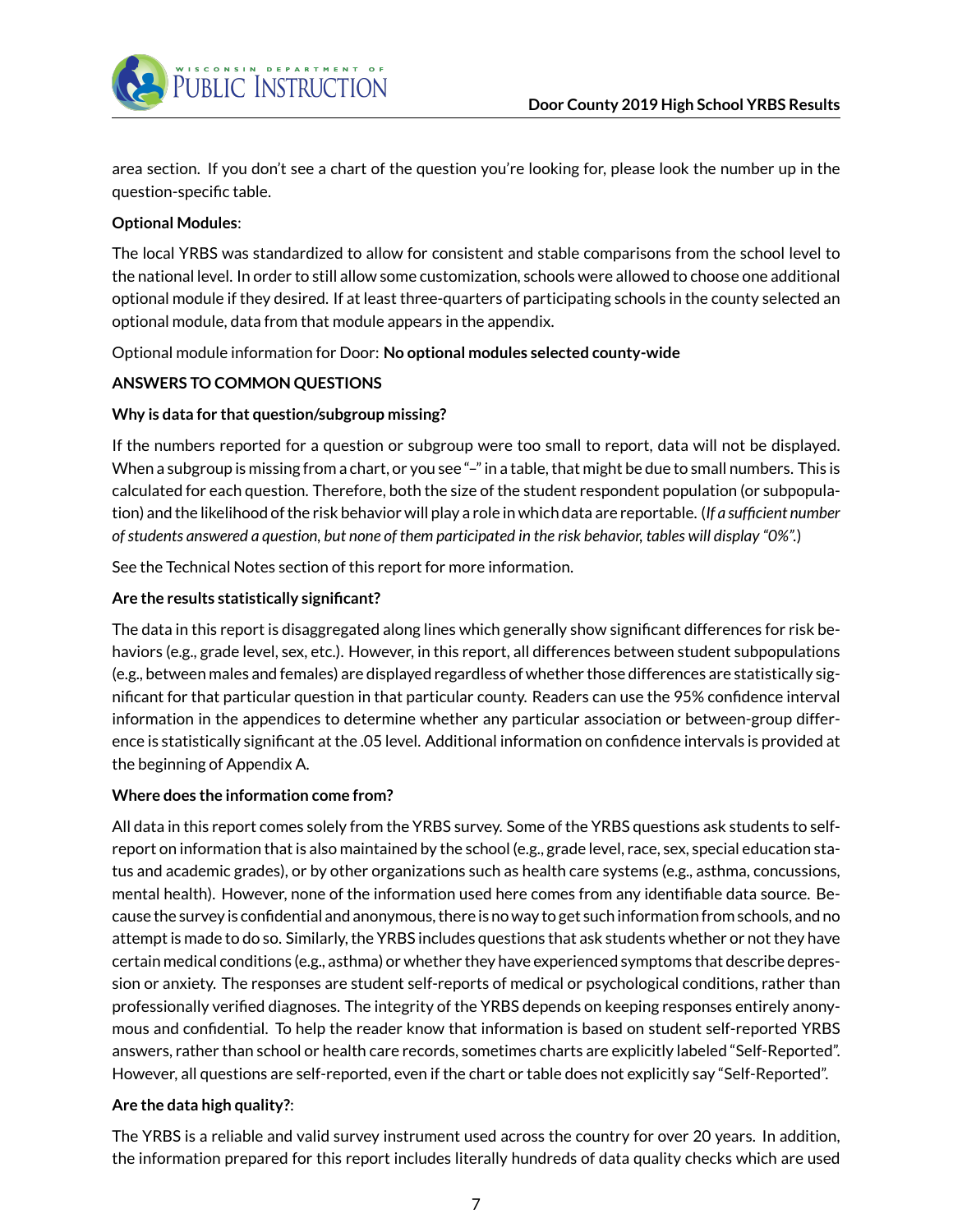

to identify and remove likely invalid responses. These help to ensure that the data used for reports are as clean as possible.

The conditions under which a survey is taken can affect data quality. If schools had substantially fewer usable surveys than students who were offered the survey, that indicates either that many students failed to answer questions, or that their answers were consistently flagged as likely to be invalid. School officials and other stakeholders interested in improving data quality may want to review survey administration methods to make sure that students are not rushed and that the survey administration experience maximizes a sense of privacy. Guidance for administering a high quality local YRBS is provided on the "Conducting A YRBS" webpage.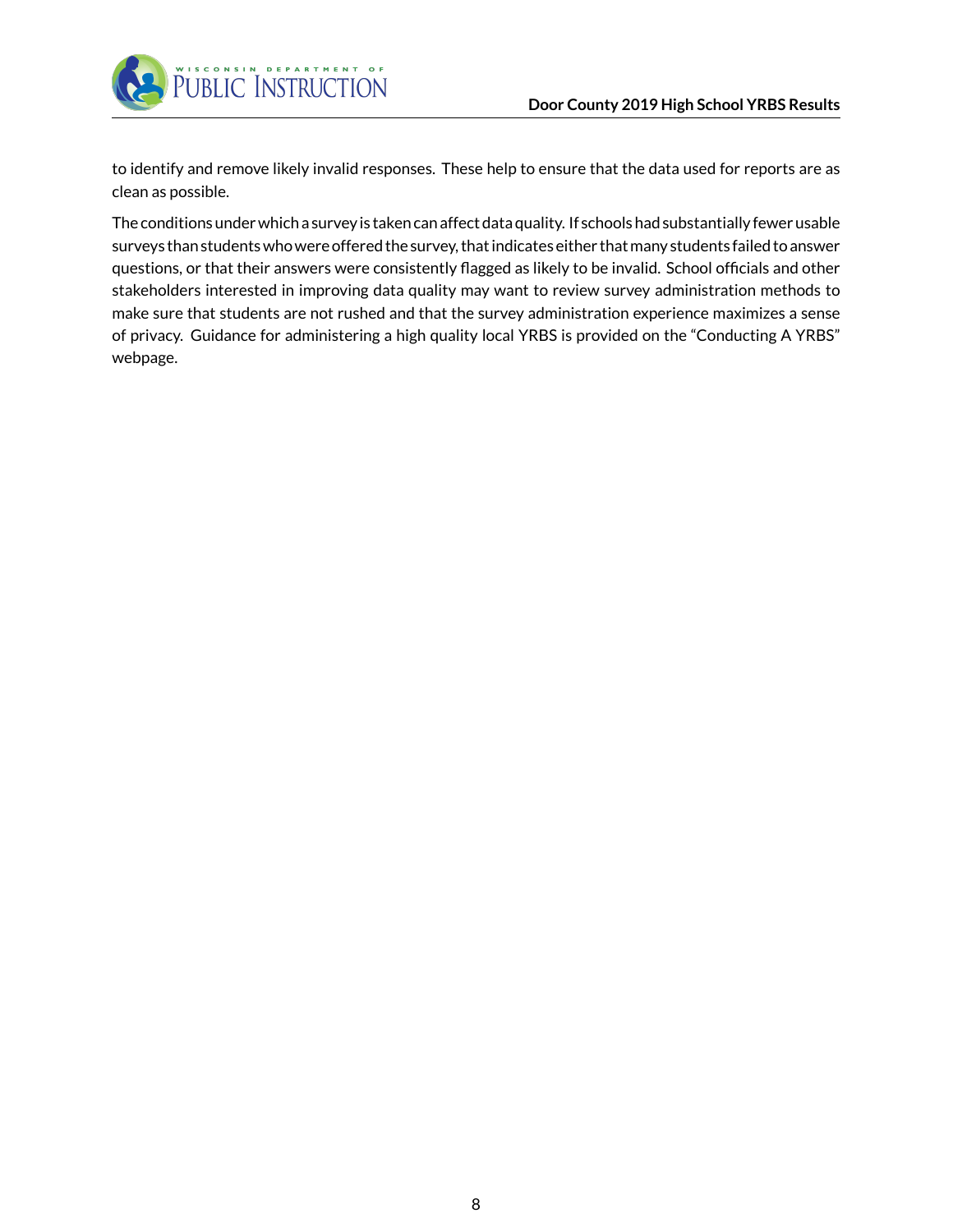

# <span id="page-8-0"></span>**MOTOR VEHICLE SAFETY**

### <span id="page-8-1"></span>**Seatbelt Use**



### Seatbelt Use

Students who most of the time or always wear a seatbelt

Missing bars mean numbers are too small to report.

**4%** of students said that they never or rarely used a seatbelt.

### <span id="page-8-2"></span>**Risky Driving Behaviors**

The following questions on driving are calculated only among students who indicated that they are drivers. Thus, depending on when students start driving, there is more likely to be data for 11th and 12th grade students than for 9th or 10th grade students.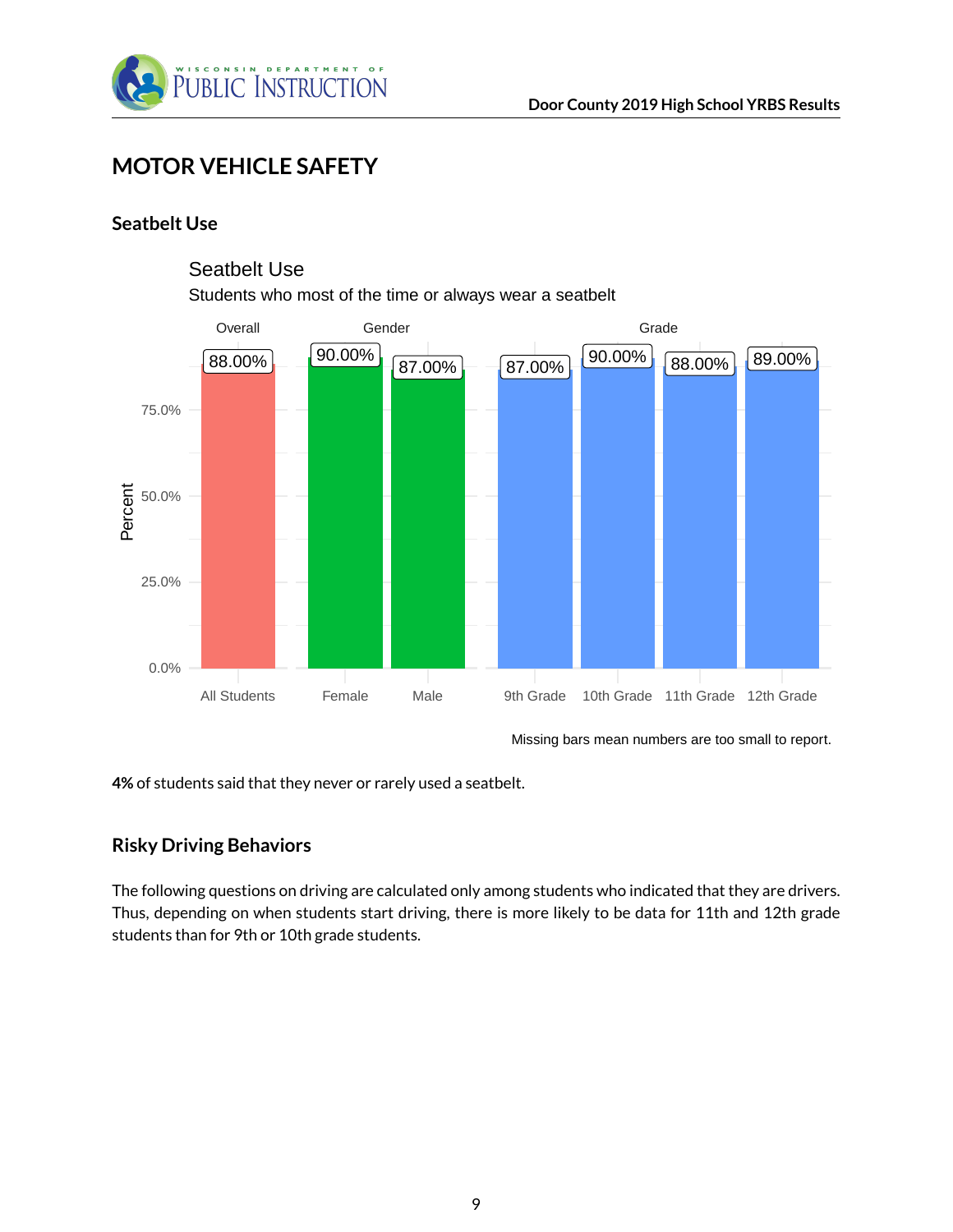



## Drinking and Driving

Student drivers who drove after drinking (past 30 days)

Missing bars mean numbers are too small to report.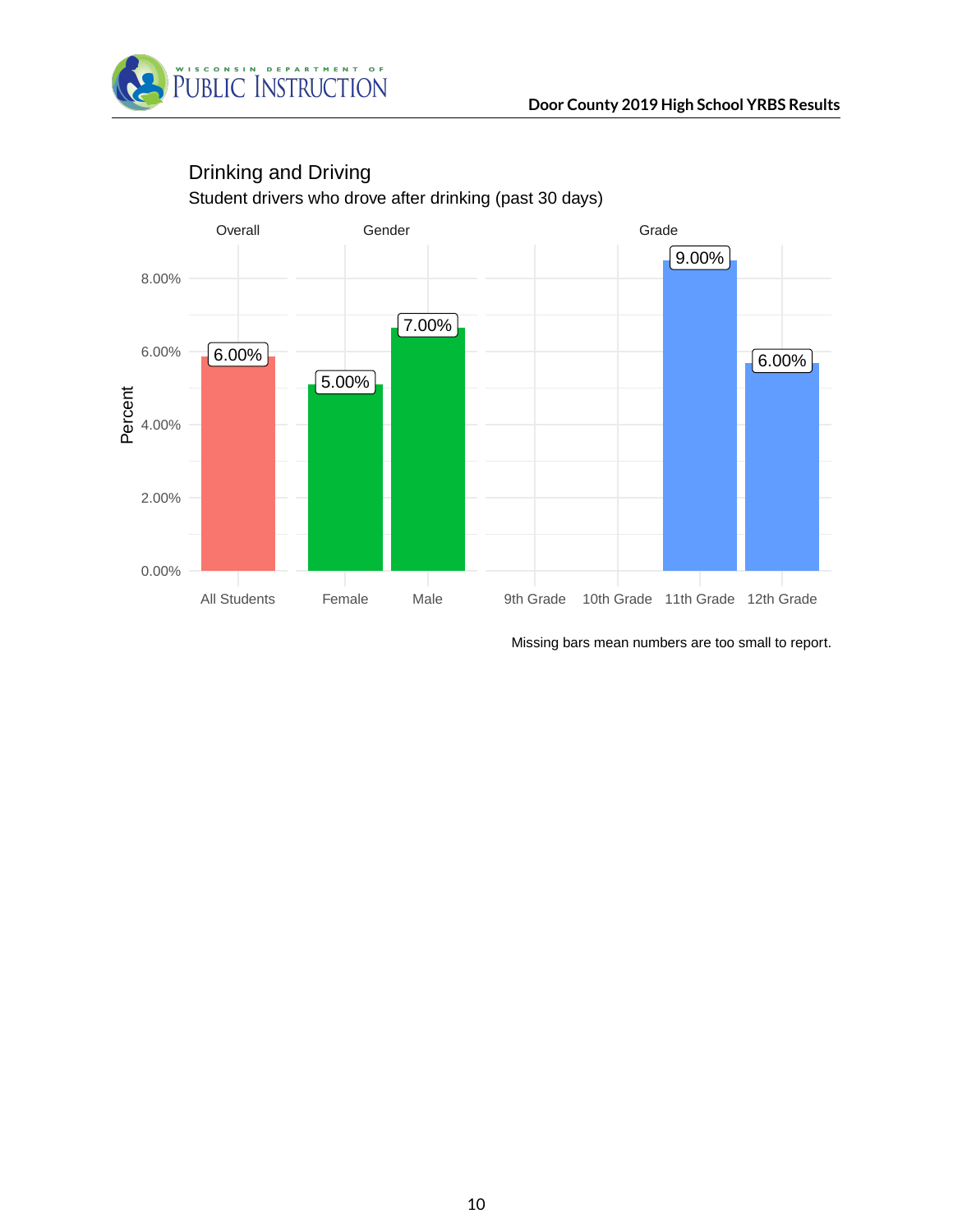



## Texting and Driving

Student drivers who texted or e−mailed while driving (past 30 days)

Missing bars mean numbers are too small to report.

The chart below is based on a composite measure of student drivers who answered affirmatively to one or both of the questions on driving after drinking or driving while texting.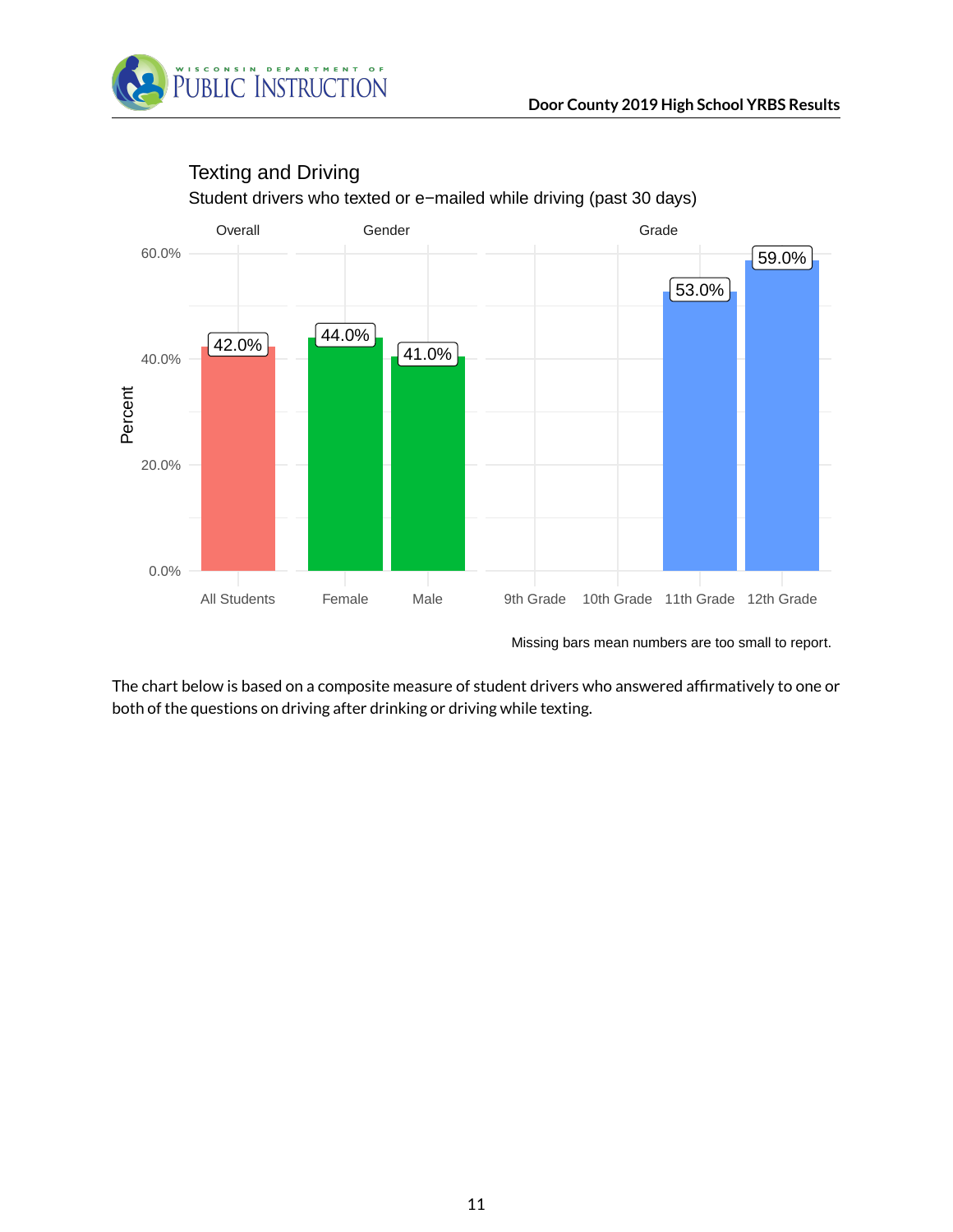



## Drivers Taking Risks

Student drivers who texted and/or drank while driving in the past 30 days

Missing bars mean numbers are too small to report.

As passengers, **18%** of students rode with a driver who had been drinking.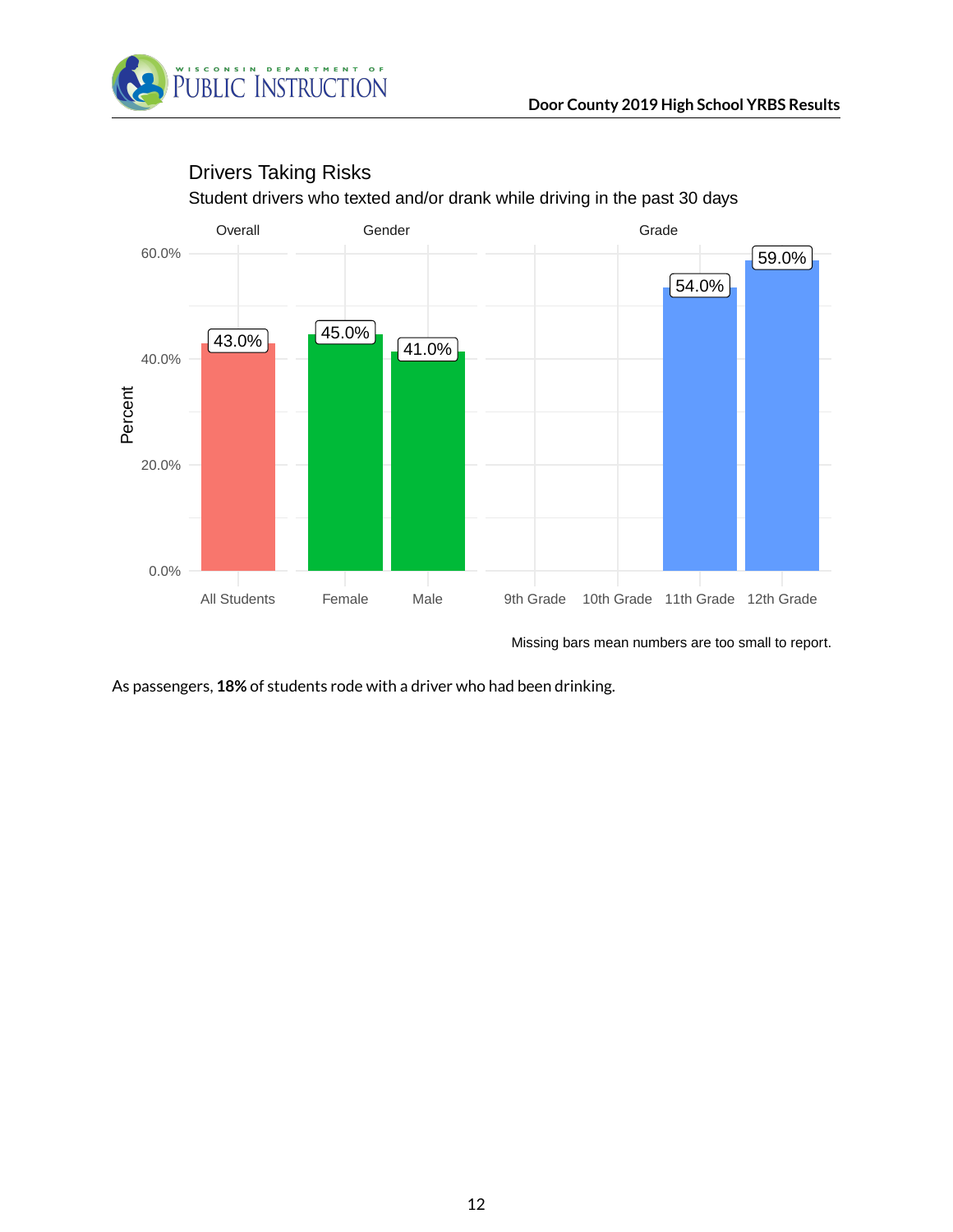

# <span id="page-12-0"></span>**SCHOOL SAFETY**

### <span id="page-12-1"></span>**Perceptions of safety**

How safe do students feel at school? The charts in this section show students' perceptions of their own physical safety as well as the general issue of violence as a problem at their school.



Feel Safe At School

Students who most of the time or always feel safe at school

**10%** of students said that they rarely or never feel safe at school. Perceptions of safety are often highest among students with higher status and lower among students of color, students with disabilities, and LGBT students. Refer to the question-specific tables to see whether such differences appear to exist in this county.

Missing bars mean numbers are too small to report.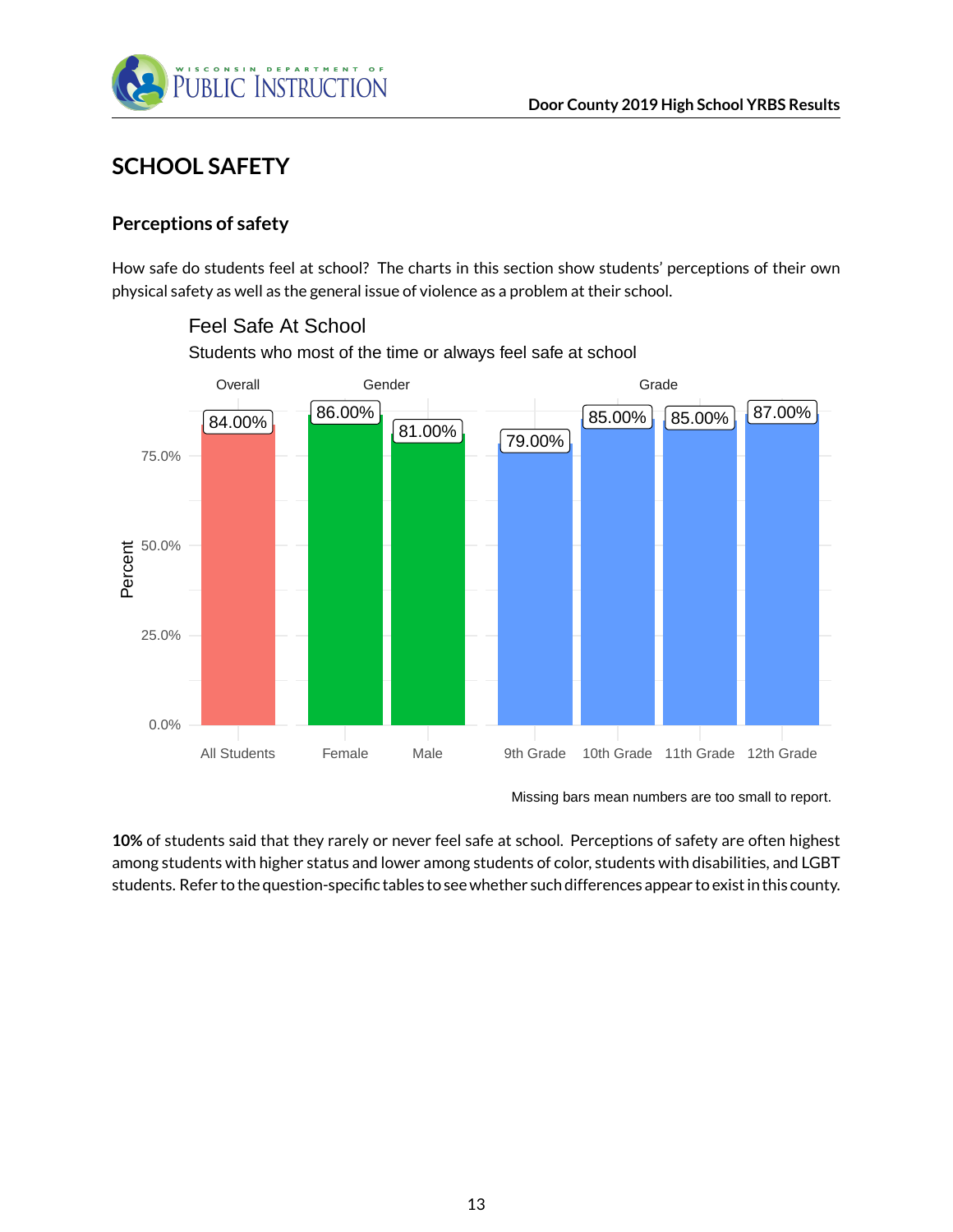

# Think Violence Is A Problem At School

Students who agree or strongly agree that violence is a problem at their school



Missing bars mean numbers are too small to report.

A perceived lack of safety can affect school performance and school attendance. **5%** of students reported missing one or more days of school because of safety concerns either at school or en route to school. To see differences by subgroup, refer to the question-specific tables.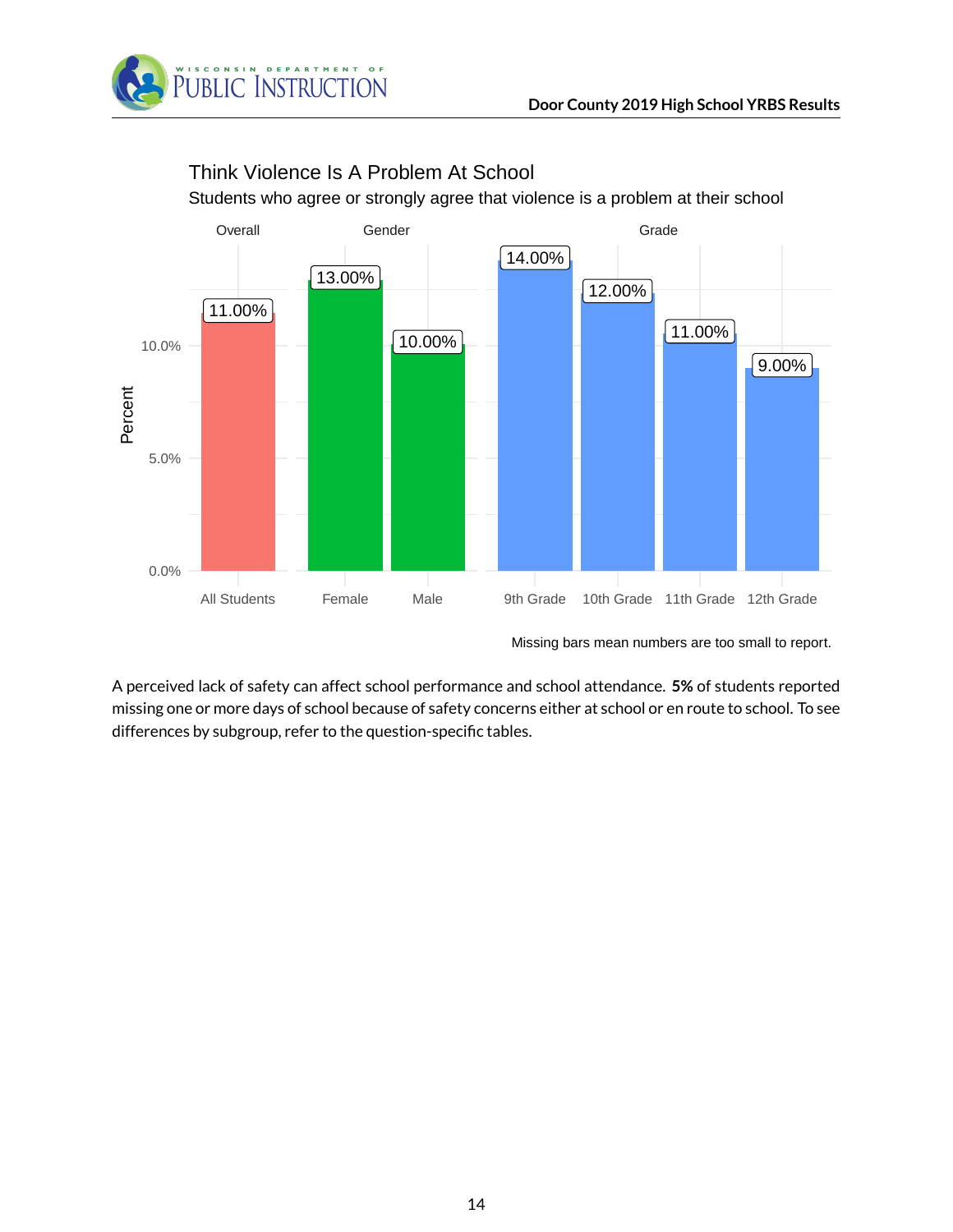

### <span id="page-14-0"></span>**Violence and Weapons At School**

Students were asked whether they had experienced violence at school. The chart below shows the percent of students who responded affirmatively to either or both of two YRBS questions: one question about being involved in physical fights at school, and another question about being threatened or injured with a weapon at school. Both questions refer to the past 12 months.



Fights and/or Weapons at School

Missing bars mean numbers are too small to report.

**14%** reported an experience of violence at school within the past 12 months: **10%** had been in a physical fight at school and **7%** had been threatened with a weapon on school property. To see more information on each of these questions, refer to the question-specific tables.

Students were also asked whether they had carried a gun on school property in the past 30 days. **2%** said that they had done so one or more times in the past 30 days.

For information and resources on school-based violence prevention, see DPI's Safe Schools resources: [https://dpi.wi.gov/sspw/safe-schools.](https://dpi.wi.gov/sspw/safe-schools)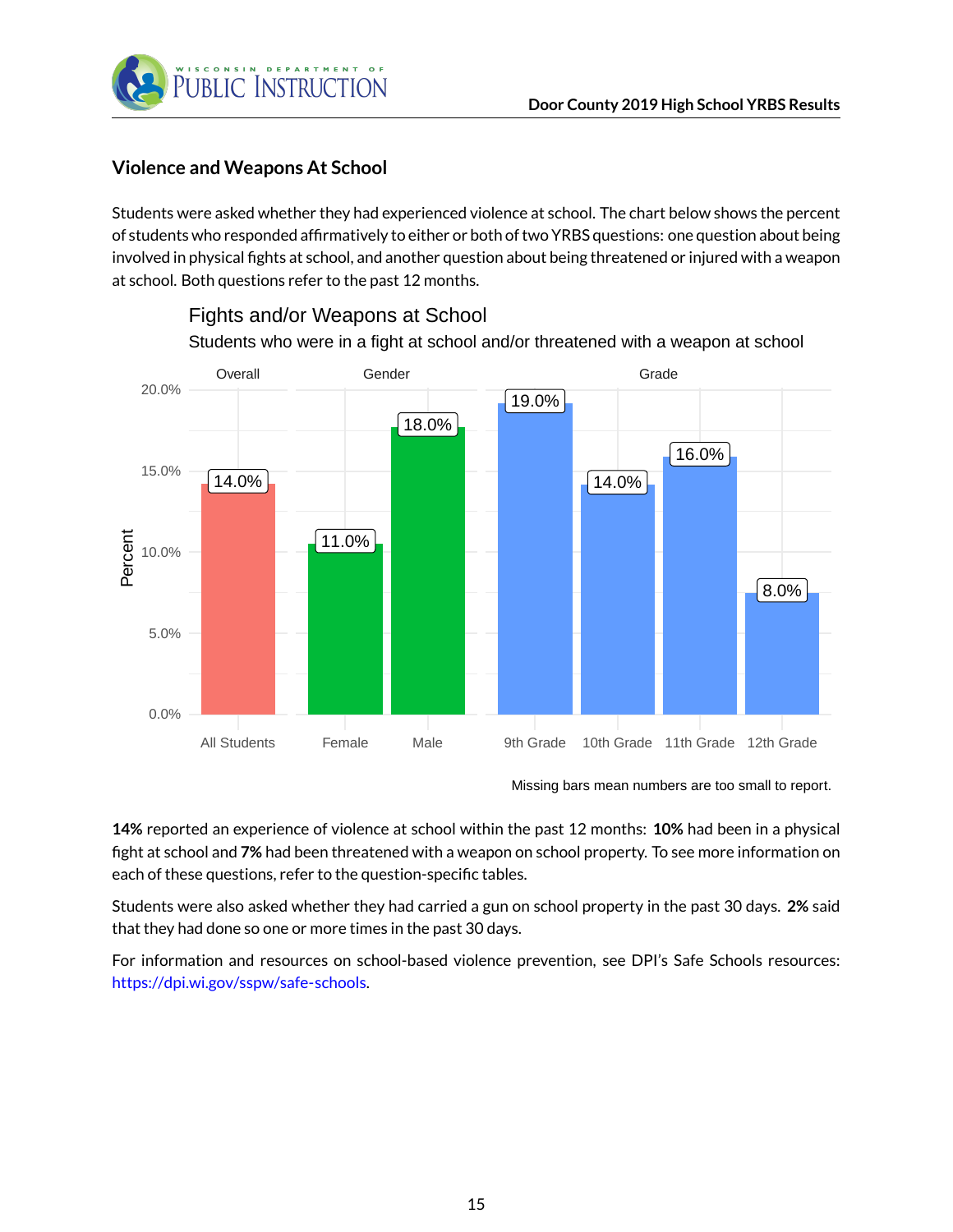

Drugs At School

### <span id="page-15-0"></span>**Drugs at School**

The YRBS asks students two questions about drugs at school: whether they had acquired drugs at school during the past 12 months, and whether they had attended school under the influence of drugs or alcohol during the past 12 months.

# $7.00\%$  7.00% 7.00% 7.00% 8.00% 9.00% 5.00% Overall Gender General Grade All Students Female Male 9th Grade 10th Grade 11th Grade 12th Grade 0.00% 2.50% 5.00% 7.50% Percent

Were offered, sold, or given drugs on school property (past 12 months)

Missing bars mean numbers are too small to report.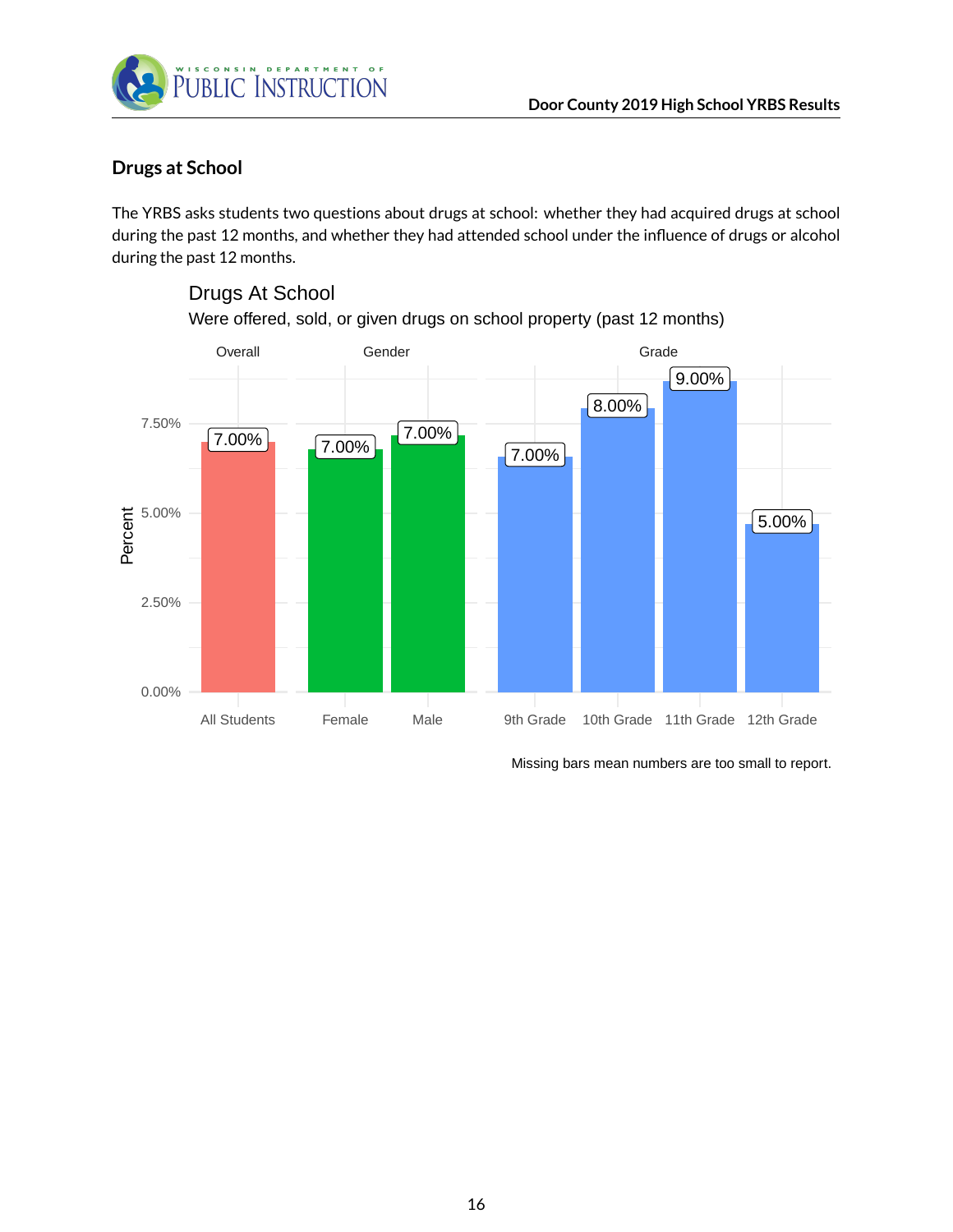



# Drunk or High At School

Missing bars mean numbers are too small to report.

See DPI's Alcohol and Other Drug Addiction (AODA) webpage for information, tools and resources: [https:](https://dpi.wi.gov/sspw/aoda) [//dpi.wi.gov/sspw/aoda.](https://dpi.wi.gov/sspw/aoda)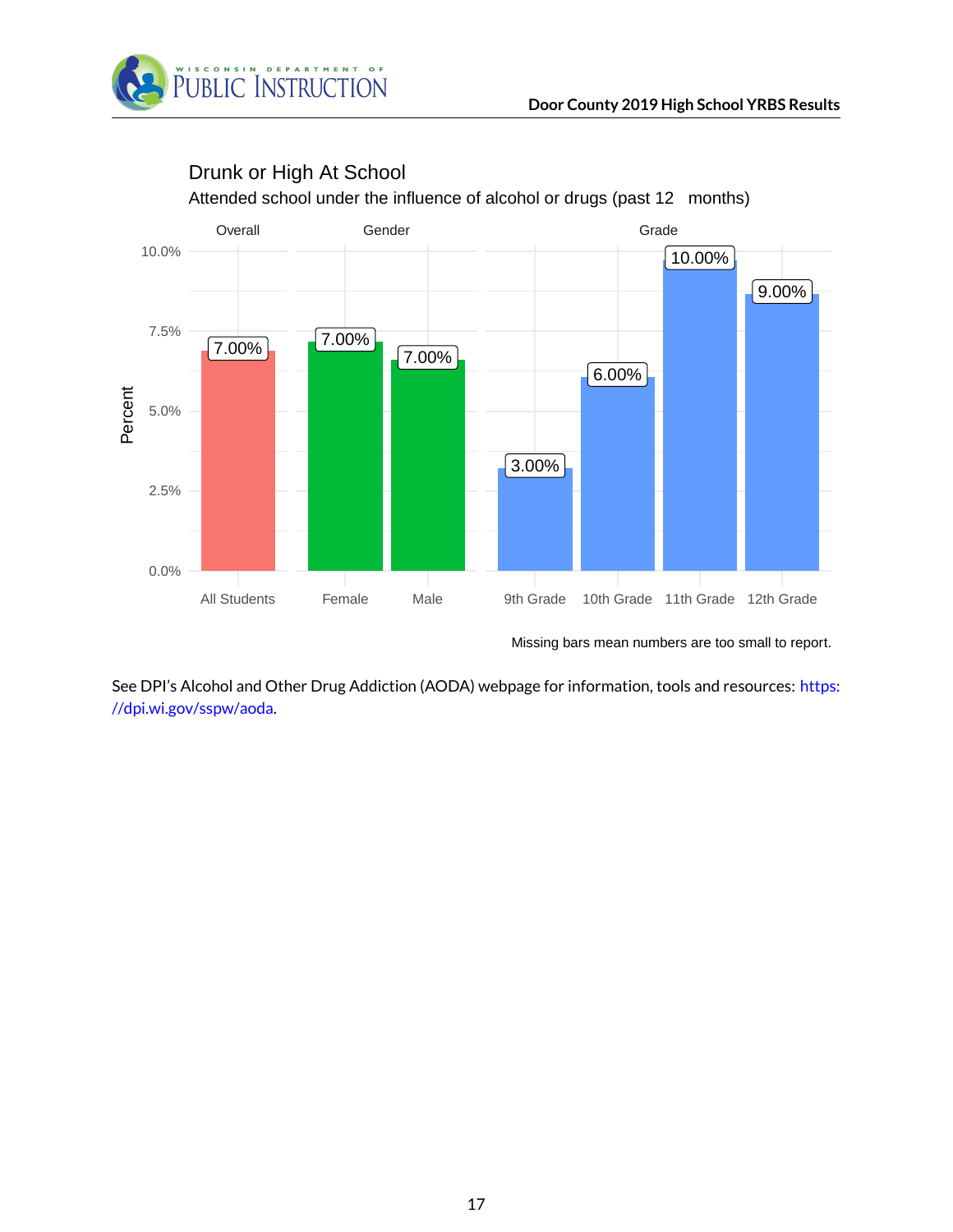

# <span id="page-17-0"></span>**SCHOOL CLIMATE**

Closely related to school safety is the broader issue of school climate: whether students feel a sense of inclusion and engagement in their school. All YRBS surveys included some questions on school climate, which are reported in this section. Where available, results from the "School Climate" optional module appear at the end of this report.

This section covers questions on bullying, belonging, and supportive adults at school.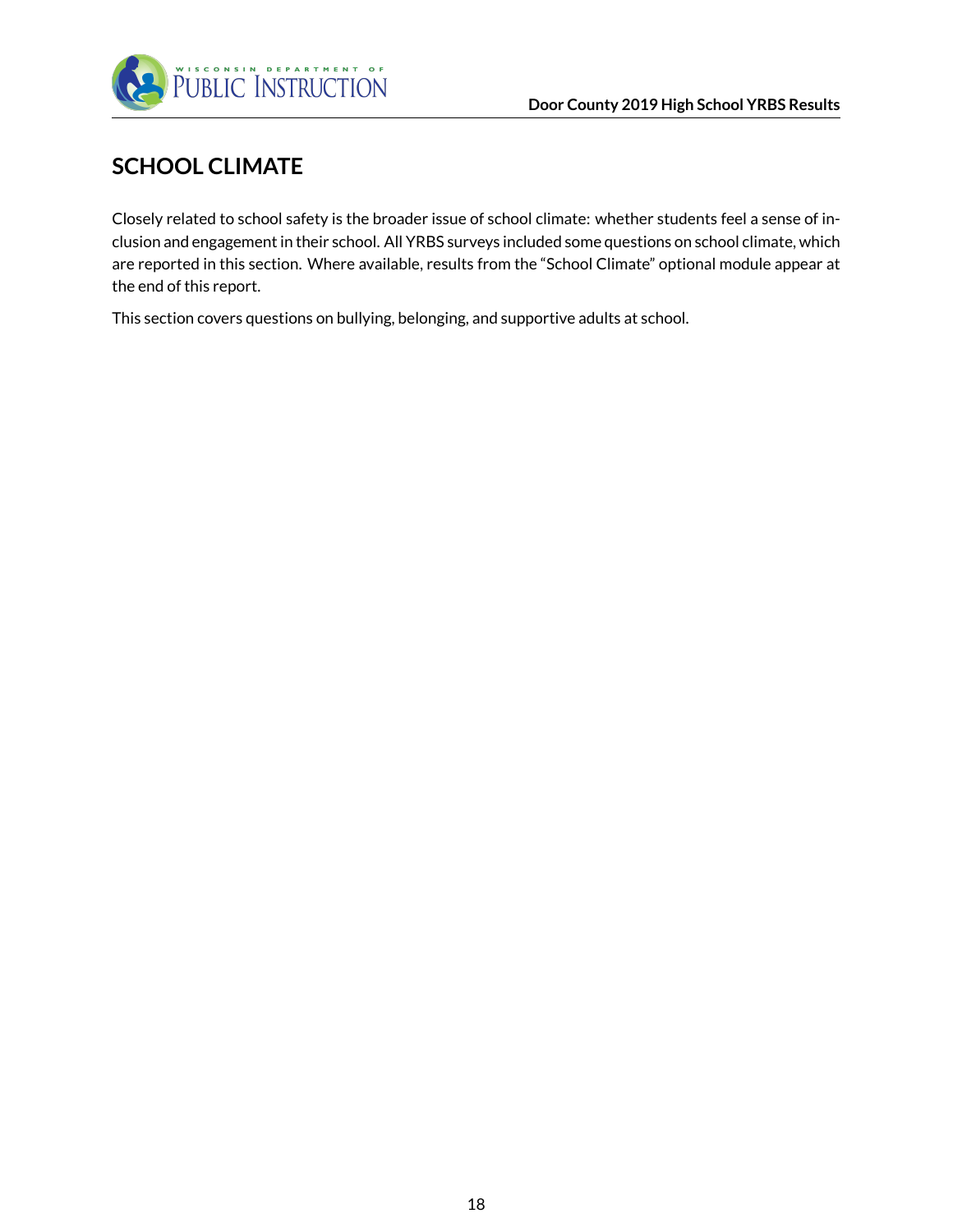

## <span id="page-18-0"></span>**Bullying**

Students were asked three questions on bullying: whether they have been bullied at school in the past 12 months, whether bullying is a problem at school, and whether they have been electronically bullied (at school or elsewhere) during the past 12 months. The questions do not ask about the frequency or intensity of the bullying; only whether or not it had occurred.



Students who experienced bullying at school during the past 12 months Bullied At School

Missing bars mean numbers are too small to report.

Oftentimes students who are bullied at school are also bullied online.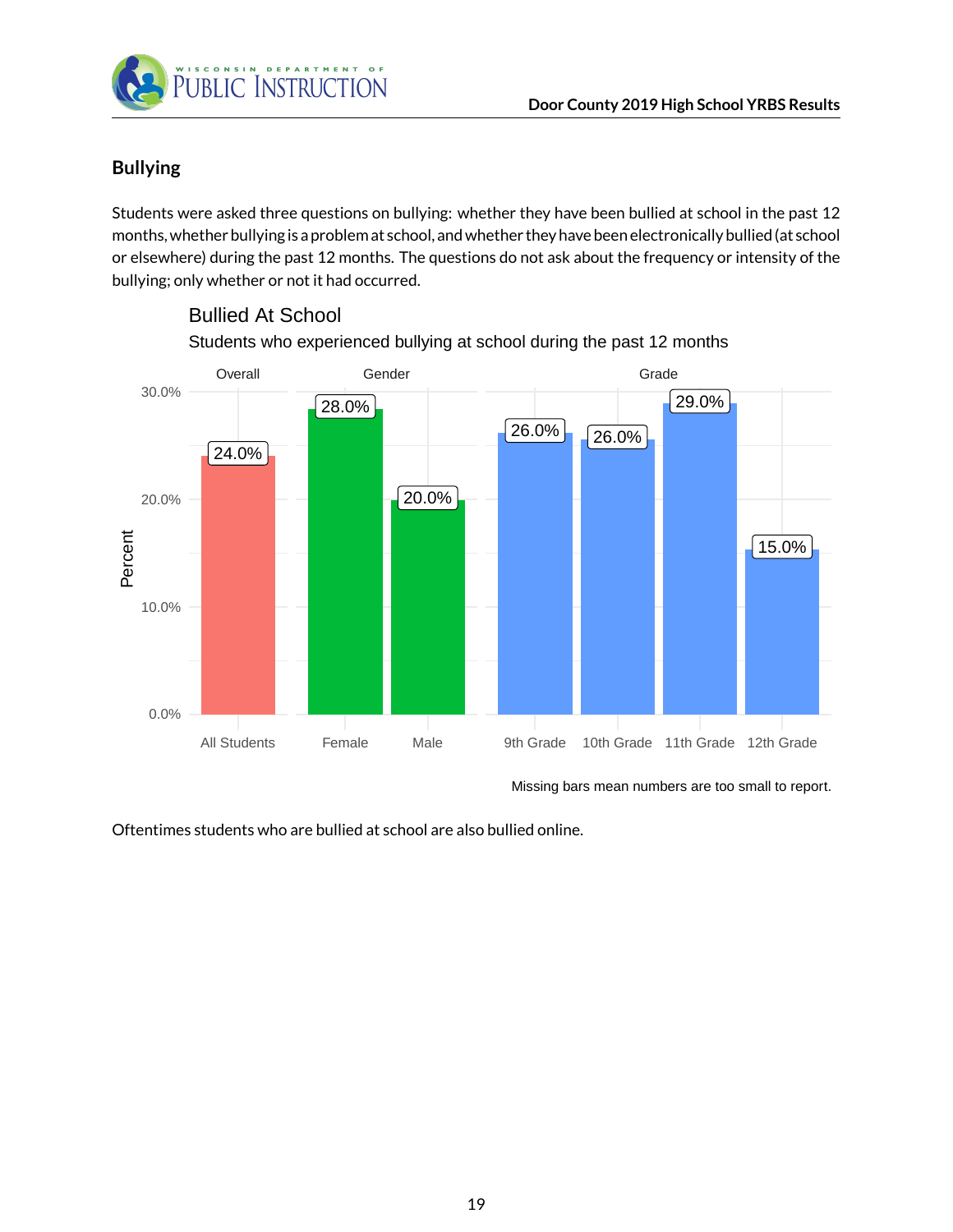



## Bullied Online

Students who were electronically bullied (past 12 months)

Missing bars mean numbers are too small to report.

Overall, **31%** experienced bullying either at school, online, or in both forms.

Regardless of whether or not they themselves have been bullied, students may have perceptions of how pervasive and harmful bullying is at their school. Overall, **36%** of students agreed or strongly agreed that bullying was a problem at their school.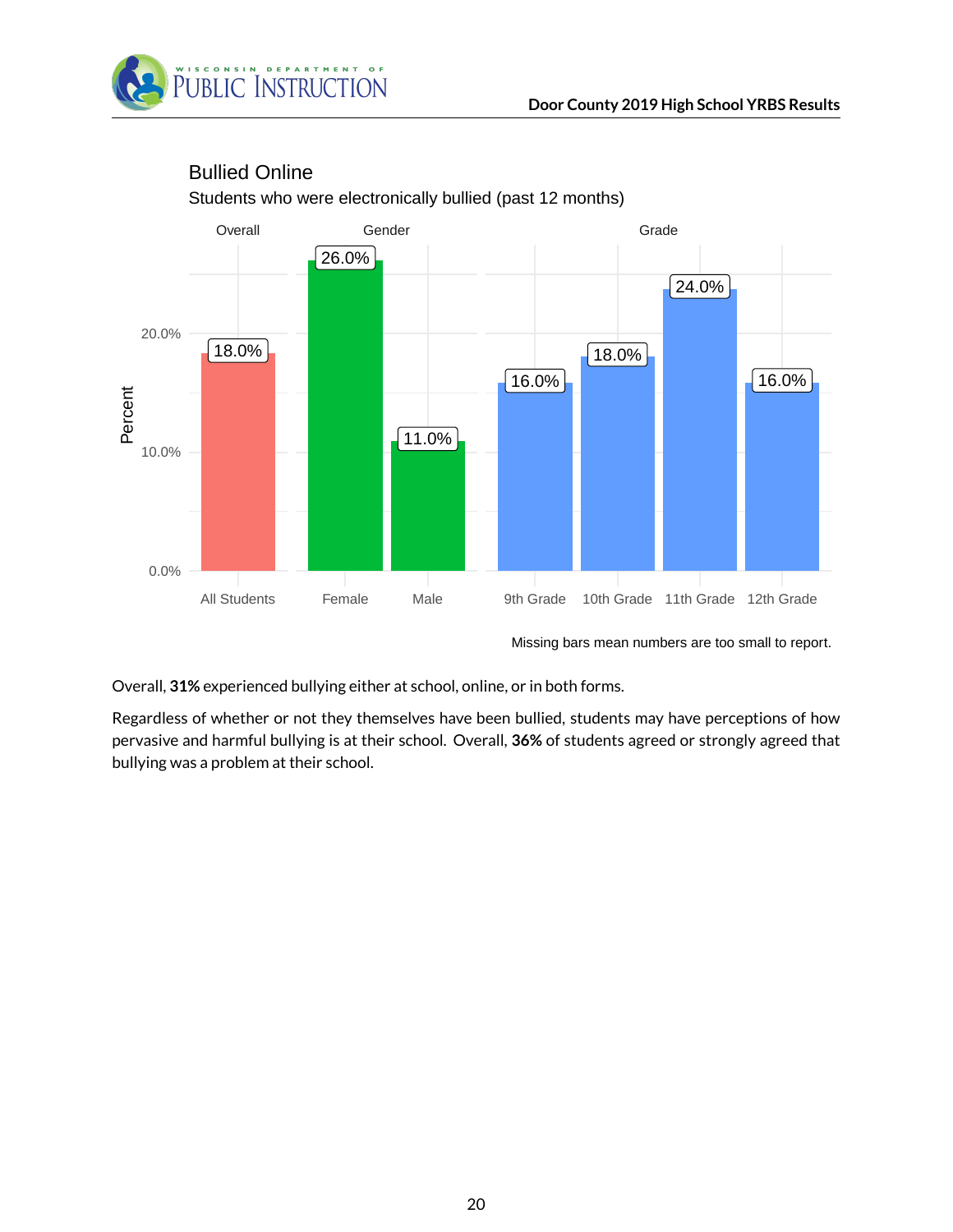



### Bullying Is A Problem

Students who agree or strongly agree that bullying is a problem at their school

Missing bars mean numbers are too small to report.

See DPI's Bullying Prevention wepbage for information and resources on bullying prevention: [https://dpi.](https://dpi.wi.gov/sspw/safe-schools/bullying-prevention) [wi.gov/sspw/safe-schools/bullying-prevention.](https://dpi.wi.gov/sspw/safe-schools/bullying-prevention)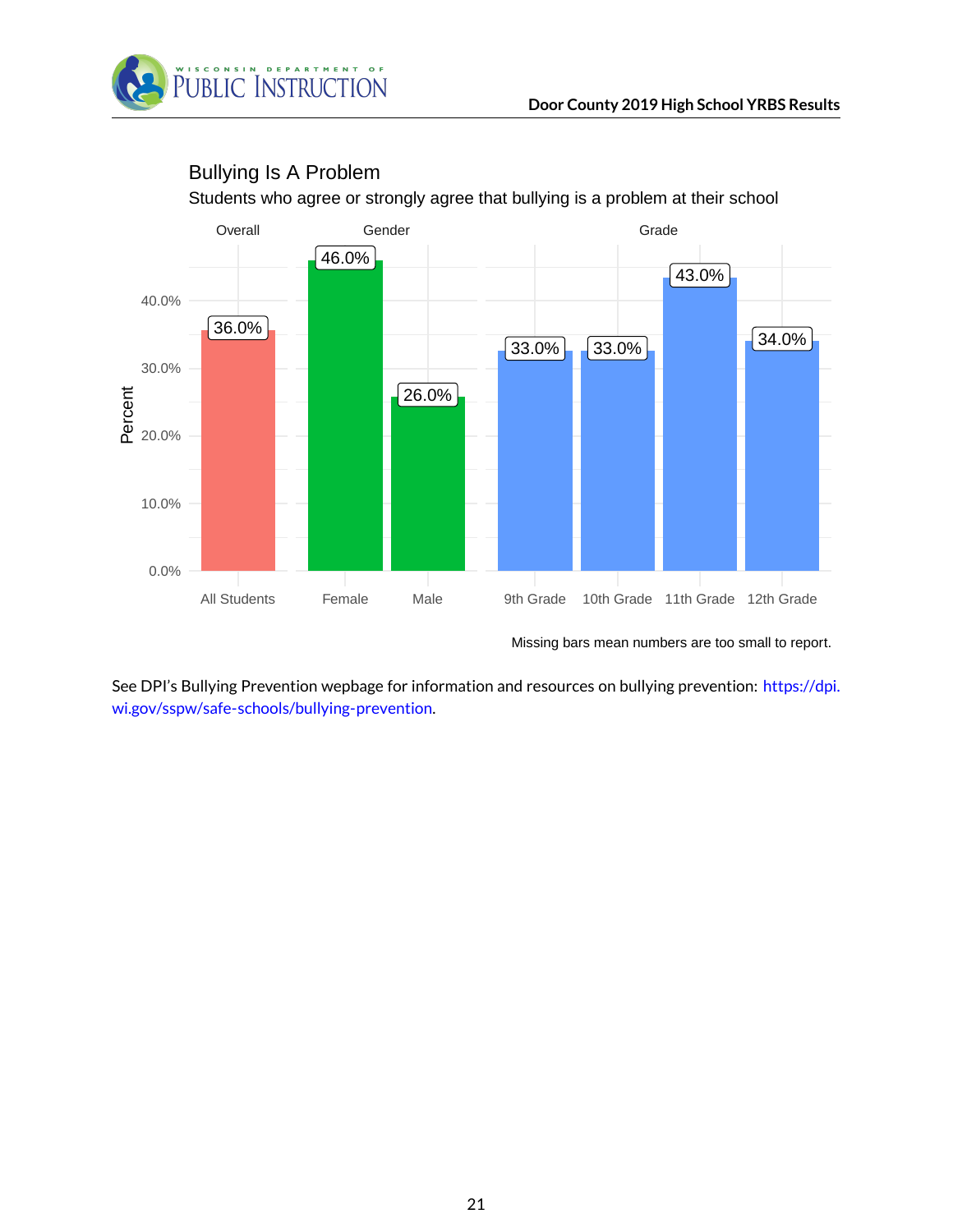

### <span id="page-21-0"></span>**School Connectedness**

Students who feel connected, included, and engaged at school generally do better academically and socially. Strong school connectedness can also buffer young people against anxiety, depression, and peer pressure.

The chart below shows how students responded to a question asking them to what extent they "feel like [they] belong at this school".



# Students who agree or strongly agree that they belong at school Feel Like They Belong At School

**17%** of students responded that they did *not* feel like they belonged at their school (e.g., either disagreed or strongly disagreed with the statement), while some students indicated that they were "not sure".

The section on "Protective Factors" provides additional information on school belonging. Similarly, the section on "Higher Risk Populations At A Glance" shows how this sense of belonging breaks down for different groups of students.

While higher risk groups often report a lower sense of belonging, teachers, administrators, and classmates within a school can have a tremendous impact on how included or excluded such students feel.

One thing that can make a significant, positive difference for students' school experience is whether or not they have at least one trusted adult at school. The chart below shows results for this question.

Missing bars mean numbers are too small to report.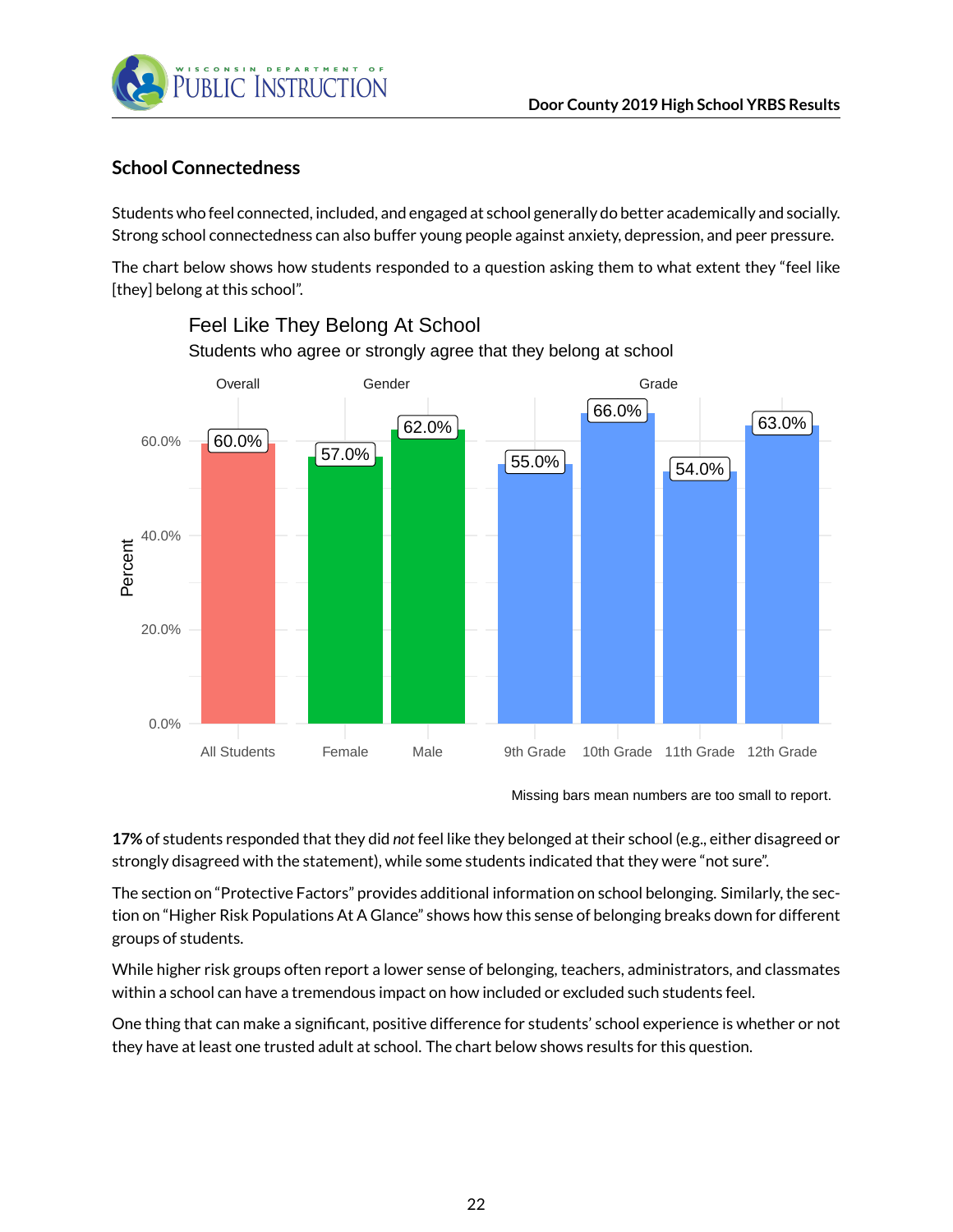



## Have a Teacher They Can Confide In

Students who have at least one teacher or other adult at school to talk to

Missing bars mean numbers are too small to report.

**18%** of students said that they did not have a teacher or other adult at the school with whom they could talk about a problem. Schools can make special efforts to connect staff with those students who may feel more isolated or marginalized.

Extracurricular activities can play a key part in students' sense of school connectedness andmake themmore likely to graduate. The YRBS asks students how many hours per week they participate in "school activities, such as sports, band, drama, or clubs". The chart below shows students who indicated that they spent any time during a typical week participating in such activities.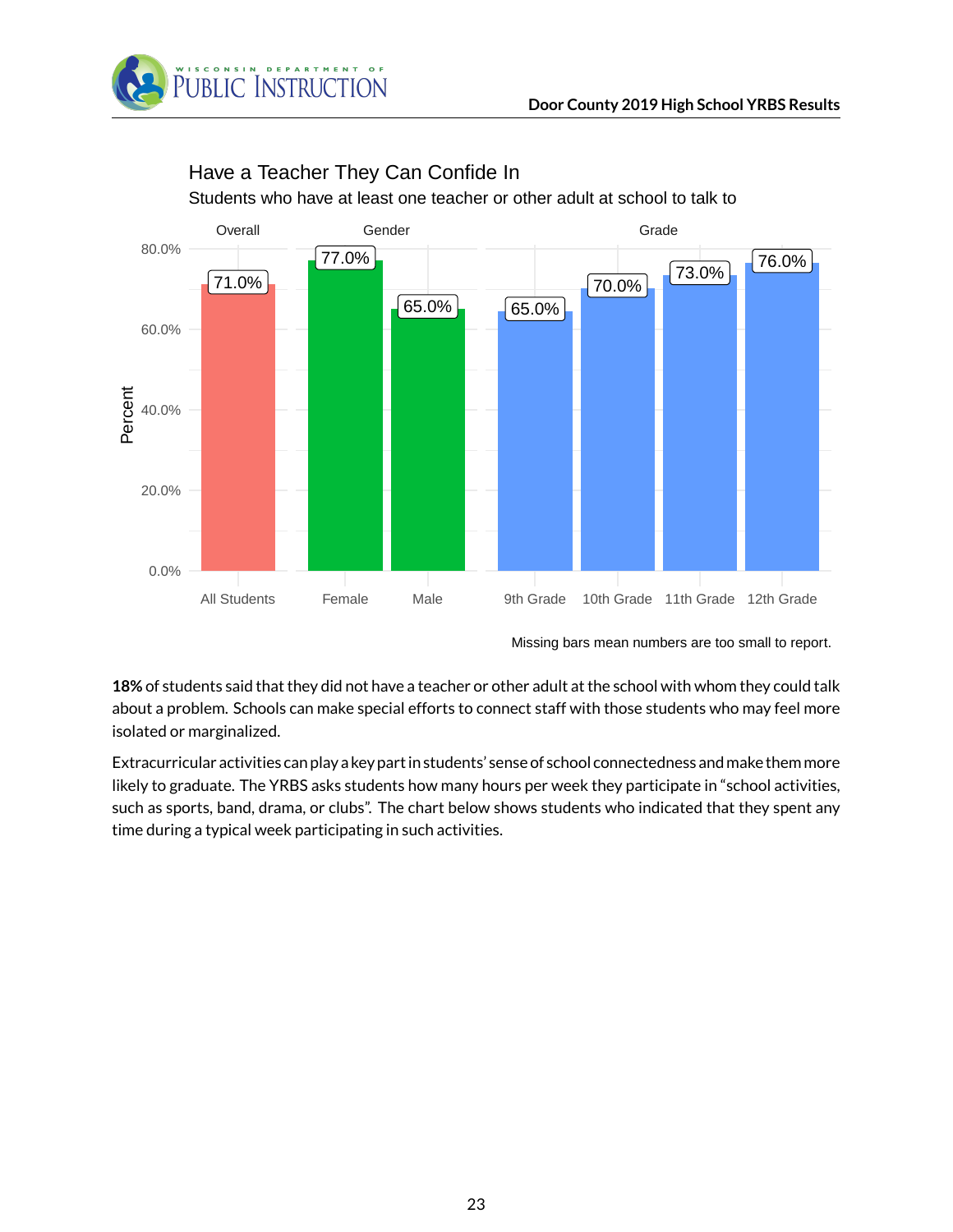



## **Extracurriculars**

Students who participate in school activities, teams, or clubs

Missing bars mean numbers are too small to report.

Research indicates that:

- Being engaged in sports, drama, or other extracurricular activities can play a positive role in students' mental and physical health, as well as academic outcomes.
- At the same time, such activities are often out of reach for students with the greatest needs. Students from economic disadvantage, as well as those with trauma, face greater barriers to such participation.

Schools can help by removing even minor economic barriers to participation (such as fees or gifts that students are asked to provide teammates before games), actively recruiting less-involved students, and trying to learn more about other reasons for non-participation. For more information, see the works by Putnam and Paluch et al. in the selected references section.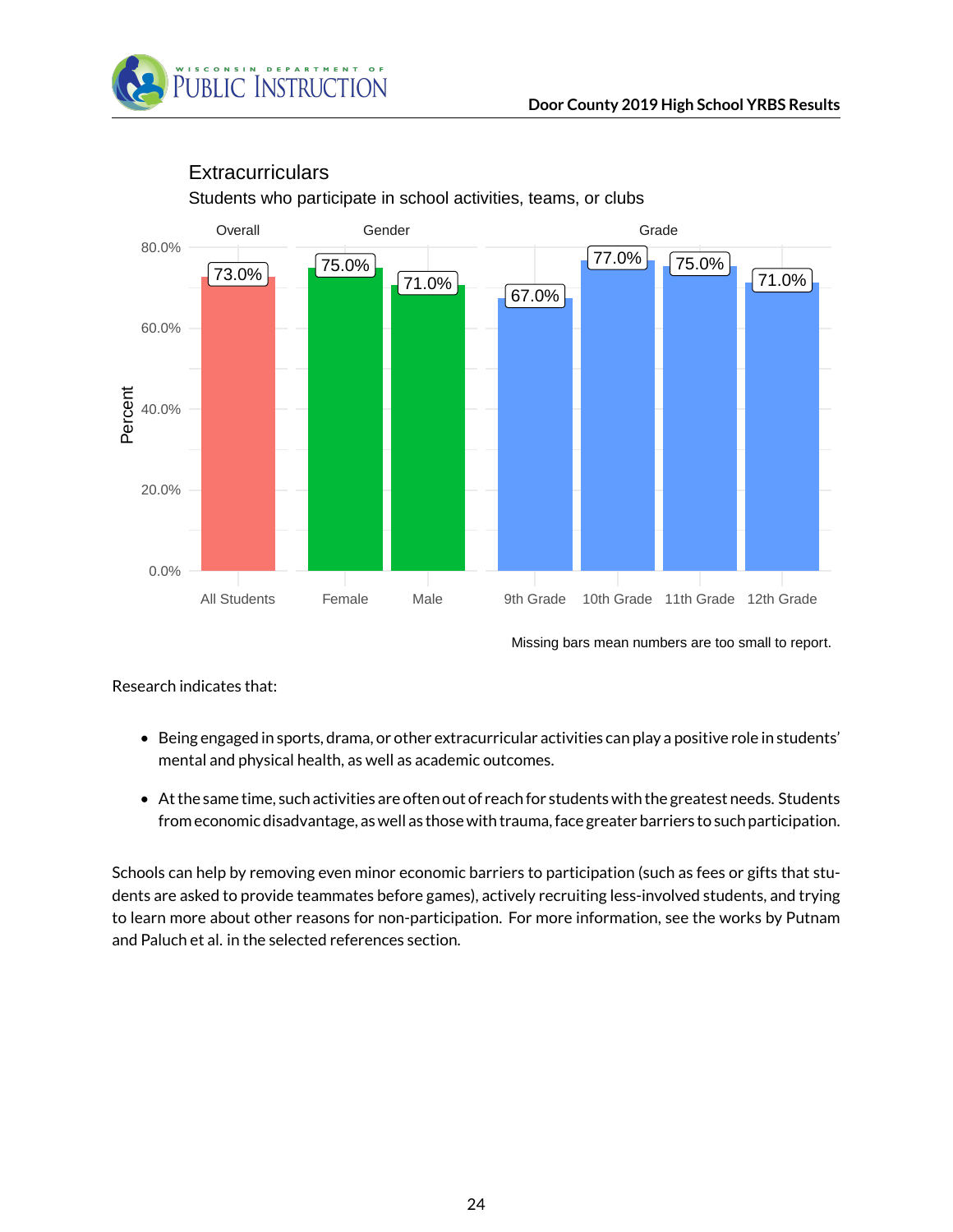

# <span id="page-24-0"></span>**MENTAL HEALTH AND WELLBEING**

Students were asked about their mental wellbeing over the past year, as well as any experiences harming themselves or considering or attempting suicide.

### <span id="page-24-1"></span>**Anxiety, Depression and Self-Harm**

Students were asked two questions about whether they had experienced "significant problems" due to anxiety or prolonged sadness. A description was also provided. They were not asked whether they had a mental health diagnosis. Students were also asked about non-suicidal self-harm.



Self−Reported Anxiety

Students who had experienced significant problems with anxiety (past 12 months)

Missing bars mean numbers are too small to report.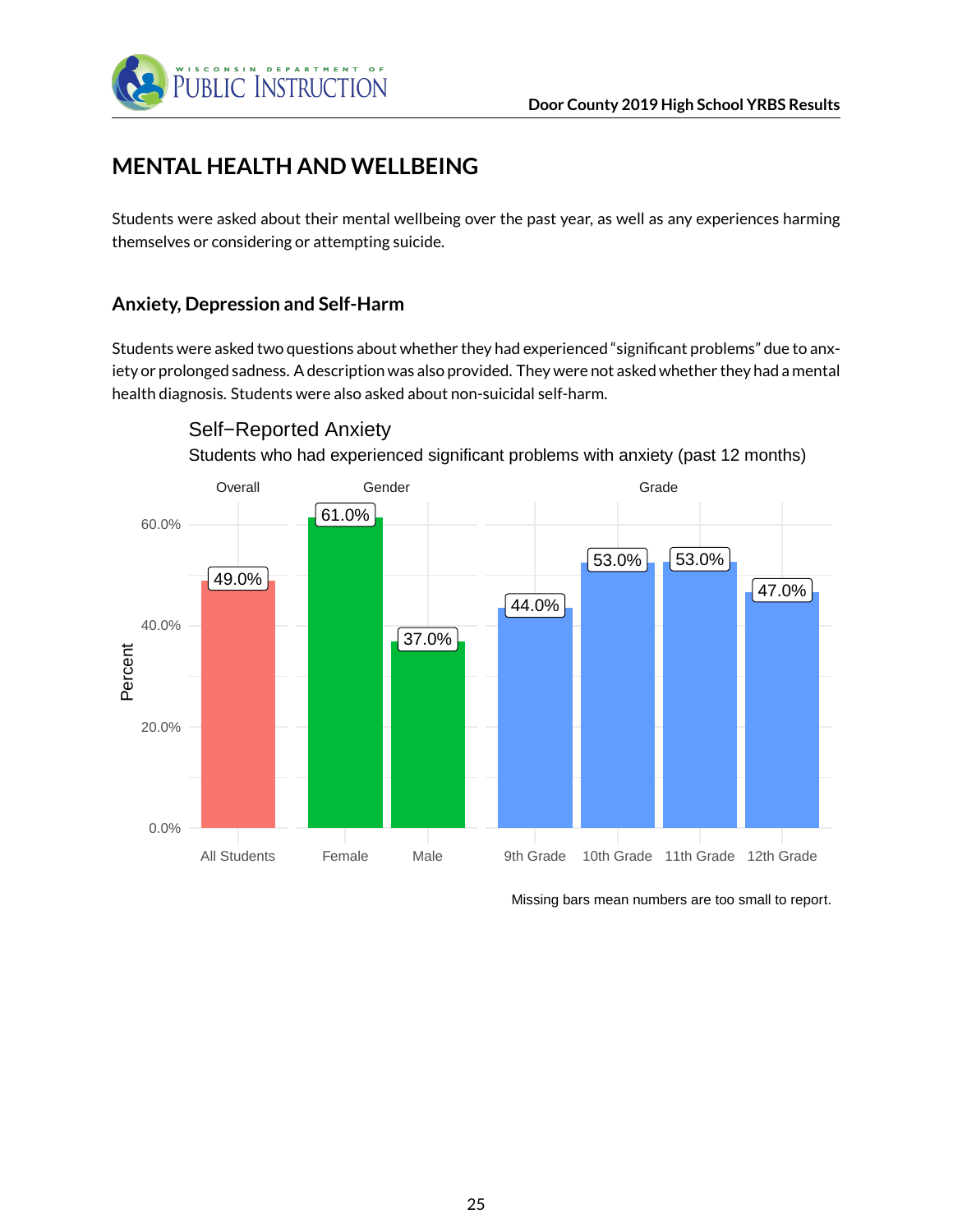



### Self−Reported Depression

Students who experienced prolonged, disruptive sadness (past 12 months)

The question on self-reported depression asked whether students had felt "so sad or hopeless almost every day for two weeks or more in a row that [they] stopped doing some usual activities" within the past 12 months.

In general, self-reported rates of anxiety and depression were higher for students who:

- had a low sense of school belonging
- had experienced bullying, violence or trauma
- had low grades
- had anything else that set them apart from their peers, including race, class, sexual orientation and disability

Specific rates for subgroups can be found in the "Higher Risk Populations At A Glance" section and in the question-specific tables at the end of this report.

Missing bars mean numbers are too small to report.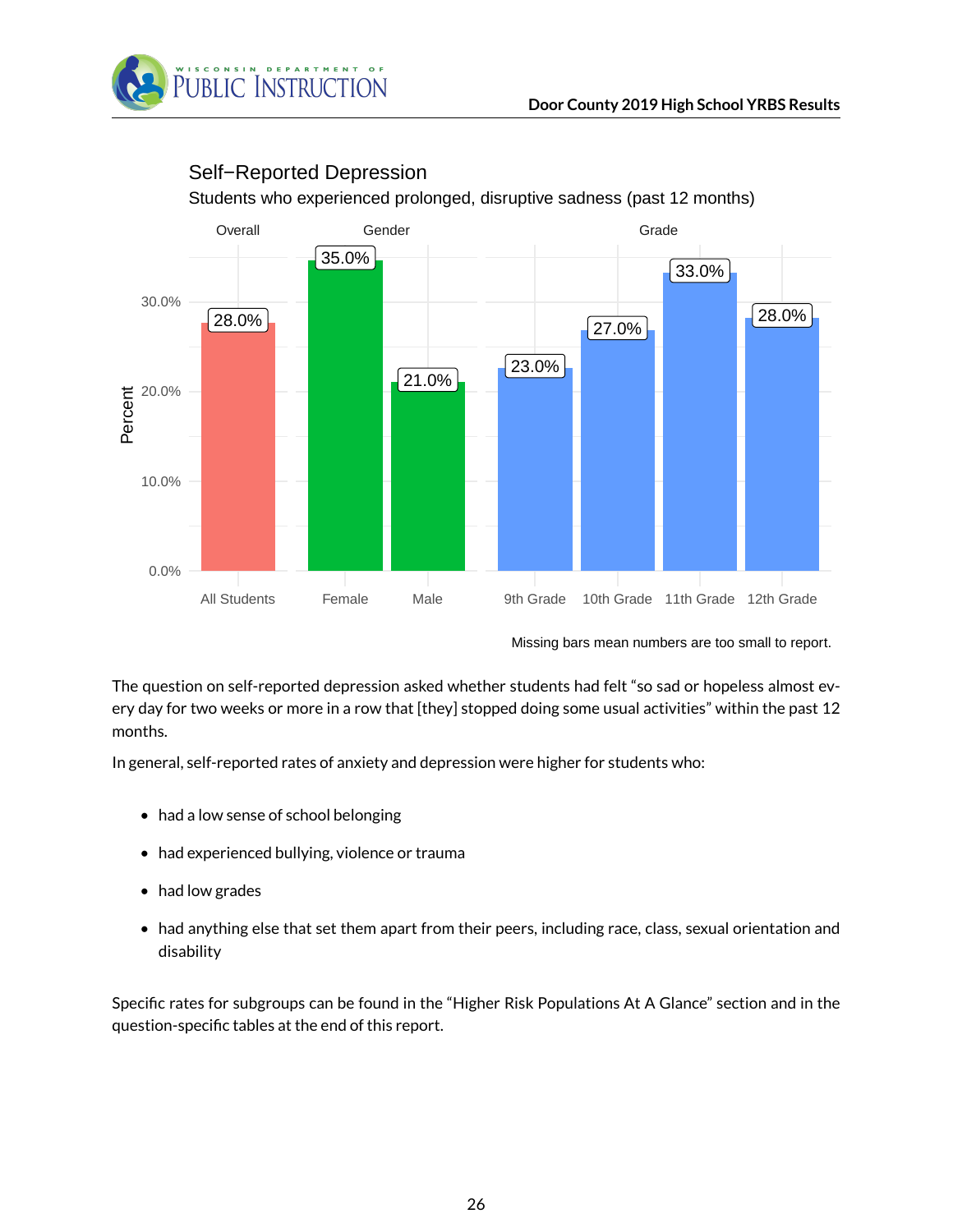



### Self−Harm

Students who intentionally self−harmed without intending to die (past 12 months)

Missing bars mean numbers are too small to report.

Students also reported on whether or not they had engaged in non-suicidal self-harming practices during the past year. **17%** of students reported having engaged in a self-harming practice at least once.

Overall, **56%** answered affirmatively to at least one of the questions about anxiety, depression, or self-harm.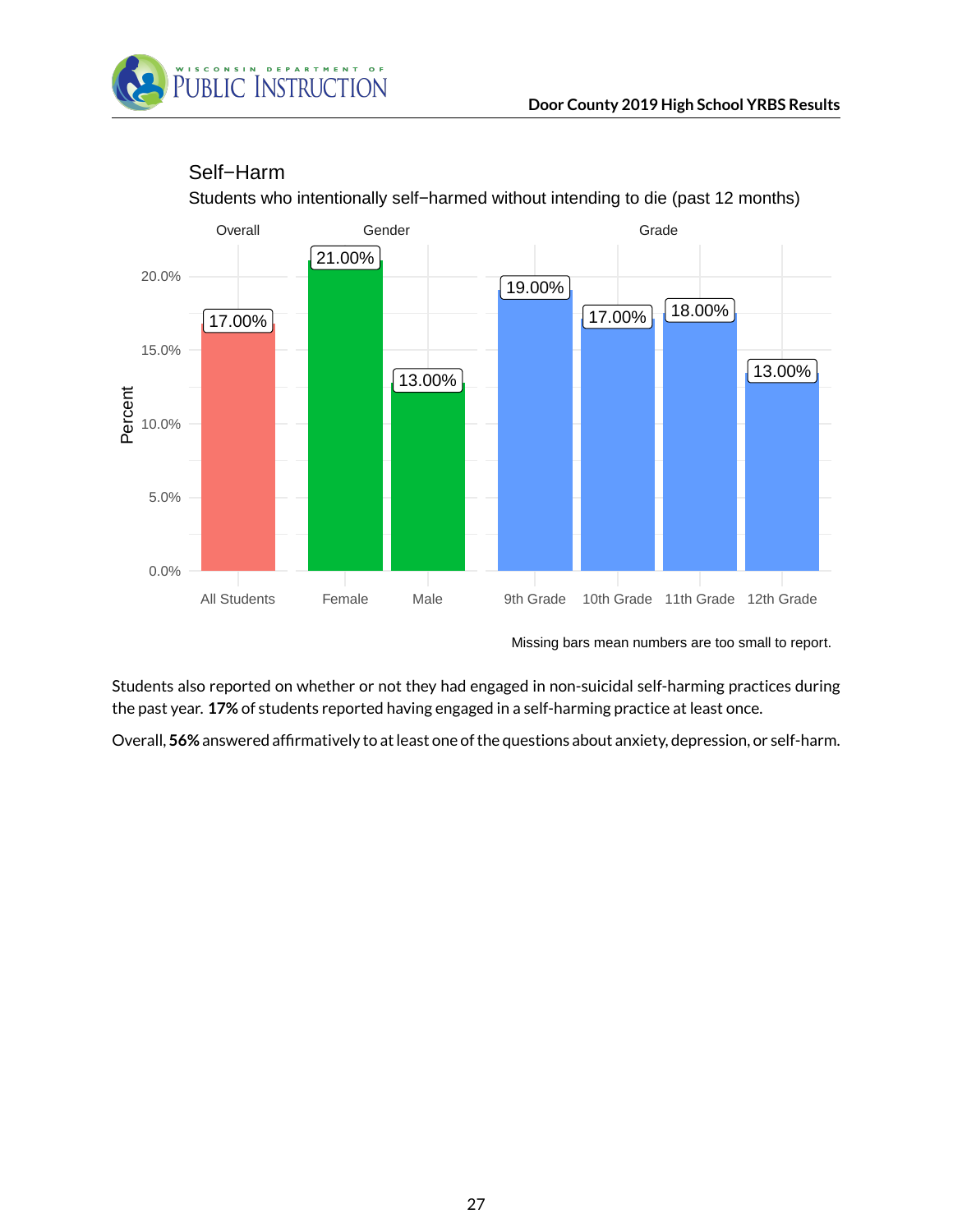

### <span id="page-27-0"></span>**Suicidal Thoughts and Behavior**

Considered Suicide

In recent years, youth suicides and suicidal ideation have been on the rise (see e.g. Ruche et al). The YRBS asks students whether they have seriously considered, planned, and attempted suicide. It also asks whether students received medical care as the result of a suicide attempt.



# Students who seriously considered suicide (past 12 months)

Missing bars mean numbers are too small to report.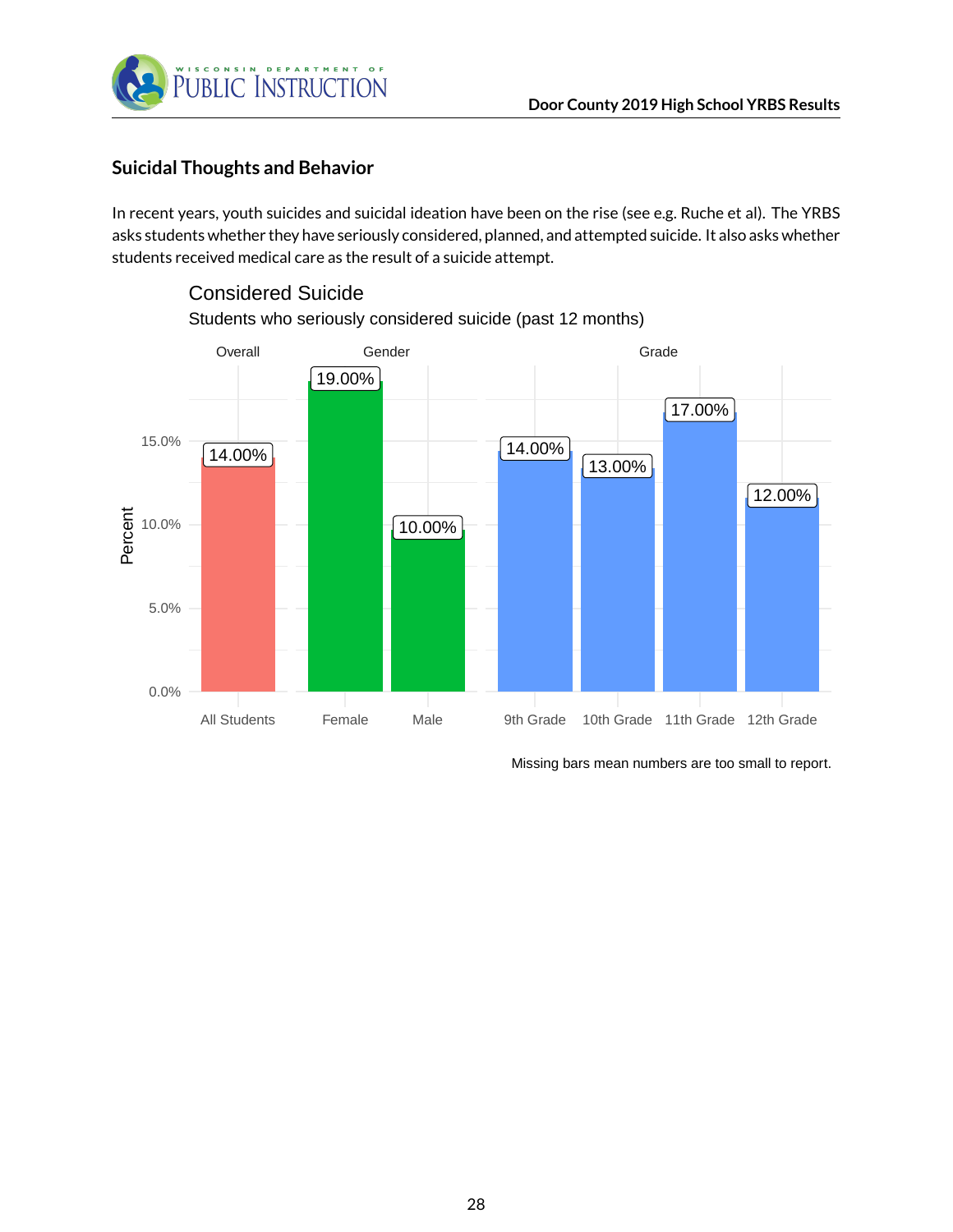



## Had a Suicide Plan

Students who made a plan for a suicide attempt (past 12 months)

Missing bars mean numbers are too small to report.

**11%** of students have made a plan about how they would attempt suicide.

**6%** of students have attempted suicide. See the appendix for more detailed tables on suicidal planning and attempts.

DPI offers schools a number of resources for suicide prevention and postvention, including trainings and curricula. Suicide prevention resources are available at: [https://dpi.wi.gov/sspw/mental-health/](https://dpi.wi.gov/sspw/mental-health/youth-suicide-prevention) [youth-suicide-prevention](https://dpi.wi.gov/sspw/mental-health/youth-suicide-prevention)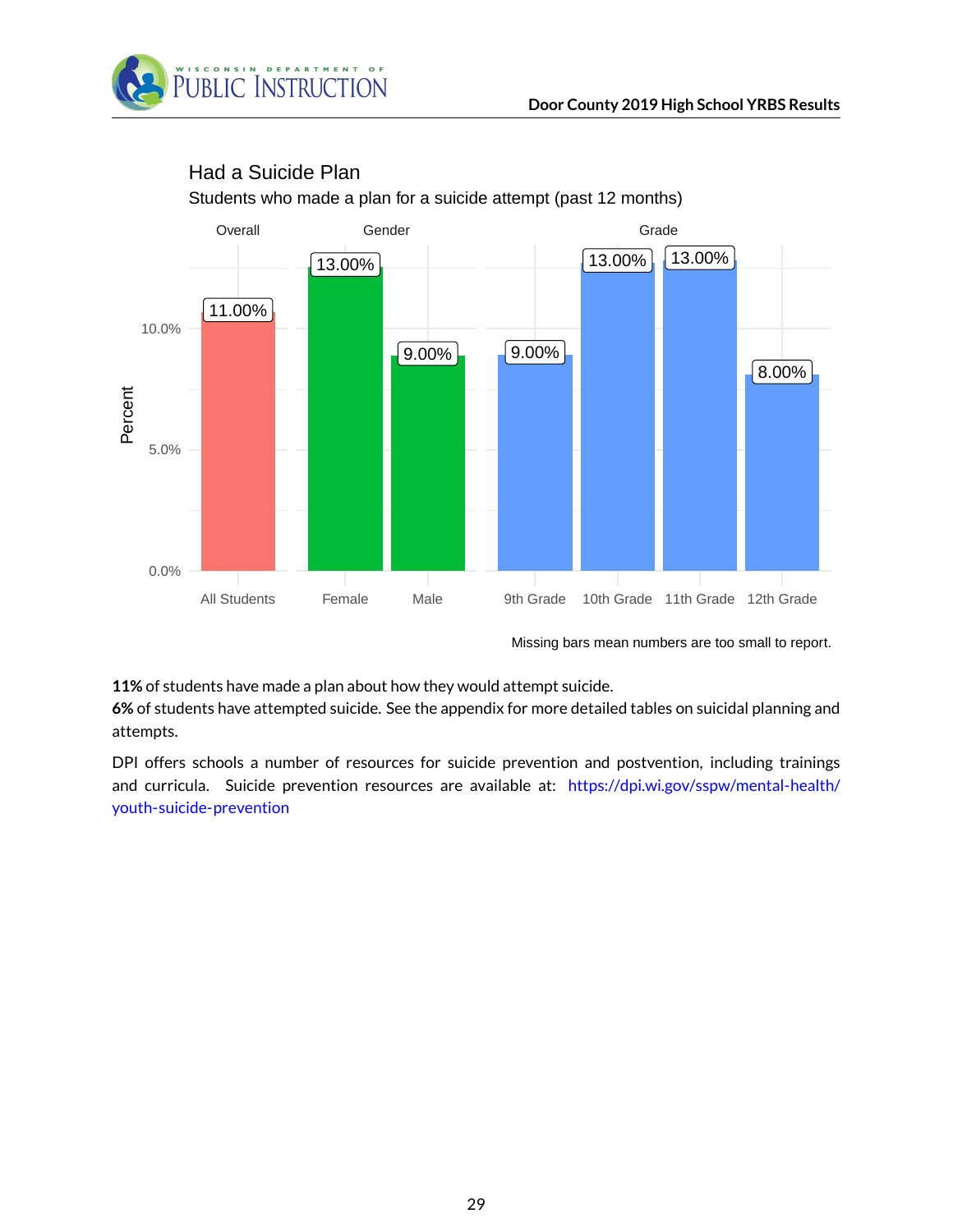

Emotional Support

### <span id="page-29-0"></span>**Help-seeking and Supports**

Students were asked general questions about access to emotional supports. The questions were not specific to suicide or any mental health condition. The chart below shows the percentage of students who agreed that they "get the help they need" when they are in emotional distress.



## Students who most of the time or always get emotional help when needed

Missing bars mean numbers are too small to report.

Conversely, **49%** of students said that they rarely or never get the help they need.

Students were also asked whom they rely on for emotional support through the following question: "When you feel sad, empty, hopeless, angry, or anxious, with whom would you most likely talk about it?" Students could only pick one response, so selections may represent students' most frequent or otherwise primary (but not necessarily exclusive) source of support.

#### **Who Do Students Turn To For Emotional Support?**

ADULT *(parent, teacher or other adult)*: **29%** PEER *(friend or sibling)*: **55%** NOT SURE: **16%**

Peers are often an important source of support for students. Peer-based programs seek to leverage this natural support by helping young people help one another. Evidence-based, peer-supported programs in suicide prevention, bullying prevention, and other areas can be an important tool for schools and communities.

Supportive adults are a vital resource in a young person's life. Parents are a primary source of support for many young people. Having other supportive adults is also important. Students were asked how many adults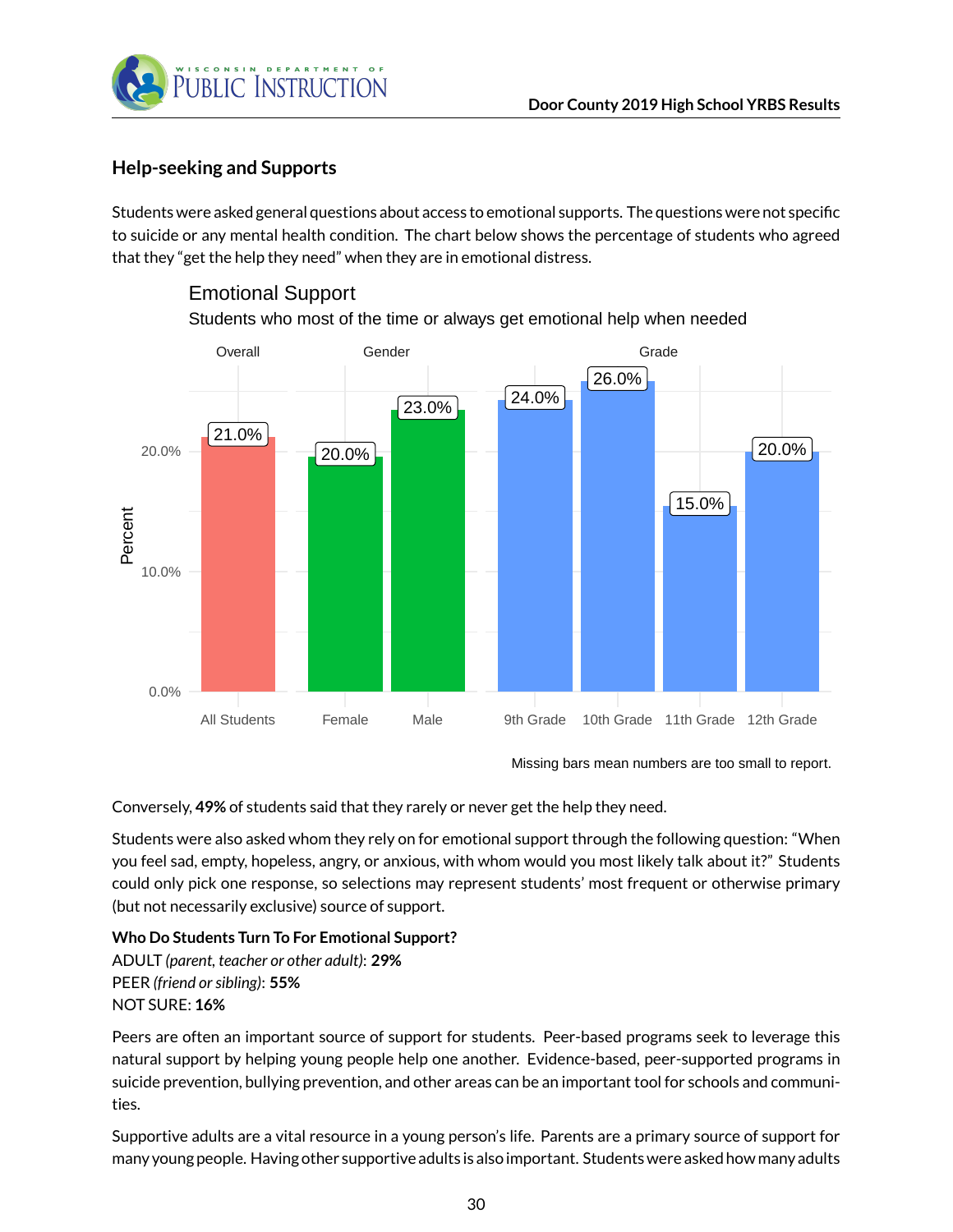

besides their parents they could speak with about an important question affecting their life. The chart below shows students who had at least one such adult.



Have a Supportive Adult

Regardless of whether students actually use such adults as a frequent source of support, the mere presence of such adults in a young person's life is an important protective factor. For more information on this question, see the "Protective Factors" section.

Missing bars mean numbers are too small to report.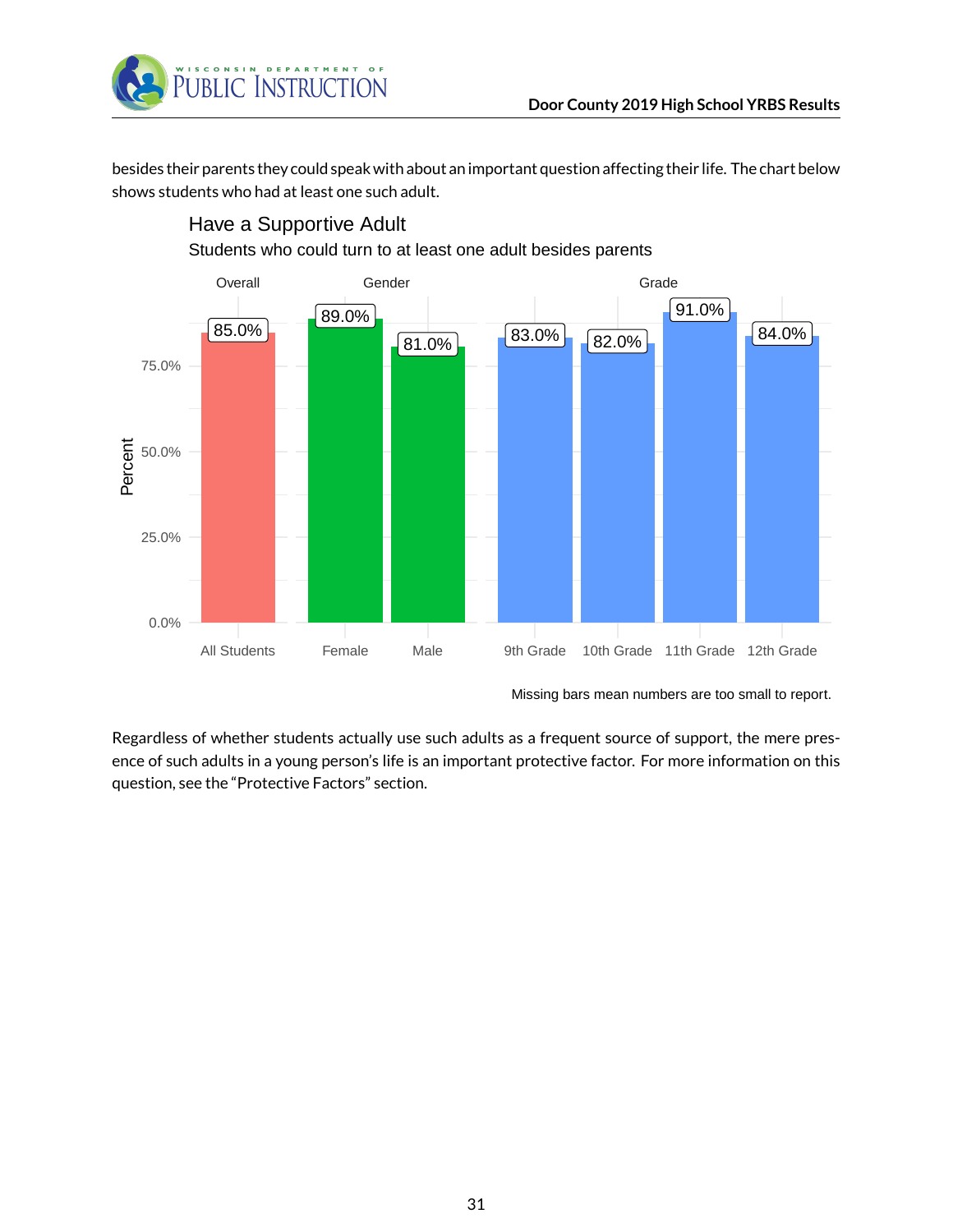

## <span id="page-31-0"></span>**SEXUAL BEHAVIOR**

The YRBS includes questions on sexual behavior that can be used to inform public health initiatives and/or school health practices. This section covers prevalence of sexual activity and use of prevention practices. The question on sexting appears in the section on Technology Use and Online Behaviors.

### <span id="page-31-1"></span>**Prevalence**

The YRBS asks about current and lifetime sexual activity by asking whether students engage in "sexual intercourse". The term itself is not defined for students. **34%** of students have ever had sexual intercourse, and **24%** are currently sexually active.



Ever Had Sex

Percent of students who have ever had sexual intercourse

Missing bars mean numbers are too small to report.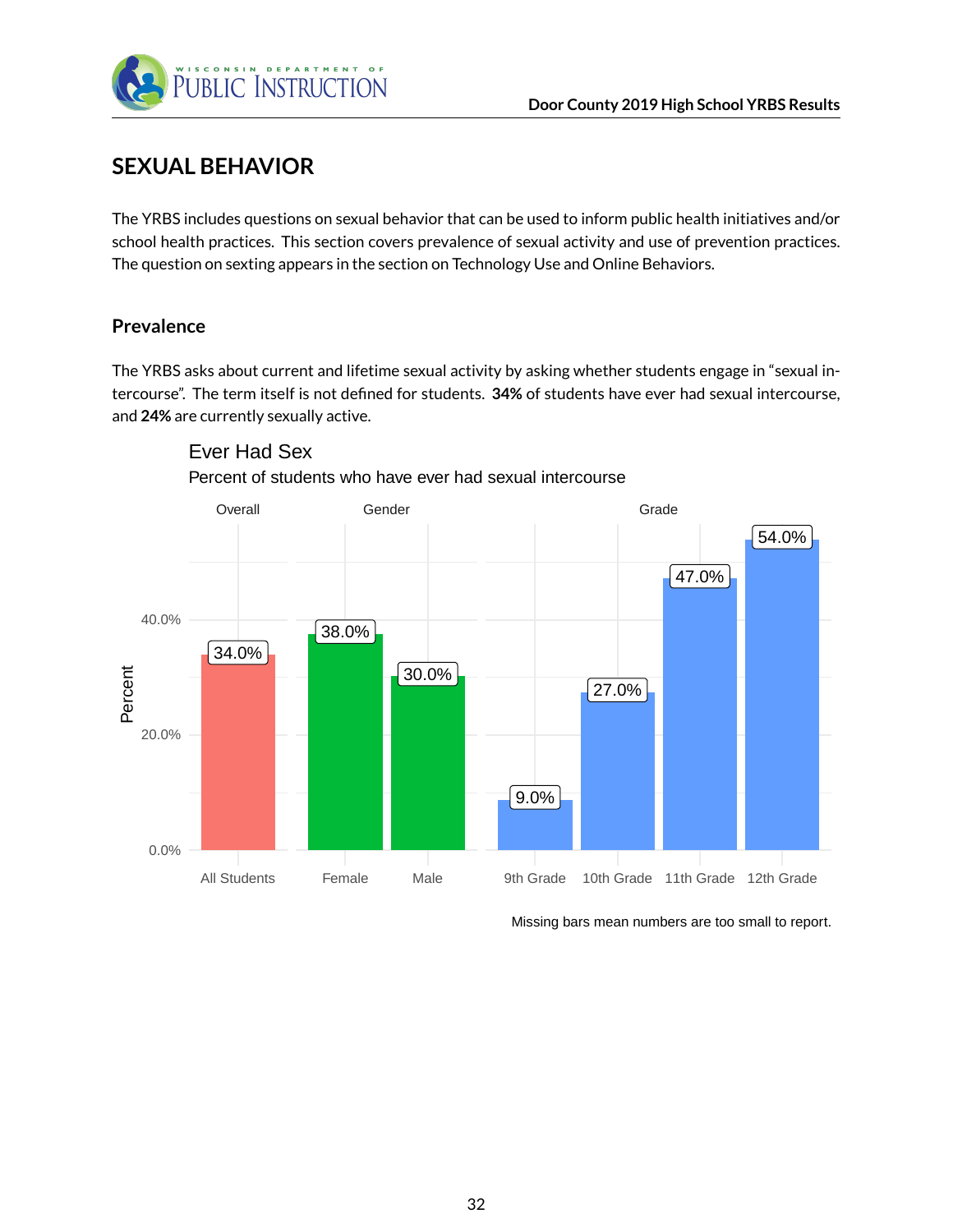



# Currently Sexually Active

Missing bars mean numbers are too small to report.

### <span id="page-32-0"></span>**Prevention of Pregnancy and Sexually Transmitted Infections (STI)**

Among sexually active students, **68%** used a condom during their last sexual intercourse. **6%** of sexually active students used no birth control method during their last sexual intercourse. For more information, see the question-specific tables at the end of this report.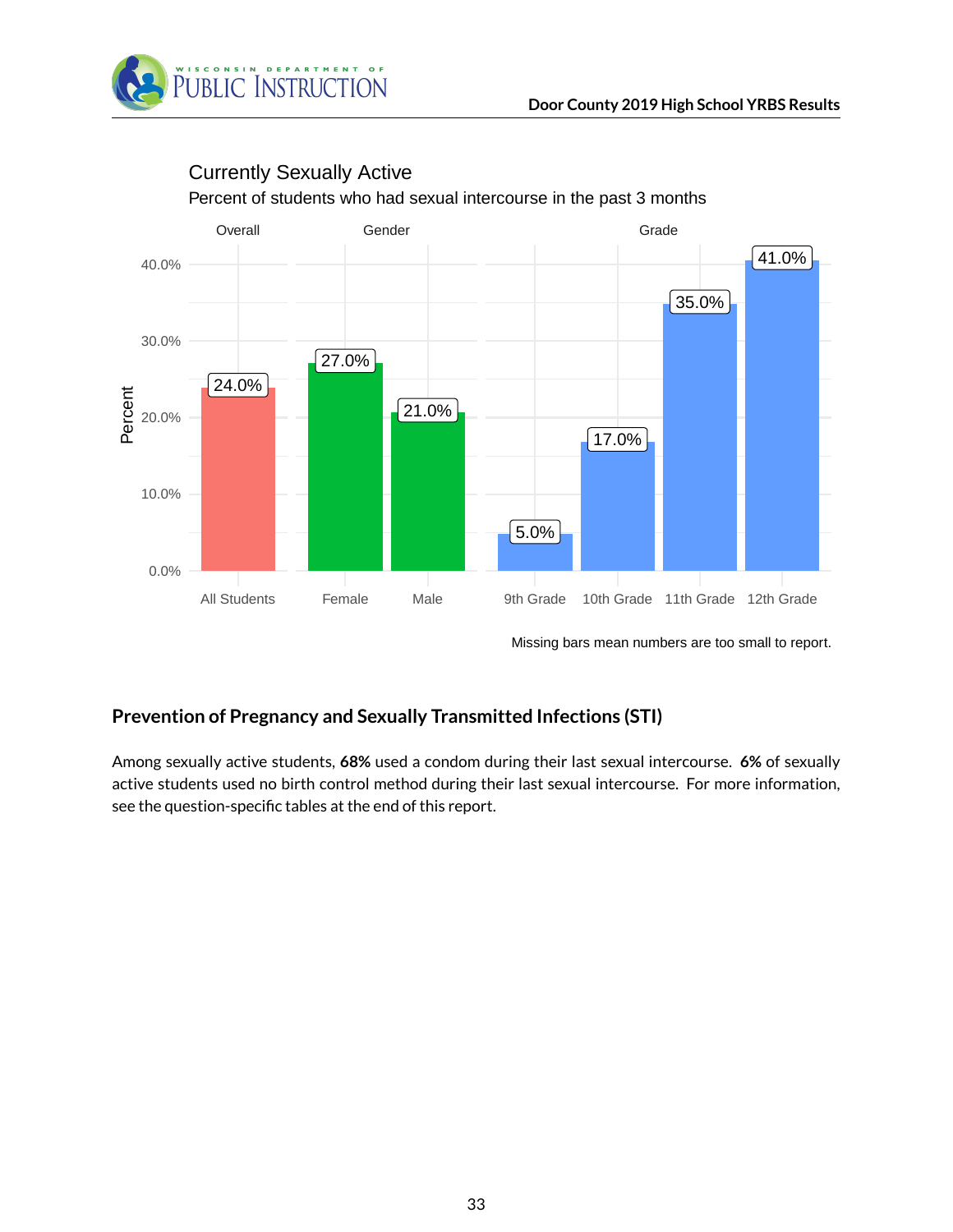

# <span id="page-33-0"></span>**TOBACCO**

The YRBS asks about both traditional tobacco products and electronic tobacco products. (Where applicable, results from the Drug Free Communities Optional Module or the Youth Tobacco Survey Optional Module appear at the end of this report.)

### <span id="page-33-1"></span>**Vaping**

Questions about electronic tobacco were added to Wisconsin's state YRBS in 2017. The 2019 survey asked about current and lifetime use of electronic vapor products, such as JUUL.



Students who used vaping products (past 30 days) Currently Vape

Missing bars mean numbers are too small to report.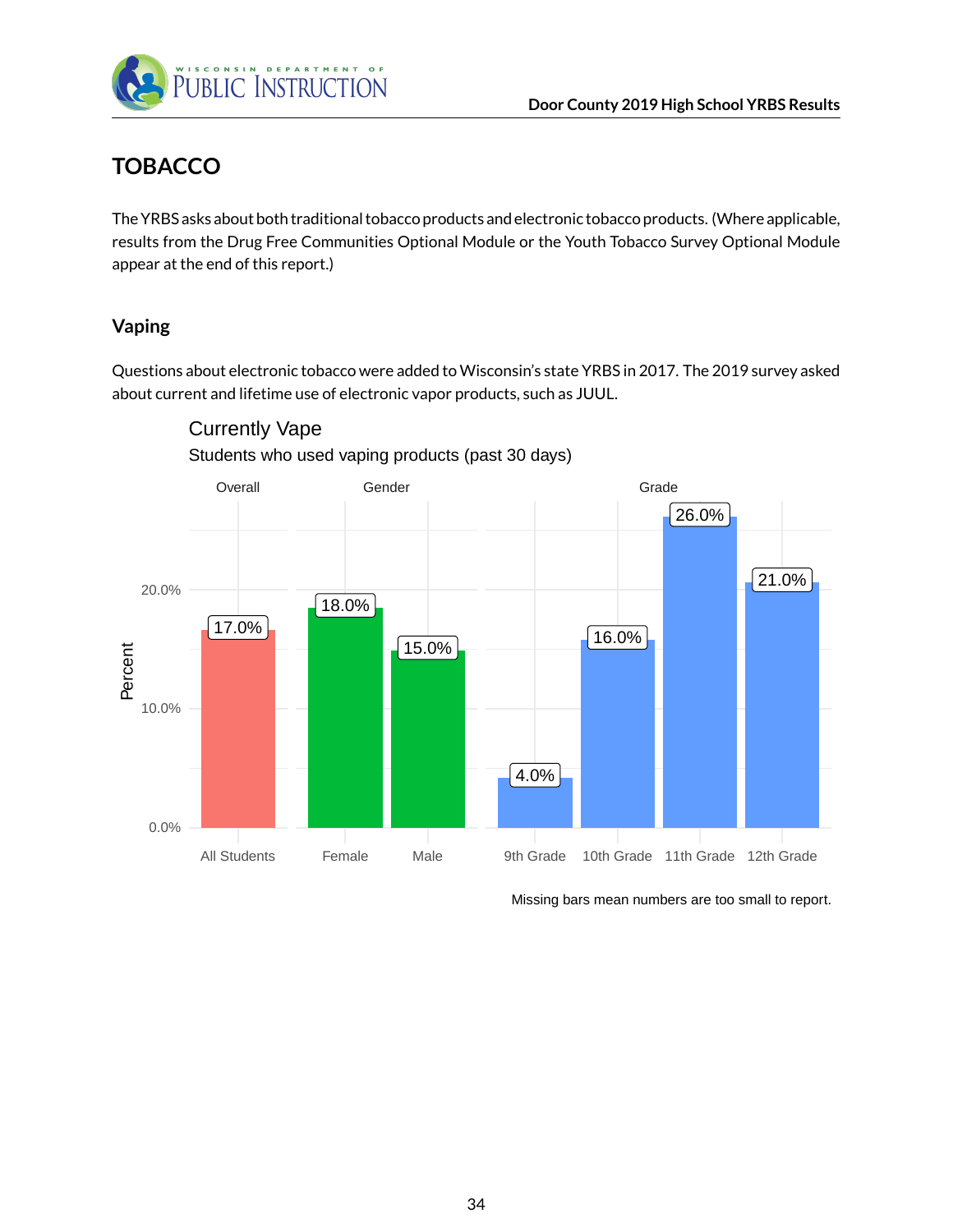



## Students who have ever tried vaping Ever Tried Vaping

Missing bars mean numbers are too small to report.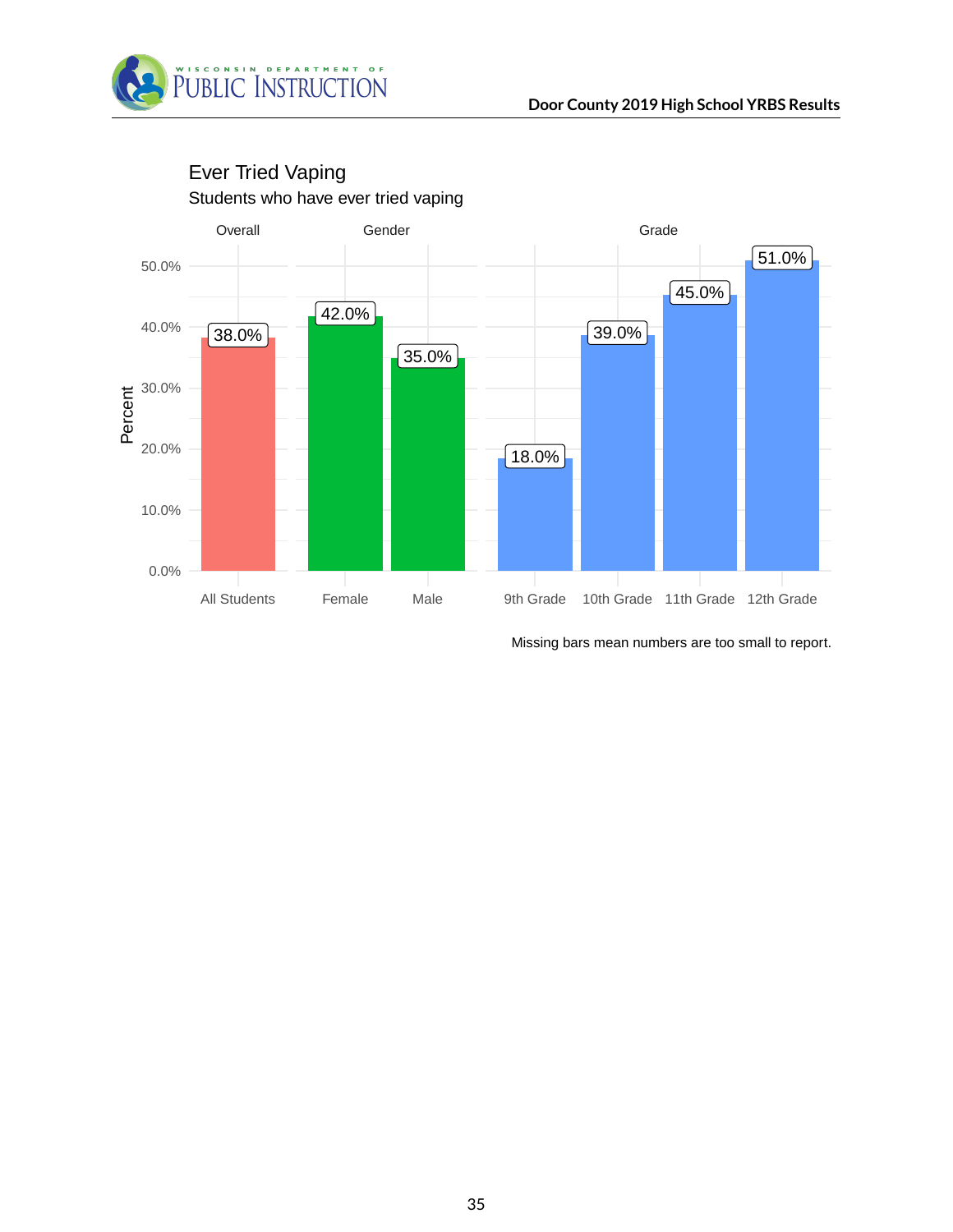

### <span id="page-35-0"></span>**Other Tobacco Products**

Students were asked about a number of other tobacco products, including cigarettes, cigars, and chew or other smokeless tobacco products. The chart below shows the percent of students who responded affirmatively to any of these questions about traditional tobacco products.



Missing bars mean numbers are too small to report.

The overall 30-day use rates for specific tobacco products were as follow: **Chew/smokeless tobacco: 4% Cigars, cigarillos, little cigars: 4% Cigarettes: 6%**

For more information on the rates of use for each of these products, see the question-specific tables at the end of this report.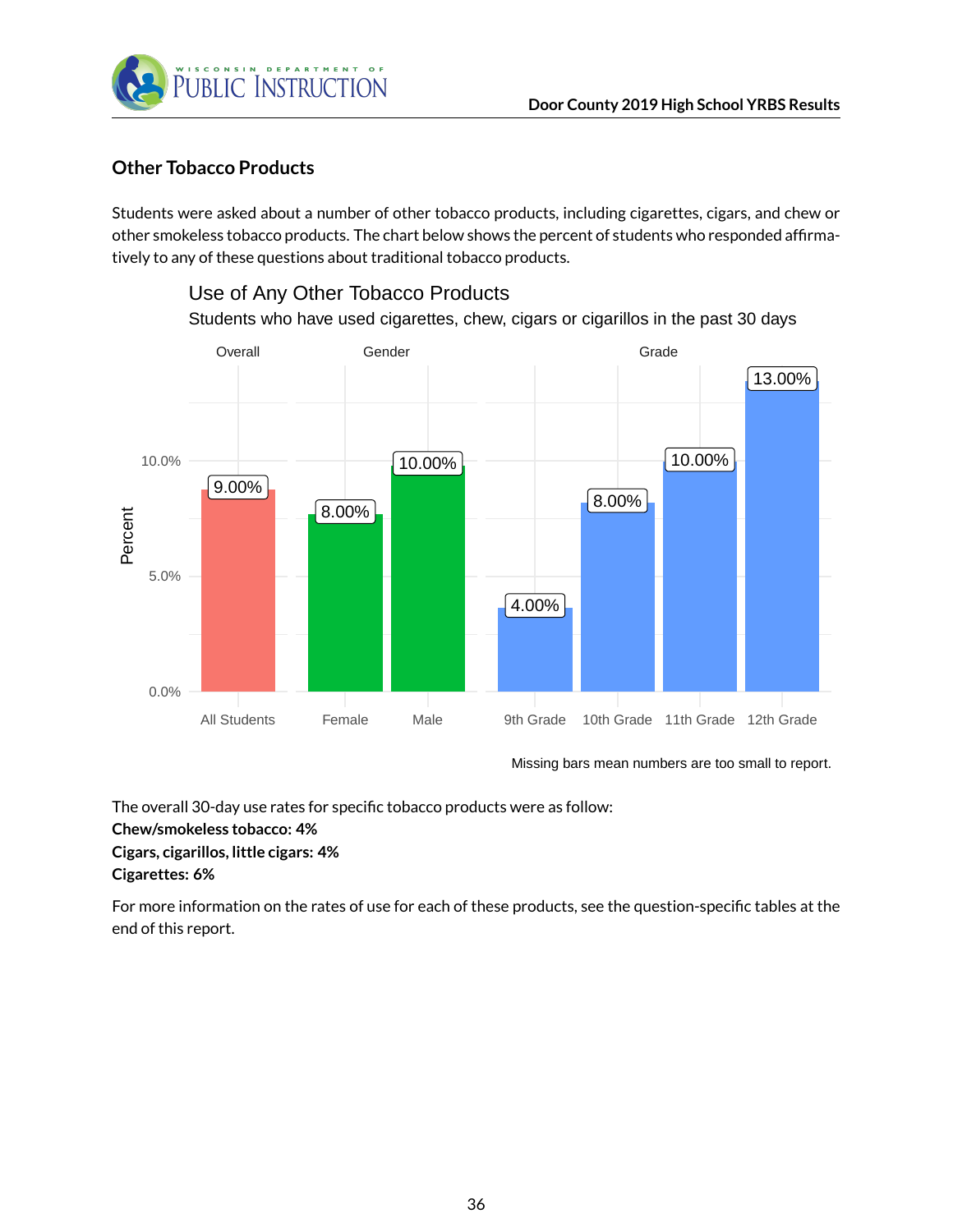

### **Tobacco Cessation**

Students were asked whether they had tried to quit using any tobacco products, including electronic tobacco products.

## **Quitting**

Percentage of vapers or other tobacco users who tried to quit (past 12 months)

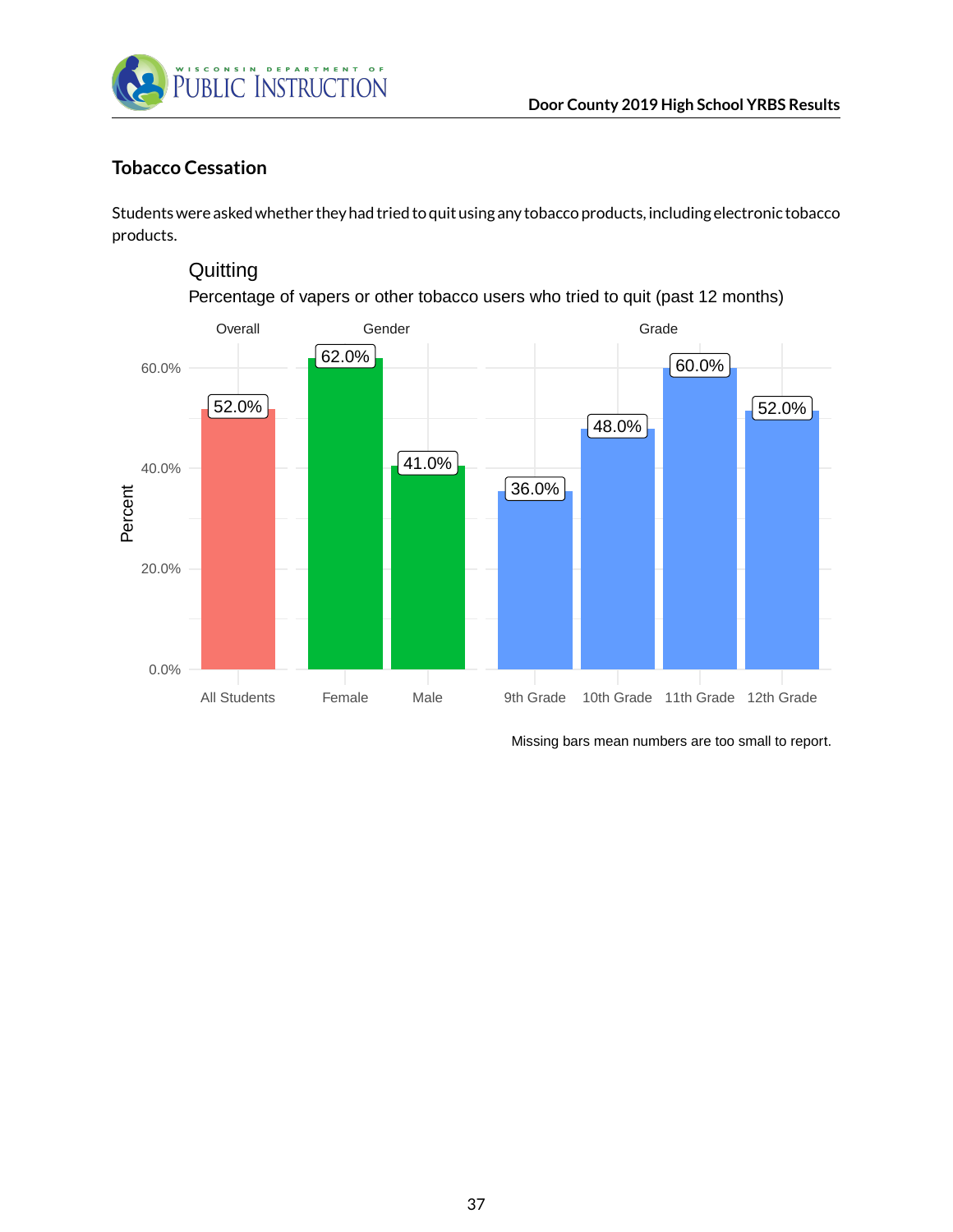

# **ALCOHOL**

The YRBS contains several questions related to alcohol use. The questions on current use (past 30 days) and lifetime use ask students about consumption of "at least one drink of alcohol".

(Where applicable, results from the Drug Free Communities Optional Module appear at the end of this report.)

### **Any Use**



Current Use of Alcohol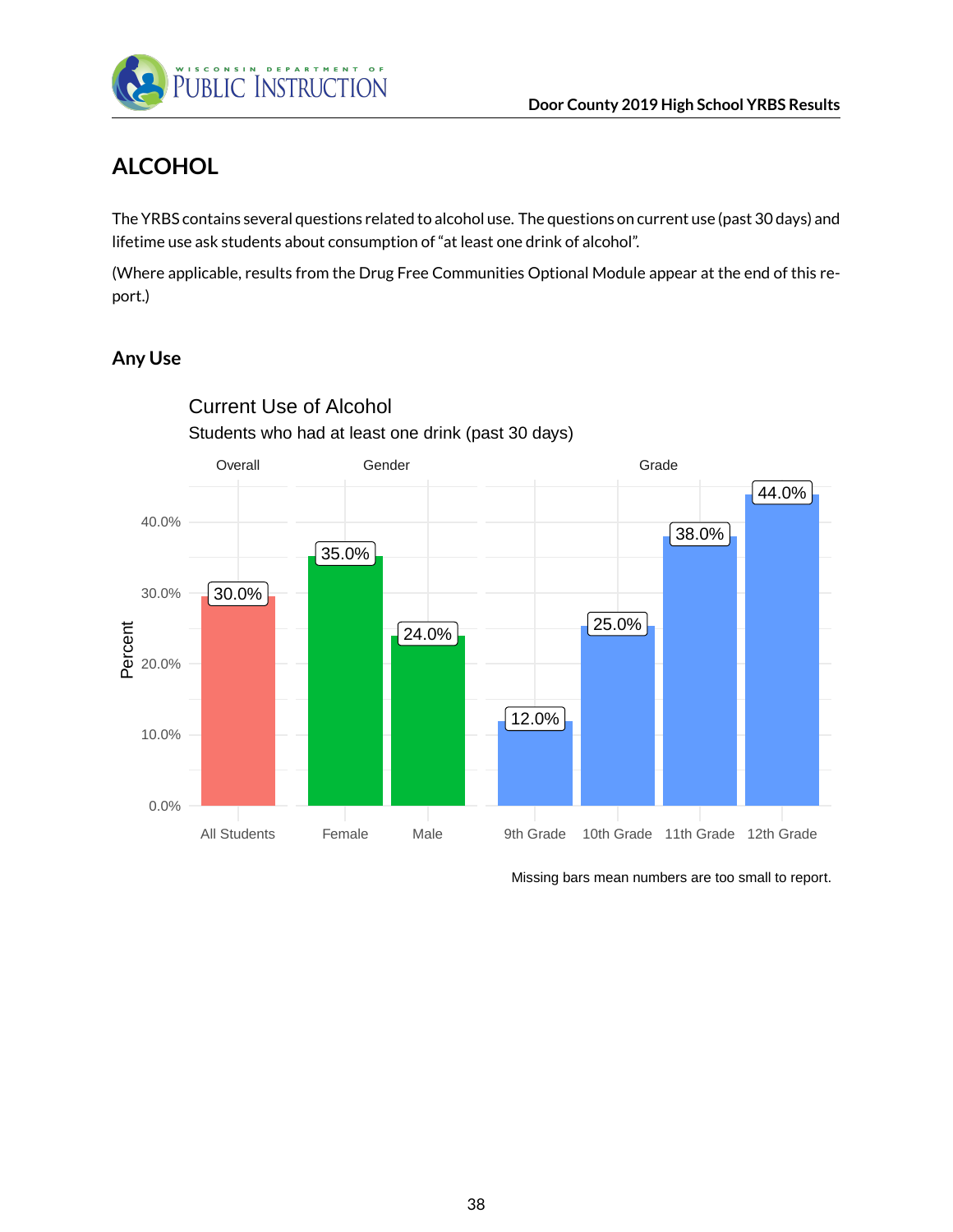



## Ever Drank

Students who have ever had an alcoholic beverage

Missing bars mean numbers are too small to report.

## **Binge Drinking**

The YRBS asks students to report the largest number of drinks they consumed in the span of a couple of hours during the past 30 days. Females who report four or more drinks and males who report five or more drinks are counted as having engaged in binge drinking.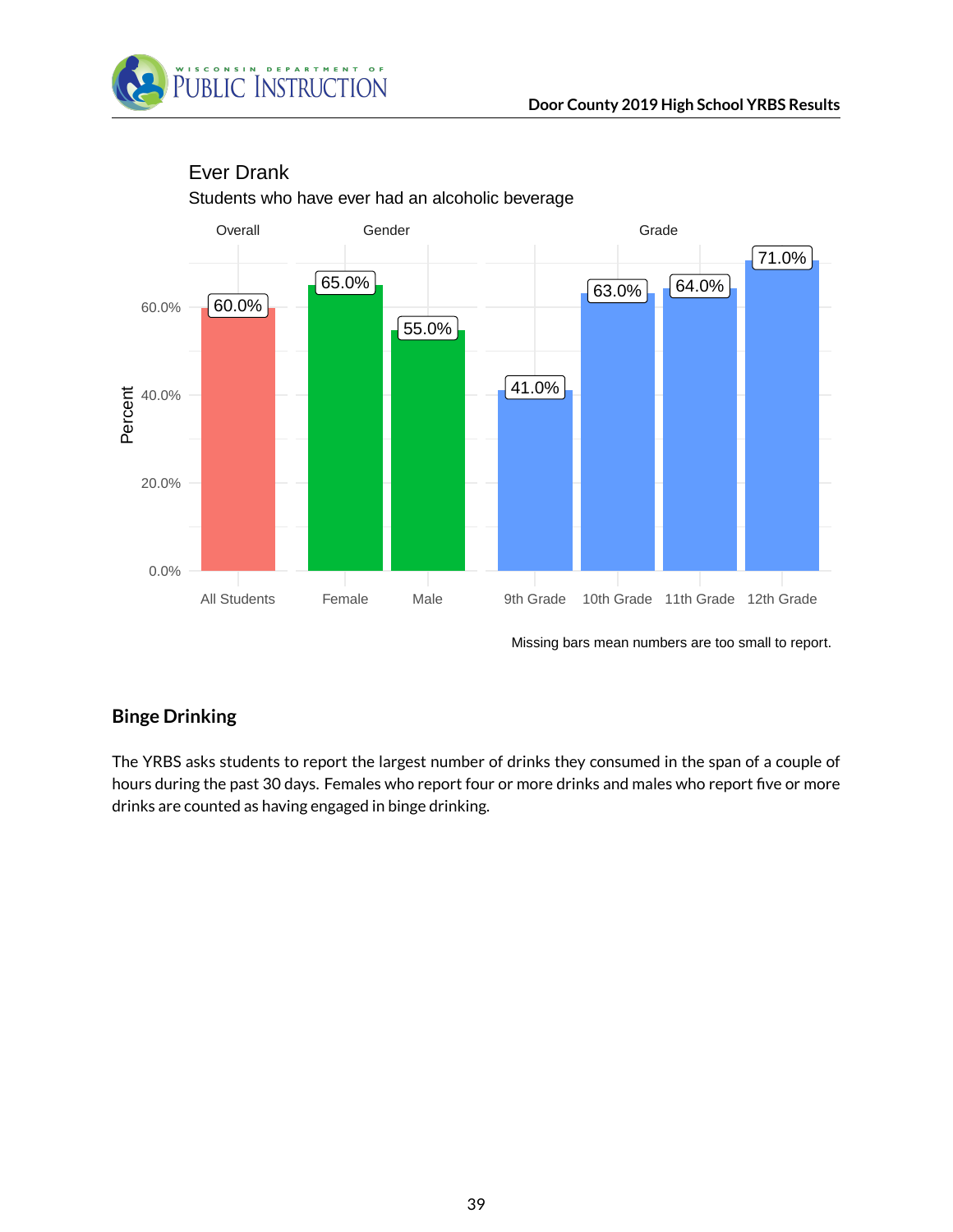



### Students who binge drank in the past 30 days Binge Drinking

The chart above shows binge drinking **among all students**. However, since not all students drink, sometimes it's also helpful to know what percent of student **drinkers** engaged in binge drinking. Among students who drank, **42%** had engaged in binge drinking. This contrasts with the **12%** of all students who binge drank, which appears in the chart above.

Among students who drank, **27%** had their first drink before age 13. In general, such students are also more likely to report indicators of trauma, violence, or abuse. A trauma-informed lens is advised when working with students with early alcohol or drug use.

See DPI's Alcohol and Other Drug Addiction (AODA) webpage for information, tools and resources: [https:](https://dpi.wi.gov/sspw/aoda) [//dpi.wi.gov/sspw/aoda.](https://dpi.wi.gov/sspw/aoda)

Missing bars mean numbers are too small to report.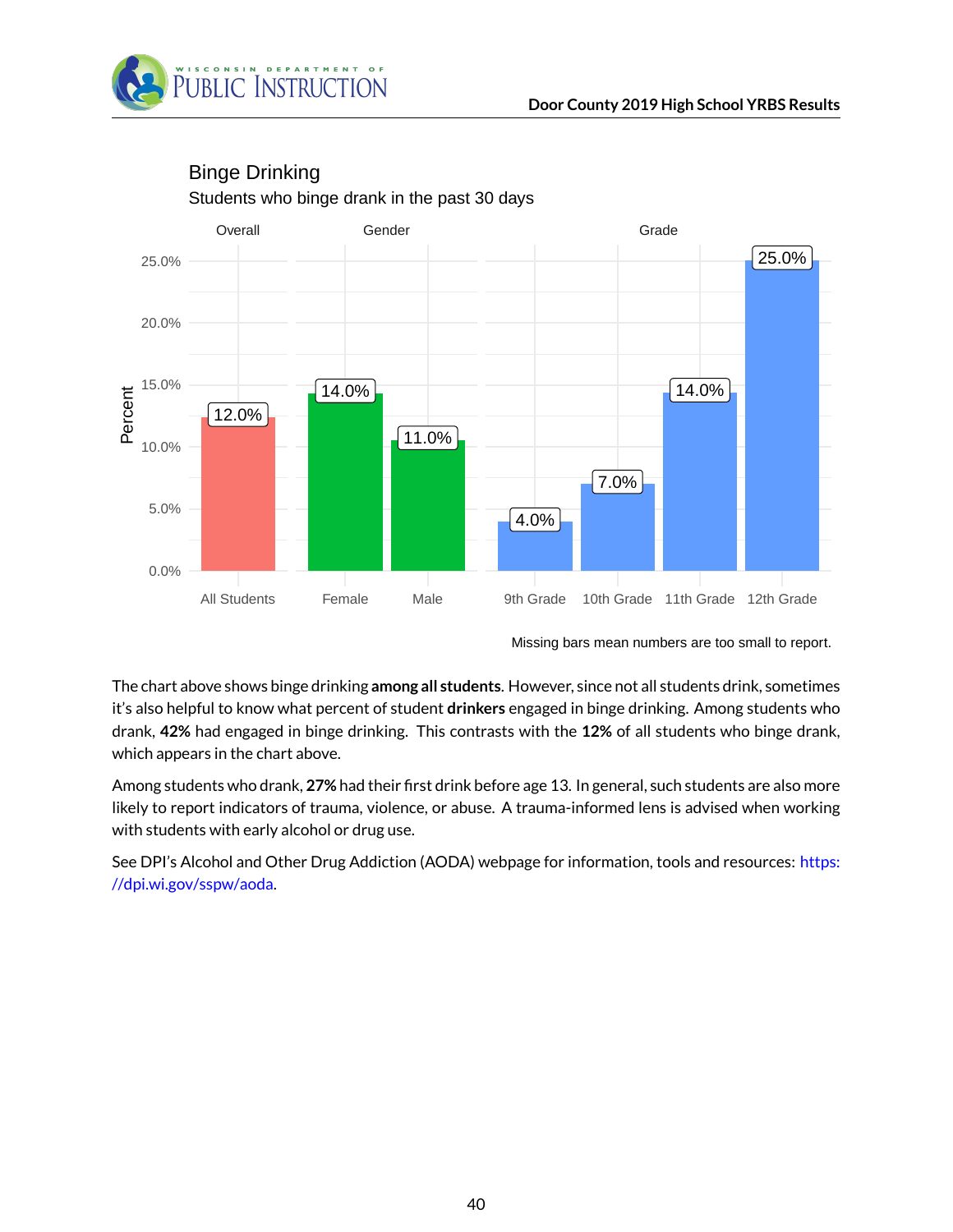

## **DRUG USE**

The YRBS asks students about use of illegal drugs as well as abuse of legal drugs. (Where applicable, results from the Drug Free Communities Optional Module appear at the end of this report.)

### **Marijuana**

Students were asked about current use of marijuana, lifetime use, and age of initiation.

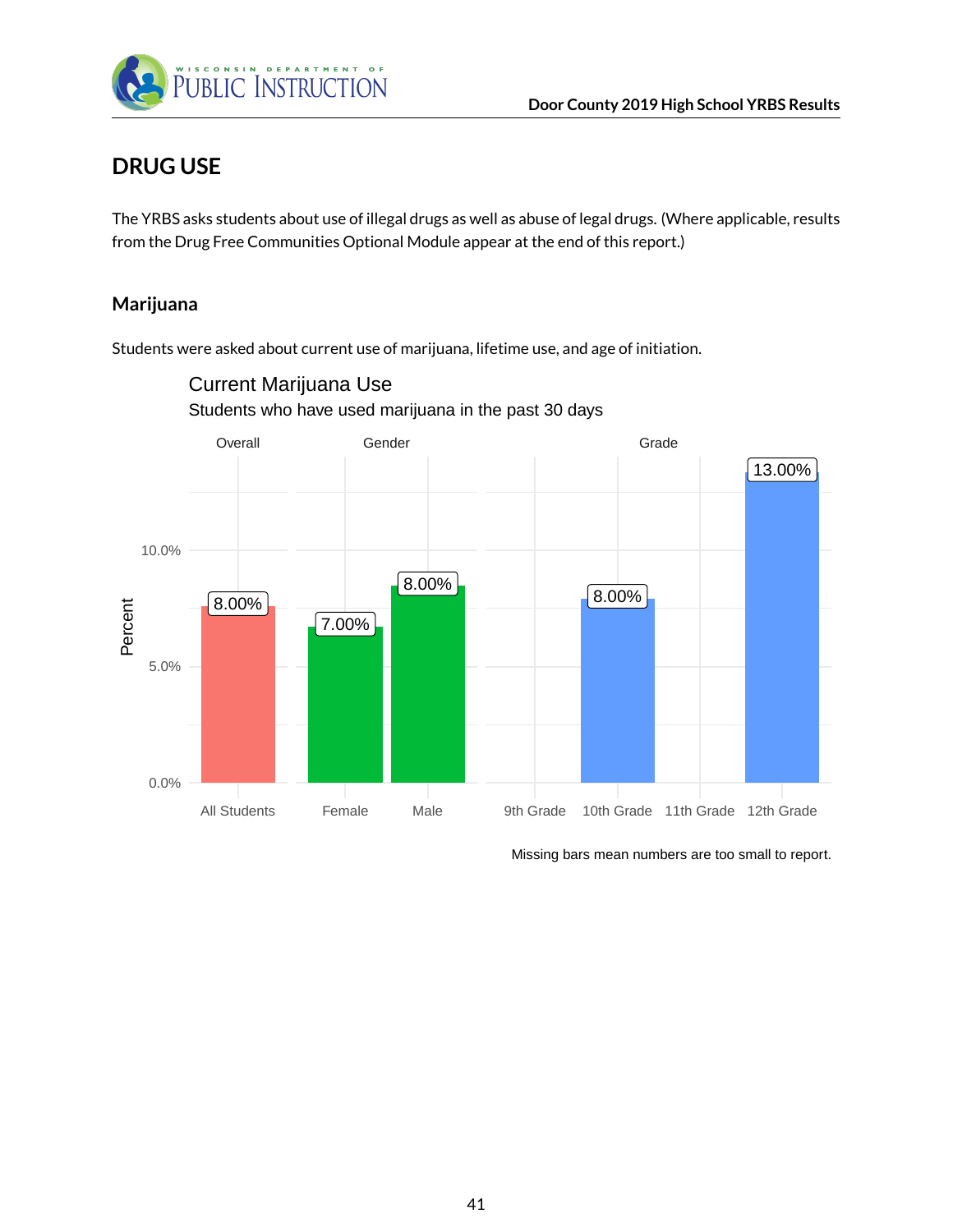



### Students who have ever used marijuana Ever Used Marijuana

Among students who used marijuana, **12%** started using before age 13. In general, such students are also more likely to report indicators of trauma, violence, or abuse. A trauma-informed lens is advised when working with students with early alcohol or drug use.

Missing bars mean numbers are too small to report.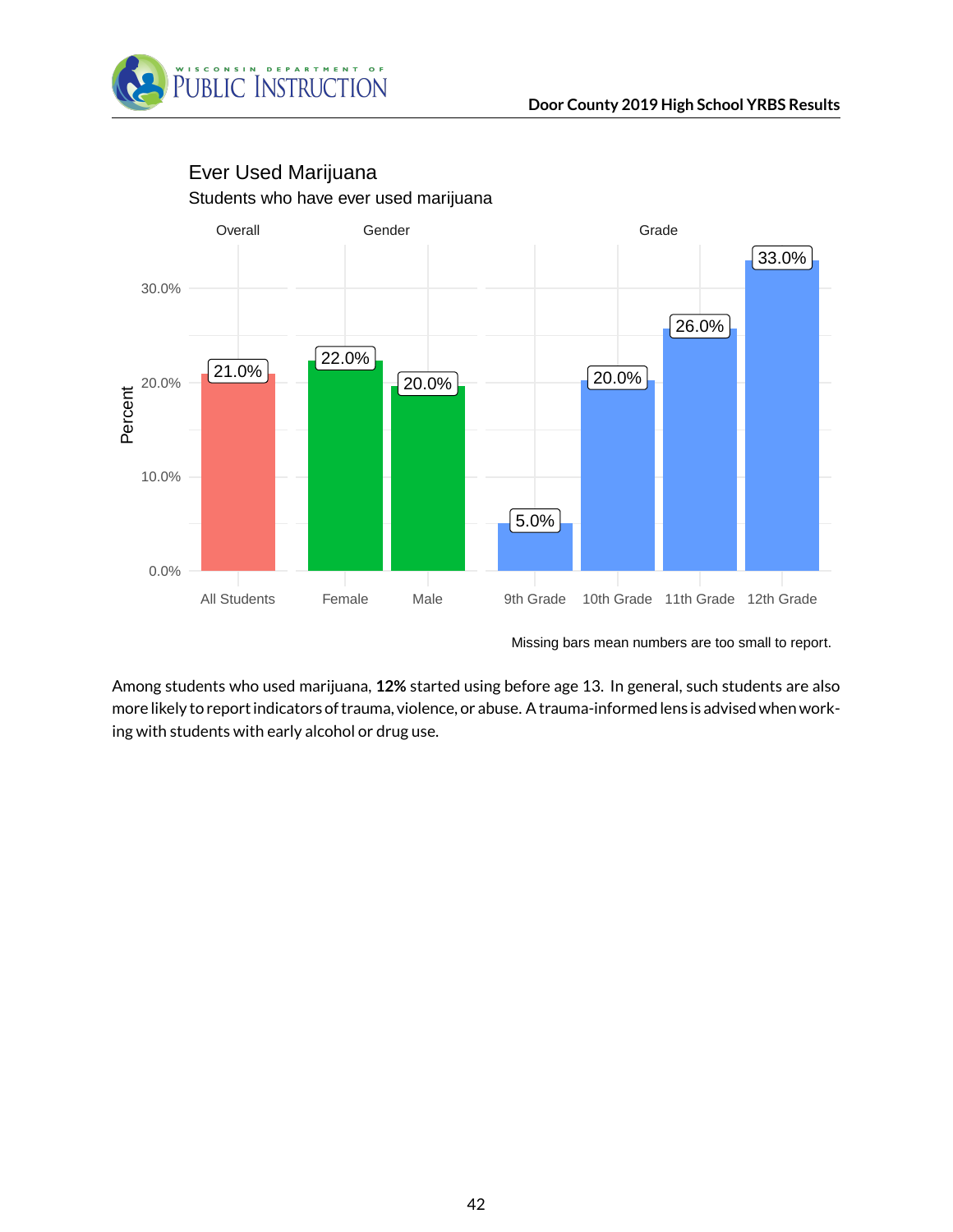

### **Other Illegal Drugs**

The 2019 YRBS asks about use of heroin and methamphetamines in the past 12 months, as well as lifetime use of any illegal drug besides marijuana.

*USE OF OTHER ILLEGAL DRUGS* **Heroin in the past 12 months: 2% Methamphetamines in the past 12 months: 2% Have ever used any illegal drug besides marijuana: 4%**

### **Abuse of Legal Substances**



Any Legal Drug Misuse

Students who misused over−the−counter and/or prescription pain medicines

Missing bars mean numbers are too small to report.

Students were asked about the unauthorized use of prescription painkillers and over-the-counter medications. Overall, **10%** of students had ever engaged in such use, with **8%** of students reporting use of a prescription painkiller without a doctor's prescription and **6%** reporting use of an over-the-counter drug to get high. The chart above shows the percent of students who answered affirmatively to one or both of these questions.

For more information, see the question-specific tables at the end of this report.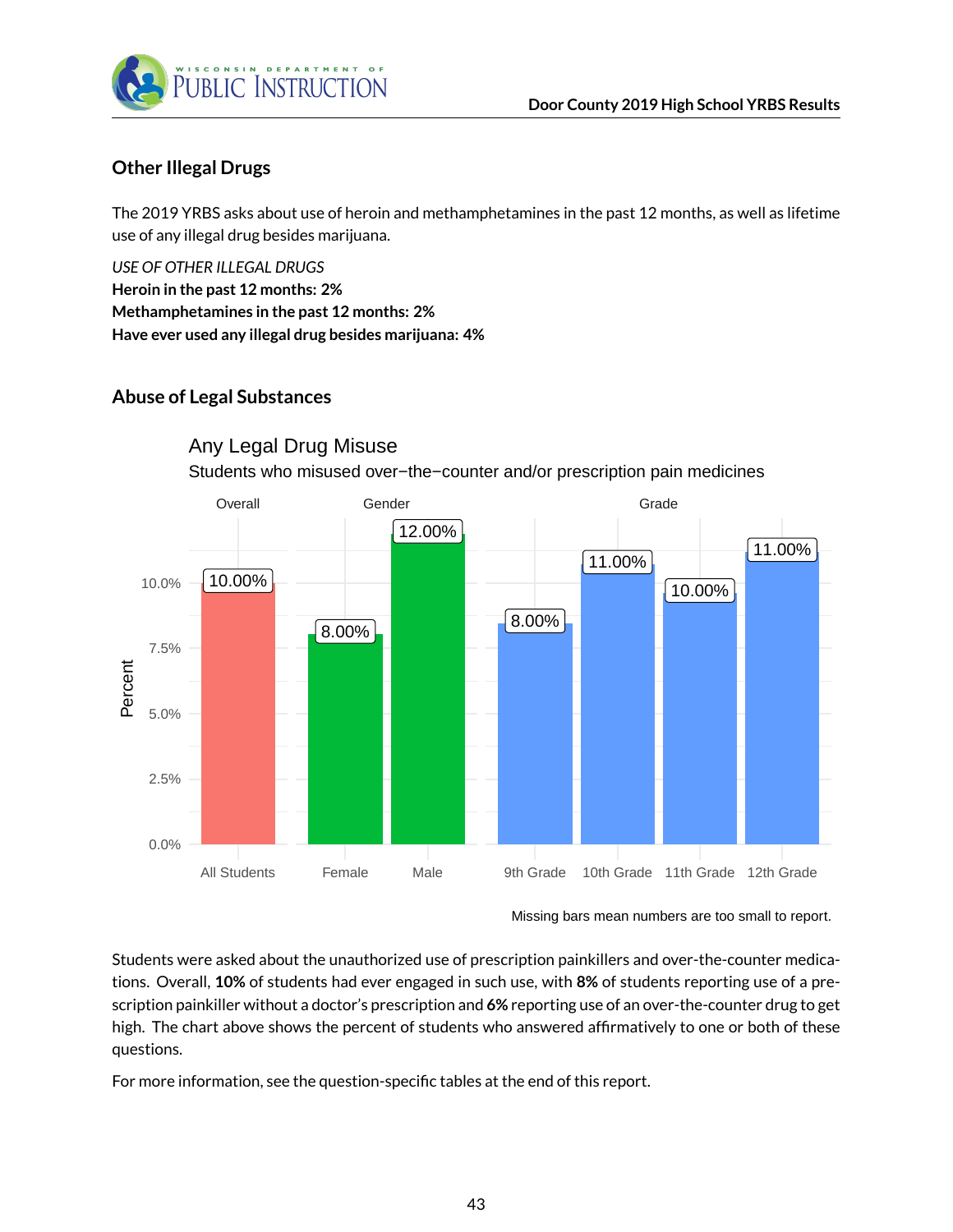

# **TECHNOLOGY USE AND ONLINE BEHAVIOR**

### **General Use Patterns**

The 2019 YRBS included several questions related to students' recreational use of technology. As in prior years, students were asked the amount of time per day spent watching television and engaging in other forms of media, such as social media or video games.

The chart below shows the percent of students who reported spending three or more hours per day engaged in video games, socialmedia, texting, or other recreational activities using a computer, phone, gaming system or tablet.



Moderate to Heavy Screentime

Students who spent 3+ hours/day on phone, Xbox, or other device

Another question asked specifically about the number of hours per day students spent watching television. **16%** of students watched three or more hours of TV per day.

Another online behavior that can affect both mental and physical health, as well as academic performance, is late-night screen use. When students stay up late, they miss out on sleep. Students were asked about the number of nights per week that they used technology between midnight and 5:00 am. The chart below shows responses for students who reported that they did so at least one school night per week.

Missing bars mean numbers are too small to report.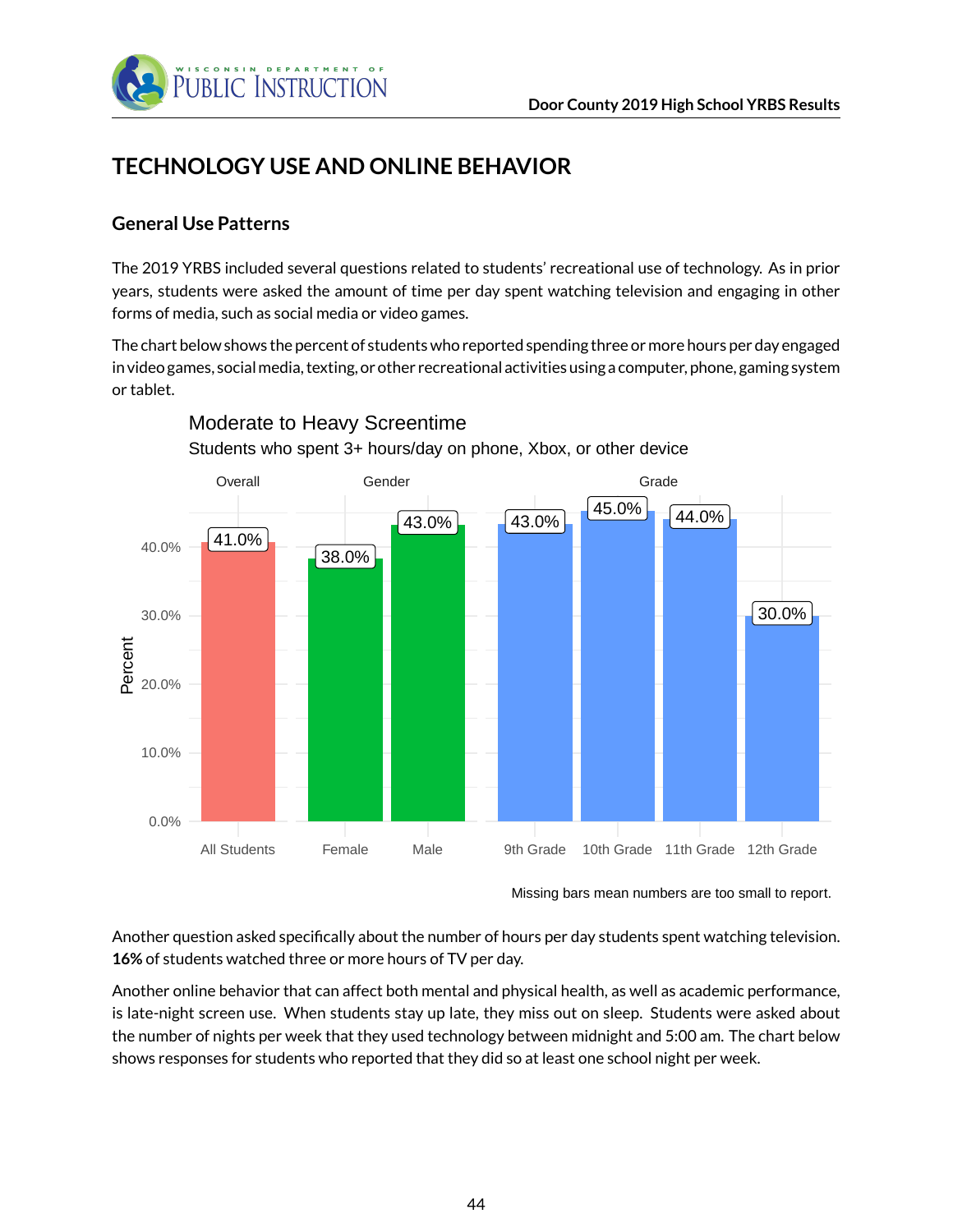



## Late Night Screen Use

Students who use technology between midnight and 5:00 am on school nights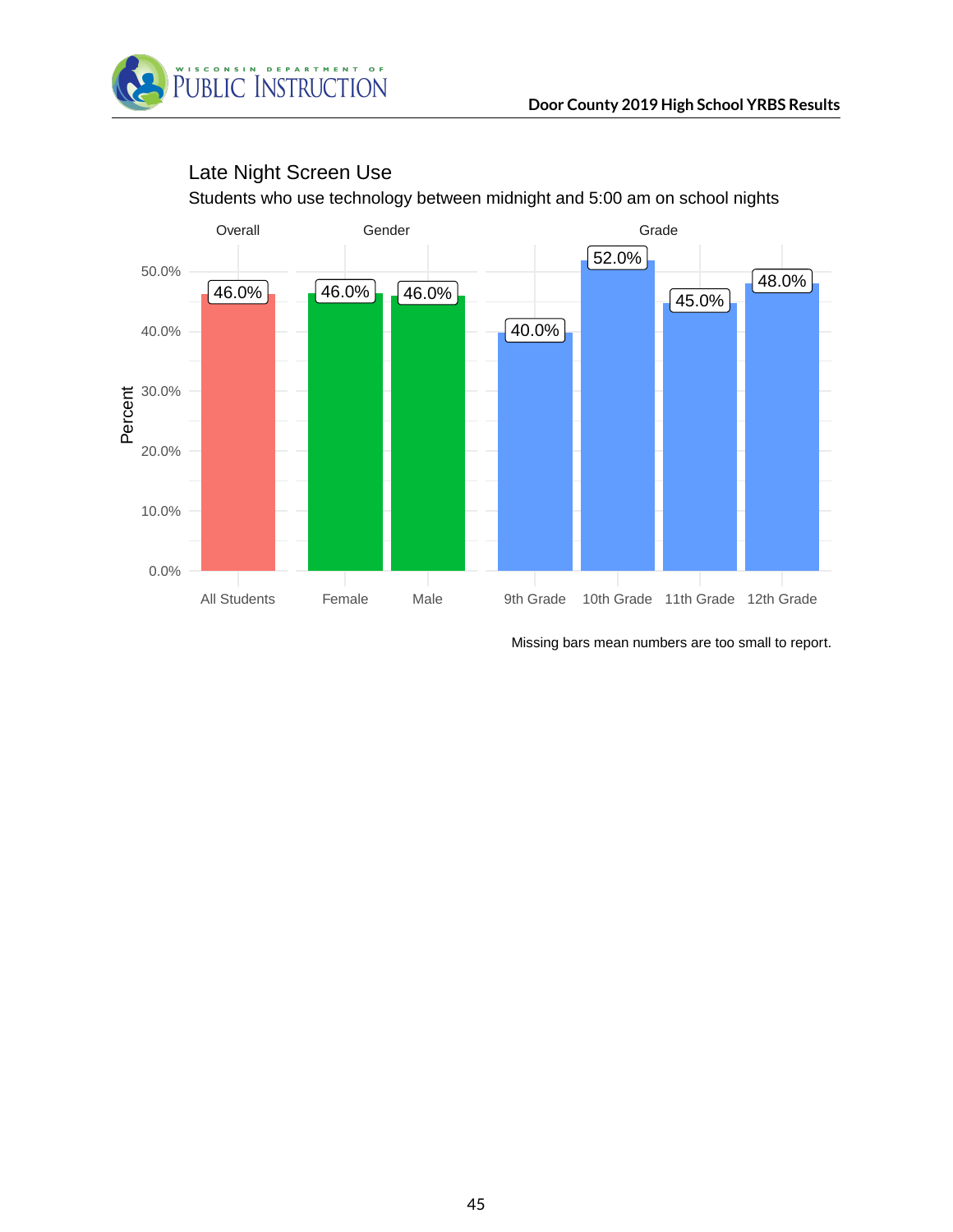

### **Sexting**

A question on sexting was included for the first time in 2019. The question specifically asked whether students had sent, received, or shared nude photos or other sexual images.

### **Sexting**

Students who sent, received, or shared nude photos or sexual images(past 30 days)



Missing bars mean numbers are too small to report.

Online bullying is covered in the "Bullying" section of this report.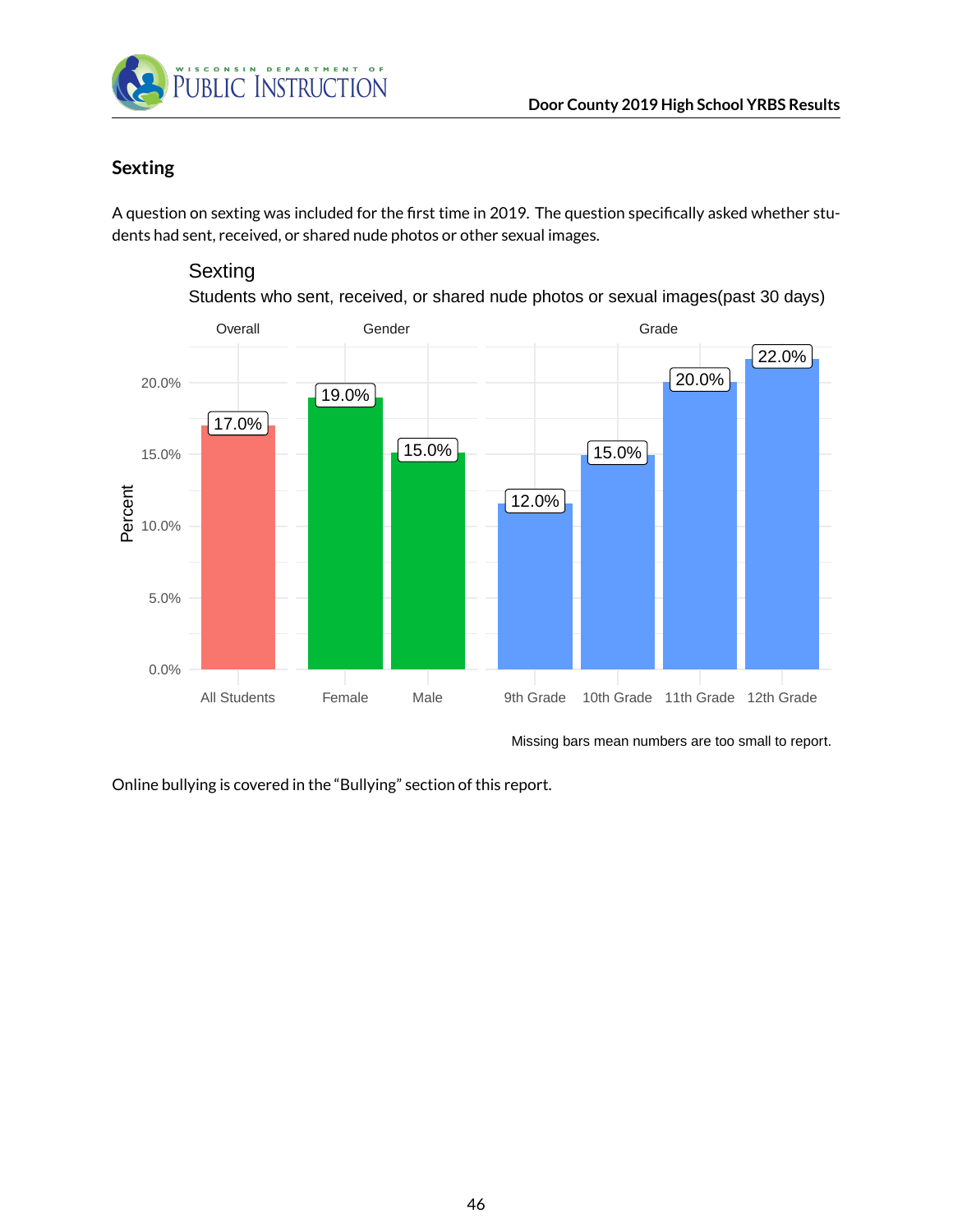

## **PHYSICAL HEALTH AND NUTRITION**

### **Sleep and Exercise**

#### **Sleep**

Wisconsin's 2017 YRBS results showed a decrease in the amount of sleep students reported (statewide results from 2019 are not available at the time of this report). The charts below show results for students who reported greater and lesser amounts of sleep.



Students reporting 8+ hours of sleep per night Sleep 8 or More Hours Per Night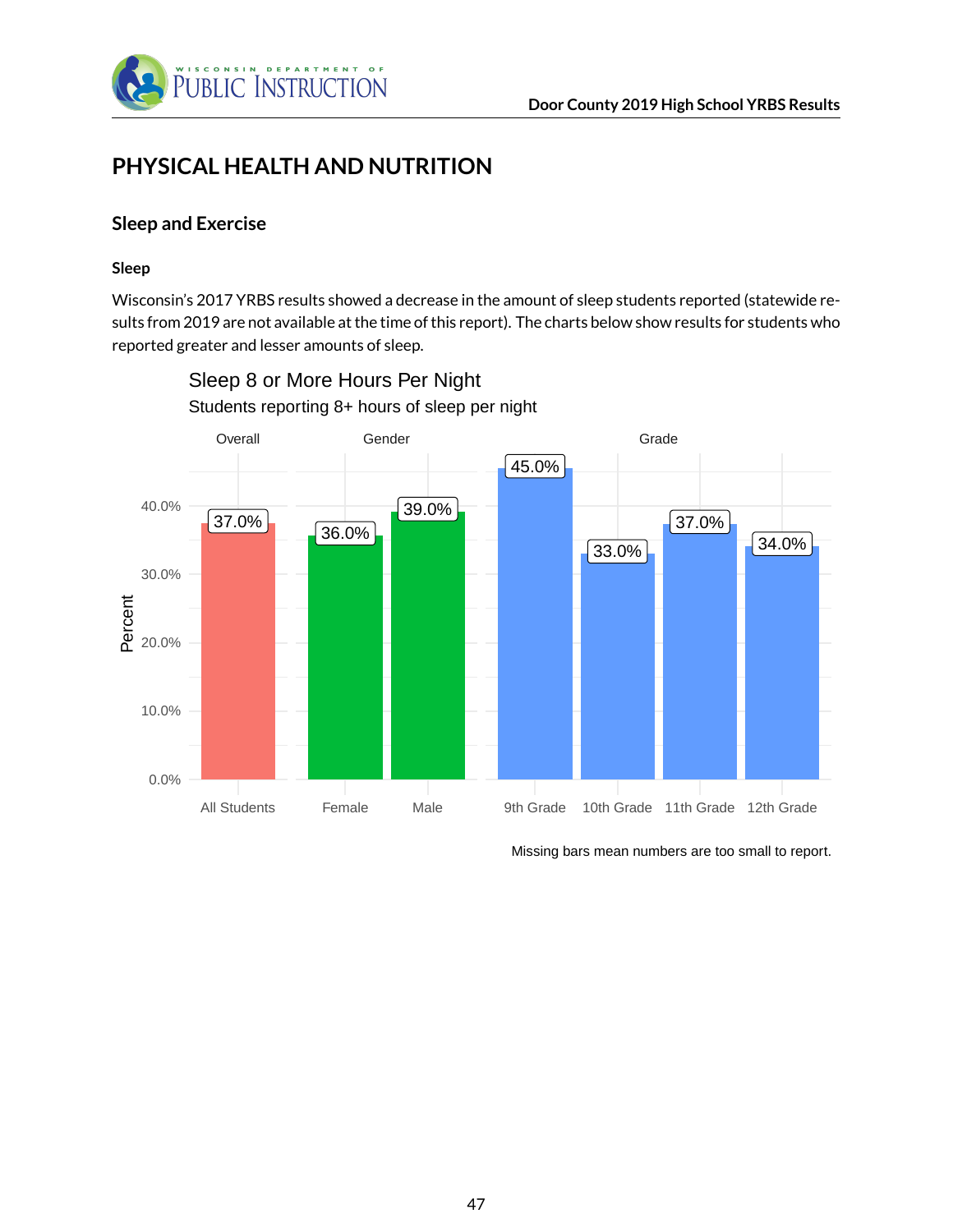



# Sleep 5 or Fewer Hours Per Night

Students reporting 5 or fewer hours of sleep per night

Missing bars mean numbers are too small to report.

One factor that can interfere with sleep is nighttime screen use. See the section on Technology Use And Online Behavior for a breakdown of screen use at night.

### **Exercise**

Students were asked how many days a week they participated in an hour or more of physical activity.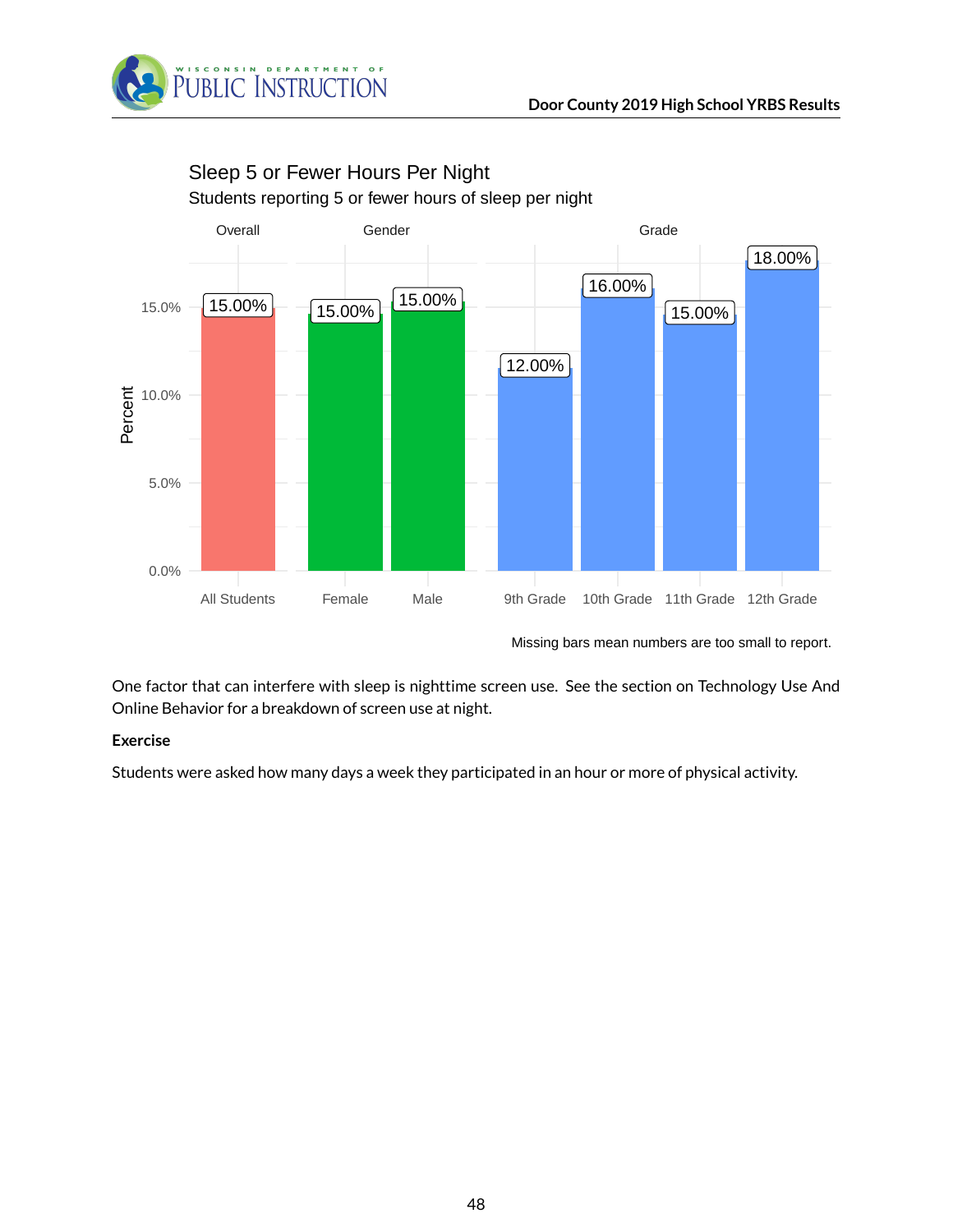



## Students who exercised zero days in the past week No Sustained Exercise

Missing bars mean numbers are too small to report.

The chart below shows students who did report engaging in an hour or more of physical activity for four or more days per week.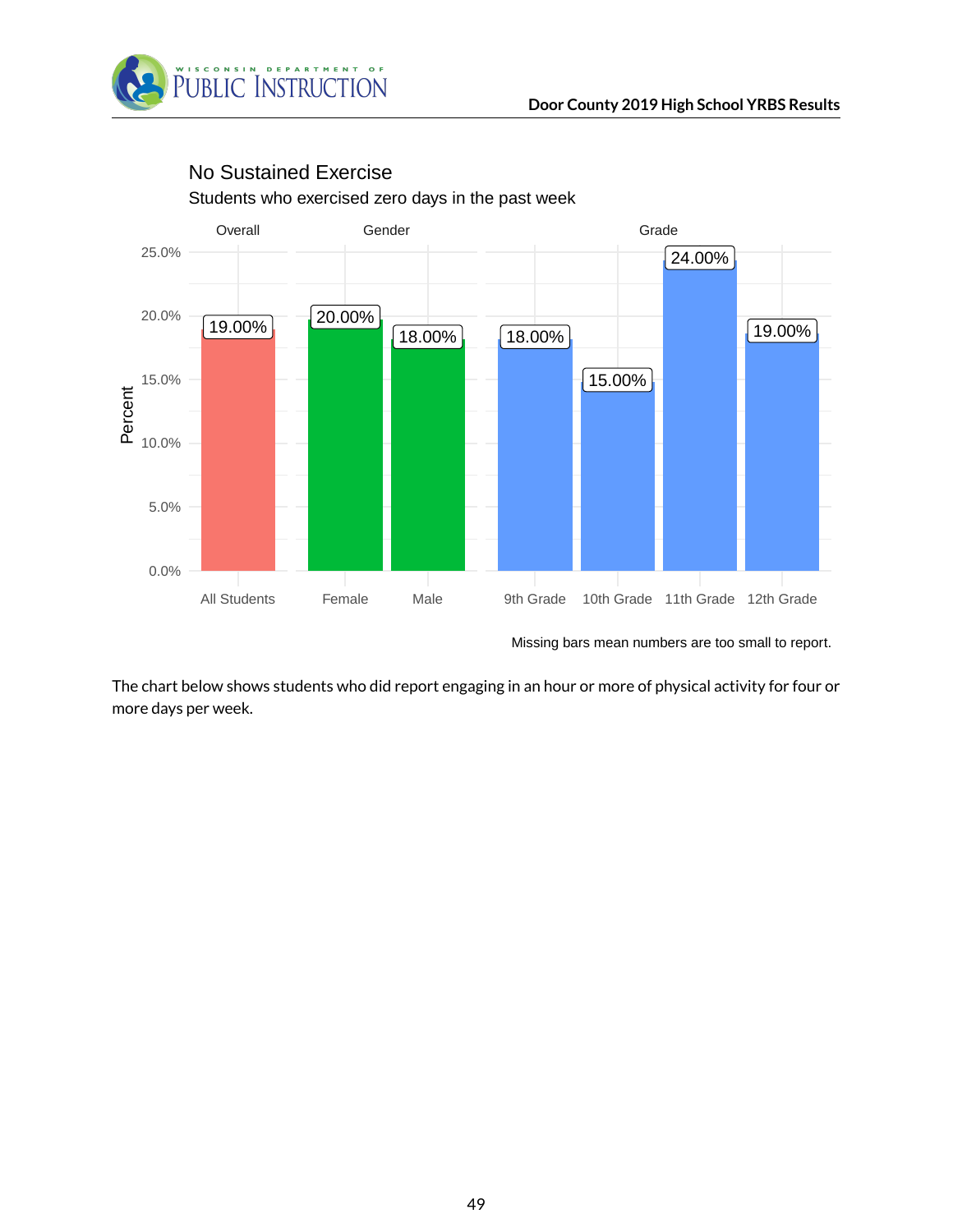



## Students who exercised 4−7 days in the past week Exercise on Most Days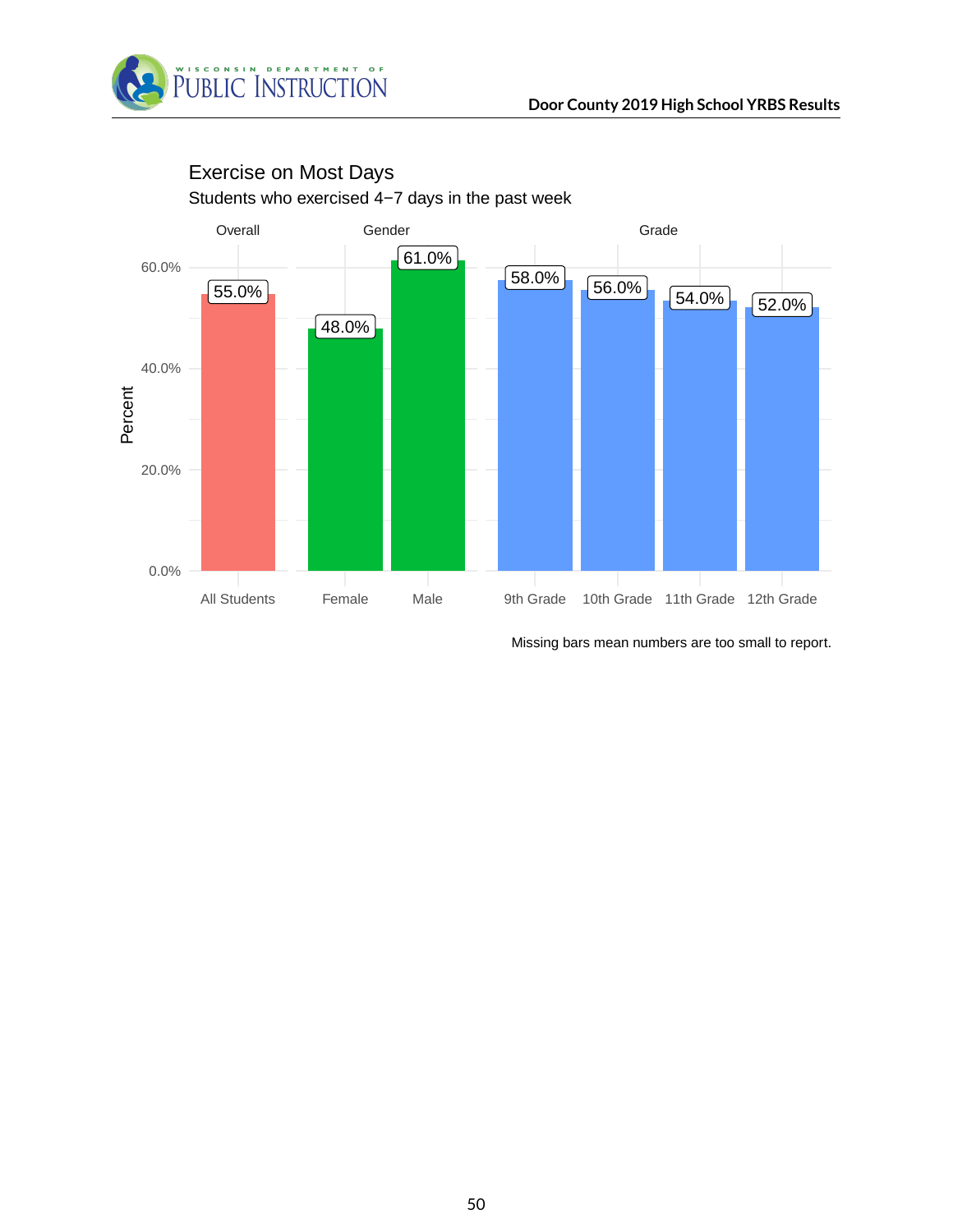

### **Nutrition**

Students were asked about daily consumption of fruit, vegetables, plain water, and breakfast.



Fruit Consumption

Students who ate fruit every day (past 7 days)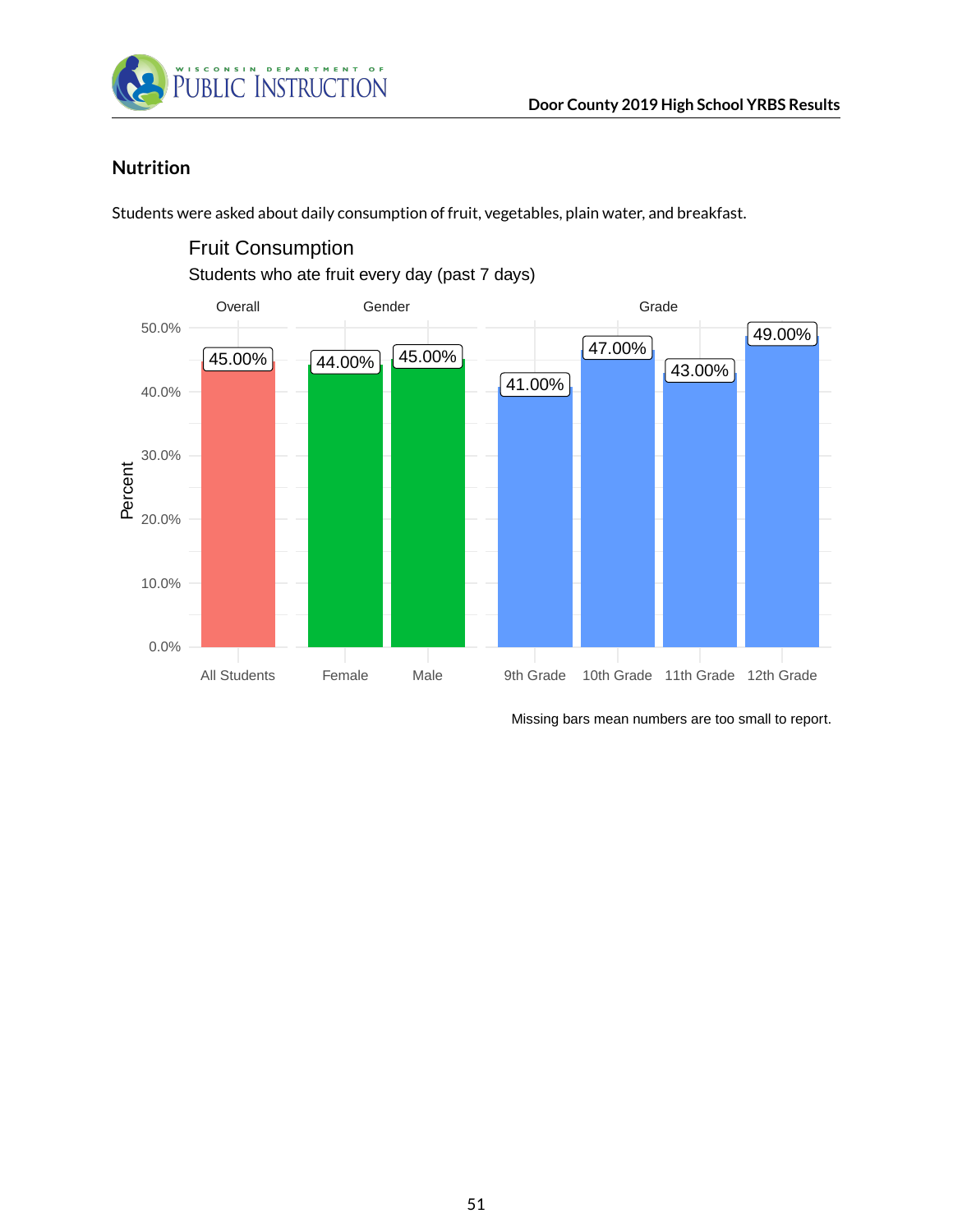



# Vegetable Consumption

Students who ate vegetables every day (past 7 days)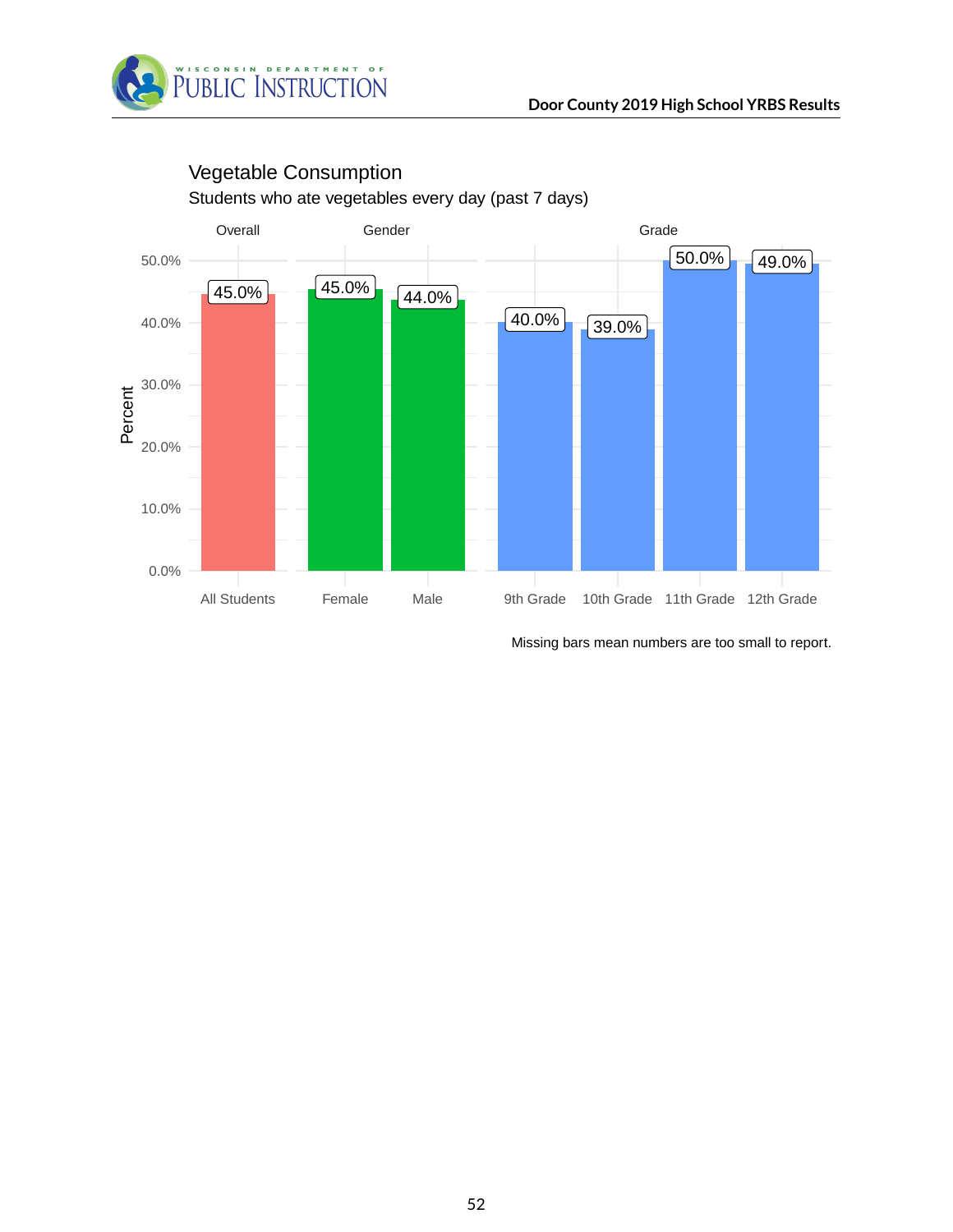



## Water Consumption

Students who drank plain water every day (past 7 days)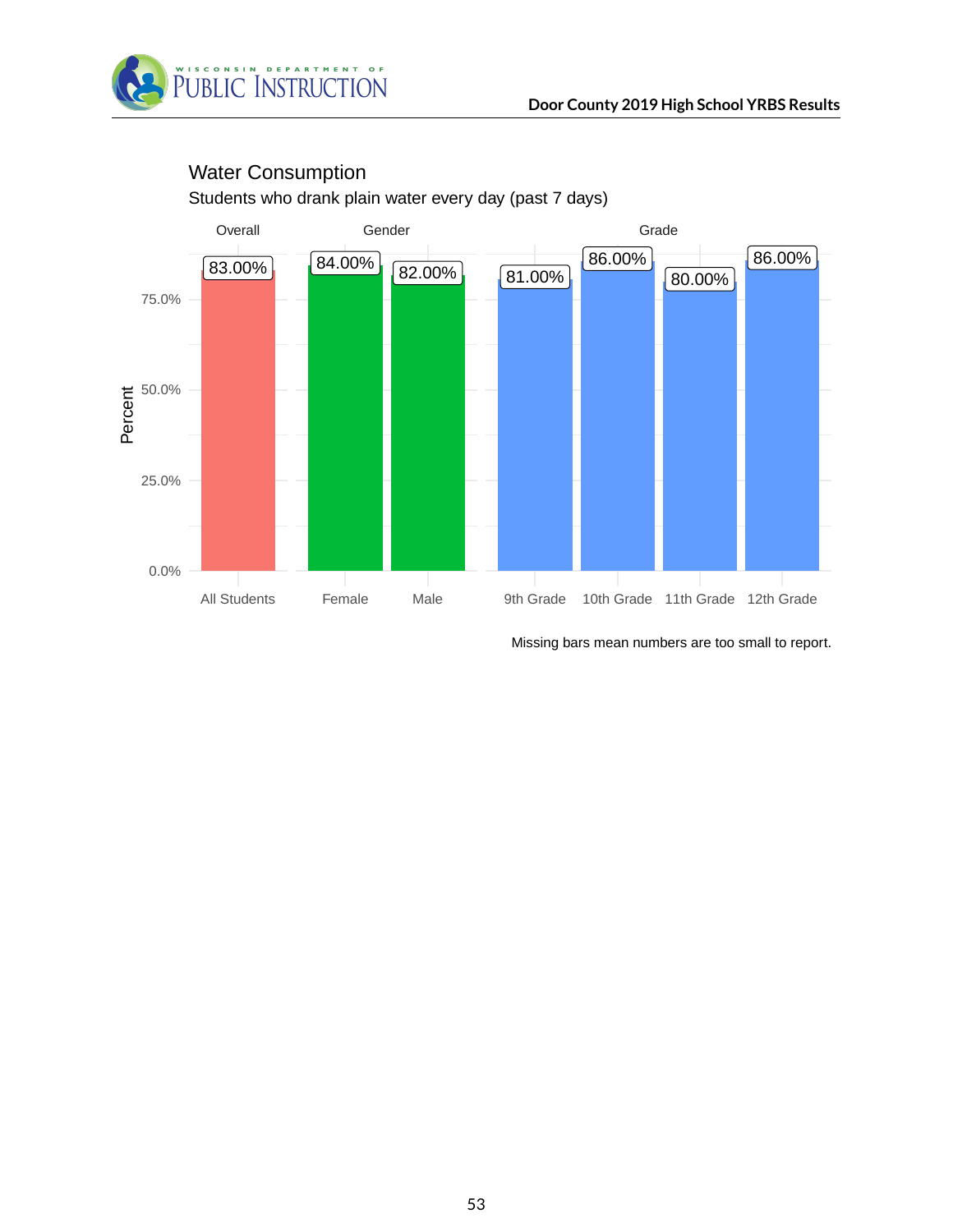



## Breakfast Daily

Students who ate breakfast every day (past 7 days)

While the chart above shows the percentage of students who ate breakfast every day, **41%** of students ate breakfast less than half the time (0-3 days in the past week). While missing breakfast may be a choice for some of these students, lack of food is likely an issue for at least some of these students. See the section on "Access to Food and Housing".

### **Health Conditions and Health Care**

The 2019 YRBS included a new question on concussions, driven by recent interest in the prevalence and impact of concussions in both professional and extracurricular sports. The YRBS defines a concussion and describes its symptoms, then asks students to report the number of times they have experienced a sportsrelated concussion. The results are self-reported in that the question does not specify whether or not a medical professional diagnosed a concussion.

Missing bars mean numbers are too small to report.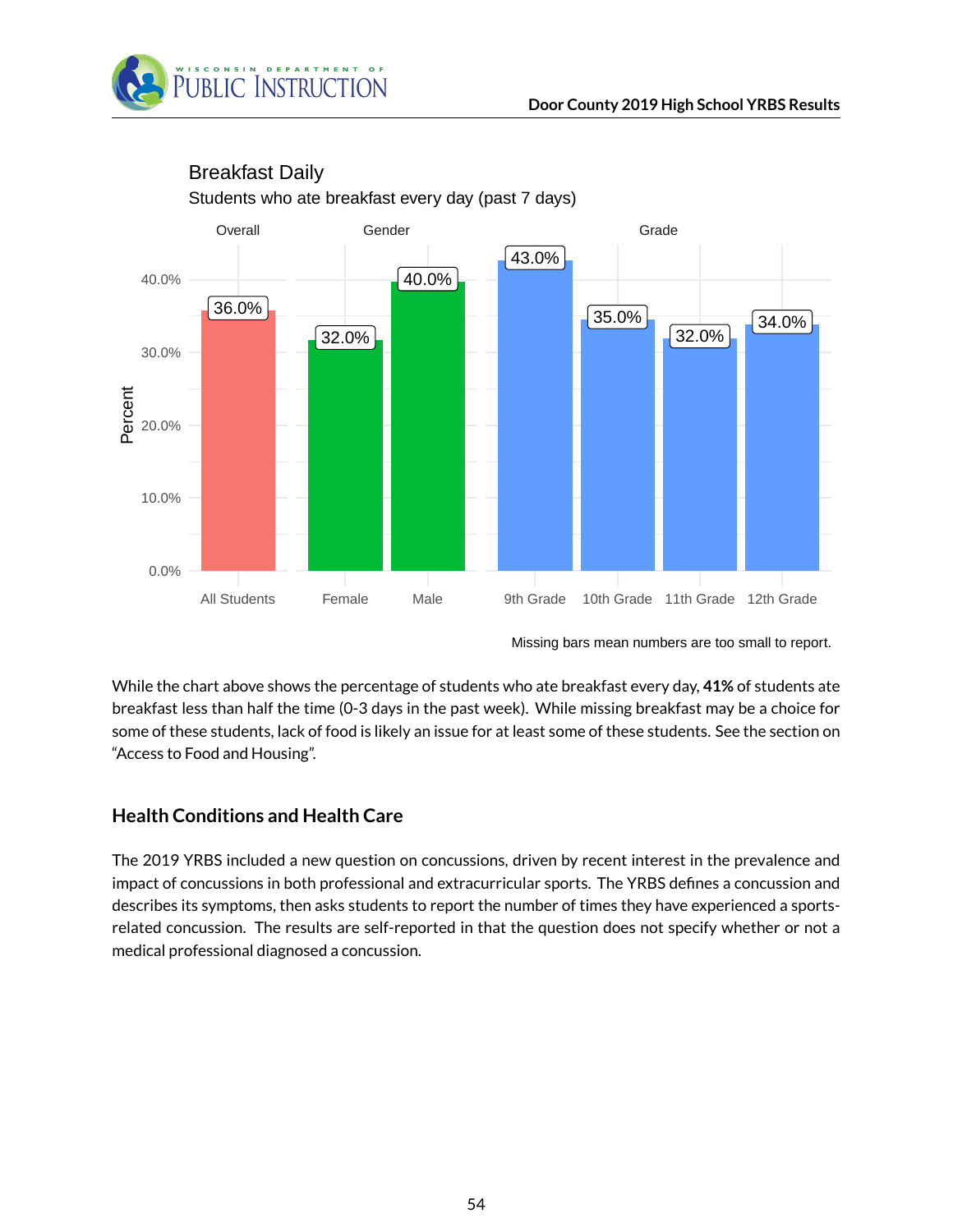



Concussions (Self−reported)

Missing bars mean numbers are too small to report.

Students were asked whether a doctor or nurse had ever told them they had asthma.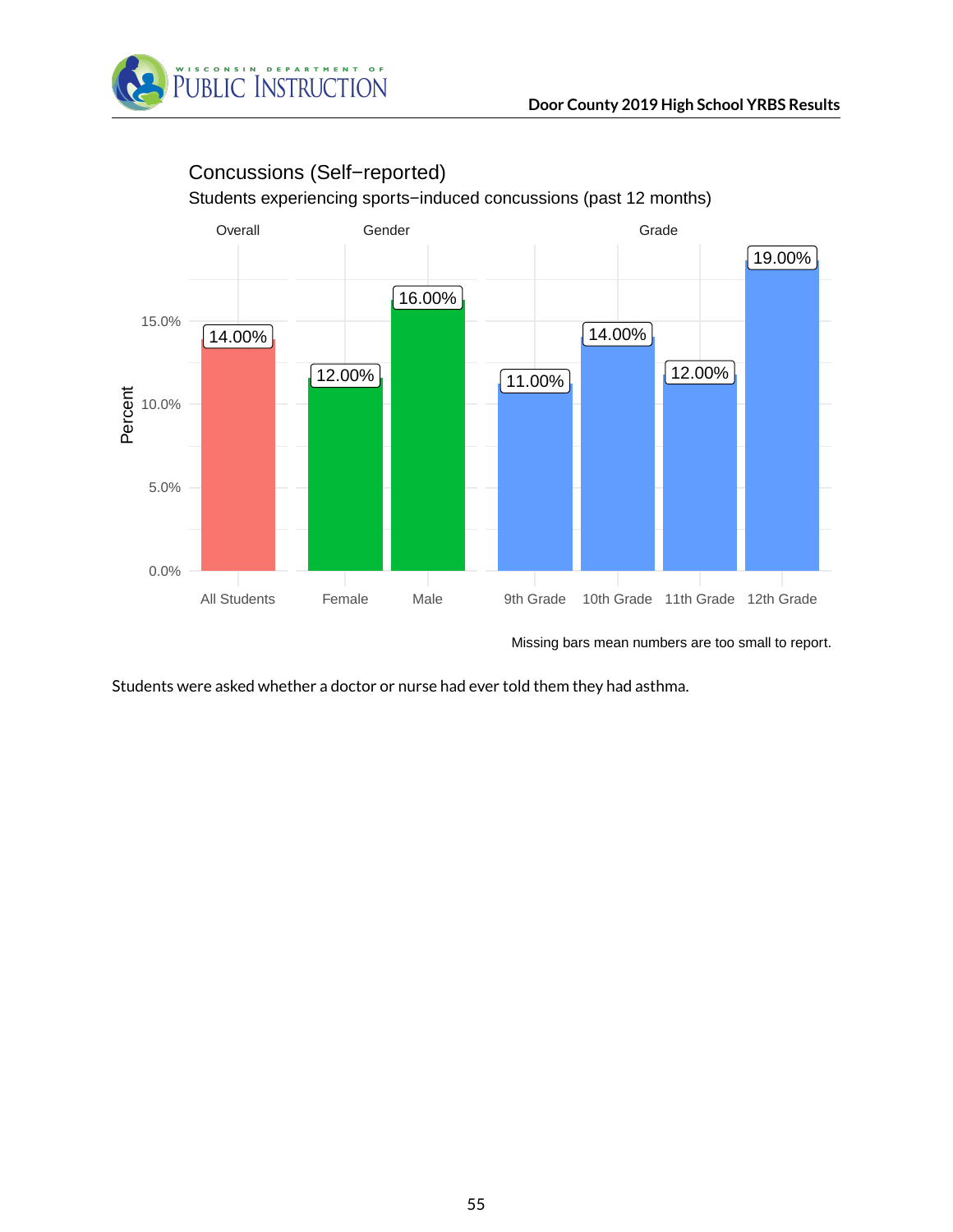



## Students reporting current or former asthma diagnosis Asthma

Missing bars mean numbers are too small to report.

Students were asked whether they had a physical disability or chronic health condition.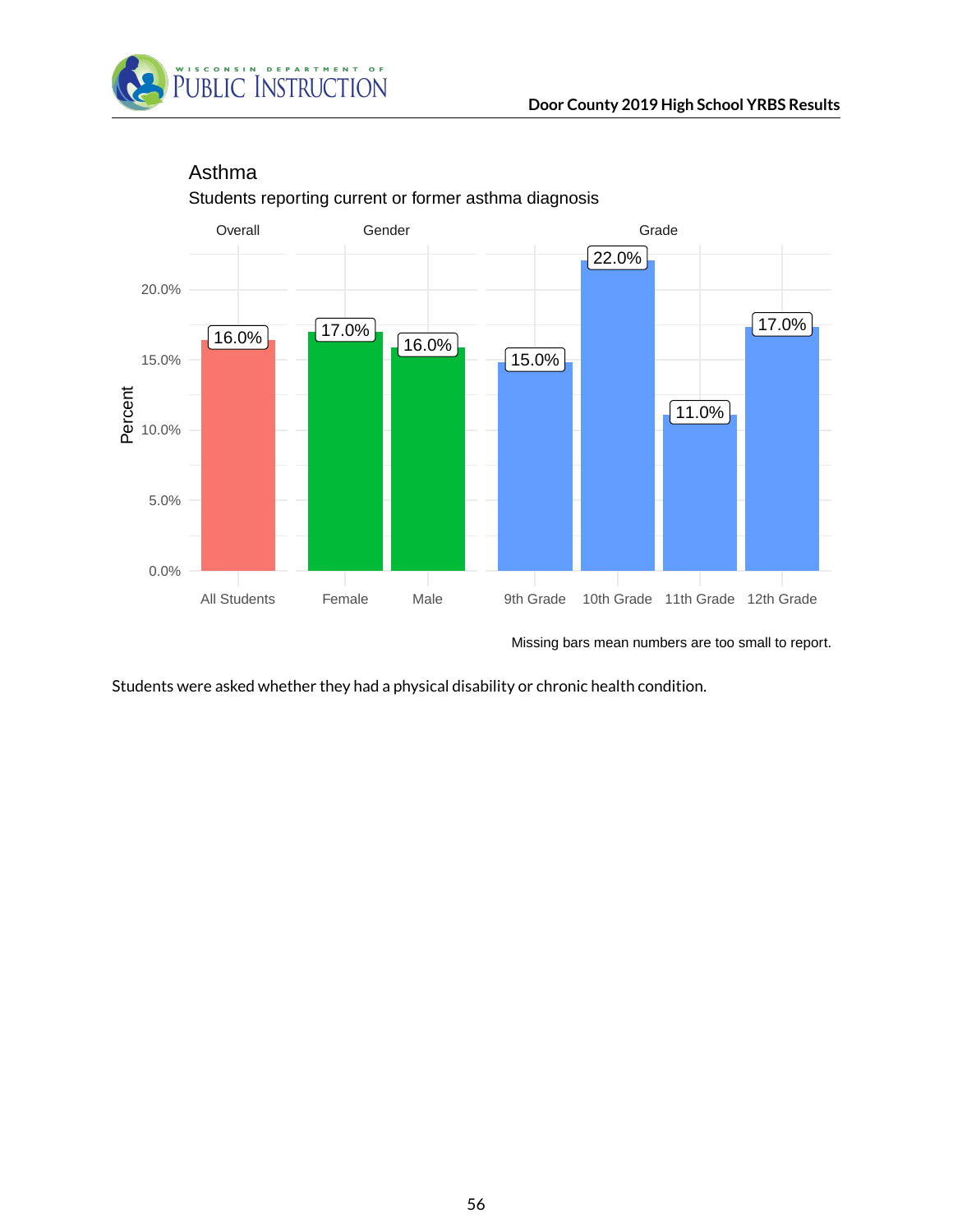



## Physical Disability or Health Condition

Students reporting a physical disability or chronic health condition

In general, students who have disabilities or chronic health conditions face more risks than their peers. For instance, they tend to report higher rates of depression, anxiety, and other mental health problems as well as lower rates of belonging. Schools can help by asking these students about their needs and creating environments that are actively welcoming and inclusive. For more information, see the section on "Physical Disability or Chronic Health Conditions At A Glance" and the question-specific tables at the end of this report.

Missing bars mean numbers are too small to report.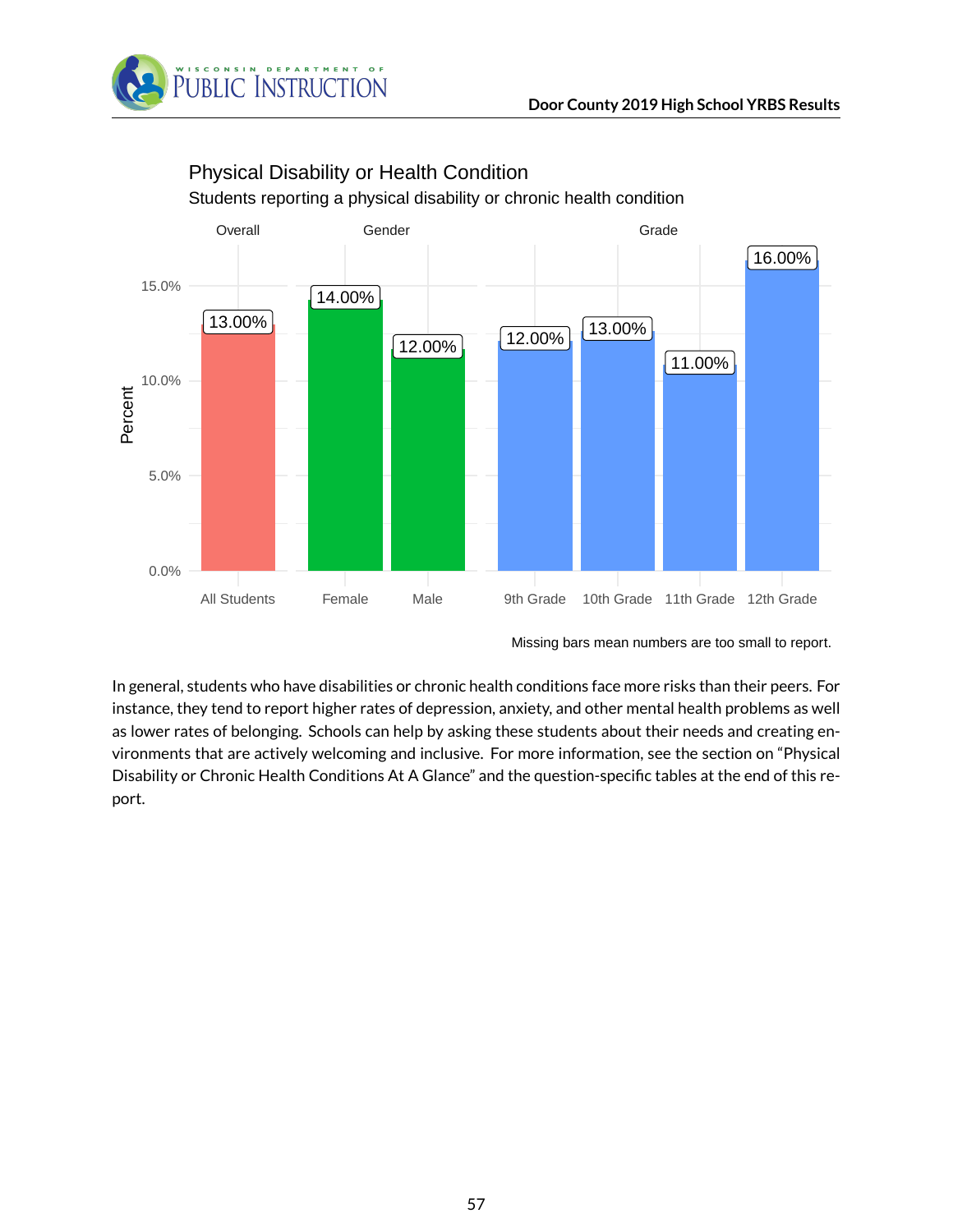

## **TRAUMA AND ADVERSITY**

### **Exposure to Violence**

Experiences of violence and other forms of trauma can affect all aspects of a student's life, including their health, their behavior, and their ability to engage meaningfully in their education. The 2019 YRBS included several questions related to experiences of violence.

The section on School Safety covers experiences of violence and threats at school. This section includes questions on sexual violence and perceptions of neighborhood safety. Students were not specifically asked about violence in the home.

The chart below combines several questions on sexual or dating violence to get the percentage of students who reported experiencing any sexual or dating violence, regardless of the time period or relationship to the perpetrator.



Students who experienced rape, sexual assault, or intimate partner violence Experienced Sexual or Dating Violence

There are two questions that ask about lifetime experiences of sexual violence. Students were asked if they had ever been physically forced to have sexual intercourse (e.g., raped); **9%** of students said they had. Students were also asked whether they were physically forced to do anything sexual (including, but not limited to, sexual intercourse). This question is meant to look more broadly at sexual abuse or violation. **20%** of students indicated this experience.

There are two questions on dating or intimate partner violence within the past 12 months. **13%** experienced sexual force by a dating partner and **9%** were physically harmed by a dating partner.

Missing bars mean numbers are too small to report.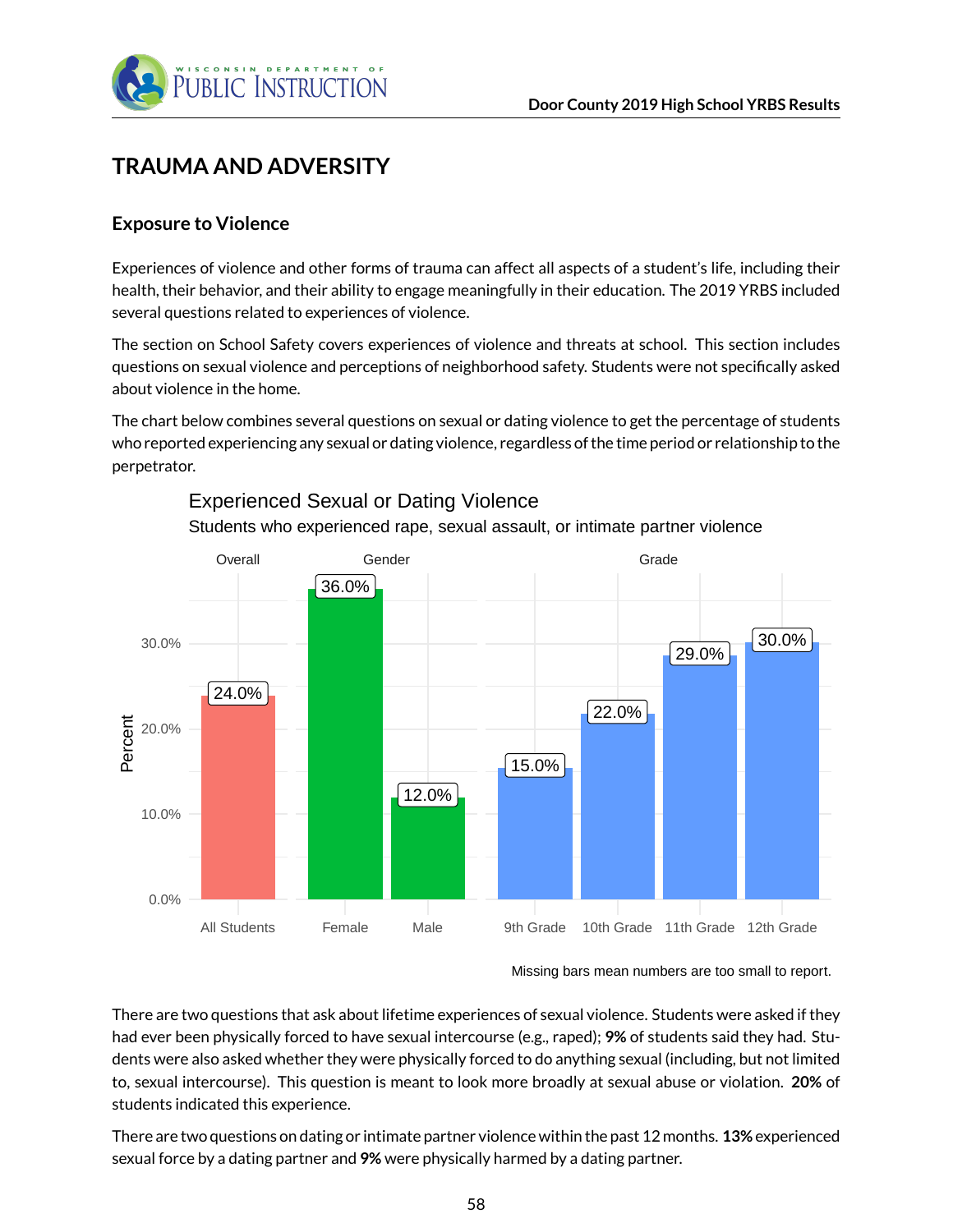

For more information on these questions, see the question-specific tables at the end of this report.

The survey includes a question on perceptions of safety within the student's neighborhood.



### Safe Neighborhood

Students who most of the time or always feel safe in their neighborhood

Missing bars mean numbers are too small to report.

In contrast to the chart above, **4%** of students rarely or never feel safe in their neighborhood.

As described in the section on School Safety, **5%** of students missed school once or more within the past 30 days due to feeling unsafe at school or on their way to or from school.

Schools are tasked with enforcing attendance, yet it is also important to note that students might miss school because they feel unsafe at school or at home. DPI provides schools with resources and guidance on how to promote attendance as well as how to engage in trauma-sensitive disciplinary practices. See e.g. [https:](https://dpi.wi.gov/sspw/pupil-services/school-social-work/contents/attendance-truancy-dropout/resources) [//dpi.wi.gov/sspw/pupil-services/school-social-work/contents/attendance-truancy-dropout/resources](https://dpi.wi.gov/sspw/pupil-services/school-social-work/contents/attendance-truancy-dropout/resources) as well as the sections on discipline and trauma-sensitive schools at [https://dpi.wi.gov/sspw.](https://dpi.wi.gov/sspw)

For information on prevention of sexual violence at school, see [https://dpi.wi.gov/sspw/safe-schools/](https://dpi.wi.gov/sspw/safe-schools/resources-reduce-and-respond-sexual-violence-schools) [resources-reduce-and-respond-sexual-violence-schools](https://dpi.wi.gov/sspw/safe-schools/resources-reduce-and-respond-sexual-violence-schools)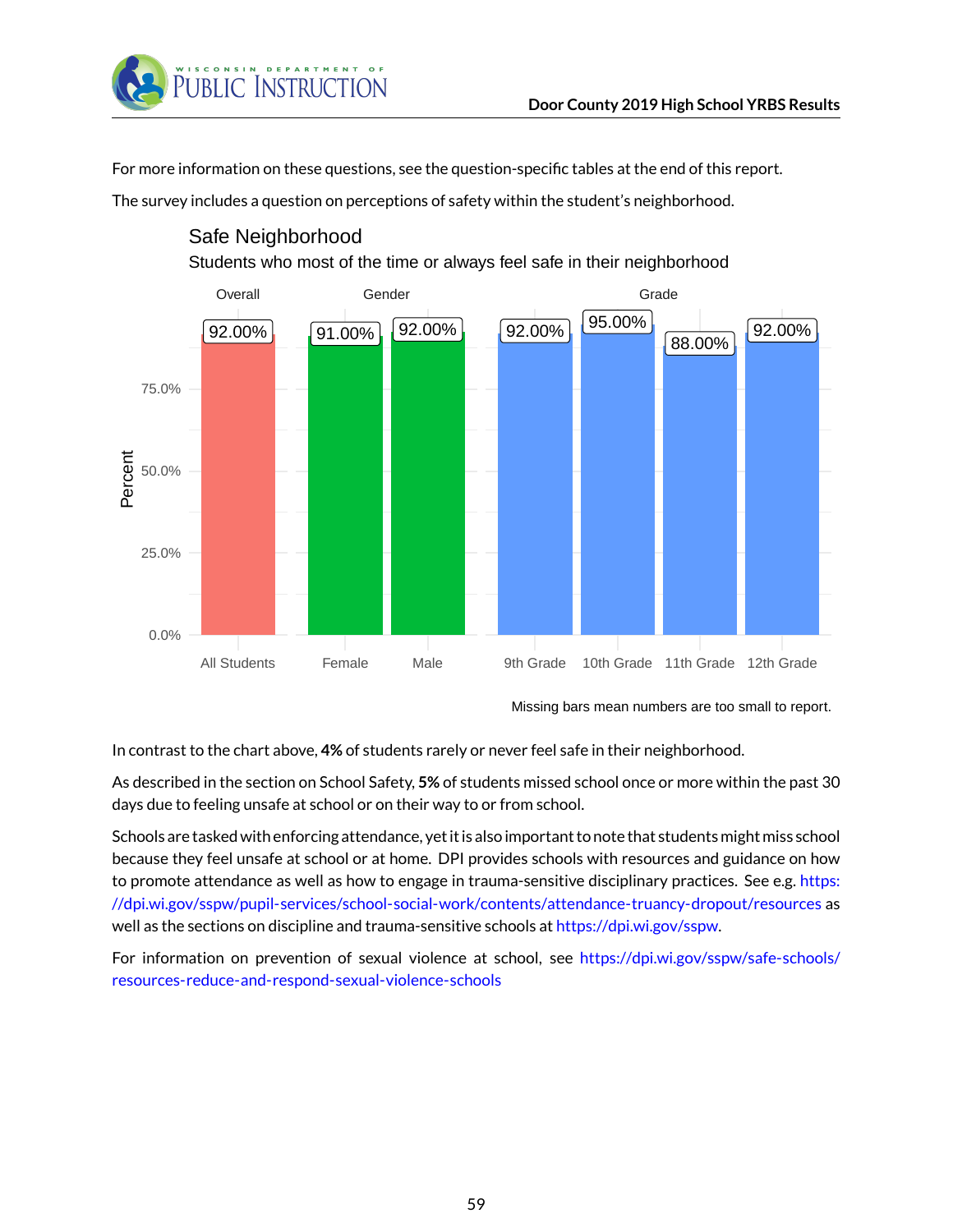

### **Access to Food and Housing**

Access to stable housing can have a tremendous impact on students' health and academic success. A move or other change of housing is a significant transition, even if the move is voluntary and the student is well supported. Students who are forced to move often–due to eviction, abuse, or other situations–obviously face significant risks. The 2019 YRBS asked students to report on the total number of residences they have had in their lifetime. The chart below shows the percent of students indicating four or more residences.



Students who have lived in four or more residences Moved Many Times

Missing bars mean numbers are too small to report.

Have lived in 1 place: **34%**

Have lived in 2-3 places: **32%**

Have lived in 4 or more places: **35%**

The YRBS asked students how often they went hungry in the past month due to a lack of food in the home. Students who indicated that they had any such experiences in the past month are reported in the chart below.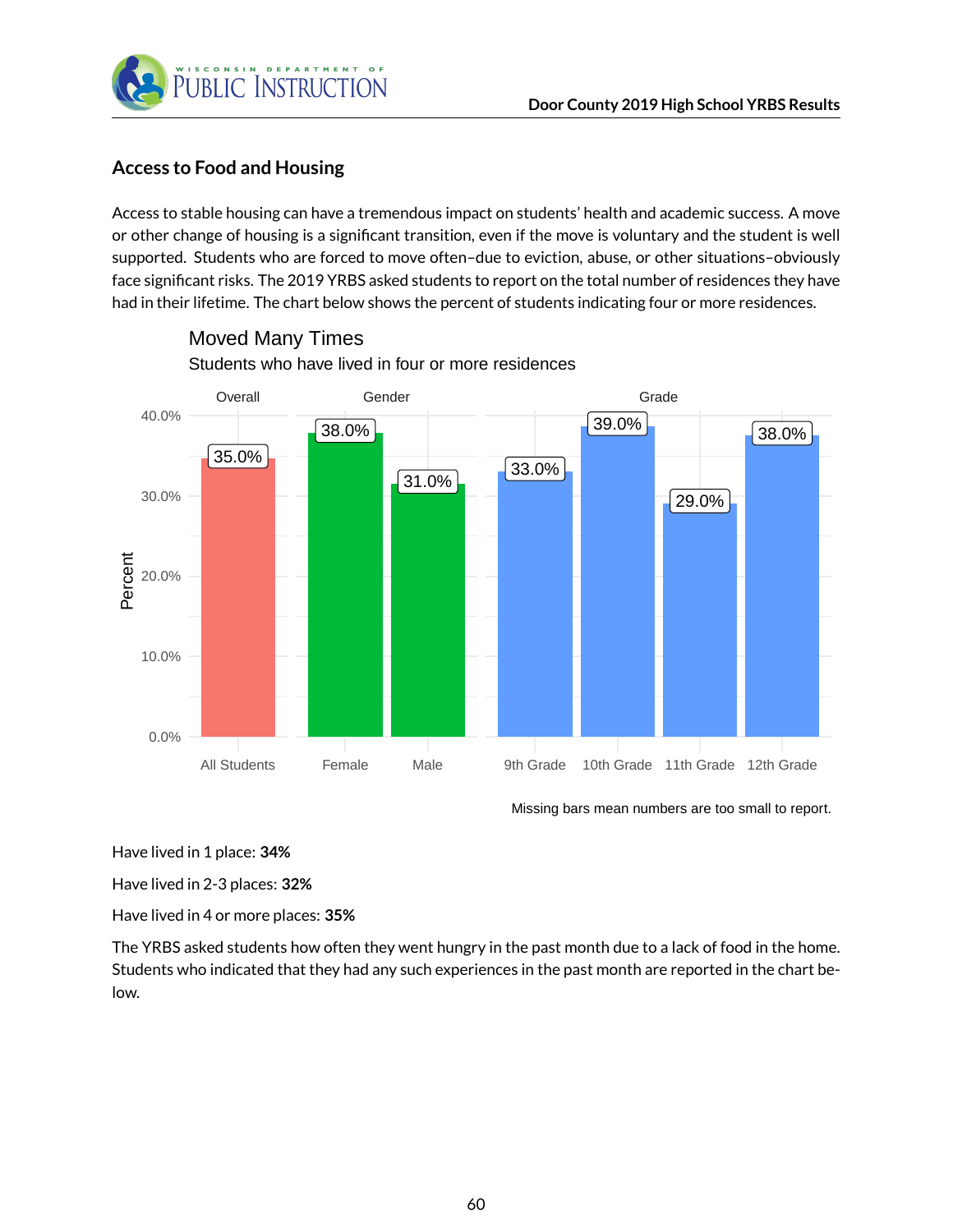



## Food Insecurity

Students who experienced hunger due to lack of food at home (past 30 days)

Missing bars mean numbers are too small to report.

The chart above includes students who answered that they went hungry rarely, sometimes, most of the time, or always; it excludes students who answered "never". In terms of students who regularly experience hunger at home, **4%** of students said that they went hungry "most of the time" or "always".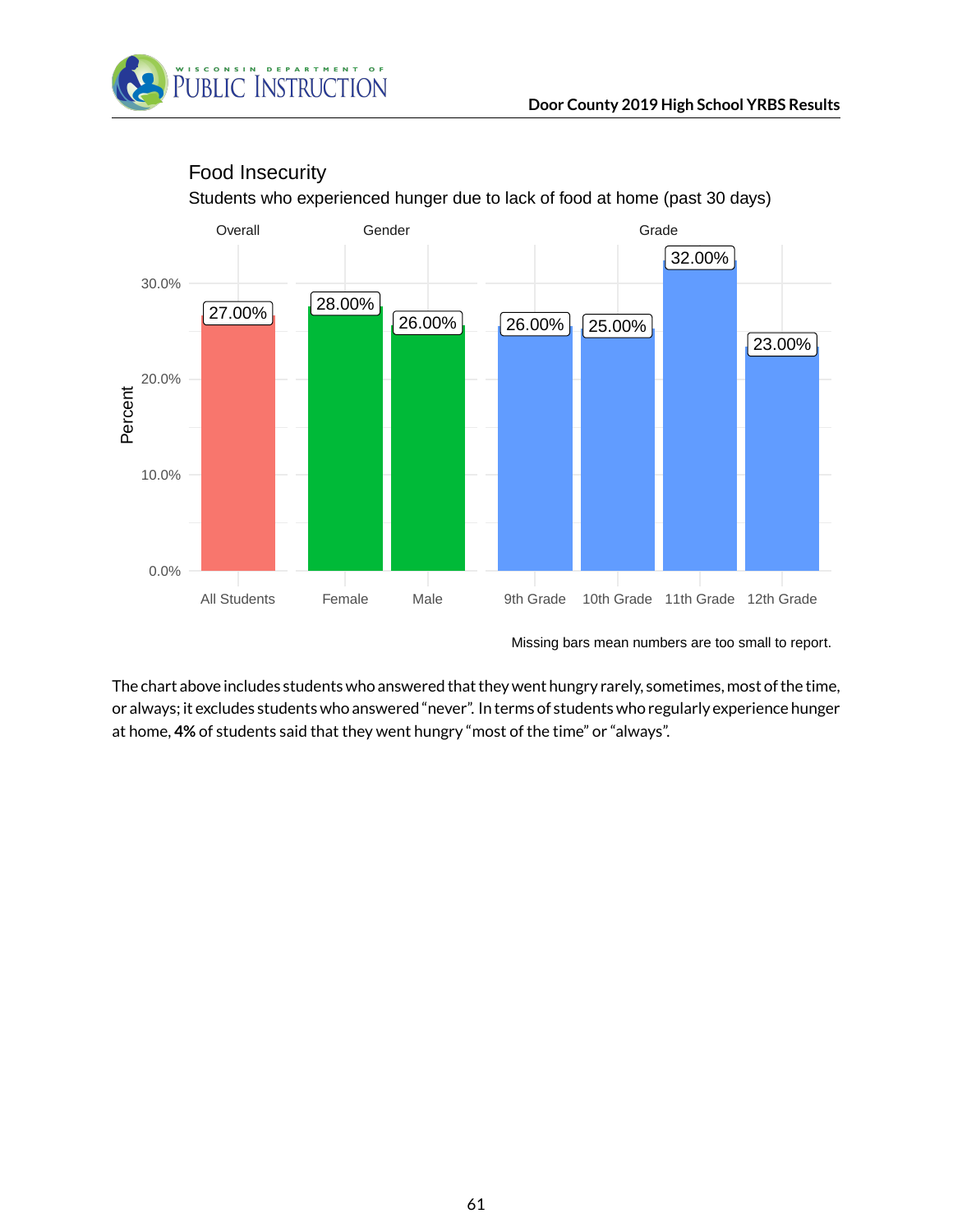

# **PROTECTIVE FACTORS AT A GLANCE**

Along with risk behaviors and risk factors, the YRBS includes a few questions that address protective factors. While the questions themselves are addressed in other parts of this report, here they are cross-tabulated with a few risk factors to highlight the likely differences between students with and without these protective factors.

### **Sense of Belonging**

The first protective factor reported here is students' sense of school belonging. A 2019 article in the Journal Pediatrics showed that "school connectedness may have long-lasting protective effects across multiple health outcomes related to mental health, violence, sexual behavior, and substance use. Increasing both family and school connectedness during adolescence has the potential to promote overall health in adulthood" (Steiner et al. 2019).

Students who agreed or strongly agreed that they belonged at their school are in the "Do Belong" category, while students who disagreed or strongly disagreed are in the "Do Not Belong" category. Sense of belonging is cross-tabulated with mental health concerns, suicidality, perceived school safety, and vaping.



### Mental Health Concerns

Missing bars mean numbers are too small to report.

The chart above shows the reported rates of mental health concerns for students who do not feel a sense of belonging vs. students who do feel a sense of belonging. "Mental health concerns" combines the YRBS questions on anxiety, depression, self-harm, and suicidality. The bar on the left shows the prevalence of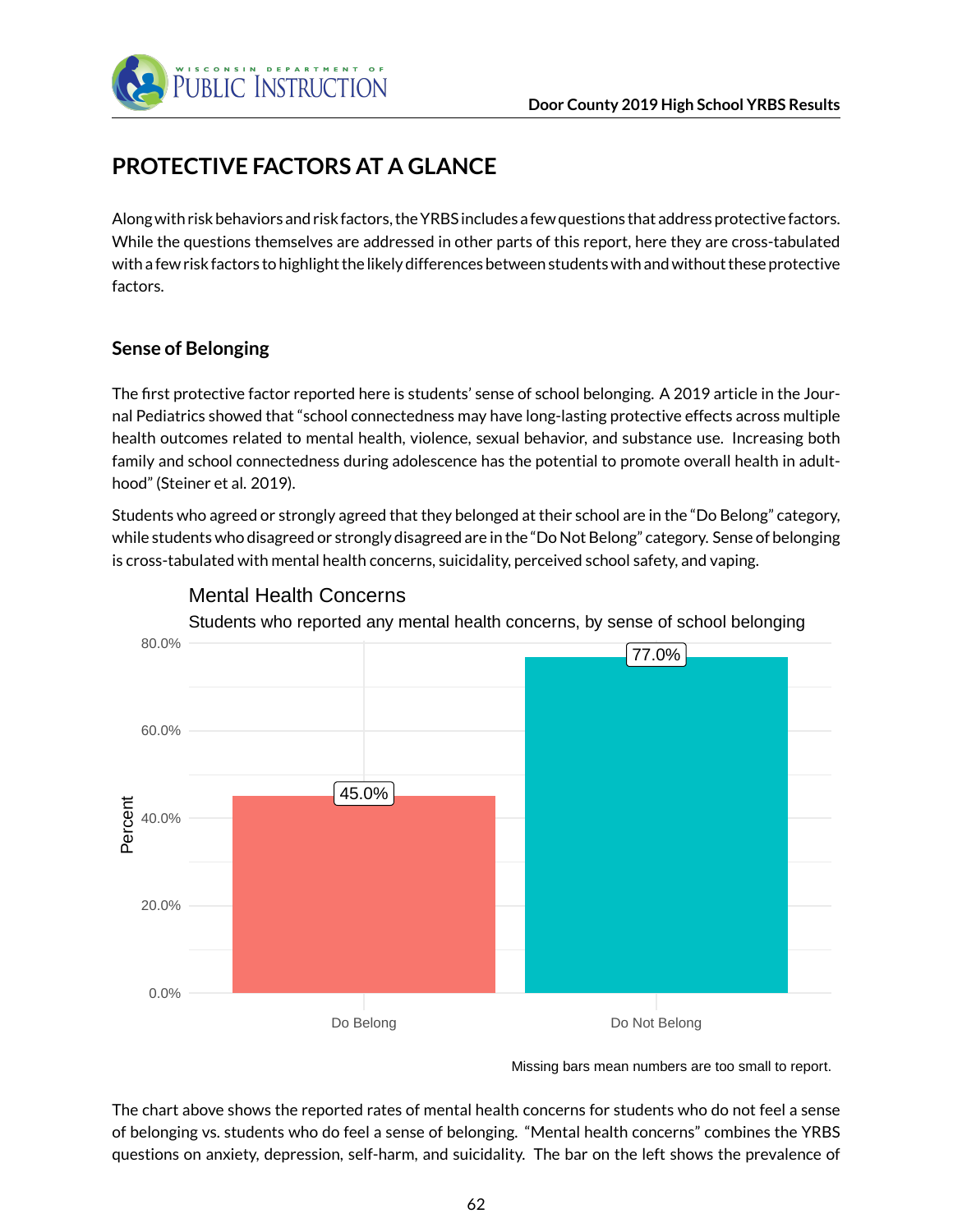

such mental health concerns among students who feel like they belong, while the bar on the right shows the prevalence of such mental health concerns among students who don't feel like they belong at school.



Missing bars mean numbers are too small to report.

The chart above limits the relationship between mental health and school belonging to focus on just students who say that they have seriously considered suicide in the past 12 months. Students who do not feel that they belong at school (bar on left) are generally more likely to have considered suicide than students who do feel that they belong at school (bar on right). This does not necessarily mean that school rejection causes suicidality in any way. The relationship could be reversed (students who feel suicidal self-isolate and therefore feel a low sense of belonging) or only loosely related. However, school outreach strategies that promote school belonging are best practices that can be considered as a tier 1 or universal strategy for suicide prevention.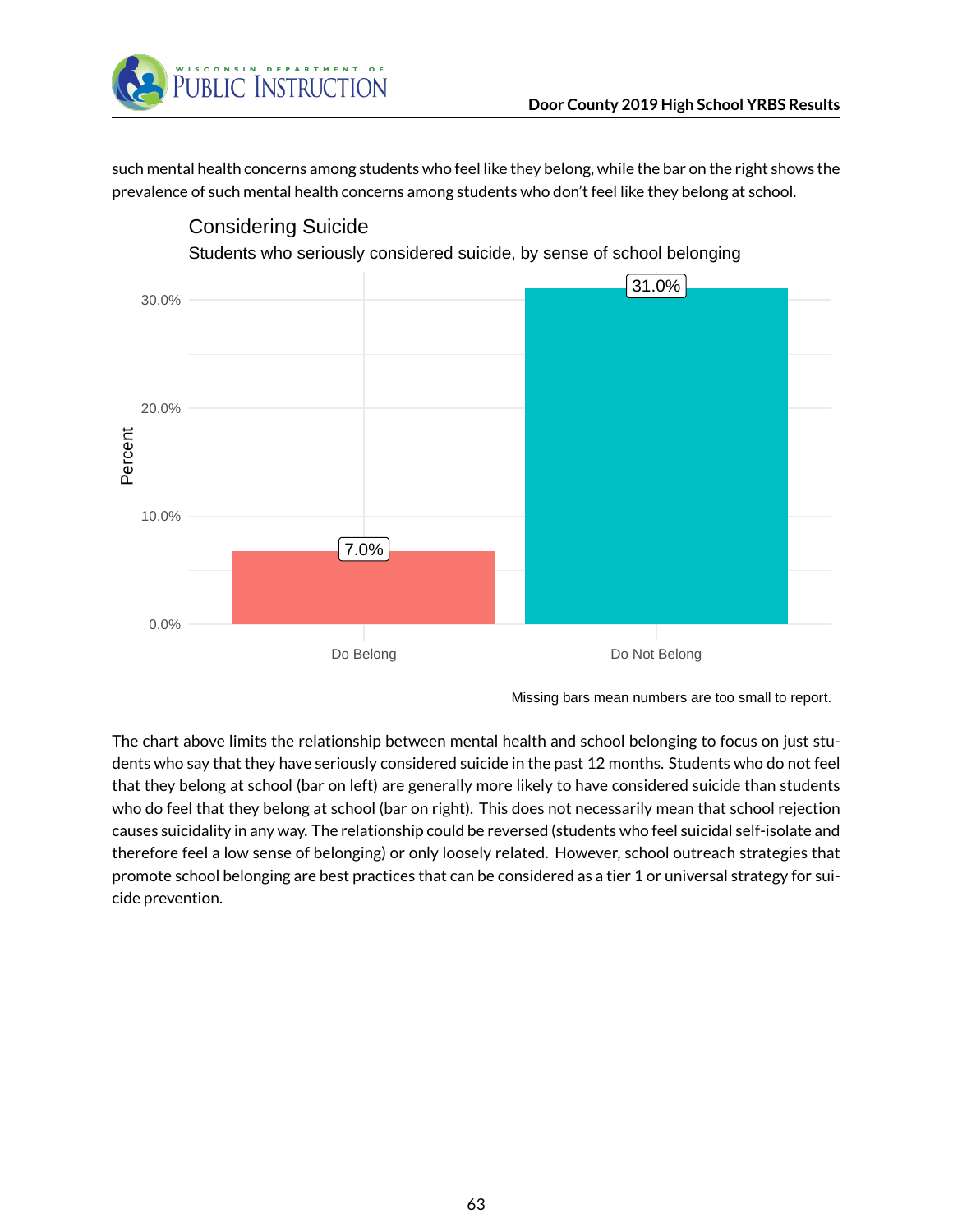



### Feelings of School Safety

The chart above shows the percentage of students who feel safe at school "most of the time" or "always". The bar on the left shows feelings of school safety among students who feel like they belong at school, whereas the bar on the right shows feelings of school safety among students who don't feel like they belong at school. Note that these two feelings–safety and belonging–can influence one another. A student who feels marginalized within the school might also feel more vulnerable to bullying or school violence. Conversely, it's hard to develop a sense of belonging in a school that you view as unsafe.

Missing bars mean numbers are too small to report.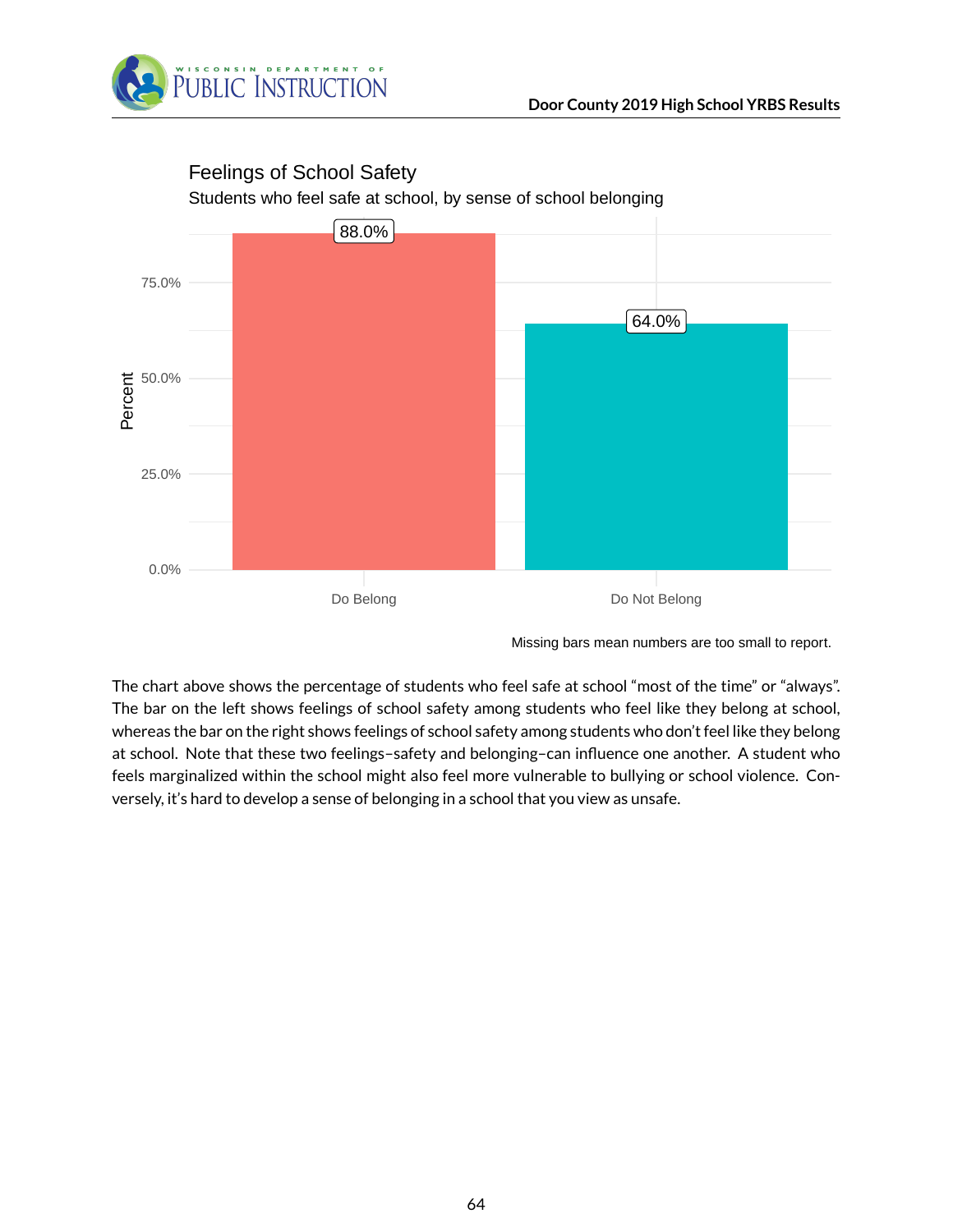



## Currently Vape

Missing bars mean numbers are too small to report.

Students who do not feel that they belong at school (bar on right) generally are more likely to also use tobacco products or other substances than students who do feel that they belong at school (bar on left). The chart above shows how this breaks down among students using e-cigarettes.

For more information on how to improve school belonging, see [https://www.cdc.gov/healthyyouth/](https://www.cdc.gov/healthyyouth/protective/pdf/connectedness.pdf) [protective/pdf/connectedness.pdf.](https://www.cdc.gov/healthyyouth/protective/pdf/connectedness.pdf)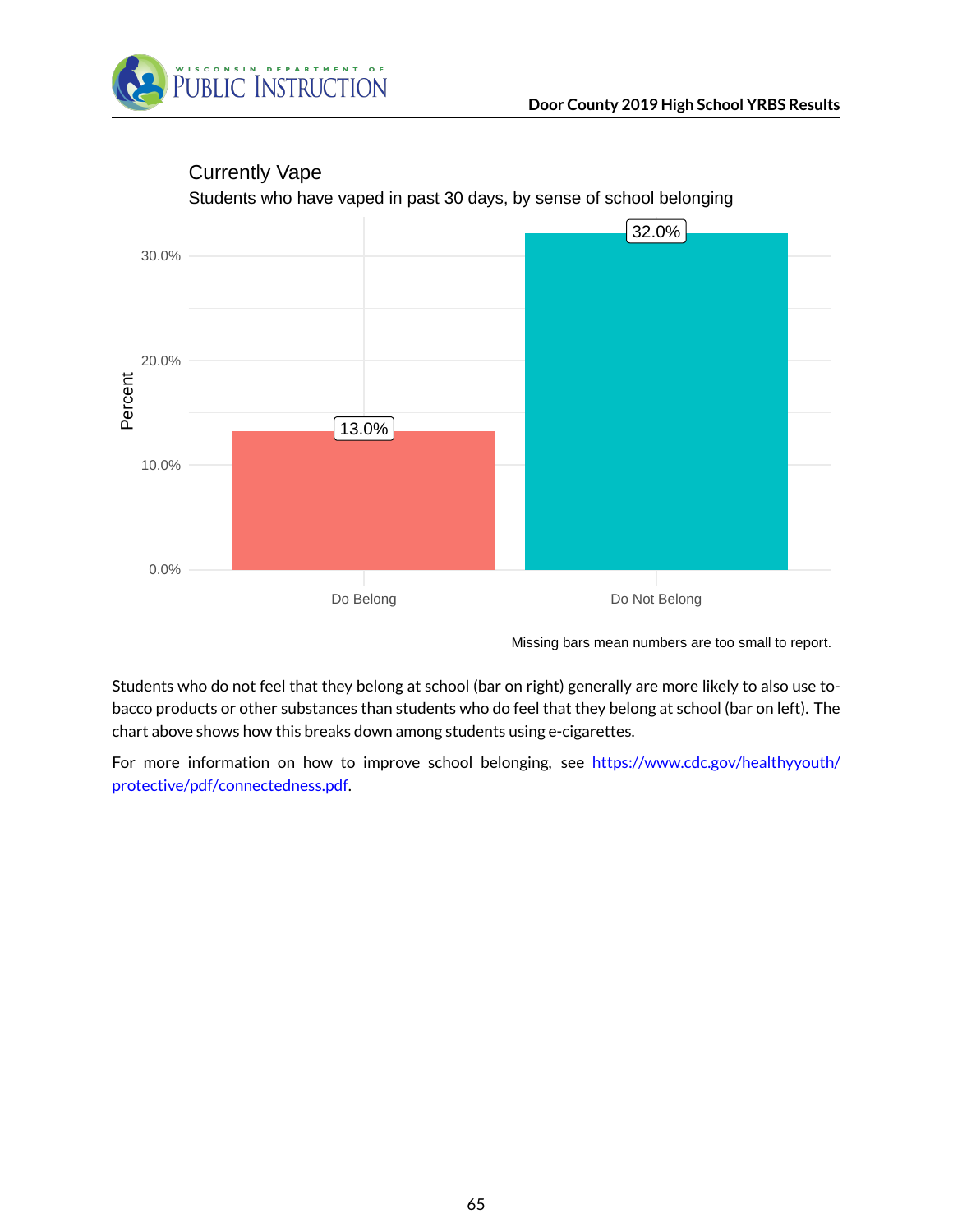

### **Number of Supportive Adults**

The second and final protective factor examined in this section is the number of adults besides parents that students said they could talk to about an important issue affecting their lives. In this section, responses are grouped by students reporting zero adults, one to two adults, and three or more adults. Having supportive adults at school, home, and elsewhere can reduce the likelihood that young people get bullied or engage in risk behaviors. When young people do find themselves in difficult situations, the presence of supportive adults can also help them to problem-solve and access needed resources or interventions.

This section highlights three different types of behaviors or experiences by students' reported levels of adult support: current alcohol use, being bullied, and sexting.



Current Alcohol Use

Missing bars mean numbers are too small to report.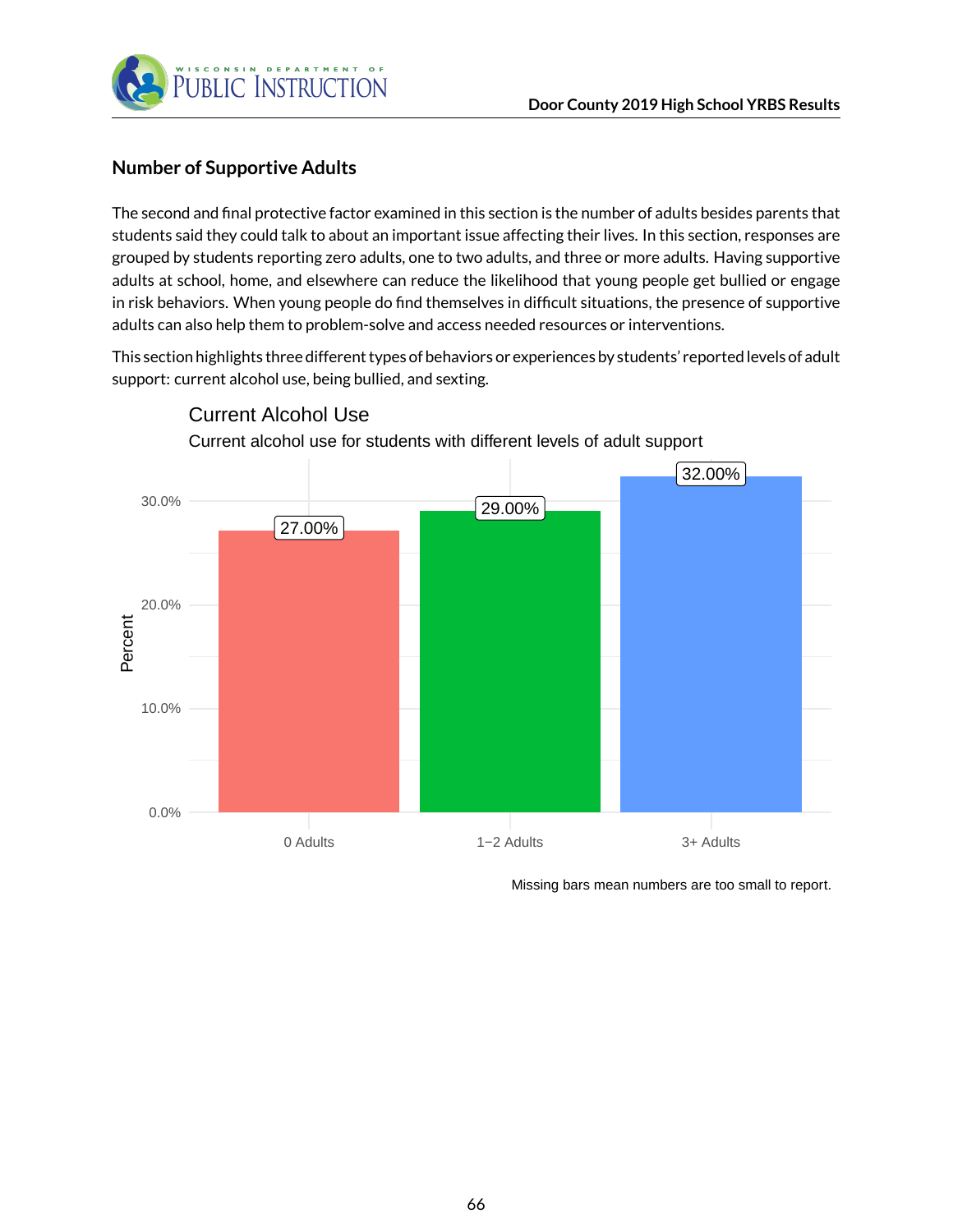

# Bullied At School and/or Online

Experiences being bullied for students with different levels of adult support

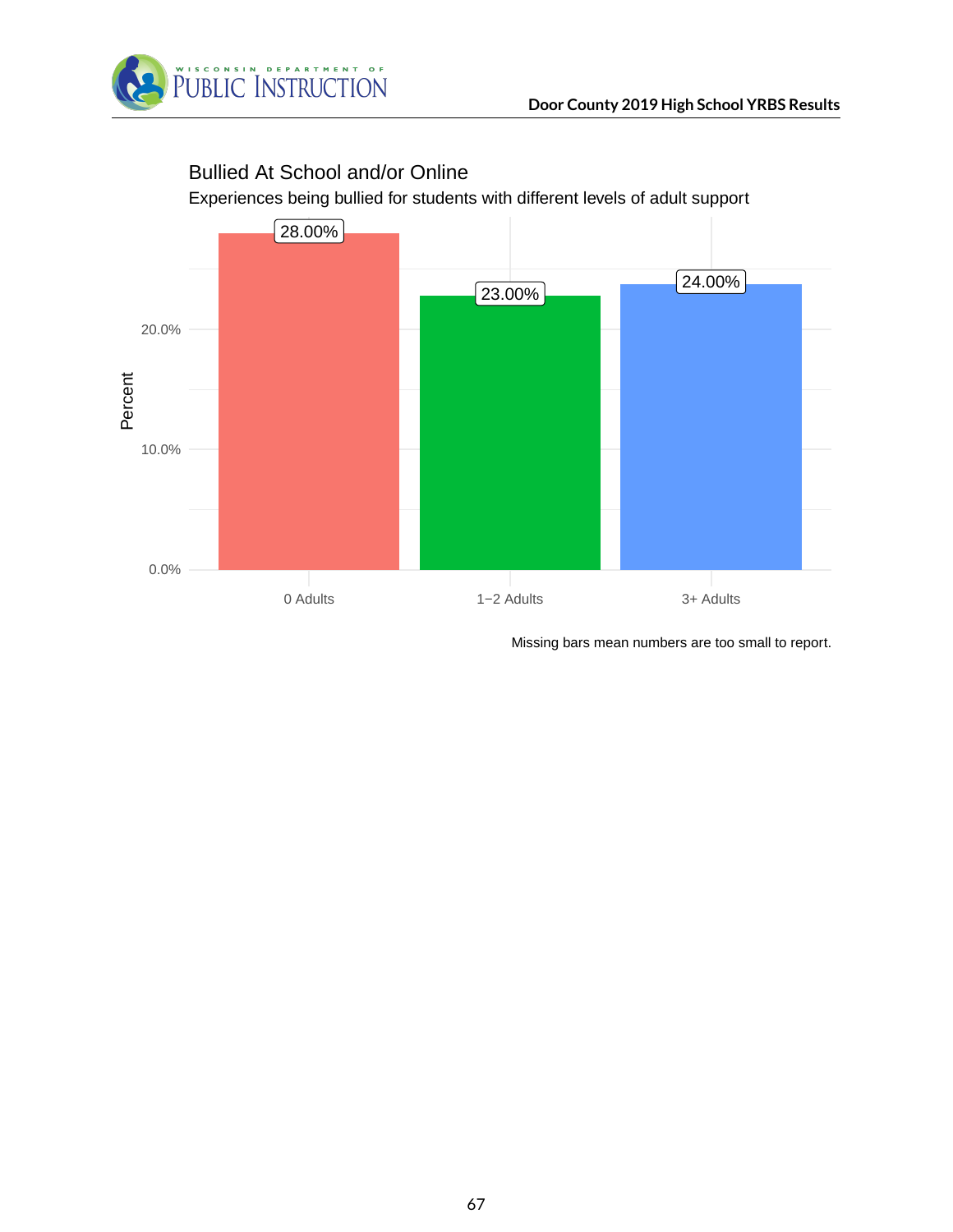



**Sexting** 

Sending/receiving/sharing sexts for students with different levels of adult support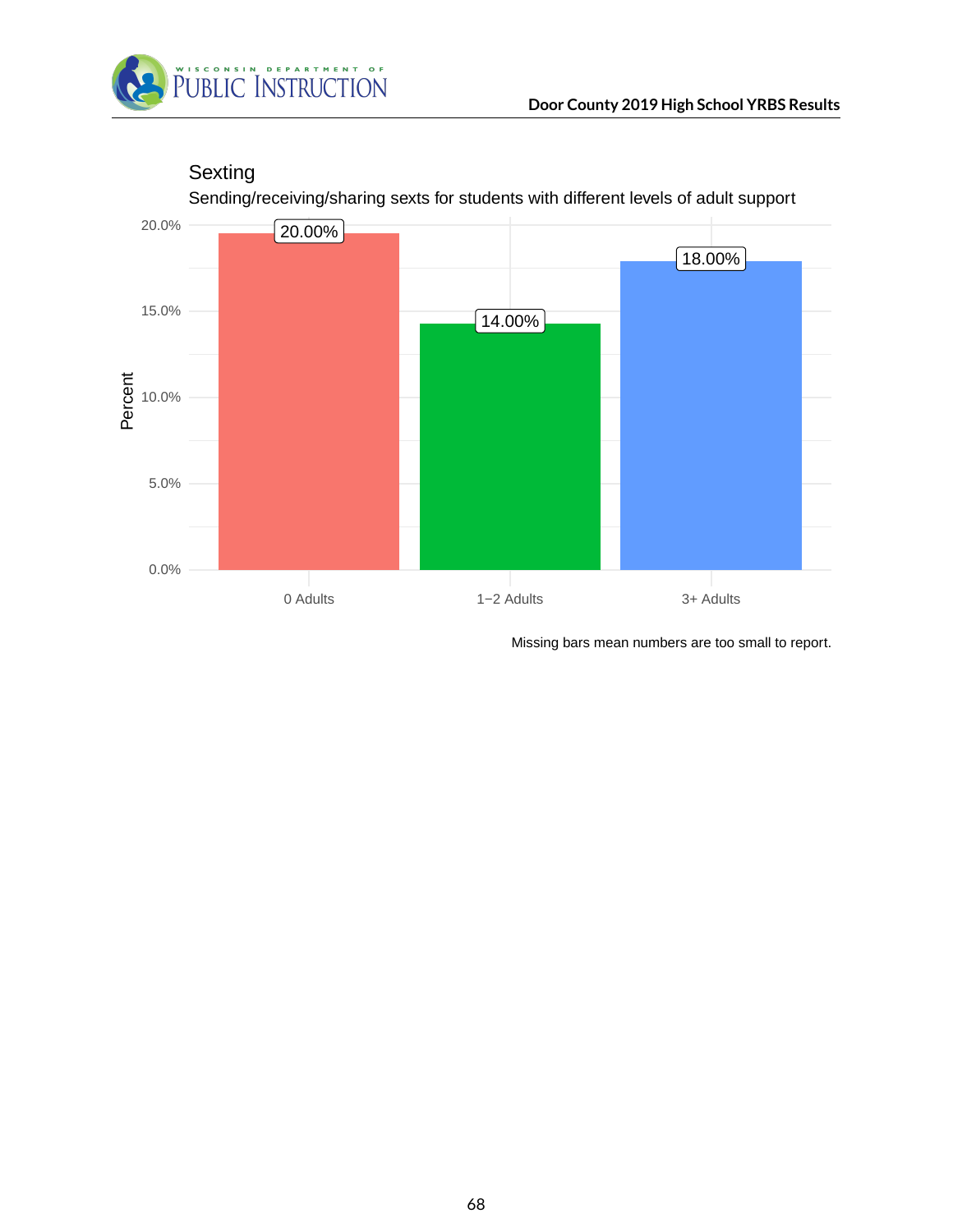

# **HIGHER RISK POPULATIONS AT A GLANCE**

This section highlights several different subgroups of students whose results tend to indicate that they are more vulnerable than their peers. Disparities in risk or vulnerability are not set in stone; young people in these groups, like their peers, are responsive to welcoming environments and supportive adults. Schools and communities can therefore make efforts to improve outcomes and reduce current disparities.

This section is intended to provide a snapshot of some of the elevated risk areas faced by marginalized or vulnerable students, with an emphasis on areas that might be of particular interest to educators and school administrators. The same four questions are displayed for each subgroup here:

- Their sense of school belonging
- Whether they have experienced bullying in the past year (either in person or online)
- Whether they have a teacher to talk to
- Whether they indicated any mental health concerns

Mental health concerns includes students who answered affirmatively to one ormore of the questions about anxiety, depression, non-suicidal self-harm, and suicidal thoughts and behavior.

Note that differences between groups displayed here may or may not be statistically significant. To tell whether differences are significant, refer to the confidence interval ranges in the question-specific tables in the appendices. More questions for each subgroup also appear in the appendices.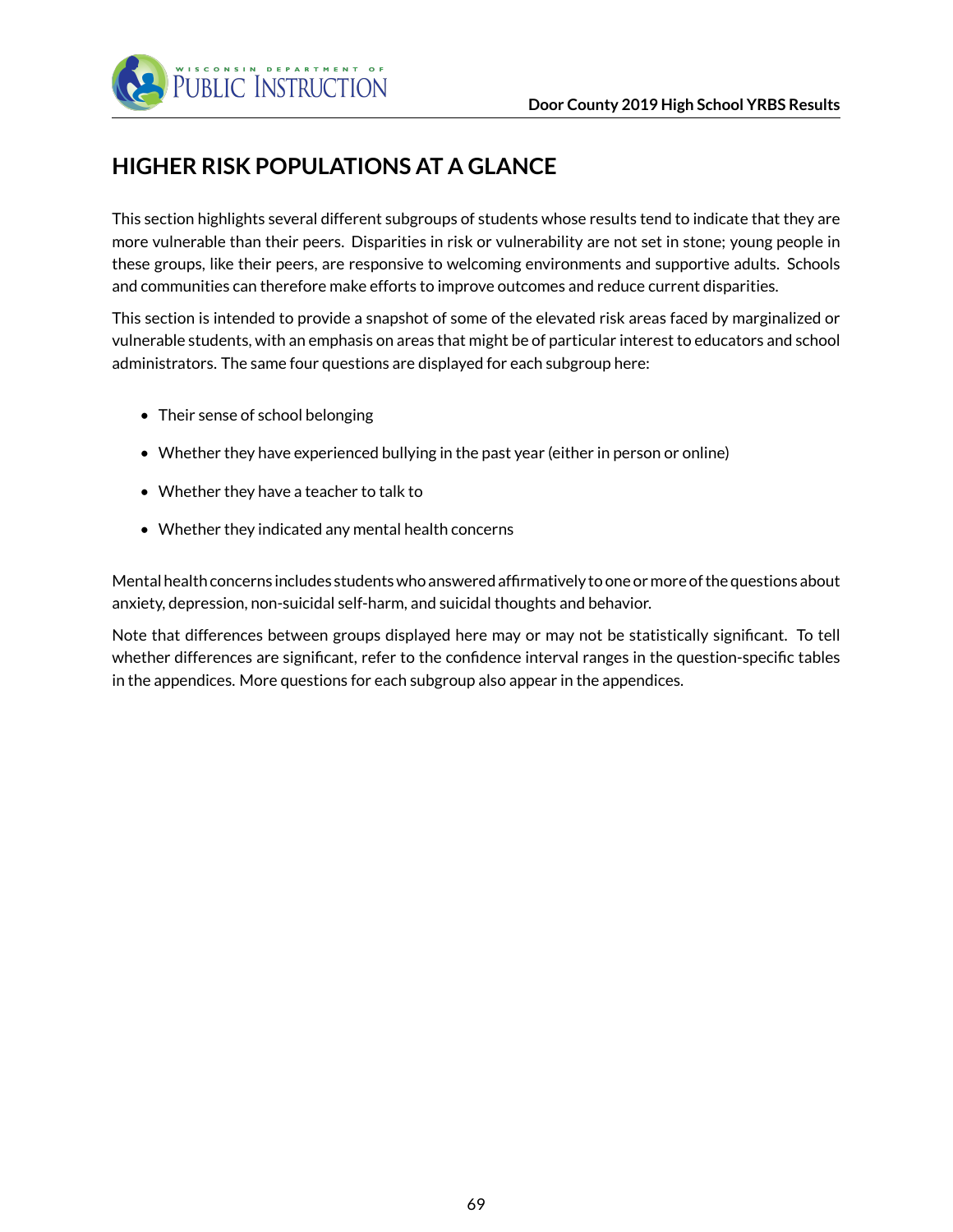

### **Food-Insecure Students At A Glance**

Students living in poverty or with very limited means face increased stresses and risks, compared to their peers. The closest YRBS proxy measure for such students is whether or not they experienced hunger in the past month because there was not enough food at home. Students who indicated that they had experienced such hunger are included in the "Food Insecure" category. Students who had not experienced such hunger are included in the "Not Food Insecure" category.



Missing bars mean numbers are too small to report.

Living with poverty and scarcity can easily make young people feel like outsiders. This can be particularly pronounced during adolescence, when young people are trying to fit in. The chart above shows the sense of belonging among students who went hungry due to lack of food in the home in the past month (the "Food Insecure" bar on the left) versus the sense of belonging among students who did not face such food insecurity.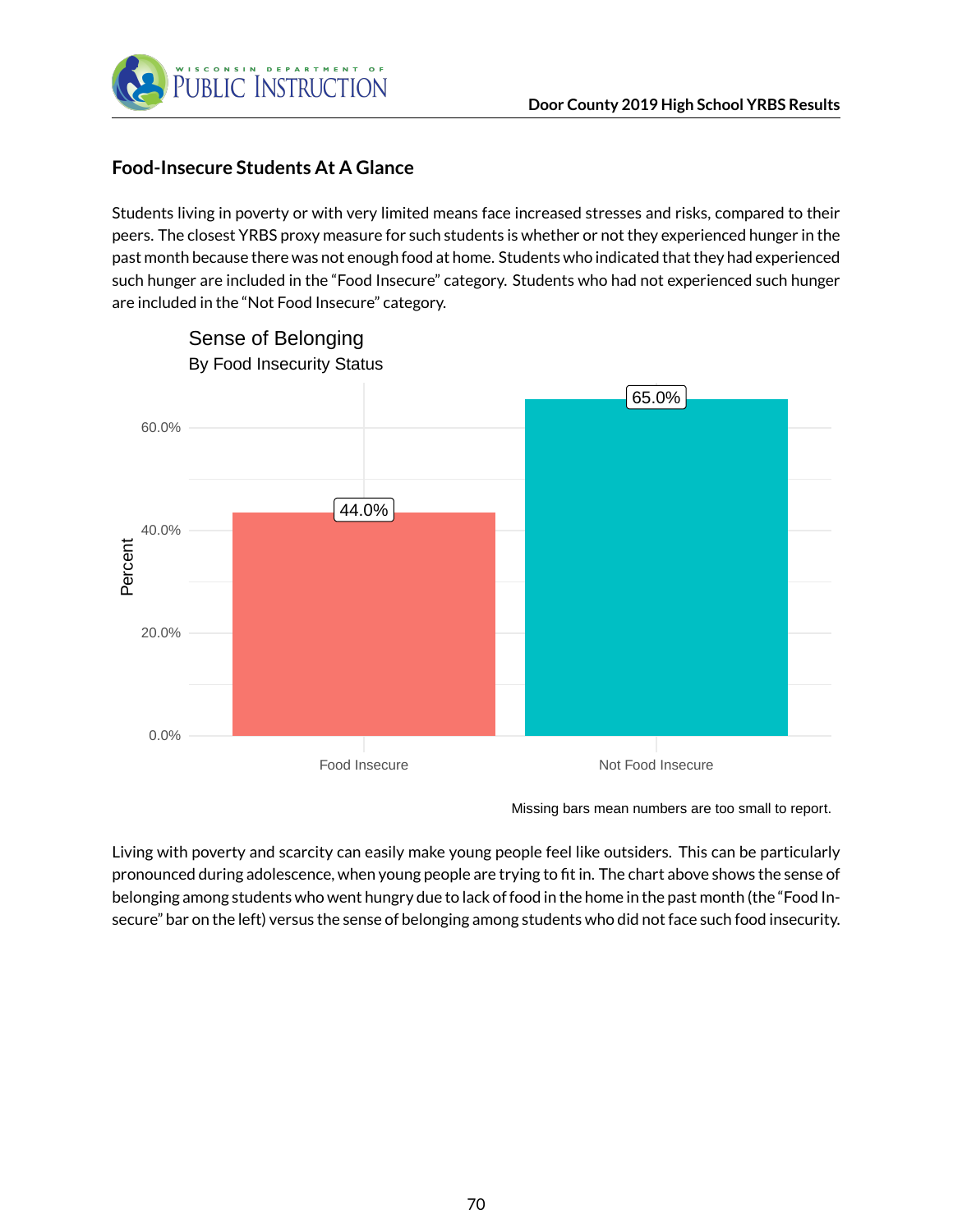



Bullied At School and/or Online

Missing bars mean numbers are too small to report.

Class differences provide clear status markers that can become the target of bullying. Students who are hungry and highly stressed by the ongoing insecurity of poverty might also have fewer mental and emotional resources to deflect or withstand taunts, which can increase their likelihood of being bullied.

The chart above combines responses to two bullying questions to get a broad sense of bullying. It looks at students whose answers indicated that they had been bullied online, at school, or both.

71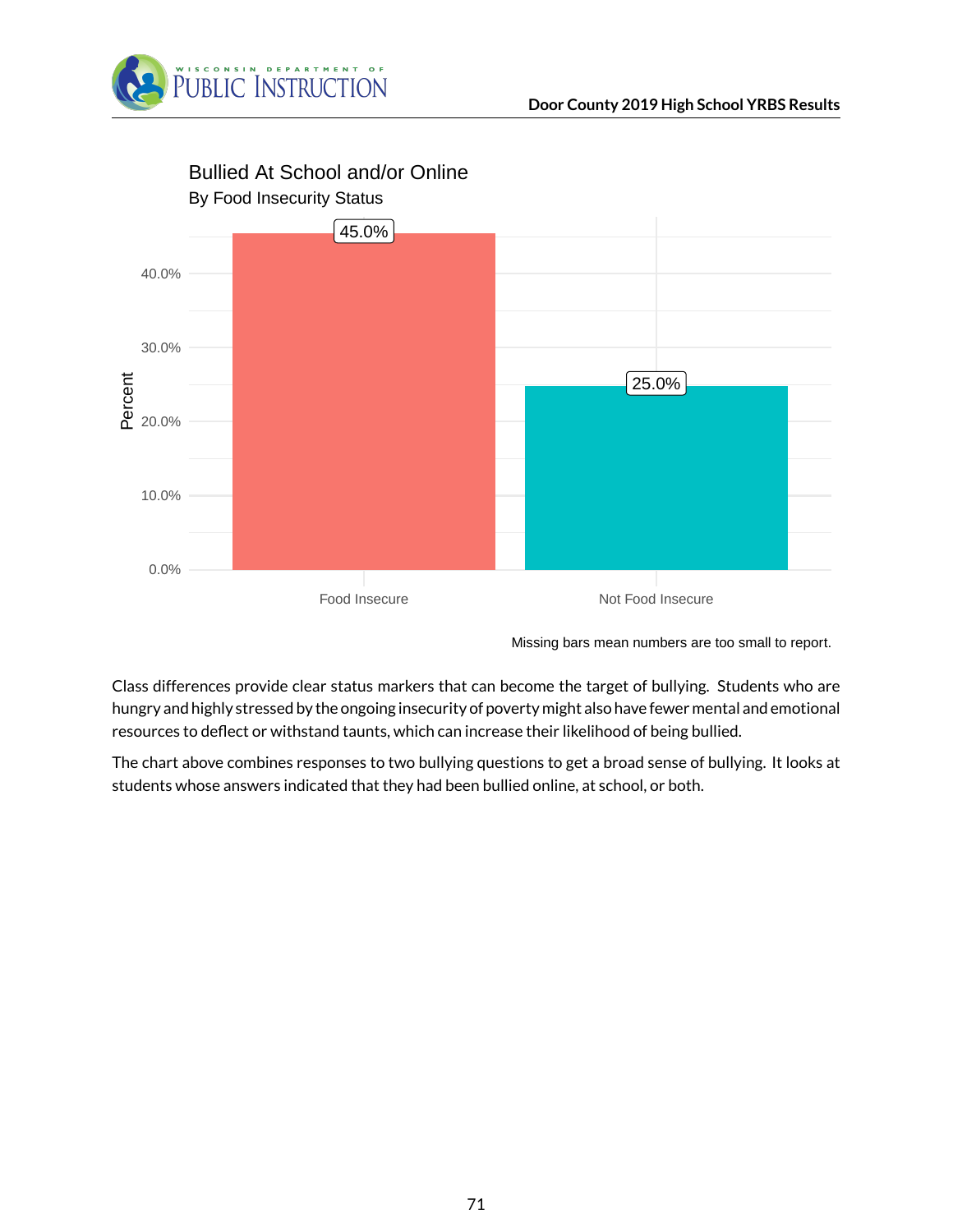



## Have A Teacher Or Other Adult at School To Talk To

Missing bars mean numbers are too small to report.

Students who lack enough to eat at home are facing a level of stress and strain not faced by most adults. These students therefore have a high need for supportive teachers, school counselors, school administrators, and other adults. However, these students tend to be less likely than their peers to say that they have a teacher or other adult at school in whom they could confide.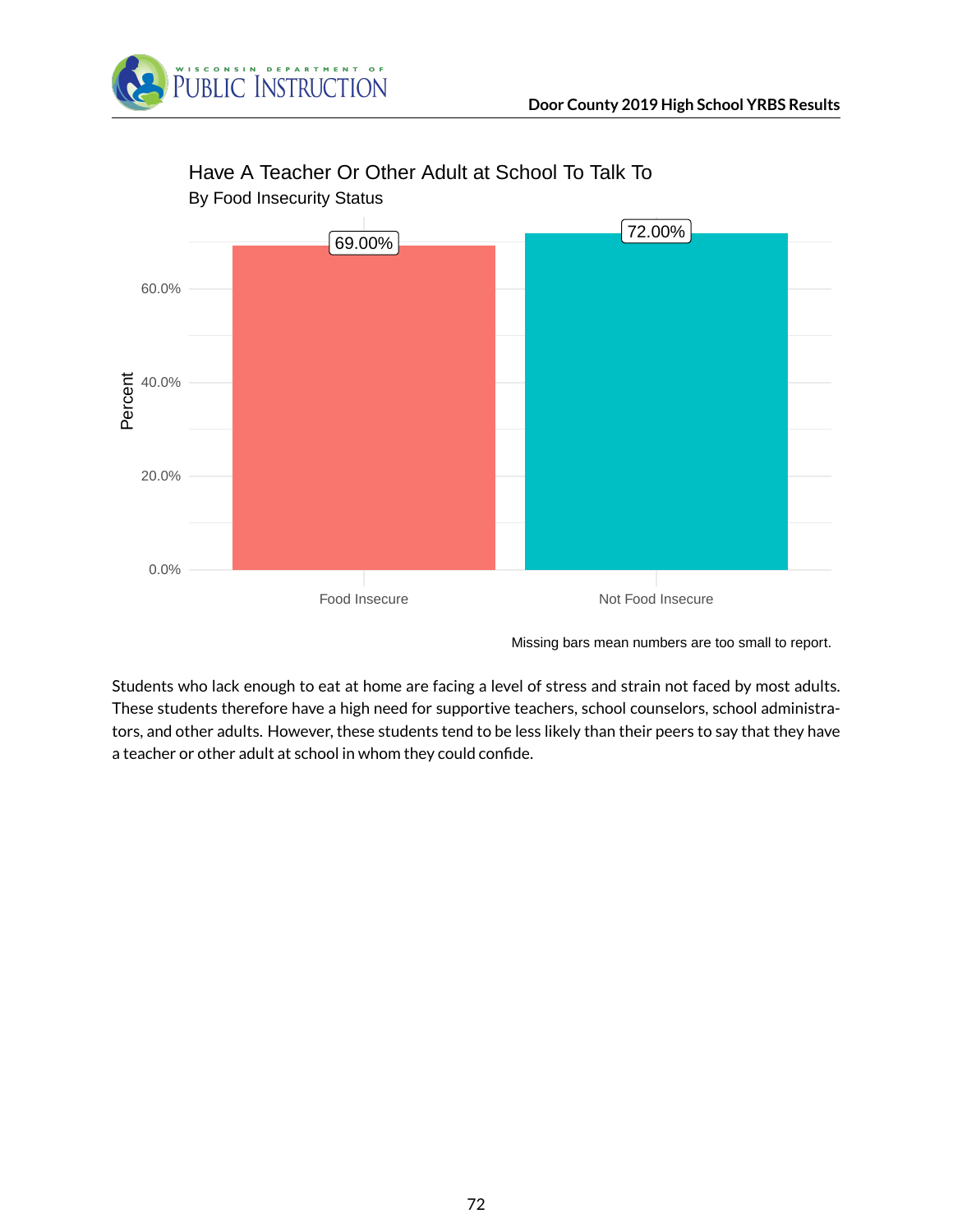



Any Mental Health Concerns

Poverty and food insecurity take a toll on mental health as well as physical health, especially when many of the people around you do not seem to be facing the same kinds of economic challenges. Worrying about having and maintaining basic necessities; being concerned for parents, siblings, or other family members; seeing others grasp opportunities that elude you and constantly fighting the shame and stigma that our society assigns to people facing poverty, can all take a toll on a young person's mental and emotional wellbeing. The chart above shows the percent of food insecure vs. not food insecure students who reported anxiety, depression, self-harm or suicidal ideation or behavior.

Missing bars mean numbers are too small to report.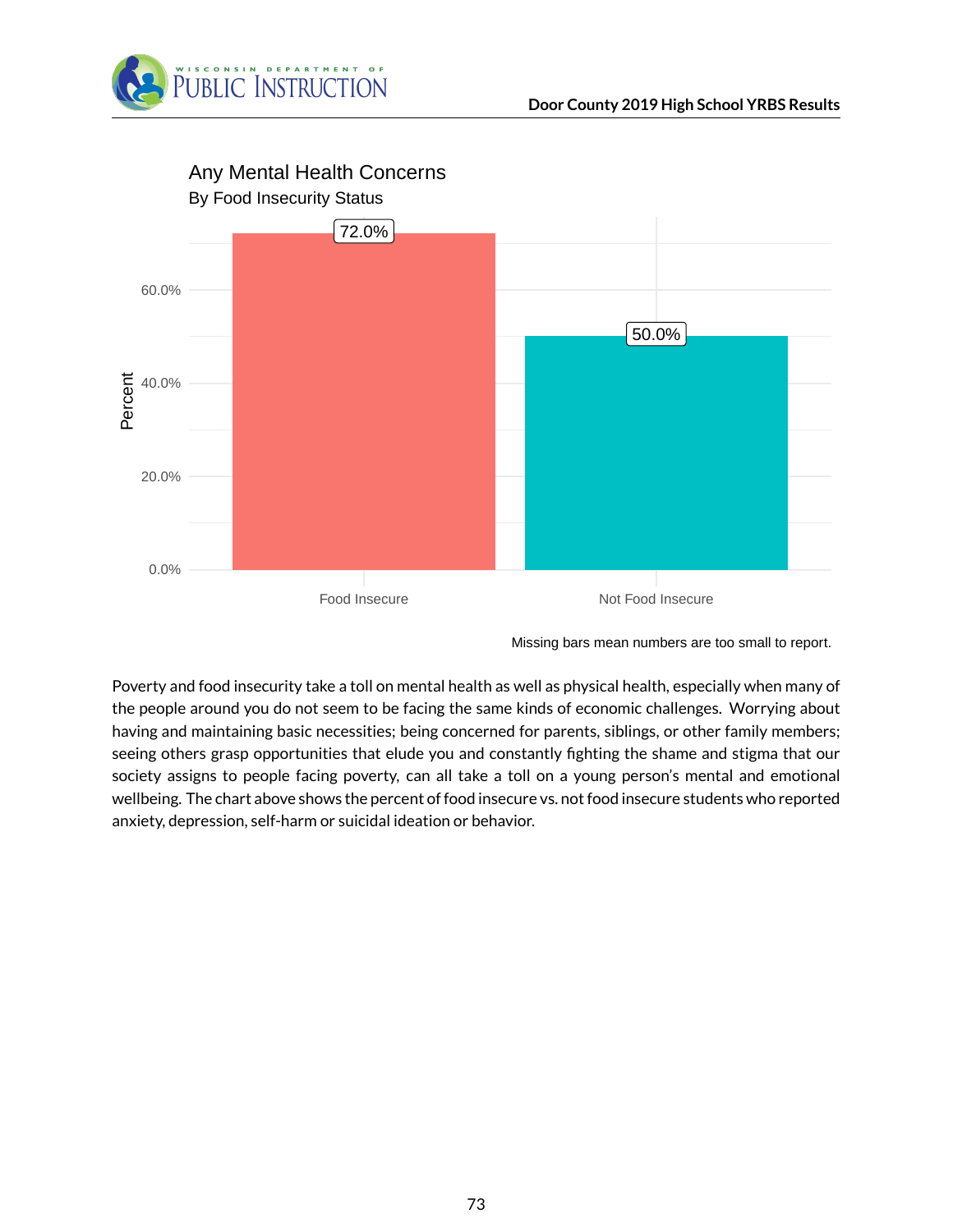

#### **LGBT Students At A Glance**

Sexual minority students tend to be at higher risks than their peers in a number of areas. This section highlights four topic areas related to school connectedness and performance: sense of belonging, bullying, having a teacher to talk to and mental health concerns. LGBT status was based on two YRBS questions: one asking about sexual orientation and the other about gender identity (i.e., transgender vs. cisgender). Students were characterized as "LGBT" if they identified in the YRBS as one or more of the following: lesbian, gay, bisexual, transgender. Students who explicitly identified as straight (in the sexual orientation question) and/or "not transgender" (in the gender identity question) are the comparison group. Students did not have to answer both questions to be included in the analysis, but if they did answer both questions their answers were only included in this analysis if they could clearly and consistently be assigned to LGBT or Straight/Cisgender. Ambiguous responses (e.g. "not sure") were not used for this particular analysis.



Sense of Belonging

Missing bars mean numbers are too small to report.

LGBT students tend to have a lower sense of belonging than their peers. However, school climate and culture can influence students' sense of belonging. Thus, school officials who are concerned about this disparity might look for ways to positively impact school climate overall and for LGBT students in particular.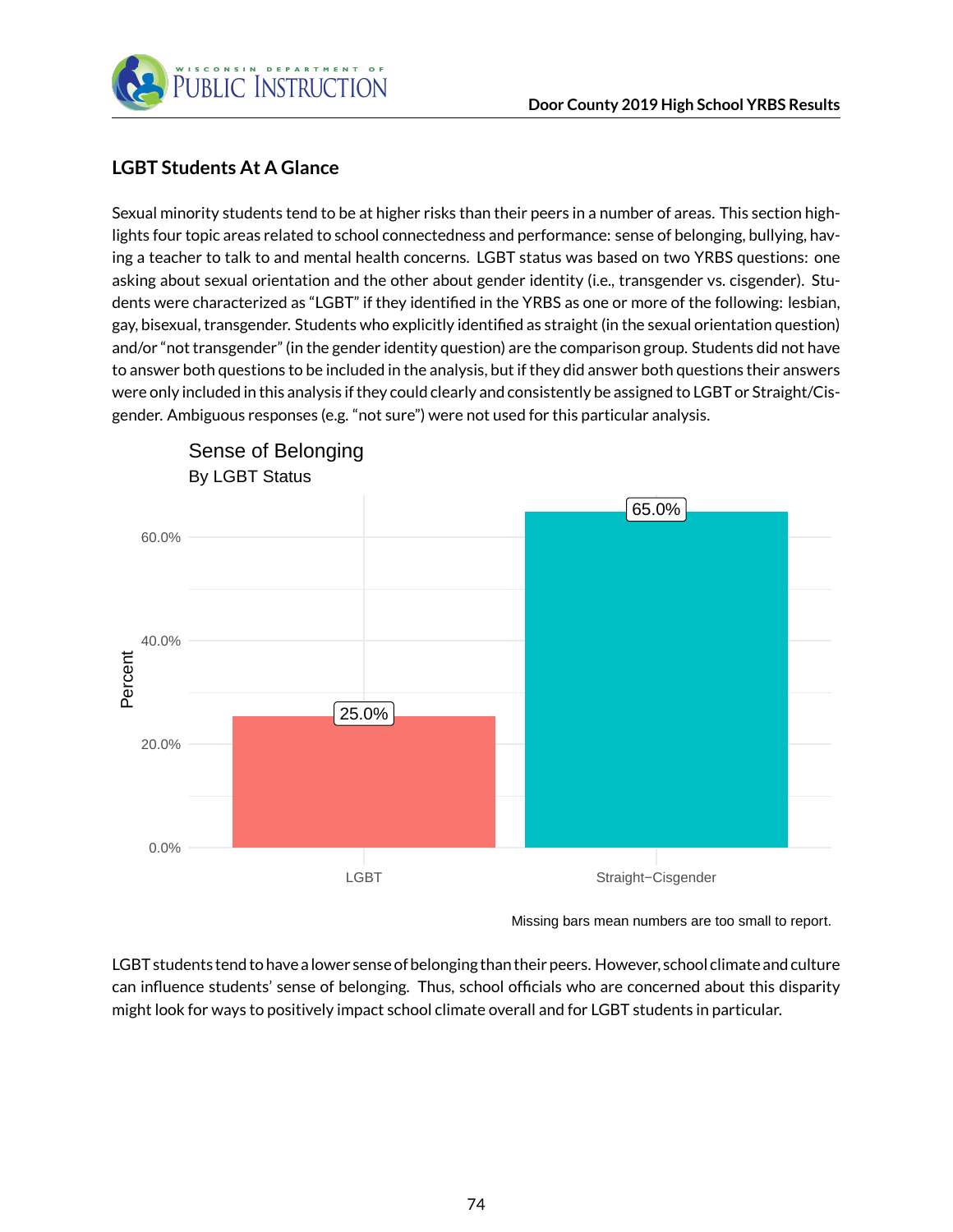



Bullied At School and/or Online

Missing bars mean numbers are too small to report.

The chart above combines responses to two bullying questions to get a broad sense of bullying. It looks at students whose answers indicated that they had been bullied online, at school, or both.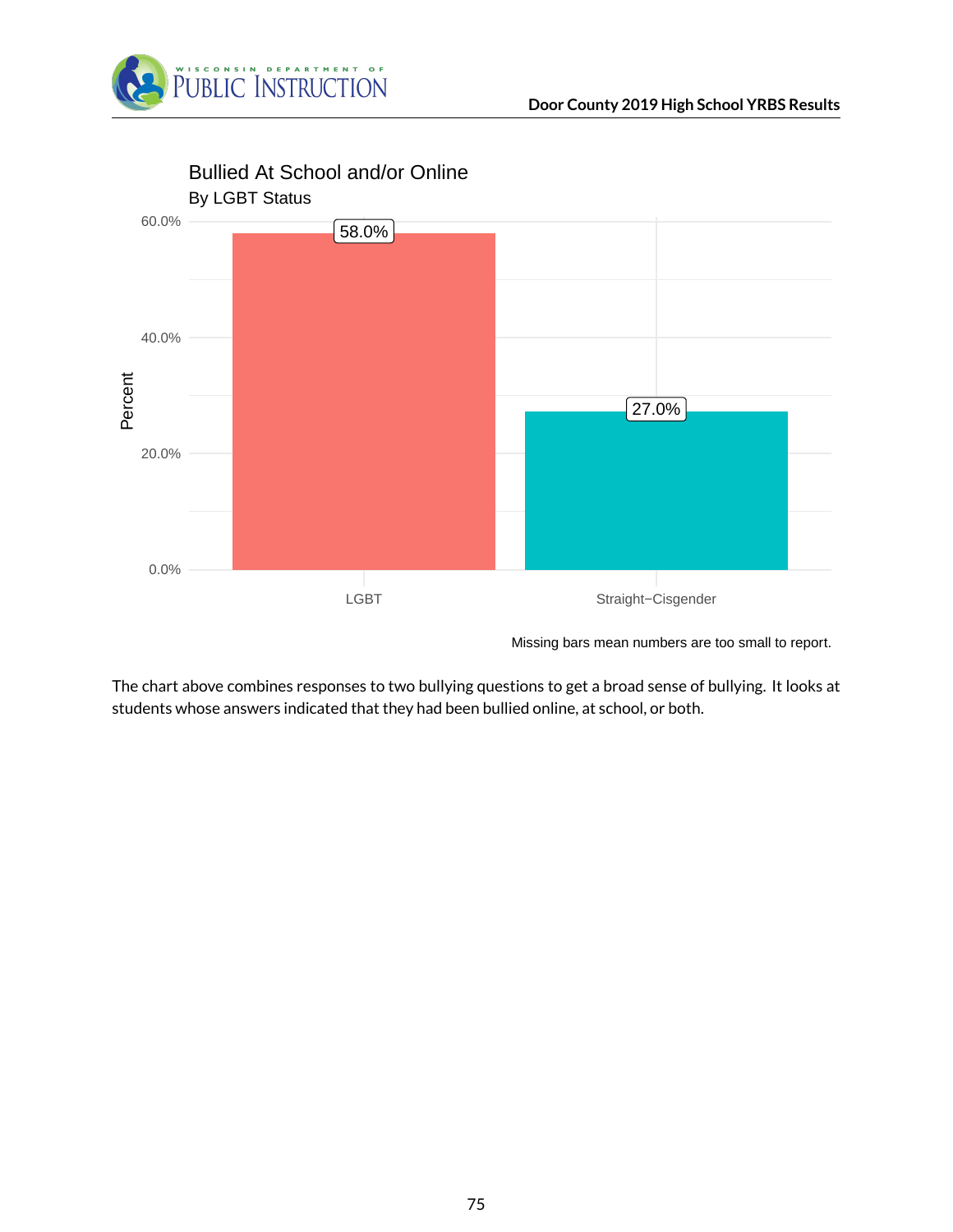



Missing bars mean numbers are too small to report.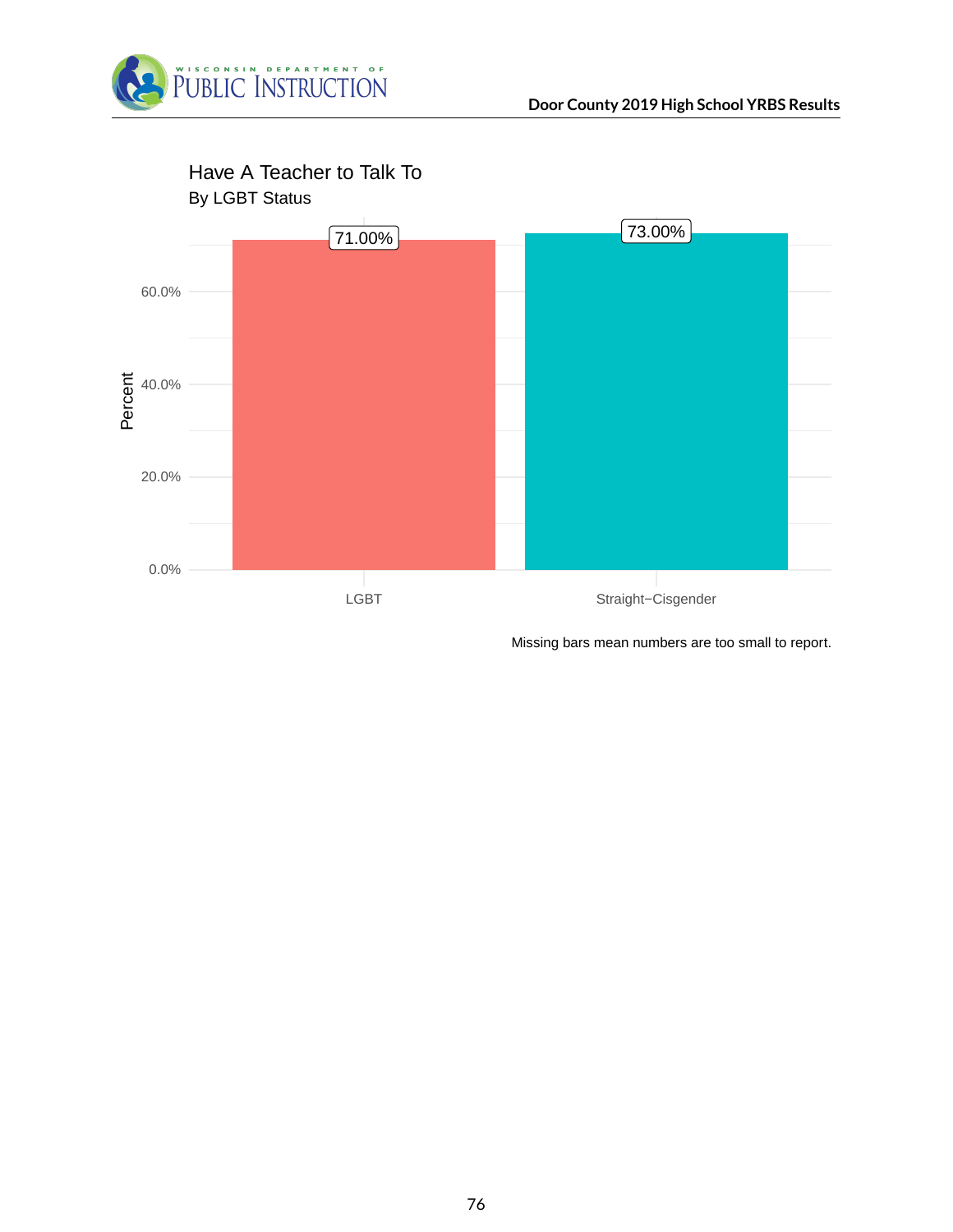



Missing bars mean numbers are too small to report.

LGBT students tend to report higher levels of mental health concerns. They also tend to report fewer protective factors and higher levels of bullying, harassment, marginalization and violent victimization–all of which affect mental and emotional wellbeing (see e.g. Kann et al 2016). The chart above covers students who answered affirmatively to one or more of the YRBS questions on depression, anxiety, non-suicidal self-harm, and suicidal ideation and behavior. Breakdowns for the individual questions can be found in the questionspecific in the appendix.

Information for schools on how to support LGBT students can be found at [https://dpi.wi.gov/sspw/](https://dpi.wi.gov/sspw/safe-schools/lgbt) [safe-schools/lgbt.](https://dpi.wi.gov/sspw/safe-schools/lgbt)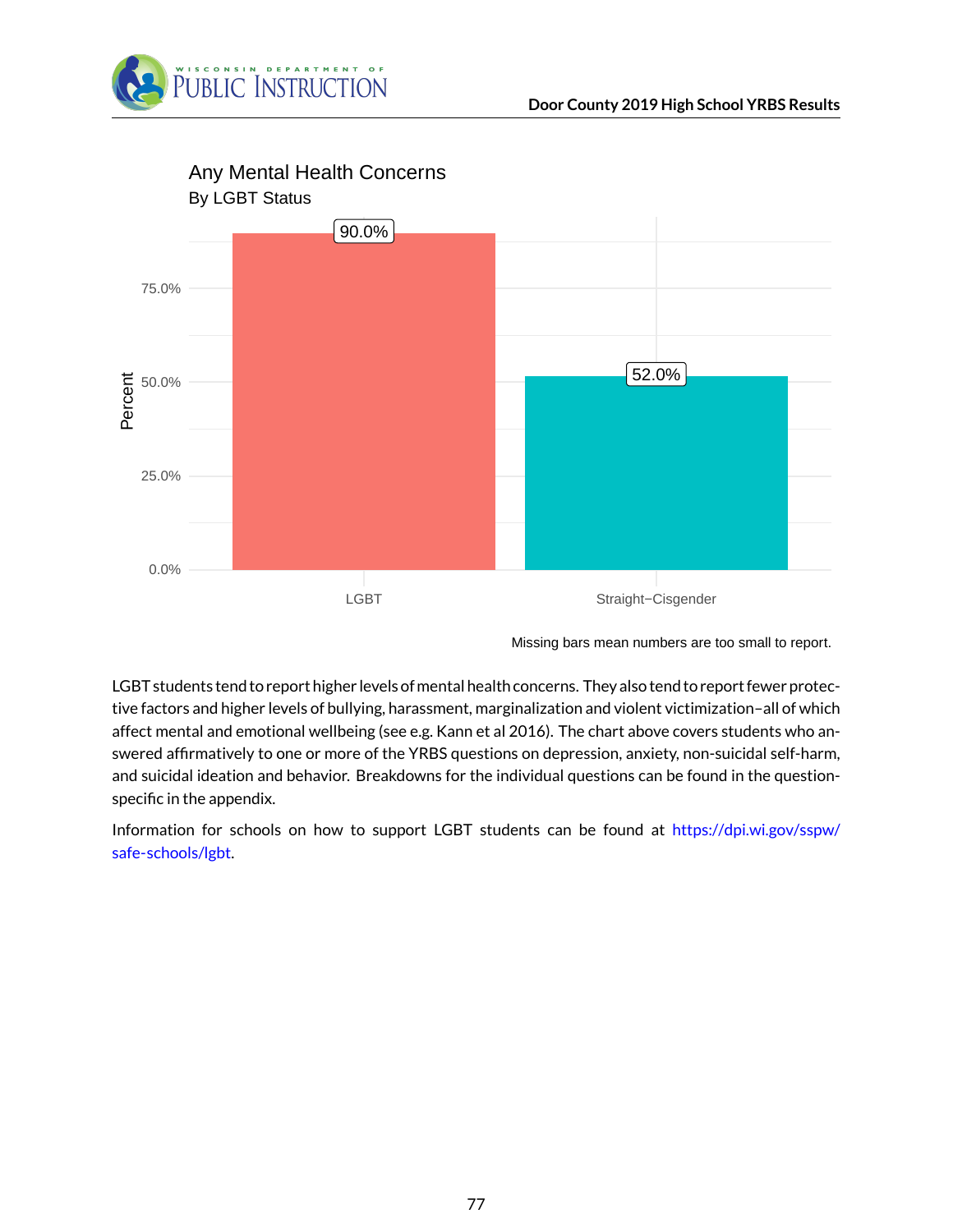

#### **Students of Color At A Glance**

The Department of Public Instruction acknowledges that there are pronounced educational disparities along racial and ethnic lines in Wisconsin. The DPI is committed to addressing such disparities and promoting educational equity. The YRBS helps show some of the non-academic factors that are also relevant to helping all Wisconsin students graduate college and career ready.



Missing bars mean numbers are too small to report.

Students' sense of belonging can be increased by general efforts to improve school climate, as well as targeted efforts to address any issues that are particularly salient to students of color. While individual schools vary, in general this might include such things as reviewing school disciplinary practices and data for signs of bias or disparities; ensuring that students of color are encouraged to take challenging courses and are offered the same preparation as their peers; ensuring that the school practices and curricula are inclusive; and incorporating student feedback into school change efforts.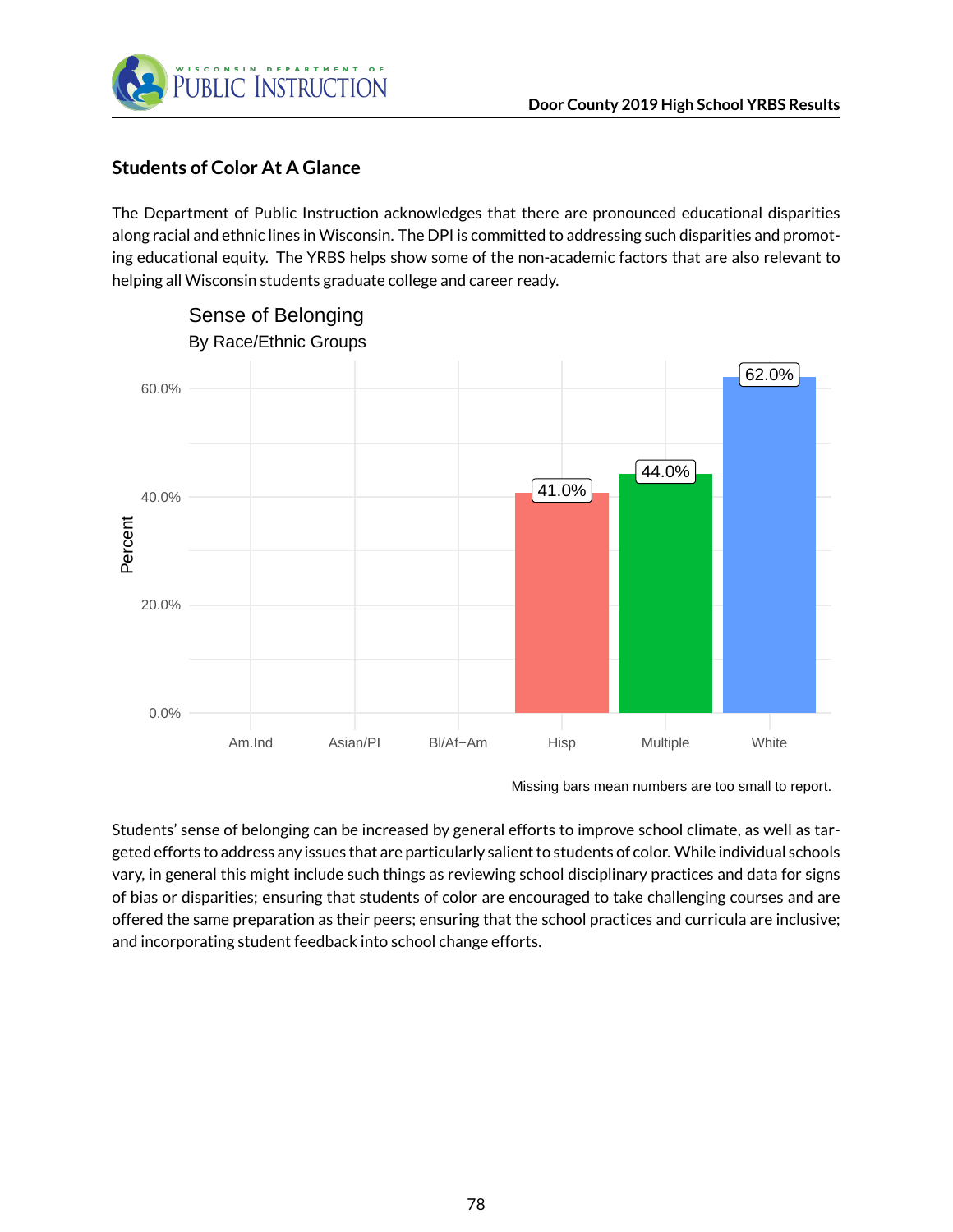



Missing bars mean numbers are too small to report.

The chart above combines responses to two bullying questions to get a broad sense of bullying. It looks at students whose answers indicated that they had been bullied online, at school, or both.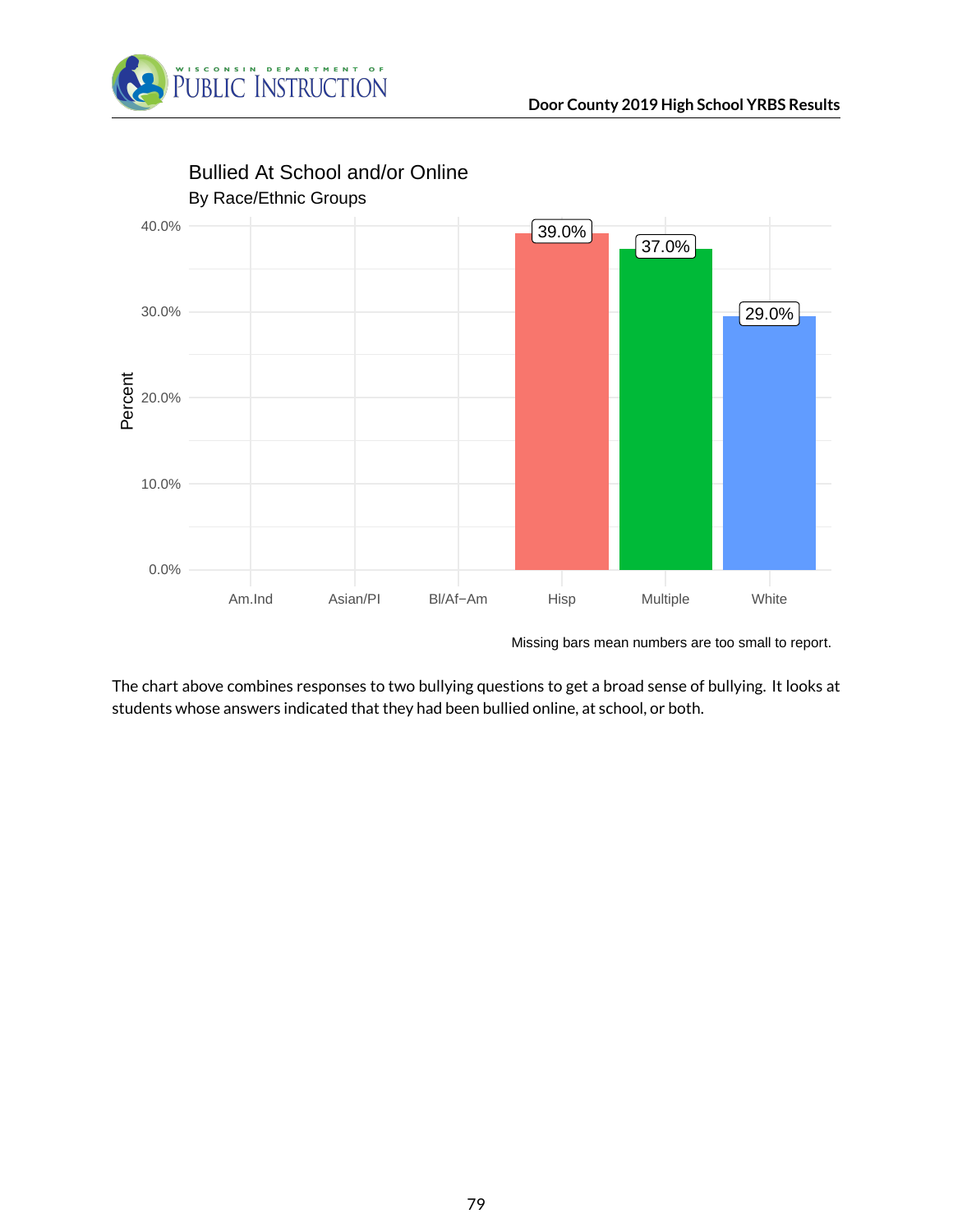



### Have A Teacher Or Other Adult at School To Talk To

Missing bars mean numbers are too small to report.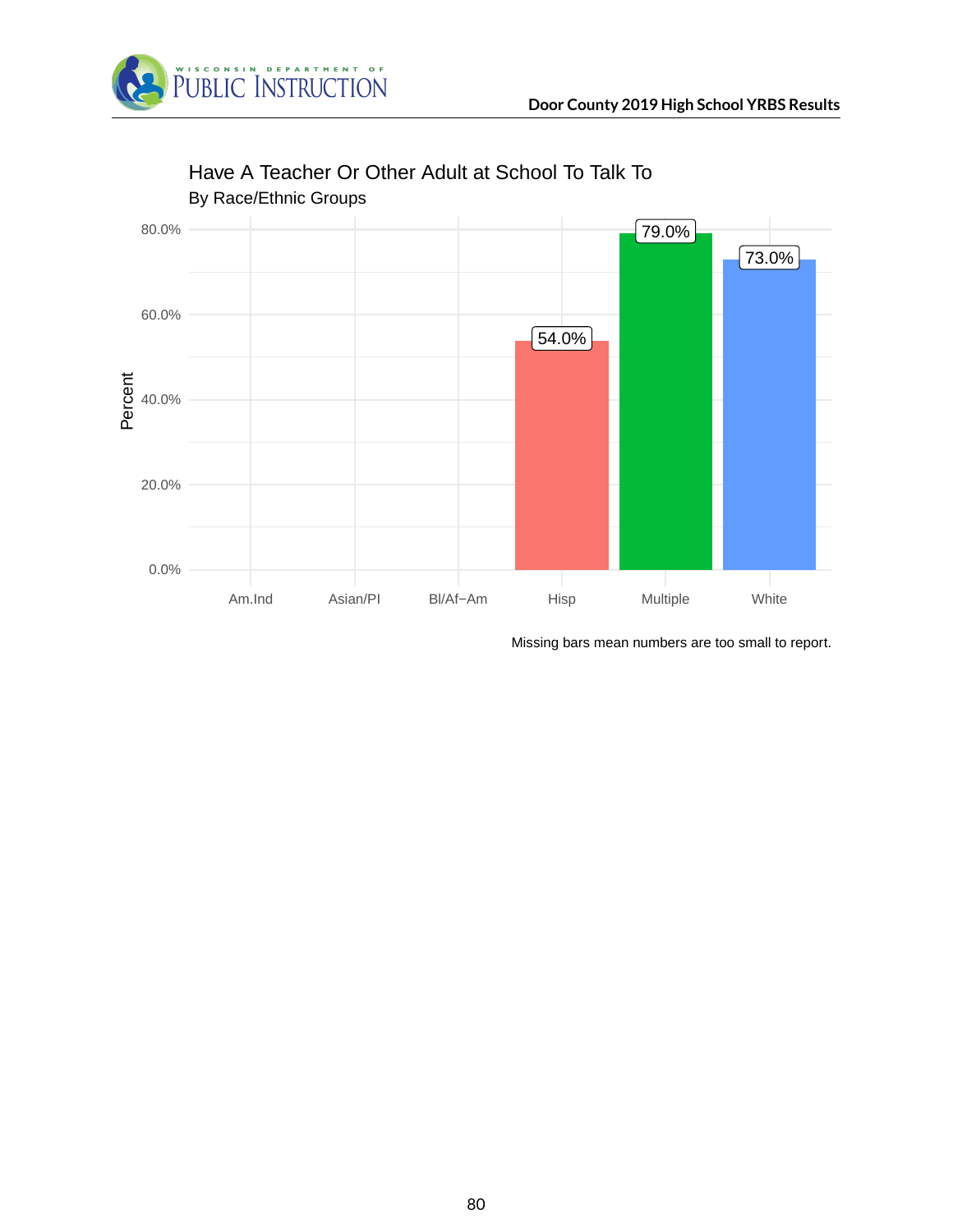



Missing bars mean numbers are too small to report.

Wisconsin's statewide 2017 YRBS results found notable mental health disparities for students of color (statewide 2019 results were not yet available at the time of this report). For instance, the Center for Disease Control and Prevention's Youth Online analysis tool [\(https://nccd.cdc.gov/Youthonline/App/](https://nccd.cdc.gov/Youthonline/App/Default.aspx) [Default.aspx\)](https://nccd.cdc.gov/Youthonline/App/Default.aspx) shows that African American students in Wisconsin are more likely to have planned a suicide attempt than the national average for African American students (from the national 2017 YRBS; statistically significant at the .05 level). Knowing that some students of color report higher rates of anxiety, depression, non-suicidal self-harm and suicidal thoughts behavior than their peers might help teachers and school officials to be alert to signs of both externalizing and internalizing behavior that could indicate distress. For the specific breakdown of the prevalence of all mental health-related questions, see the question-specific tables at the end of this report.

For more information on how schools can support students of color and become more equitable, see [https:](https://dpi.wi.gov/rti/equity) [//dpi.wi.gov/rti/equity.](https://dpi.wi.gov/rti/equity)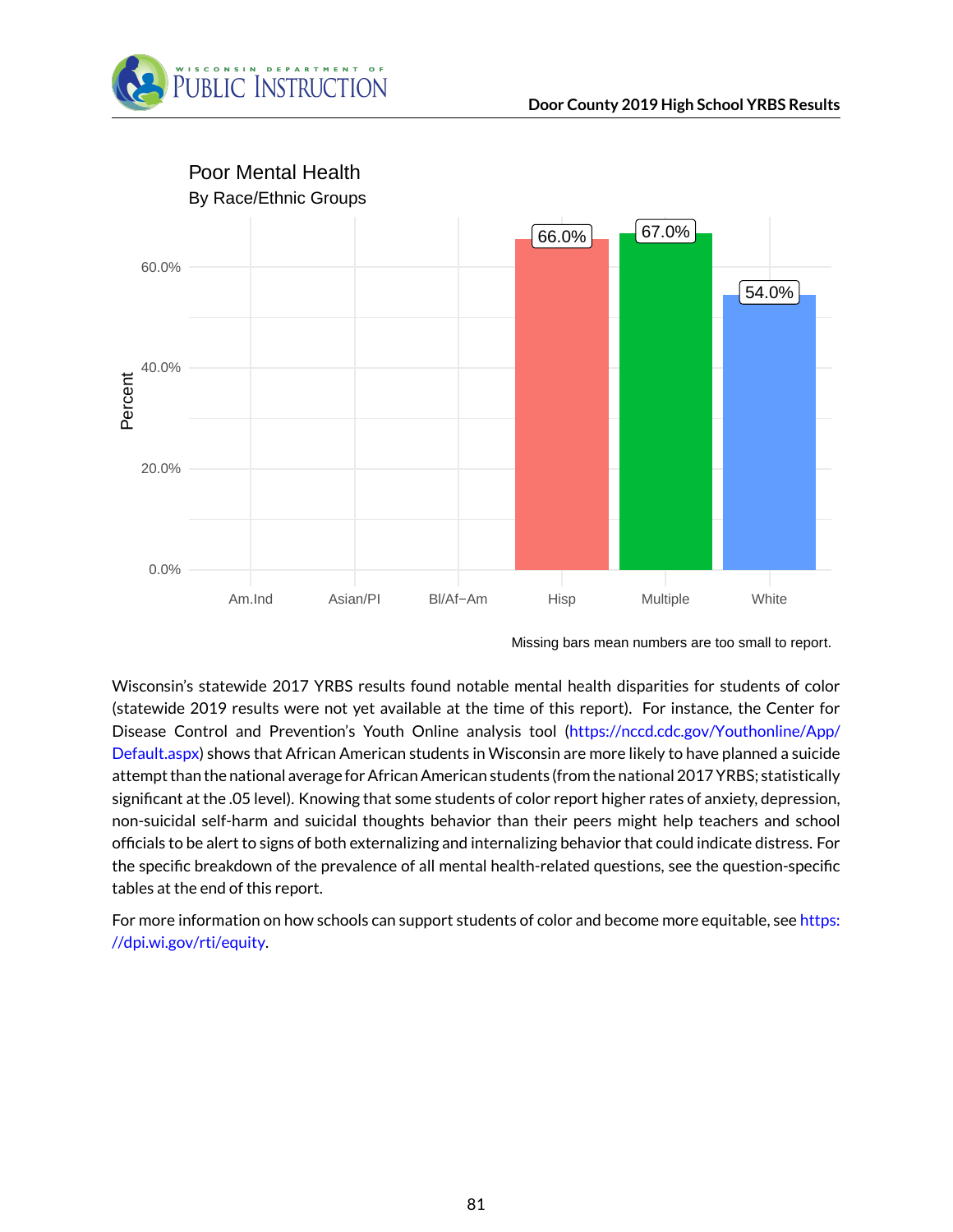

#### **Students with Low Grades At A Glance**

The YRBS asks students to self-report whether they get "Mostly A's", "Mostly B's", etc. Responses to that question form the basis for the information in this section. The YRBS is a stand-alone, anonymous survey. Therefore, no school records on student grades are ever used. The way the survey is conducted prevents any such use.



Missing bars mean numbers are too small to report.

School belonging and grades are often related. Perhaps it's not surprising that students who feel less academically inclined, are oftentimes less likely to feel like they belong at school. At the same time, it's also possible for students' grades to go down when they feel excluded, marginalized, or just disengaged from school. Schools that provide an array of courses (including the arts and career and technical courses) and extracurricular activities, can help to address this issue.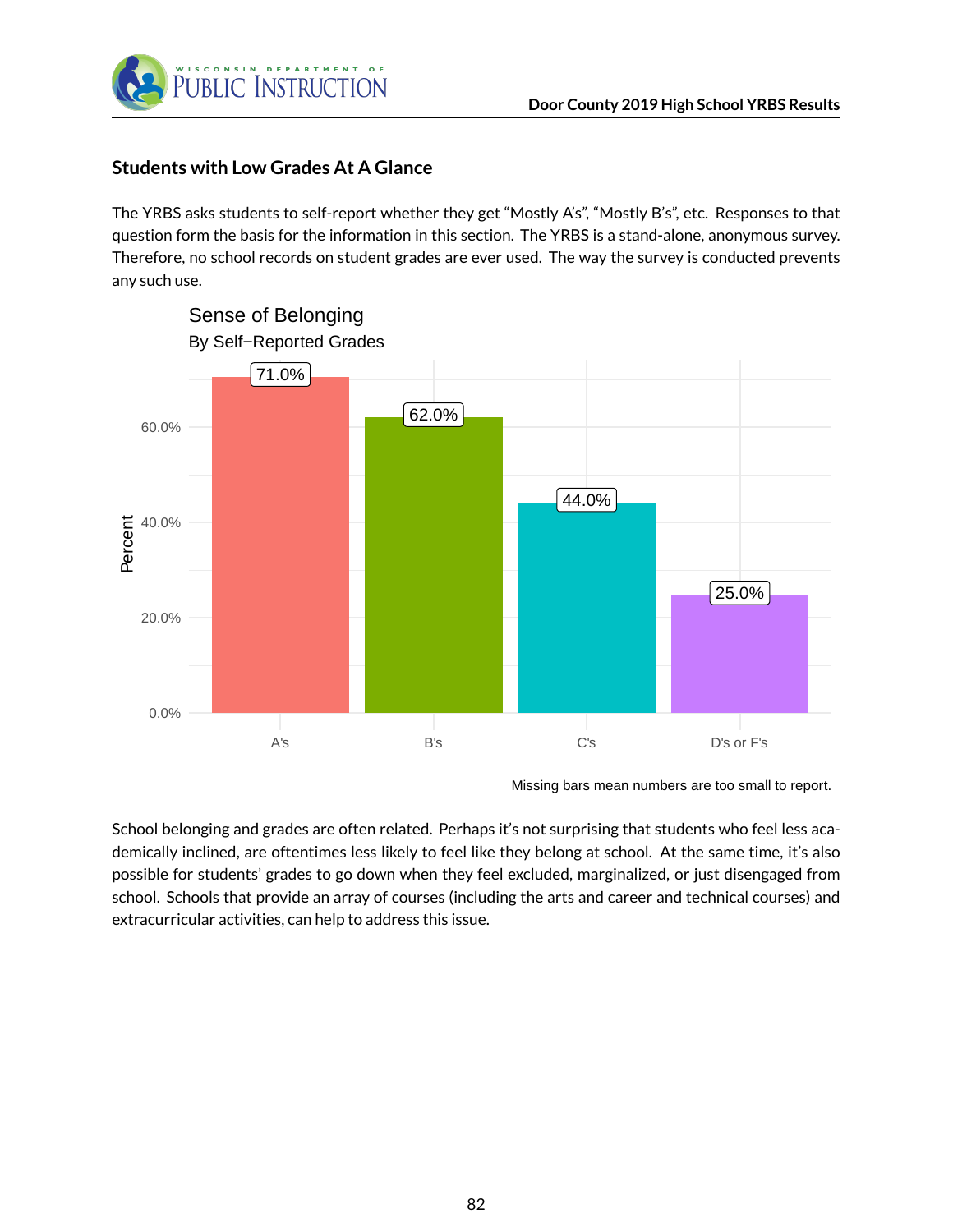



Bullied At School and/or Online

Missing bars mean numbers are too small to report.

The chart above combines responses to two bullying questions to get a broad sense of bullying. It looks at students whose answers indicated that they had been bullied online, at school, or both.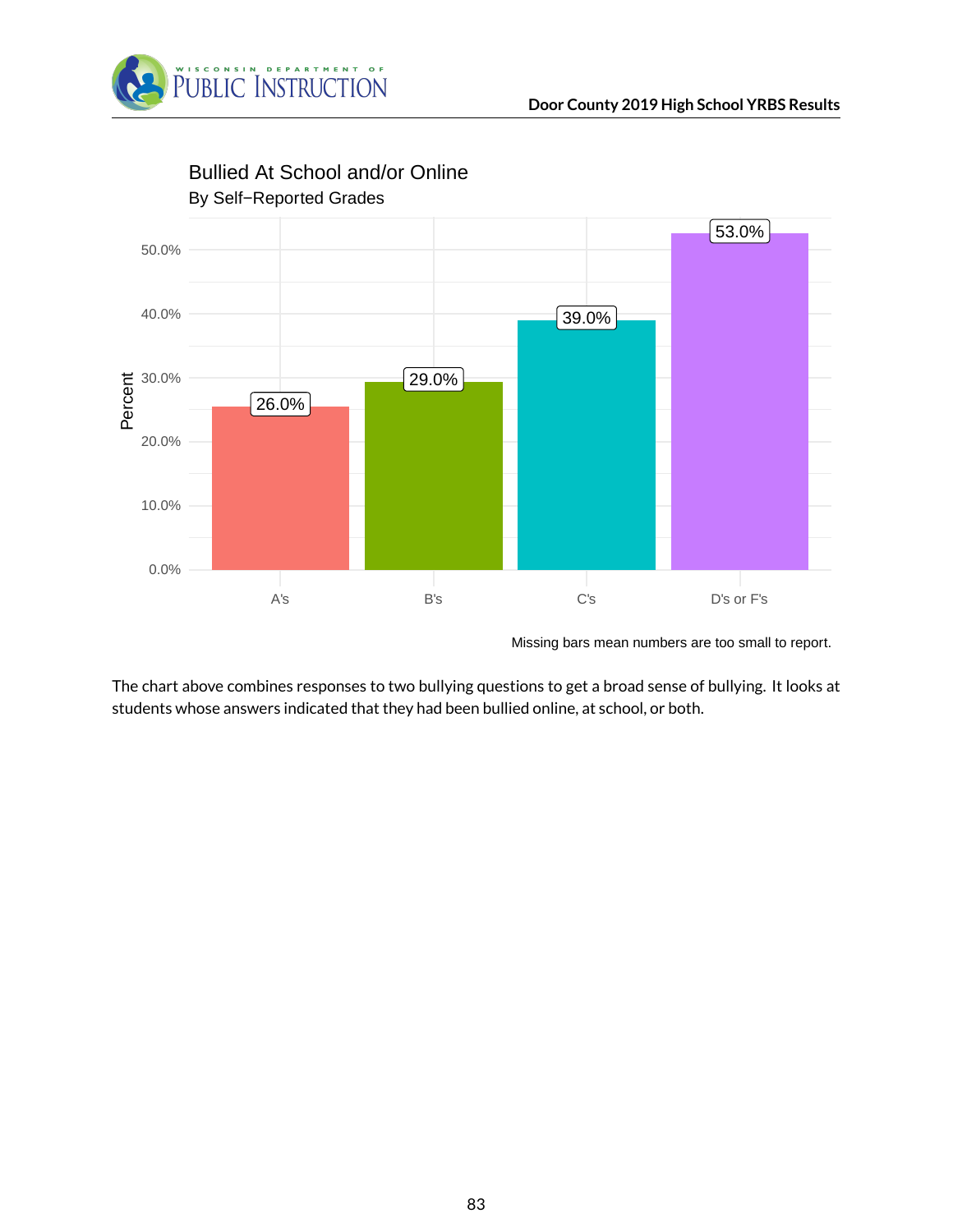



# Have A Teacher Or Other Adult at School To Talk To

Missing bars mean numbers are too small to report.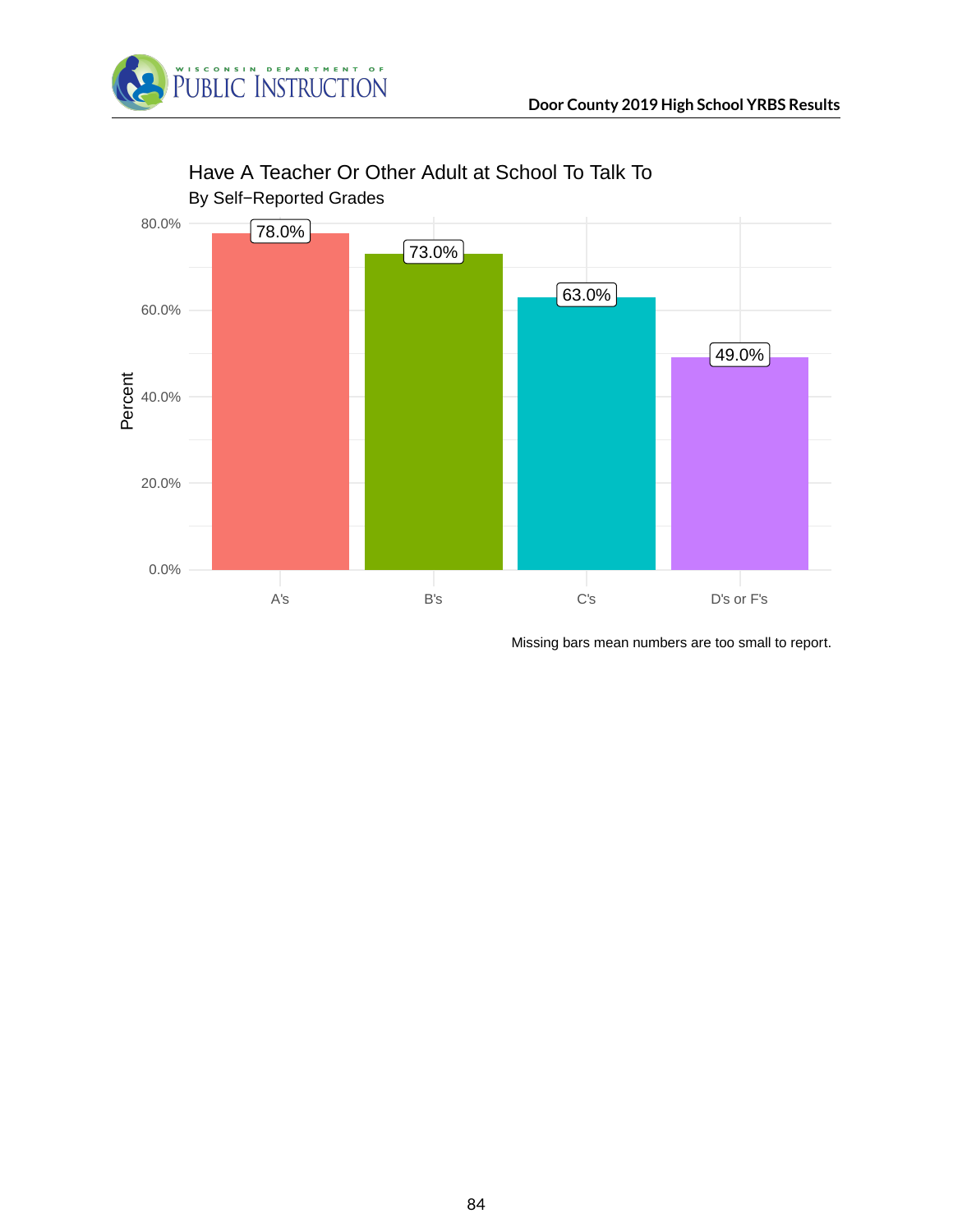



Missing bars mean numbers are too small to report.

The chart above shows the percent of students who answered affirmatively to any of the questions on depression, anxiety, non-suicidal self-harm, or suicidal thoughts and behavior. Wisconsin's 2017 statewide YRBS showed that students with poor grades reported worse mental health outcomes, including anxiety (Wisconsin's 2019 results have not been released as of the date of this report). Being anxious or depressed can make it hard to learn and to follow through on steps such as studying, completing assignments, and turning them in. Similarly, the experience of consistent failure or low performance can exacerbate feelings of depression and anxiety. Teachers and school officials who consider mental wellbeing as a possible factor behind student performance, might be better positioned to route students to resources and to reinvest in low-performing students.

For the specific breakdown of the prevalence of self-reported depression, anxiety, and non-suicidal selfharm, as well as the questions on suicidal ideation and behavior, see the question-specific tables at the end of this report.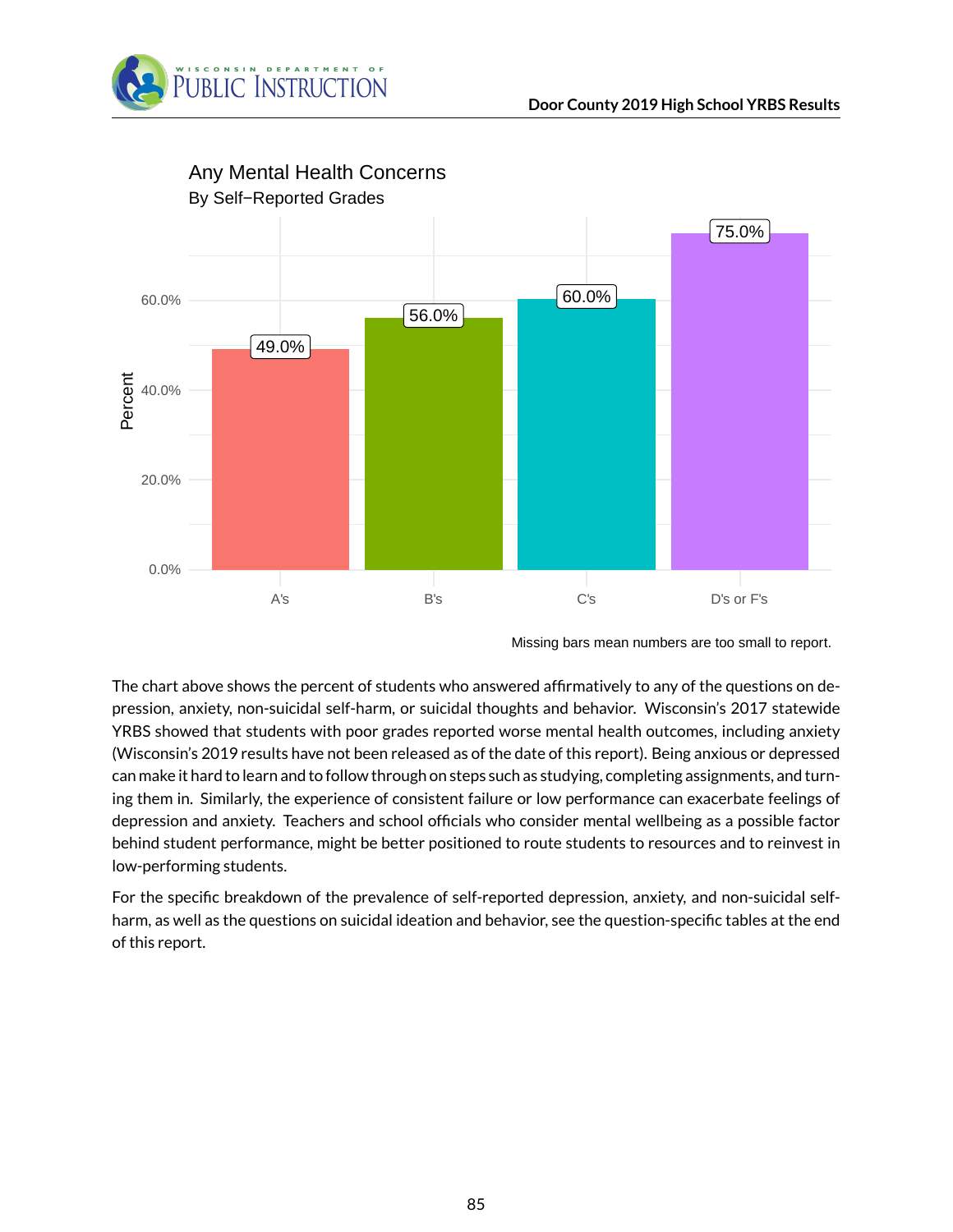



#### **Students with Physical Disabilities At A Glance**

The YRBS asks students whether they have a physical disability or chronic health condition. Students who answered affirmatively are contrasted here with those who said they did not have such a condition. (*No health records or other sources beyond student responses to this YRBS question are used; student YRBS responses are anonymous and confidential.*)

In general, students who are dealing with disability or chronic illness tend to report more signs of strain and fewer protective factors than their peers. It is also worth noting that in general, people with disabilities are more likely to be victims of violence and abuse than their peers (see e.g. Everett Jones and Lollar, 2008).



By Disability/Chronic Health Condition Status Sense of Belonging

Missing bars mean numbers are too small to report.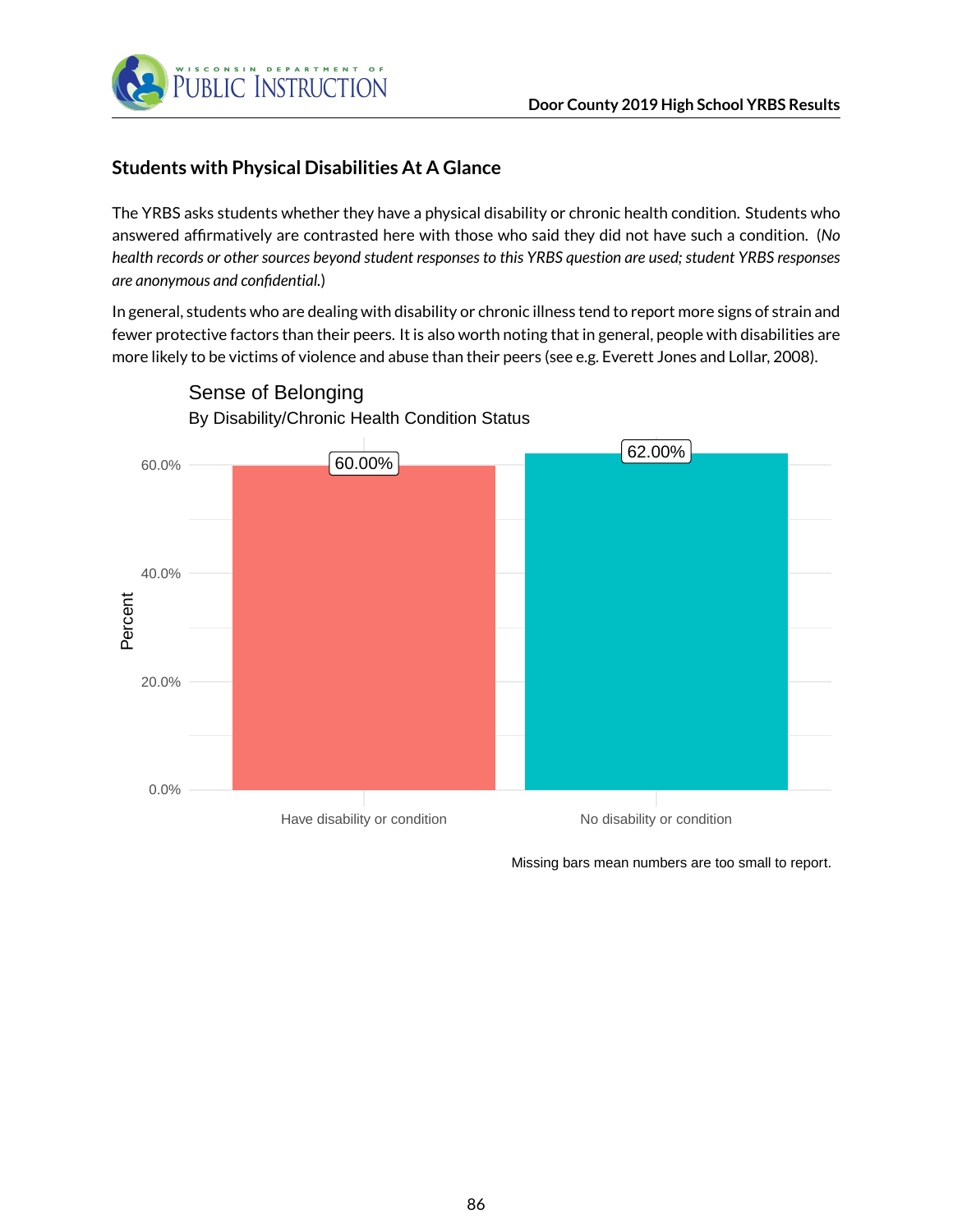



# Bullied At School and/or Online

Missing bars mean numbers are too small to report.

As described above, people with disabilities are more likely to experience violence and abuse than people without disabilities (see e.g. [https://www.stopbullying.gov/sites/default/files/2017-09/bullyingtipsheet.](https://www.stopbullying.gov/sites/default/files/2017-09/bullyingtipsheet.pdf) [pdf\)](https://www.stopbullying.gov/sites/default/files/2017-09/bullyingtipsheet.pdf). Additionally, students who have experienced other forms of violence or abuse are at an increased risk of bullying. Those factors, plus the general tendency for students to be targeted for bullying based on lower status or perceived differences, can contribute to potentially higher rates of bullying among students with physical disabilities or chronic health conditions.

The chart above combines responses to two bullying questions to get a broad sense of bullying. It looks at students whose answers indicated that they had been bullied online, at school, or both.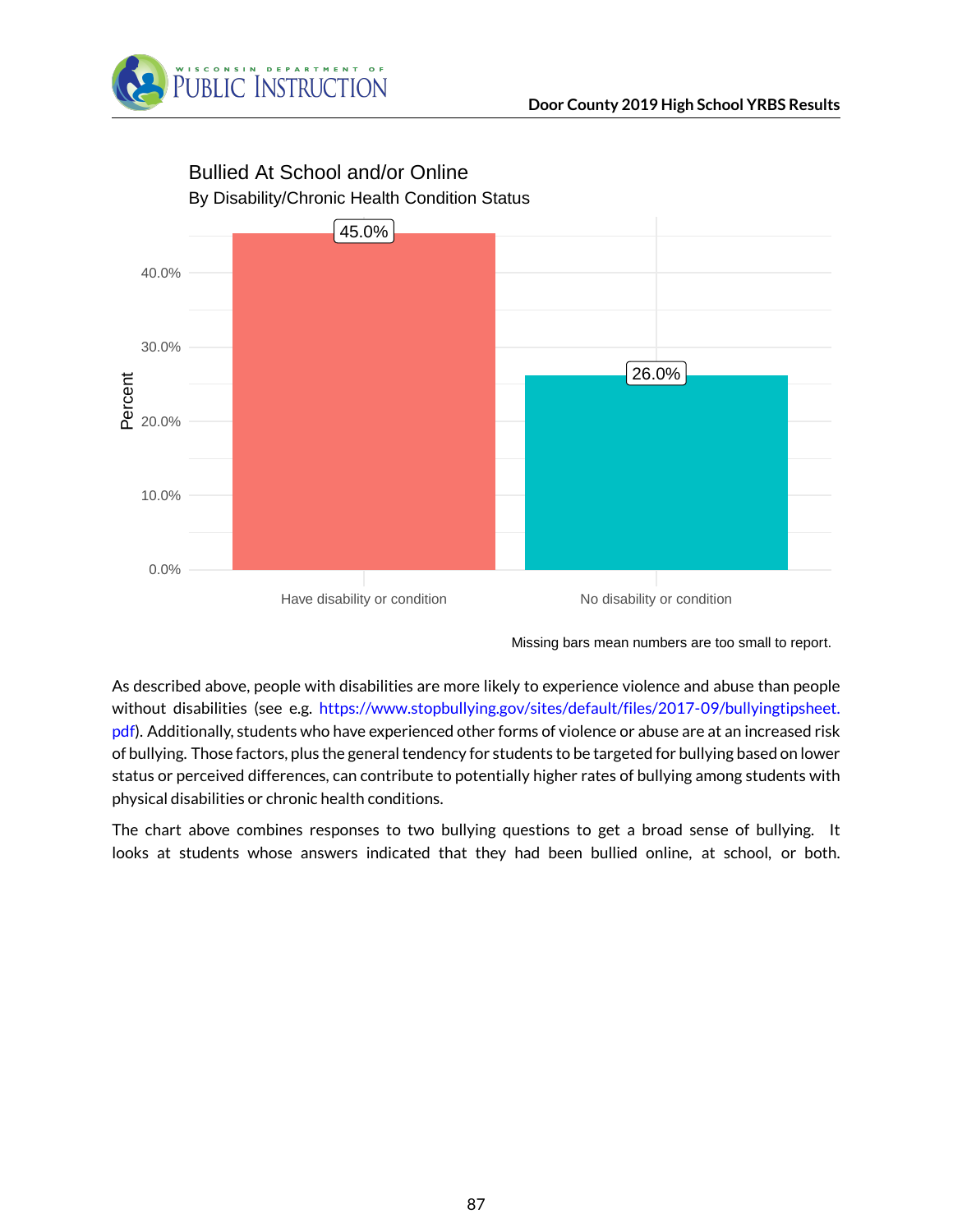



# Have A Teacher Or Other Adult at School To Talk To

by Disability/Chronic Health Condition Status

Missing bars mean numbers are too small to report.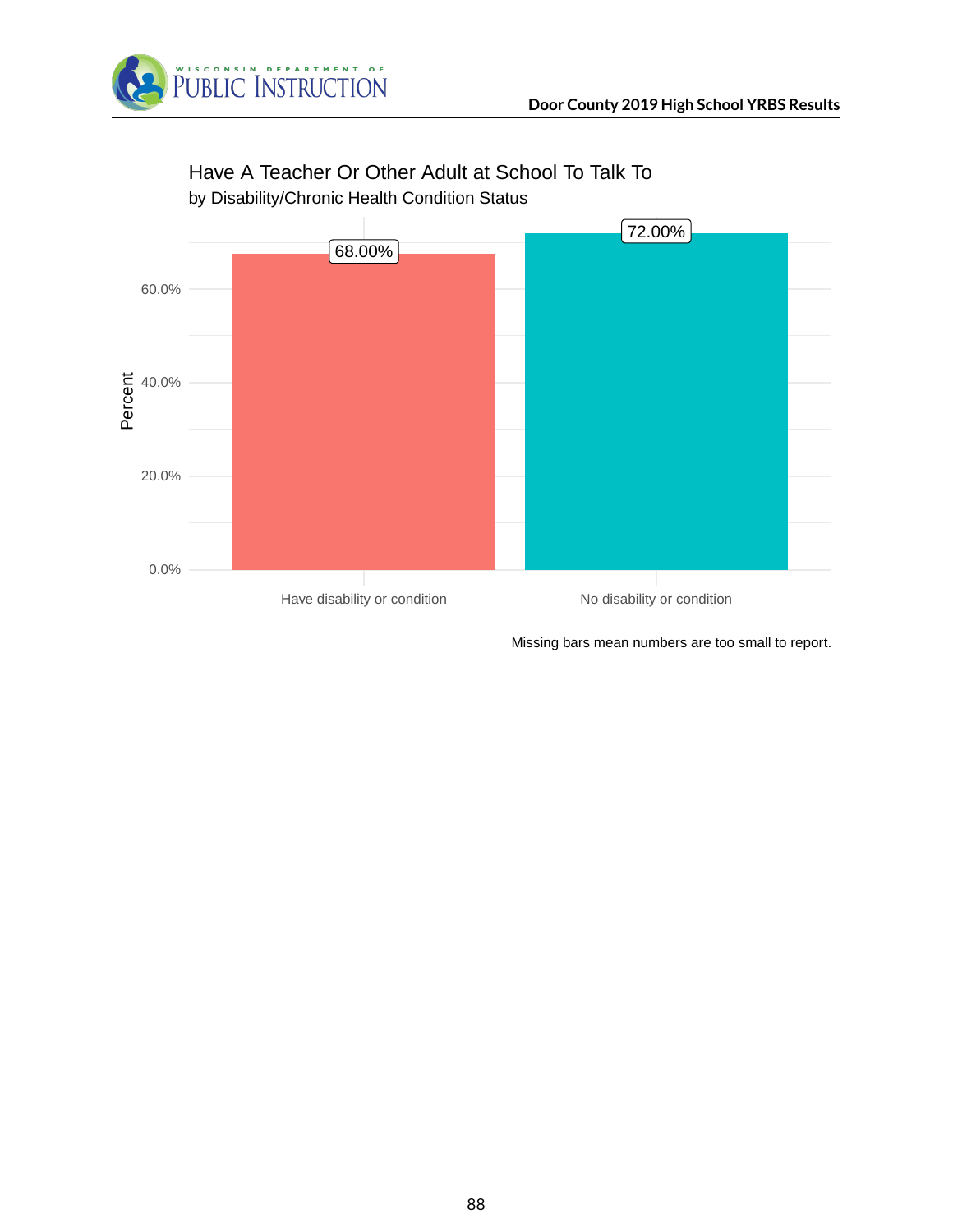



# Any Mental Health Concerns

Missing bars mean numbers are too small to report.

The chart above shows the percent of students who answered affirmatively to any of the questions on depression, anxiety, non-suicidal self-harm, or suicidal thoughts and behavior. (For the specific breakdown of the prevalence of mental health questions, see the question-specific tables at the end of this report.) Physical wellbeing and mental wellbeing are related. If students with disabilities or chronic health conditions feel physically unwell, that can take a toll on their mental health as well. Feeling lonely, marginalized, or being victimized can of course also affect mental health. Schools that help students with health issues to become involved in appropriate physical activity, ensure that such students are connected to staff and are academically challenged, and highlight examples of people with disabilities or health conditions in their curricula, can help with students' general wellbeing. Such steps can complement (not replace) access to mental health care, where appropriate.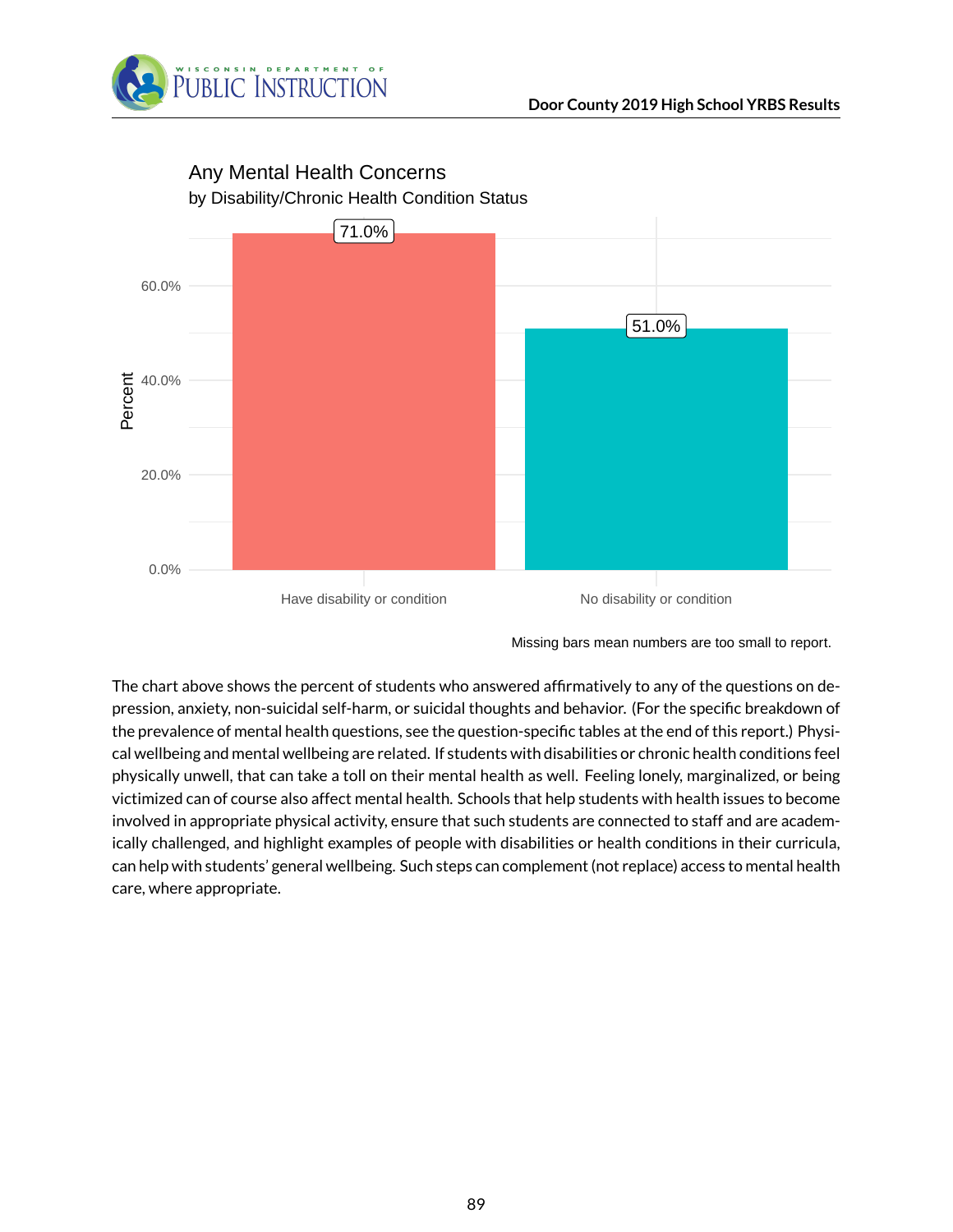

#### **Students with Special Education Services At A Glance**

Wisconsin's 2019 statewide and local YRBS surveys included a question asking students whether they currently receive special education services or had an individualized education plan (IEP) or 504 plan. Students could answer: "A. Yes, I do"; "B. Not anymore, but I used to"; "C. No, and I never have"; or "D. Not sure". Students who answered "A. Yes, I do" are categorized here as "Current Services". Students who answered "B. Not anymore, but I used to" are categorized here as "Past Services". Students who answered "C. No, and I never have" are categorized here as "Never Services". Students who answered "D. Not sure" are not included in the charts below, as their response was ambiguous.

Schools were encouraged to survey students with IEPs whenever possible and appropriate. However, it should be noted that some students with IEPs were most likely exempted from taking the YRBS, because the reading level was not appropriate for them or due to other, similar considerations. Thus, the students who indicated IEPs here most likely represent a particular subset of students receiving special education services, in that they are the students who teachers believed were most capable of completing the survey. For that reason, it's likely that any differences reported here actually understate the differences between students with IEPs overall and their peers. Regardless, it should be noted that the numbers would likely be different if all students with IEPs/504 plans were able to participate.



Sense of Belonging

Missing bars mean numbers are too small to report.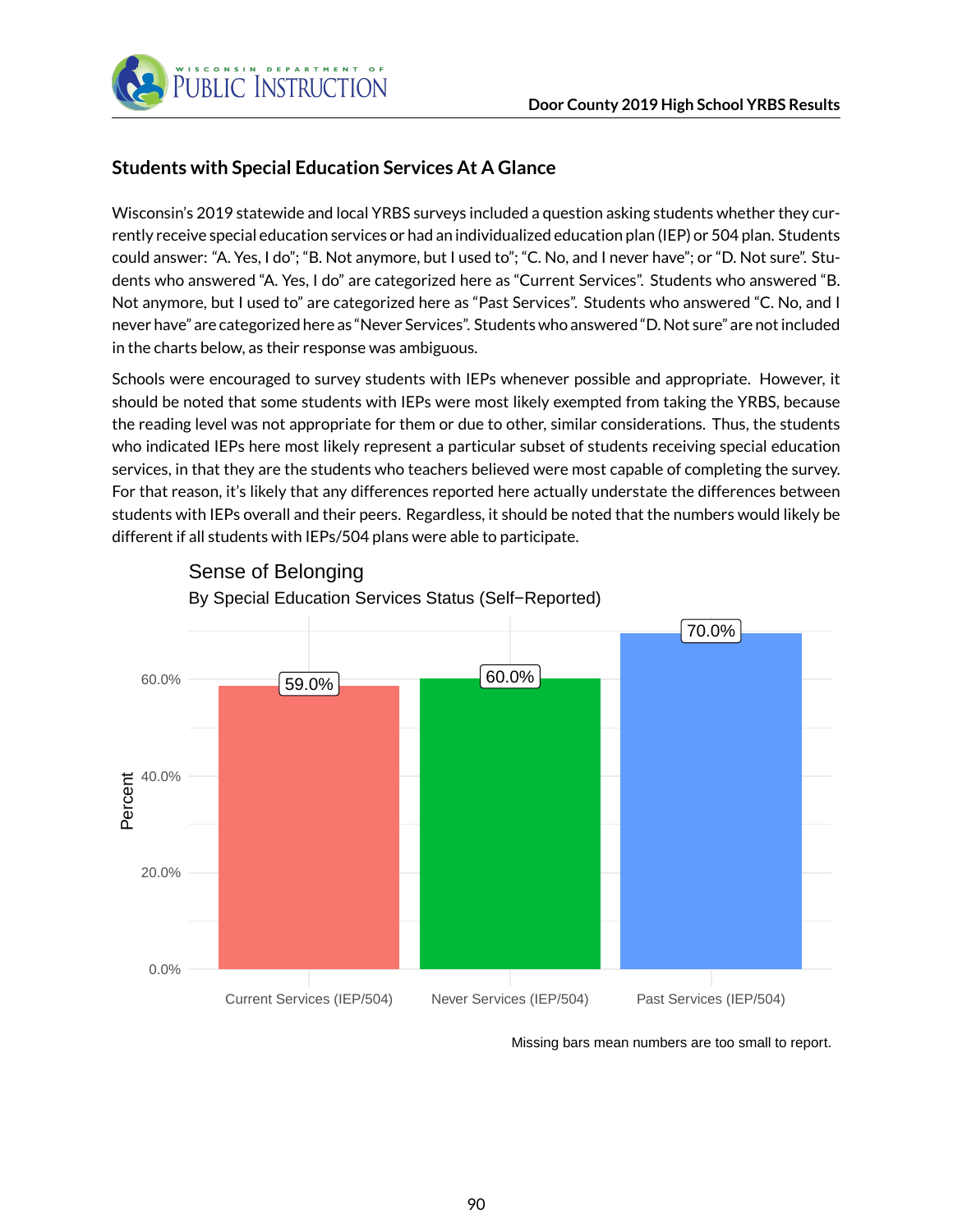



Bullying At School and/or Online

Missing bars mean numbers are too small to report.

The chart above combines responses to two bullying questions to get a broad sense of bullying. It looks at students whose answers indicated that they had been bullied online, at school, or both. In general, students with conditions related to special education services are often at higher risk for bullying. See e.g. [https:](https://www.stopbullying.gov/at-risk/groups/special-needs/index.html) [//www.stopbullying.gov/at-risk/groups/special-needs/index.html](https://www.stopbullying.gov/at-risk/groups/special-needs/index.html)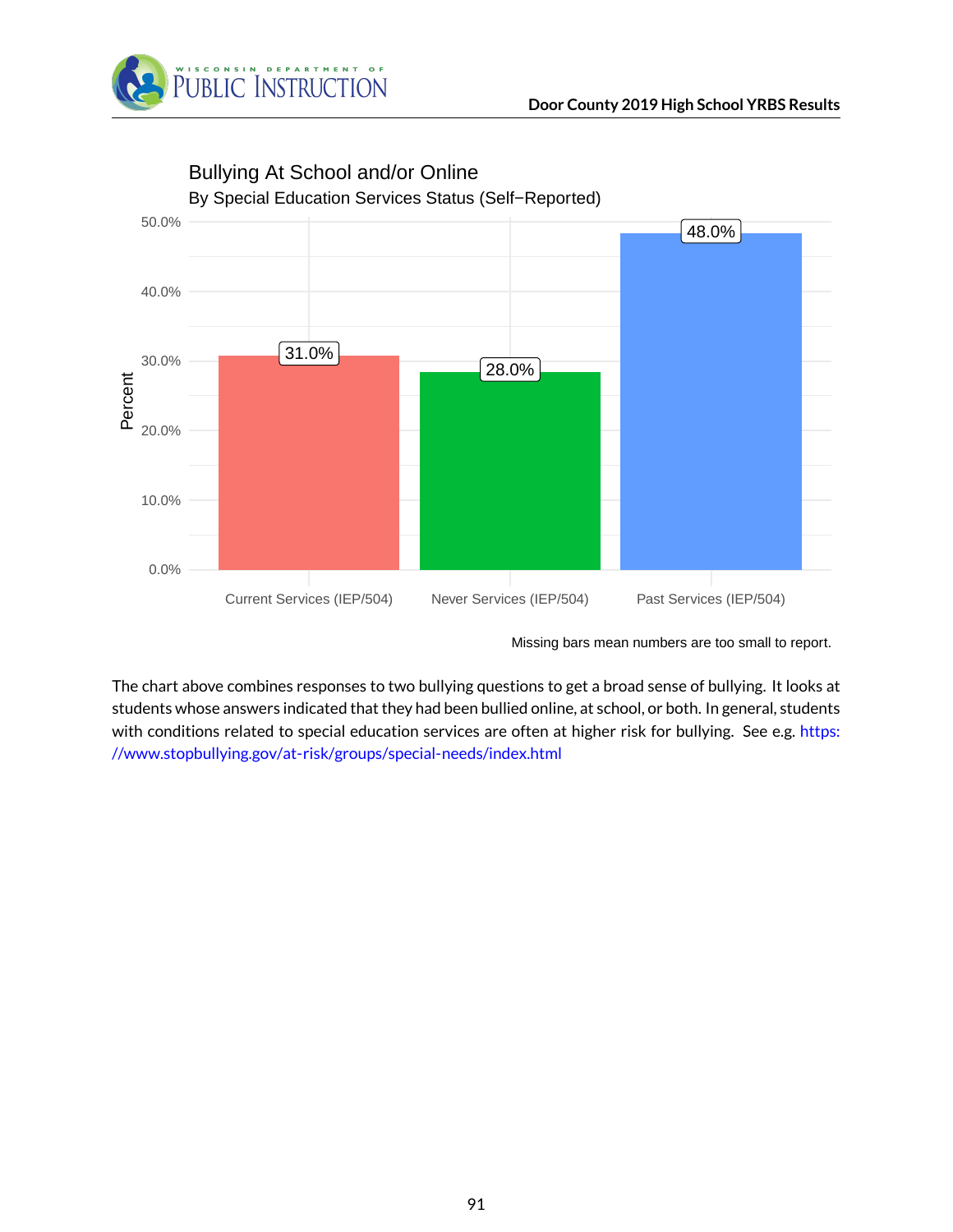



# Have A Teacher Or Other Adult at School To Talk To

By Special Education Services Status (Self−Reported)

Missing bars mean numbers are too small to report.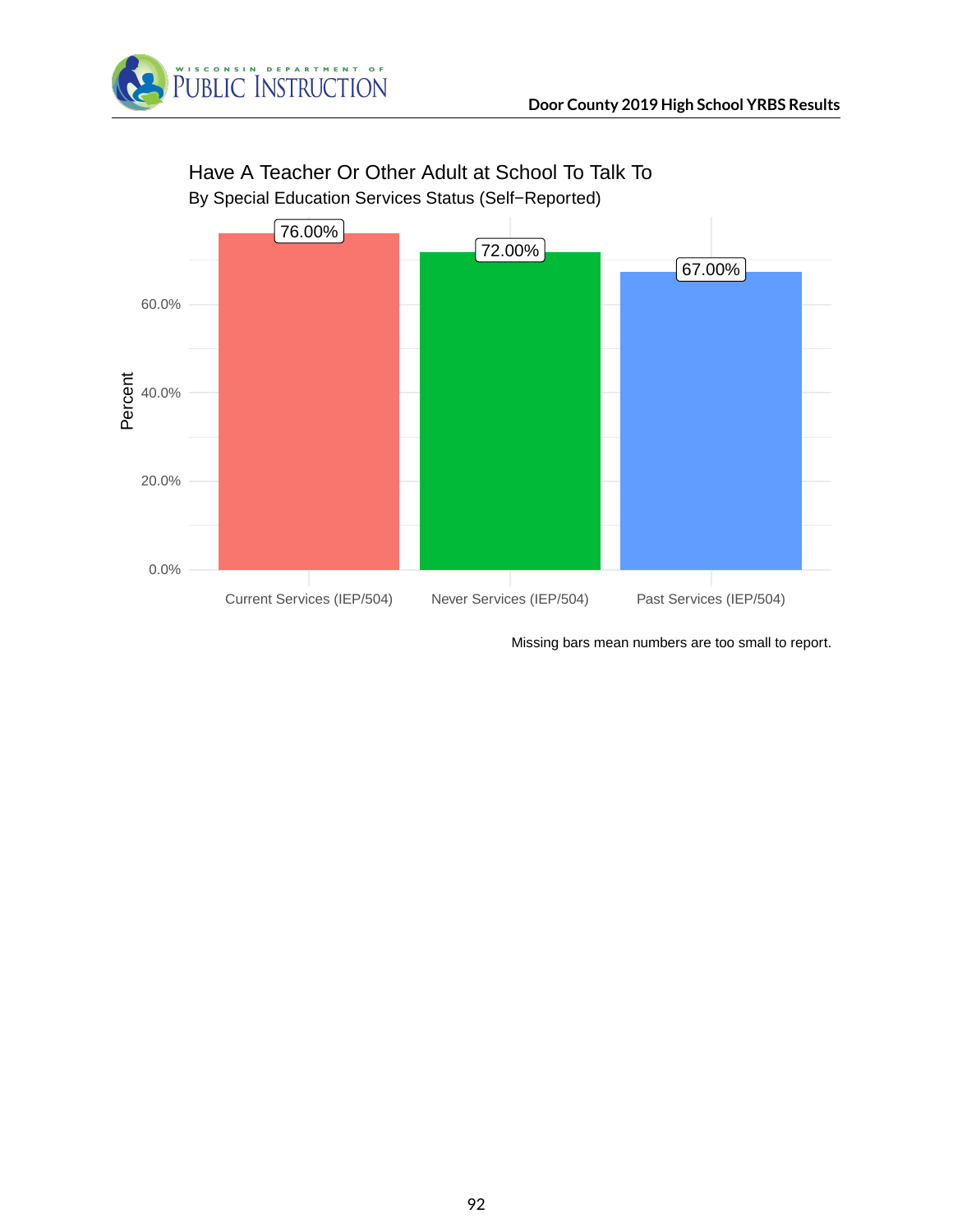



Any Mental Health Concerns

The chart above shows the percent of students who answered affirmatively to any of the questions on depression, anxiety, non-suicidal self-harm, or suicidal thoughts and behavior. For the specific breakdown of the prevalence of mental health questions, see the question-specific tables at the end of this report.

Missing bars mean numbers are too small to report.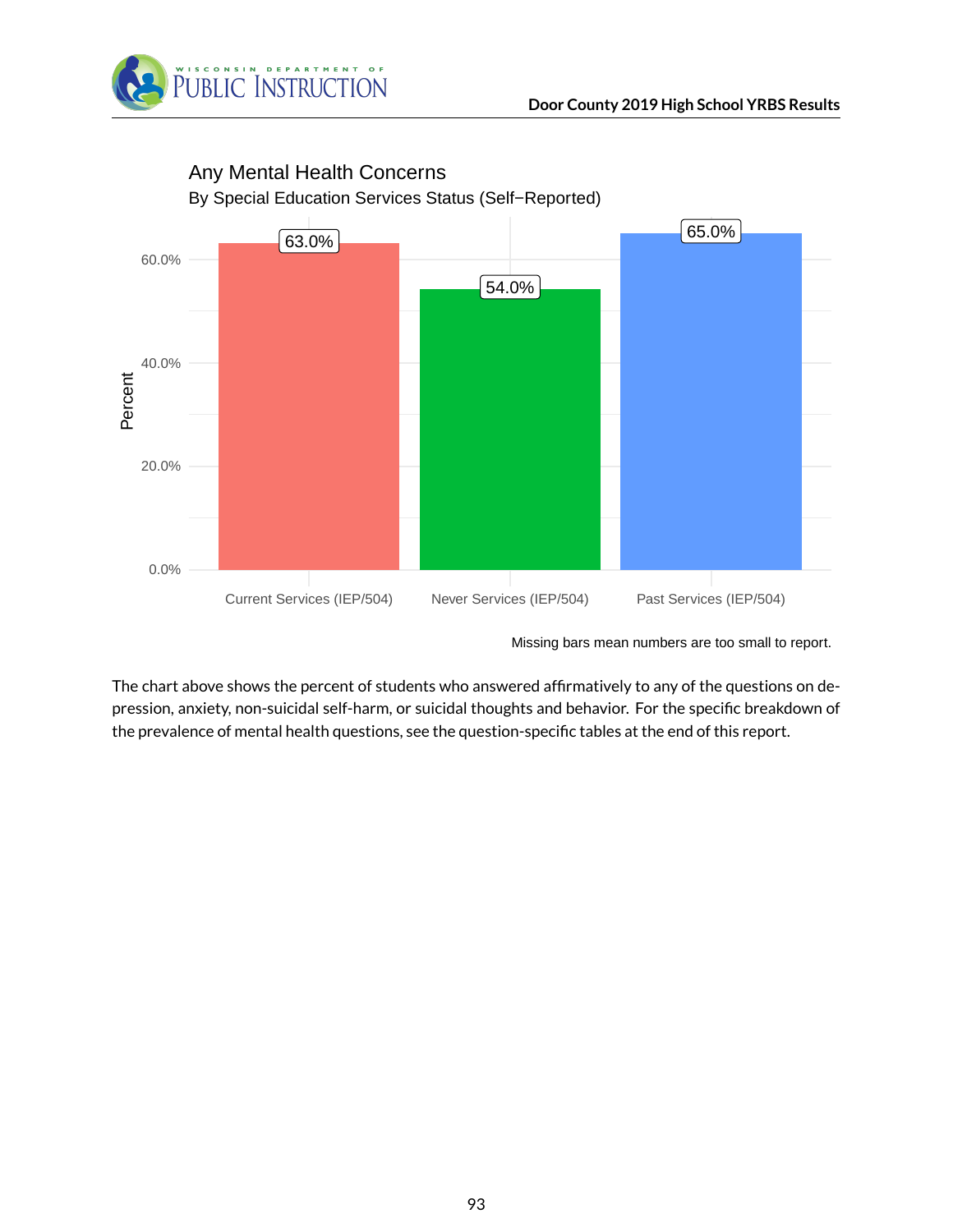

#### **What helps?**

While many factors affect student wellbeing and behavior, there are ways that schools can help. Students who feel seen, supported, included and challenged tend to have better academic and health outcomes. All members of a school community can contribute to a more supportive and inclusive environment through:

- Strong, responsive adult leadership at the district, school, and classroom level
- Having a wide variety of free, readily accessible extracurricular and co-curricular activities that appeal to different types of students, including students with disabilities
- Supportive student programs and organizations. Programs such as Link Crew help students through transitions, while student organizations (e.g., Gay/Straight Alliances (GSA's) or other supportive student groups) offer opportunities for cultural expression
- Equitable access to rigorous academics that engage and push all students to excel
- Curricula that highlight the positive contributions of scholars, artists, or other historical figures who come from a variety of backgrounds, including any of the high-risk groups highlighted in this report
- Classroom practices and school policies that refrain from implicitly or explicitly targeting, shaming or denigrating any social group
- Access to mental health supports as needed
- Access to general health information and health services

#### **For more resources and ideas, see:**

DPI's Student Services, Prevention and Wellness (SSPW) Team at <https://dpi.wi.gov/sspw>

DPI's Special Education Team at <https://dpi.wi.gov/sped>

DPI's Equity webpage at <https://dpi.wi.gov/rti/equity>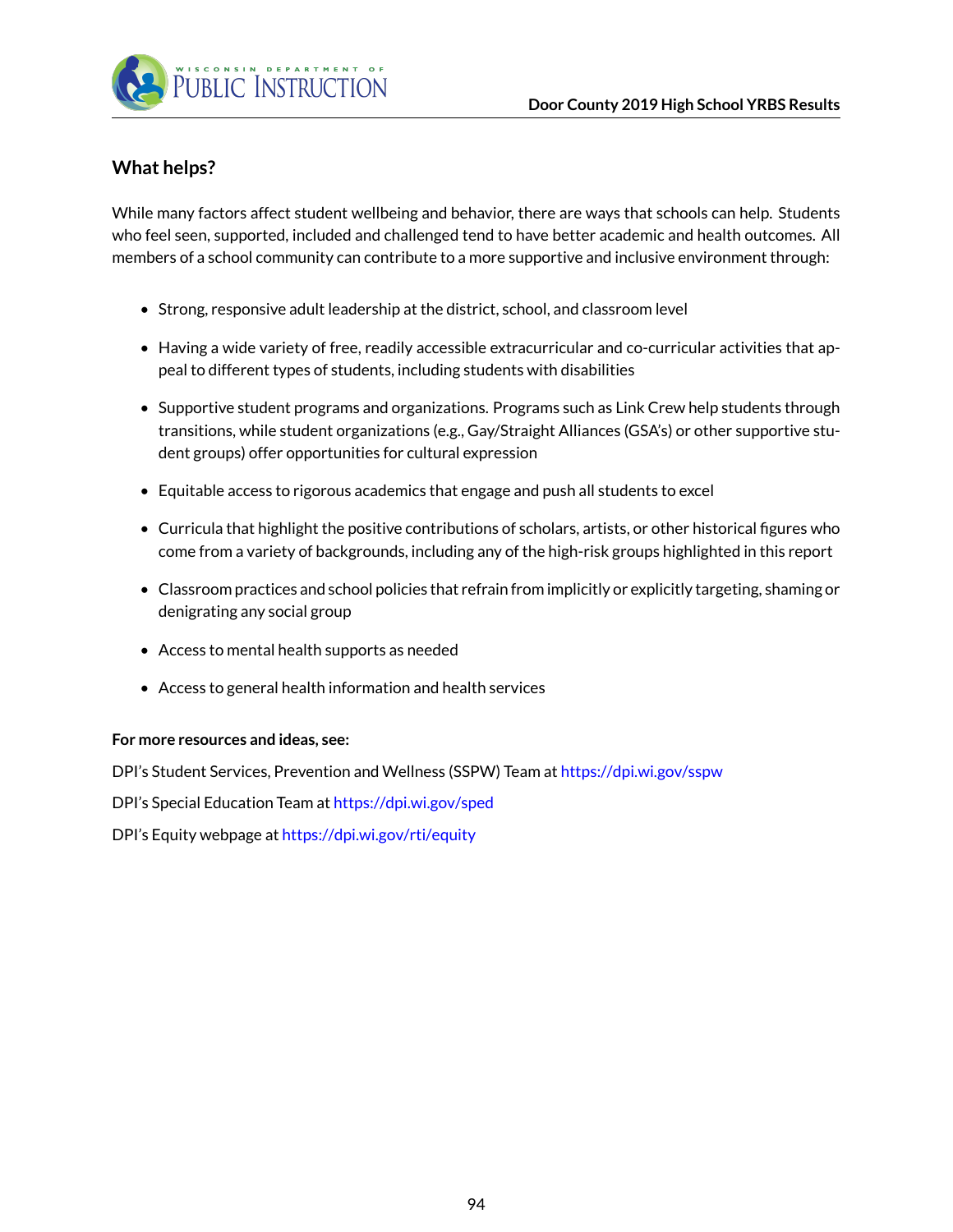

# **APPENDIX A: QUESTION-SPECIFIC TABLES**

This section provides breakdowns of YRBS questions by various demographic groups.

Each table contains the percent or point estimate for that group, followed by the upper and lower 95% confidence intervals. Differences between groups are statistically significant if the confidence intervals between groups do not overlap. If confidence intervals do overlap, the differences across groups are not statistically significant at the .05 level.

Confidence intervals can also tell you how stable the statistic is. Wide confidence intervals indicate less stable numbers, while narrow confidence intervals indicate more stable numbers. Statistics can be less stable if there are relatively few students in that category, or if there's more variation across student answers.

For instance, this statistic: 15% (13%-17%) is more stable than this statistic: 15% (5%-25%). This matters when comparing across areas and assessing trends. Less stable statistics are more susceptible to variation from one YRBS year to the next.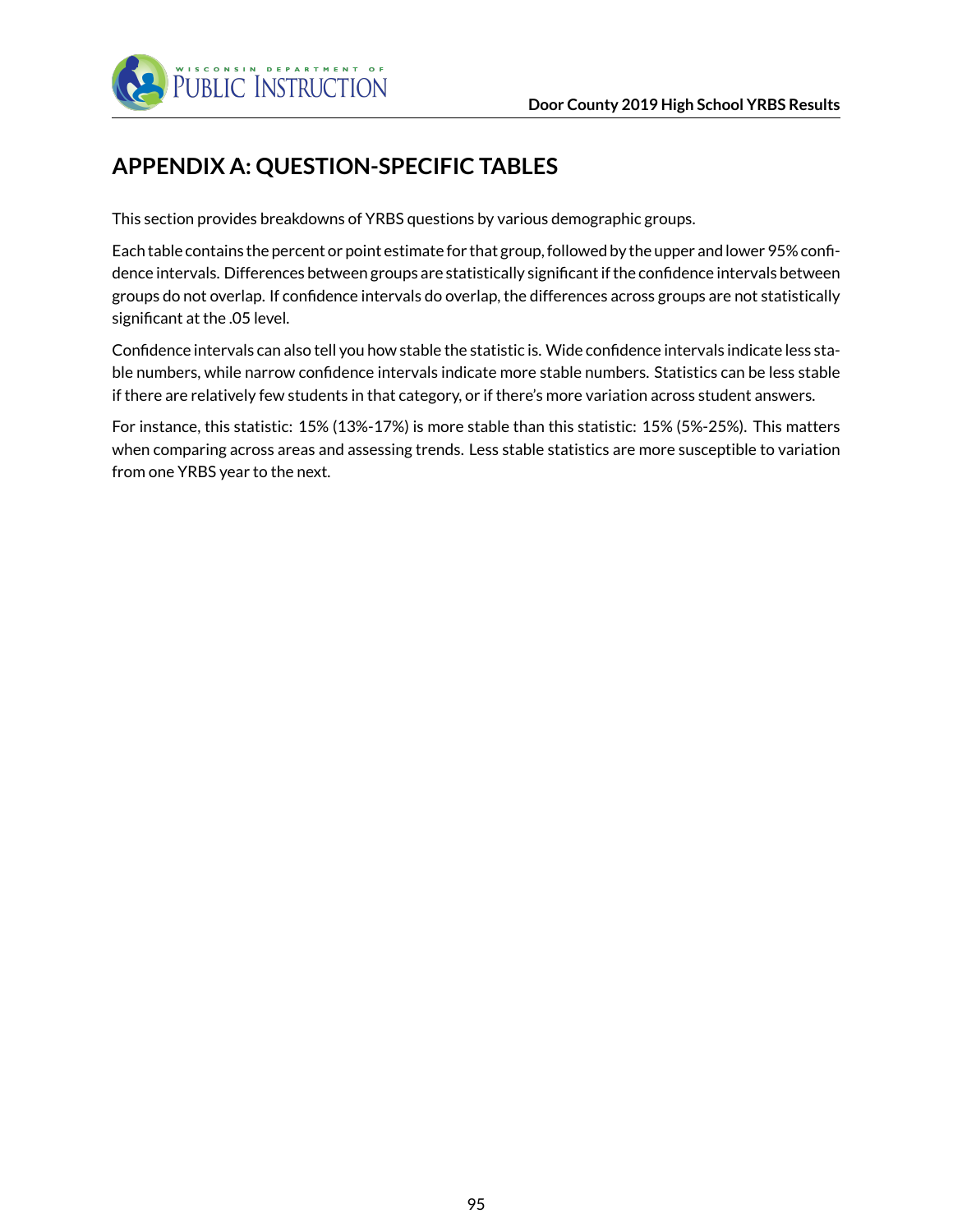

#### **Tables of Overall Results**

| <b>Weighted YRBS Results</b>                                         |               |  |  |
|----------------------------------------------------------------------|---------------|--|--|
| Behavior                                                             | Percent       |  |  |
| Most of the time or always wear a seatbelt                           | 88% (86%-91%) |  |  |
| Rode with driver who drank (past 30 days)                            | 18% (15%-20%) |  |  |
| Drove after drinking (past 30 days)                                  | 6% (4%-8%)    |  |  |
| Text/email while driving(past 30 days)                               | 42% (38%-47%) |  |  |
| Missed school due to safety concerns at school or en route (past 30  | 5% (3%-6%)    |  |  |
| days)                                                                |               |  |  |
| Brought a gun to school (past 30 days)                               | 2% (1%-3%)    |  |  |
| Threatened or injured with weapon at school (past 12 months)         | 7% (5%-9%)    |  |  |
| Most of the time or always feel safe at school                       | 84% (81%-86%) |  |  |
| In a physical fight on school property (past 12 months)              | 10% (8%-12%)  |  |  |
| Agree/strongly agree that violence is a problem at school            | 11% (9%-14%)  |  |  |
| Most of the time or always feel safe in their neighborhood           | 92% (90%-94%) |  |  |
| Ever been raped                                                      | 9% (7%-11%)   |  |  |
| Ever been forced to do anything sexual                               | 20% (18%-23%) |  |  |
| Dating partner forced something sexual (past 12 months)              | 13% (10%-16%) |  |  |
| Physical violence by dating partner (past 12 months)                 | 9% (6%-12%)   |  |  |
| Composite measure: answered affirmatively to any sexual or dating    | 24% (21%-27%) |  |  |
| violence question                                                    |               |  |  |
| Sent, received or shared sexual photos or images (past 30 days)      | 17% (14%-20%) |  |  |
| Bullied on school property (past 12 months)                          | 24% (21%-27%) |  |  |
| Electronically bullied (past 12 months)                              | 18% (16%-21%) |  |  |
| Composite measure: answered affirmatively to being bullied online    | 31% (27%-34%) |  |  |
| and/or at school                                                     |               |  |  |
| Agree/strongly agree that bullying is a problem at school            | 36% (32%-39%) |  |  |
| Self-harm (past 12 months)                                           | 17% (14%-19%) |  |  |
| Problems with anxiety (past 12 months)                               | 49% (45%-52%) |  |  |
| So sad or hopeless that stopped usual activities (past 12 months)    | 28% (25%-31%) |  |  |
| Seriously considered suicide (past 12 months)                        | 14% (12%-16%) |  |  |
| Made a suicide plan (past 12 months)                                 | 11% (9%-13%)  |  |  |
| Attempted suicide (past 12 months)                                   | 6% (5%-8%)    |  |  |
| Composite measure: answered affirmatively to any of the previous six | 56% (52%-59%) |  |  |
| mental health questions                                              |               |  |  |
| Among students who attempted suicide, percent who received medical   | 30% (17%-43%) |  |  |
| attention (past 12 months)                                           |               |  |  |

<sup>1</sup> Numbers in parentheses are 95% confidence intervals

 $^2$  – means numbers too small to report at this level.

 $3$  Composite measures combine responses across two or more questions.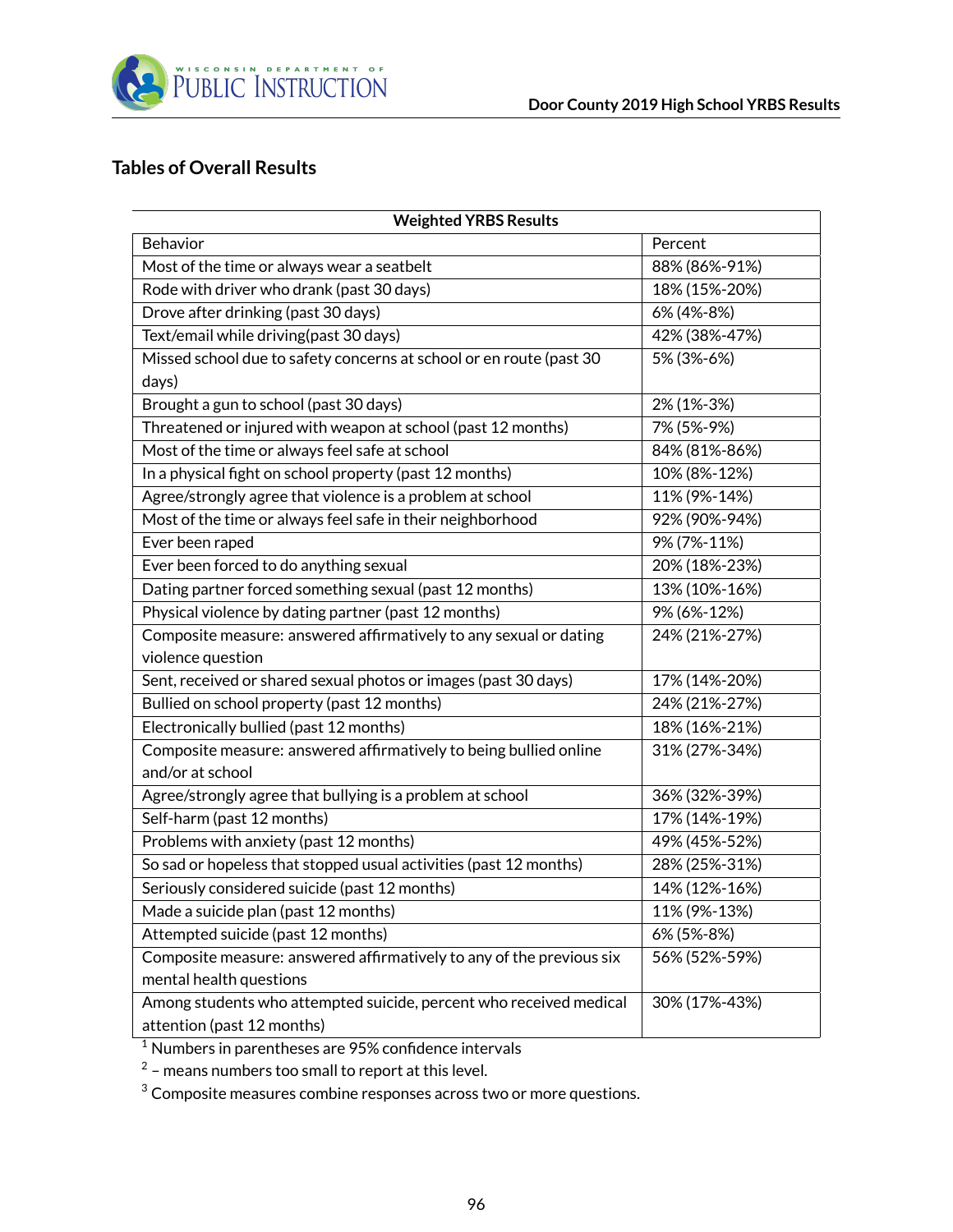

| <b>Weighted YRBS Results</b>                                                          |               |  |  |  |
|---------------------------------------------------------------------------------------|---------------|--|--|--|
| Behavior                                                                              | Percent       |  |  |  |
| Ever tried cigarettes                                                                 | 20% (17%-23%) |  |  |  |
| Among smokers, the percent who tried cigarettes before age 13                         | 27% (20%-34%) |  |  |  |
| Smoke cigarettes (past 30 days)                                                       | 6% (4%-8%)    |  |  |  |
| Ever tried vaping/juul/e-cigarettes                                                   | 38% (35%-42%) |  |  |  |
| Vape/juul/e-cigarettes (past 30 days)                                                 | 17% (14%-19%) |  |  |  |
| Use chew, dip, other smokeless tobacco (past 30 days)                                 | 4% (2%-5%)    |  |  |  |
| Smoke cigars/cigarillos (past 30 days)                                                | 4% (3%-6%)    |  |  |  |
| Among students who vaped or used other tobacco products, the                          | 52% (44%-60%) |  |  |  |
| percent who tried to quit (past 12 months)                                            |               |  |  |  |
| Ever had an alcoholic beverage                                                        | 60% (56%-63%) |  |  |  |
| Among students who have drunk alcohol, percent whose first drink was<br>before age 13 | 27% (23%-31%) |  |  |  |
| Drank alcohol (past 30 days)                                                          | 30% (26%-33%) |  |  |  |
| Binge drinking (past 30 days)                                                         | 12% (10%-15%) |  |  |  |
| Ever used marijuana                                                                   | 21% (18%-24%) |  |  |  |
| Among students who tried marijuana, the percent who first tried it                    | 12% (7%-17%)  |  |  |  |
| before age 13                                                                         |               |  |  |  |
| Use marijuana (past 30 days)                                                          | 8% (6%-9%)    |  |  |  |
| Ever misused a prescription pain medicine                                             | 8% (6%-10%)   |  |  |  |
| Ever misused an over-the-counter drug                                                 | 6% (4%-7%)    |  |  |  |
| Ever used heroin                                                                      | 2% (1%-3%)    |  |  |  |
| Ever used methamphetamines                                                            | 2% (1%-3%)    |  |  |  |
| Were offered, sold, or given drugs on school property (past 12 months)                | 7% (5%-9%)    |  |  |  |
| Attended school under the influence of alcohol or drugs (past 12<br>months)           | 7% (5%-9%)    |  |  |  |
| Used any illegal drugs besides marijuana (past 12 months)                             | 4% (2%-5%)    |  |  |  |
| Ever had sexual intercourse                                                           | 34% (31%-37%) |  |  |  |
| Among sexually active students, the percent whose first sexual                        | 5% (2%-8%)    |  |  |  |
| intercourse was before age 13                                                         |               |  |  |  |
| Among sexually active students, the percent who have had 4 or more                    | 23% (17%-28%) |  |  |  |
| sexual partners                                                                       |               |  |  |  |
| Currently sexually active (past 3 months)                                             | 24% (21%-27%) |  |  |  |
| Among sexually active students, the percent who used a condom during                  | 68% (62%-74%) |  |  |  |
| last sexual intercourse                                                               |               |  |  |  |
| Among sexually active students, the percent who had sex without any                   | 6% (3%-9%)    |  |  |  |
| pregnancy prevention method                                                           |               |  |  |  |
| Identify as lesbian, gay, bisexual and/or transgender                                 | 9% (7%-11%)   |  |  |  |

 $^2$  – means numbers too small to report at this level.

<sup>3</sup> Composite measures combine responses across two or more questions.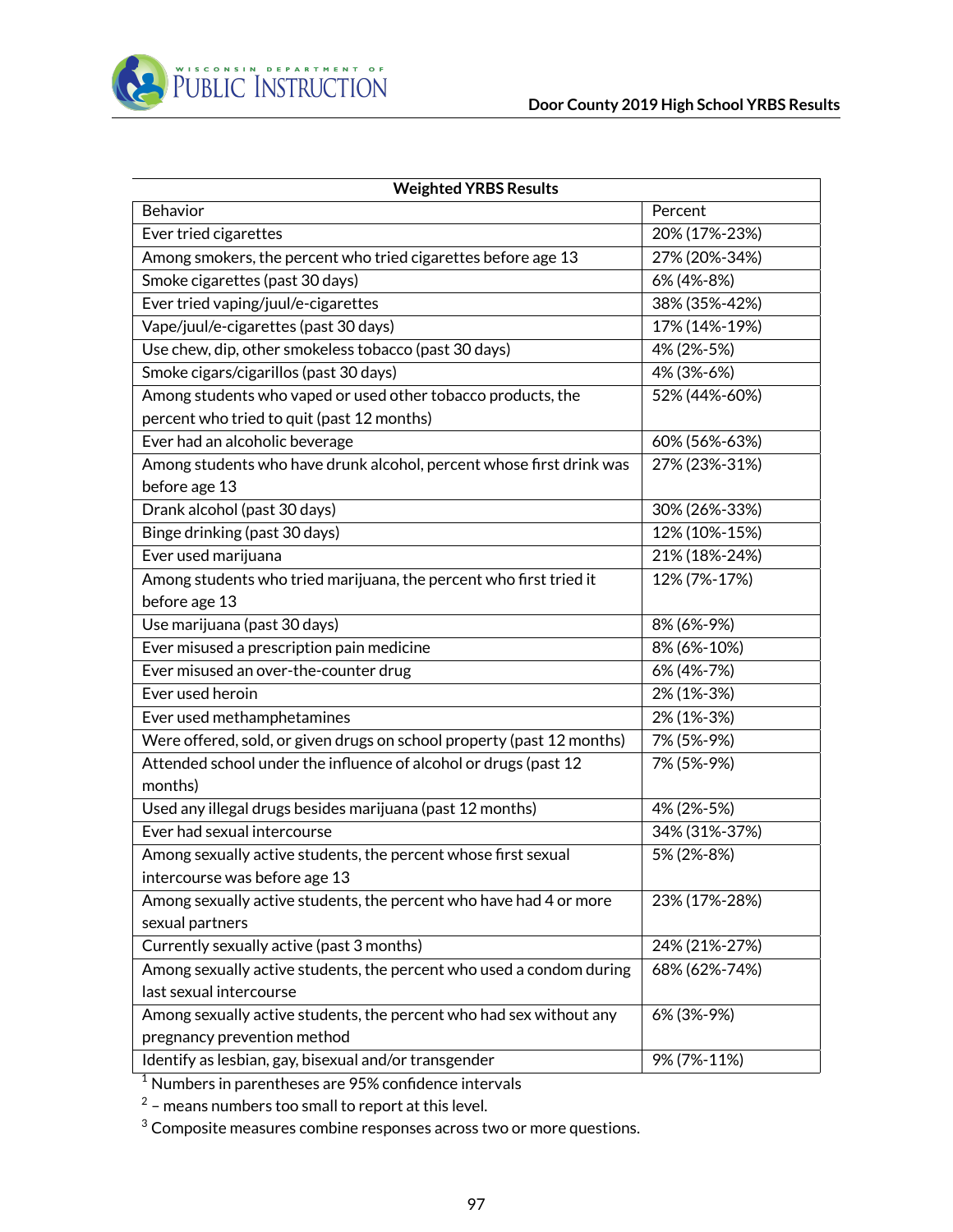

| <b>Weighted YRBS Results</b>                                             |               |  |  |  |
|--------------------------------------------------------------------------|---------------|--|--|--|
| <b>Behavior</b>                                                          | Percent       |  |  |  |
| Ate fruit every day (past 7 days)                                        | 45% (41%-48%) |  |  |  |
| Ate vegetables every day (past 7 days)                                   | 45% (41%-48%) |  |  |  |
| Drank water every day (past 7 days)                                      | 83% (80%-86%) |  |  |  |
| Ate breakfast every day (past 7 days)                                    | 36% (32%-39%) |  |  |  |
| Exercise most days (past 7 days)                                         | 55% (51%-58%) |  |  |  |
| Watch 3 or more hours of TV per day                                      | 16% (13%-18%) |  |  |  |
| Spend 3 or more hours per day on phone, Xbox, or other device            | 41% (37%-44%) |  |  |  |
| (excluding use for school work)                                          |               |  |  |  |
| Use phone, Xbox or other device after midnight on a school night (past 7 | 46% (43%-50%) |  |  |  |
| days)                                                                    |               |  |  |  |
| Had sports-induced concussion (past 12 months)                           | 14% (11%-16%) |  |  |  |
| Saw a dentist (past 12 months)                                           | 80% (77%-82%) |  |  |  |
| Ever diagnosed with asthma                                               | 16% (14%-19%) |  |  |  |
| Most of the time or always wear sunscreen when outside                   | 18% (15%-21%) |  |  |  |
| Sleep 8 or more hours per night                                          | 37% (34%-41%) |  |  |  |
| Lived in 4 or more residences                                            | 35% (31%-38%) |  |  |  |
| Experienced hunger due to lack of food at home (past 30 days)            | 27% (23%-30%) |  |  |  |
| Have at least one supportive adult besides parent(s)                     | 85% (82%-87%) |  |  |  |
| Participate in school activities, teams, or clubs                        | 73% (70%-76%) |  |  |  |
| Agree or strongly agree that they belong at school                       | 60% (56%-63%) |  |  |  |
| Have at least one teacher or other adult at school to talk to            | 71% (68%-74%) |  |  |  |
| Most of the time or always get emotional support when needed             | 21% (18%-25%) |  |  |  |
| List adult as most likely source of emotional support                    | 29% (25%-33%) |  |  |  |
| In excellent or very good health                                         | 51% (47%-55%) |  |  |  |
| Have physical disability or chronic health problem                       | 13% (11%-15%) |  |  |  |

 $^2$  – means numbers too small to report at this level.

<sup>3</sup> Composite measures combine responses across two or more questions.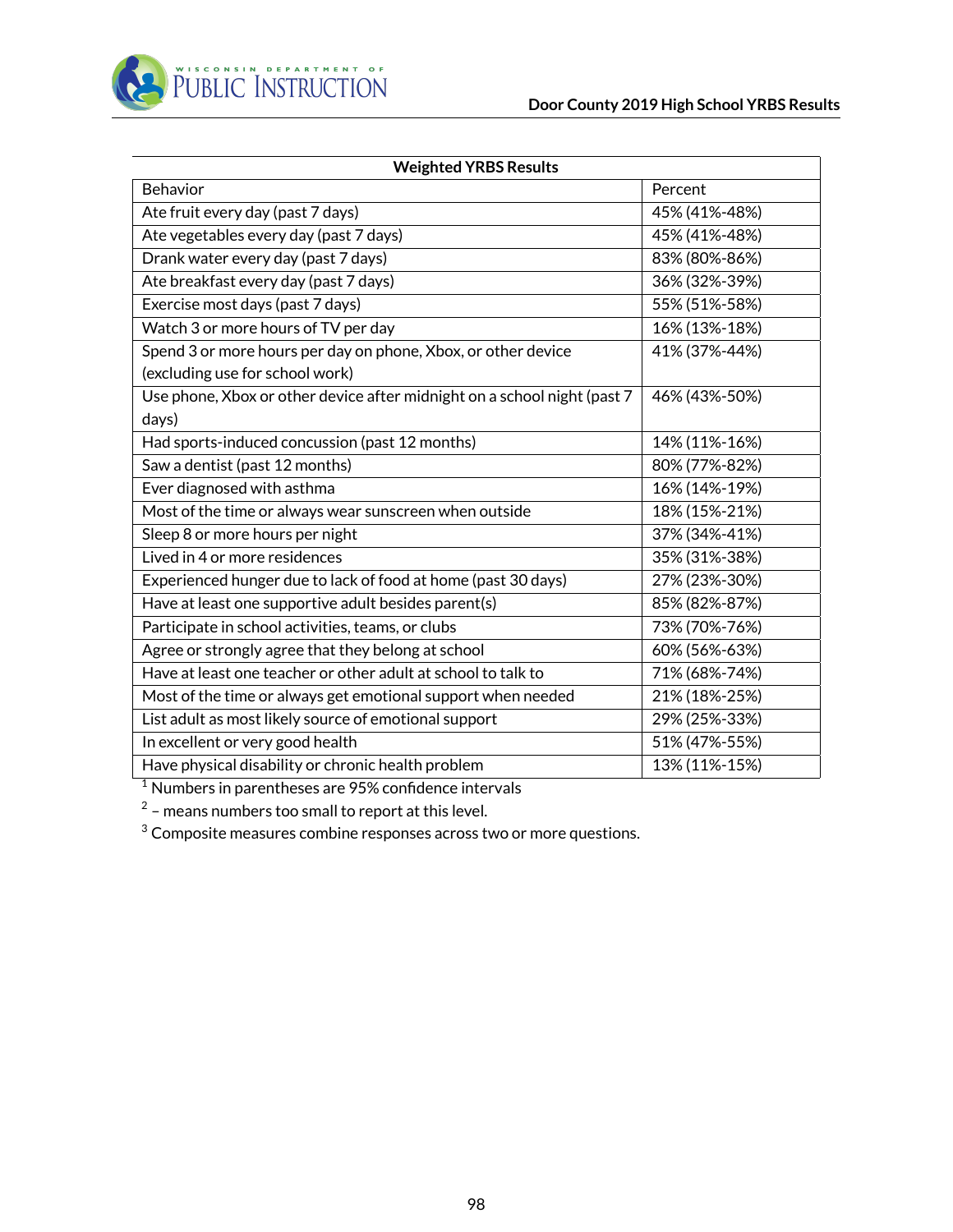

## **Tables by Sex**

| <b>Weighted YRBS Results By Sex</b>                                                    |                 |                 |  |  |
|----------------------------------------------------------------------------------------|-----------------|-----------------|--|--|
| Behavior                                                                               | Female          | Male            |  |  |
| Most of the time or always wear a seatbelt                                             | 90% (87% - 93%) | 87% (83% - 90%) |  |  |
| Rode with driver who drank (past 30 days)                                              | 17% (13% - 20%) | 19% (15% - 23%) |  |  |
| Drove after drinking (past 30 days)                                                    | 5% (2% - 8%)    | 7% (3% - 10%)   |  |  |
| Text/email while driving(past 30 days)                                                 | 44% (38% - 50%) | 41% (34% - 47%) |  |  |
| Missed school due to safety concerns (past 30                                          | 5% (3% - 8%)    | 4% (2% - 6%)    |  |  |
| days)<br>Brought a gun to school (past 30 days)                                        |                 |                 |  |  |
| Threatened or injured with weapon at school                                            |                 | 10% (7% - 13%)  |  |  |
| (past 12 months)                                                                       | 4% (2% - 6%)    |                 |  |  |
| Most of the time or always feel safe at school                                         | 86% (83% - 90%) | 81% (77% - 85%) |  |  |
| In a physical fight on school property (past 12<br>months)                             | 8% (5% - 11%)   | 12% (8% - 15%)  |  |  |
| Agree/strongly agree that violence is a problem<br>at school                           | 13% (9% - 16%)  | 10% (7% - 13%)  |  |  |
| Most of the time or always feel safe in their<br>neighborhood                          | 91% (88% - 94%) | 92% (90% - 95%) |  |  |
| Ever been raped                                                                        | 13% (10% - 17%) | 5% (3% - 8%)    |  |  |
| Ever been forced to do anything sexual                                                 | 34% (29% - 38%) | 8% (5% - 11%)   |  |  |
| Dating partner forced something sexual (past 12<br>months)                             | 19% (14% - 24%) | 6% (3% - 9%)    |  |  |
| Physical violence by dating partner (past 12<br>months)                                | 9% (6% - 13%)   | 9% (5% - 13%)   |  |  |
| Composite measure: answered affirmatively to<br>any sexual or dating violence question | 36% (32% - 41%) | 12% (9% - 15%)  |  |  |
| Sent, received or shared sexual photos or images<br>(past 30 days)                     | 19% (15% - 23%) | 15% (12% - 19%) |  |  |
| Bullied on school property (past 12 months)                                            | 28% (24% - 33%) | 20% (16% - 24%) |  |  |
| Electronically bullied (past 12 months)                                                | 26% (22% - 31%) | 11% (8% - 14%)  |  |  |
| Composite measure: answered affirmatively to<br>being bullied online and/or at school  | 38% (34% - 43%) | 23% (19% - 27%) |  |  |
| Agree/strongly agree that bullying is a problem<br>at school                           | 46% (41% - 51%) | 26% (21% - 30%) |  |  |
| Self-harm (past 12 months)                                                             | 21% (17% - 25%) | 13% (10% - 16%) |  |  |
| Problems with anxiety (past 12 months)                                                 | 61% (56% - 67%) | 37% (32% - 42%) |  |  |
| So sad or hopeless that stopped usual activities<br>(past 12 months)                   | 35% (30% - 40%) | 21% (17% - 25%) |  |  |

<sup>1</sup> Numbers in parentheses are 95% confidence intervals

 $2$  – means numbers too small to report at this level.

 $3$  Composite measures combine responses across two or more questions.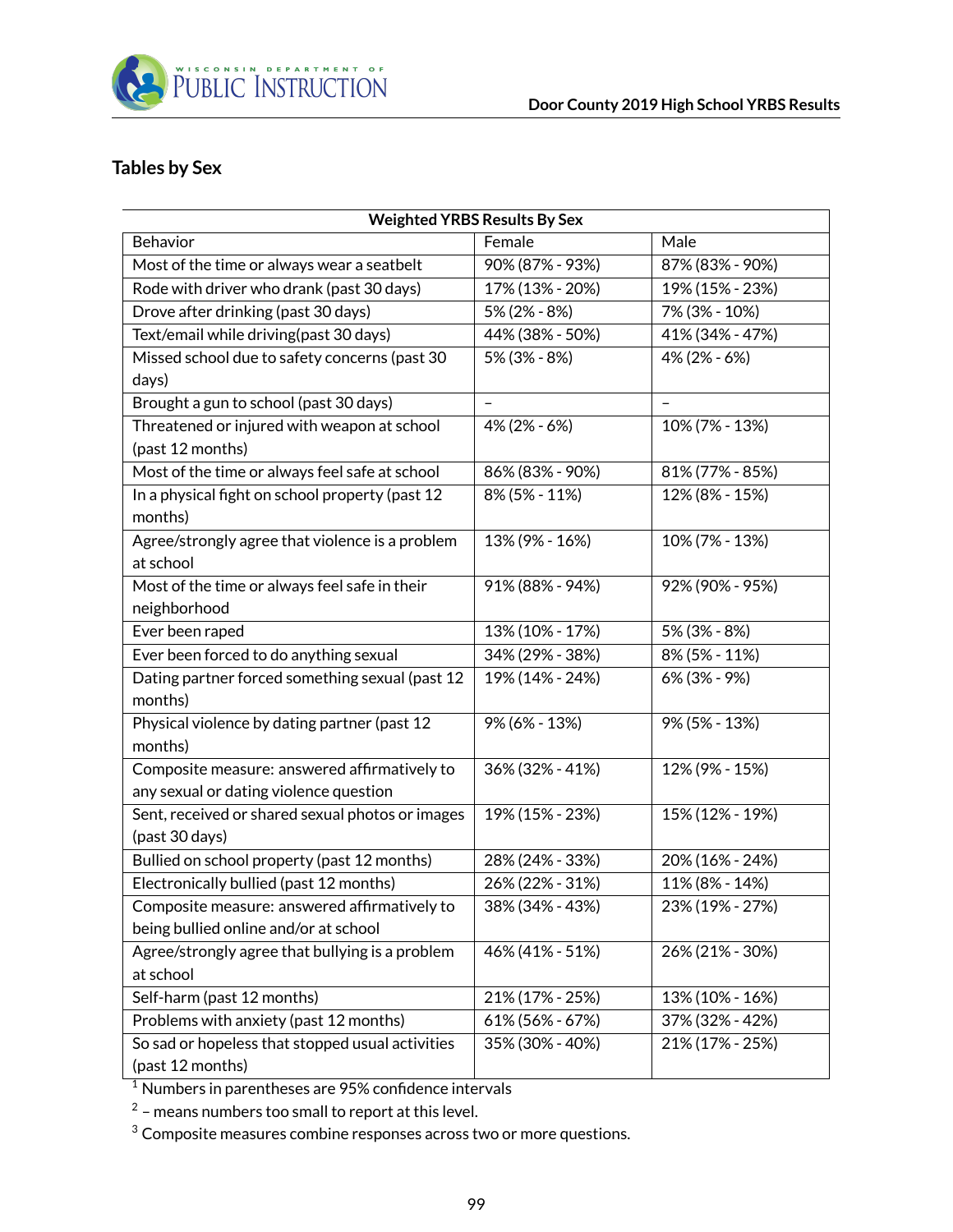

| <b>Weighted YRBS Results By Sex</b>             |                          |                          |  |  |
|-------------------------------------------------|--------------------------|--------------------------|--|--|
| Behavior                                        | Female                   | Male                     |  |  |
| Seriously considered suicide (past 12 months)   | 19% (15% - 23%)          | 10% (7% - 12%)           |  |  |
| Made a suicide plan (past 12 months)            | 13% (9% - 16%)           | 9% (6% - 12%)            |  |  |
| Attempted suicide (past 12 months)              | 8% (5% - 11%)            | 4% (2% - 6%)             |  |  |
| Composite measure: answered affirmatively to    | 68% (63% - 73%)          | 44% (39% - 49%)          |  |  |
| any of the previous six mental health questions |                          |                          |  |  |
| Among students who attempted suicide, percent   | $\overline{\phantom{a}}$ | $\overline{\phantom{0}}$ |  |  |
| who received medical attention (past 12         |                          |                          |  |  |
| months)                                         |                          |                          |  |  |
| Ever tried cigarettes                           | 20% (16% - 24%)          | 20% (16% - 24%)          |  |  |
| Among smokers, the percent who tried            | 22% (12% - 32%)          | 32% (21% - 42%)          |  |  |
| cigarettes before age 13                        |                          |                          |  |  |
| Smoke cigarettes (past 30 days)                 | 7% (4% - 10%)            | 5% (3% - 7%)             |  |  |
| Ever tried vaping/juul/e-cigarettes             | 42% (37% - 47%)          | 35% (30% - 40%)          |  |  |
| Vape/juul/e-cigarettes (past 30 days)           | 18% (14% - 23%)          | 15% (11% - 19%)          |  |  |
| Use chew, dip, other smokeless tobacco (past 30 | 2% (0% - 3%)             | 6% (4% - 9%)             |  |  |
| days)                                           |                          |                          |  |  |
| Smoke cigars/cigarillos (past 30 days)          | $2\%$ (1% - 4%)          | 6% (4% - 9%)             |  |  |
| Among students who vaped or used other          | 62% (52% - 72%)          | 41% (29% - 52%)          |  |  |
| tobacco products, the percent who tried to quit |                          |                          |  |  |
| (past 12 months)                                |                          |                          |  |  |
| Ever had an alcoholic beverage                  | 65% (60% - 70%)          | 55% (50% - 60%)          |  |  |
| Among students who have drunk alcohol,          | 18% (13% - 23%)          | 37% (30% - 45%)          |  |  |
| percent whose first drink was before age 13     |                          |                          |  |  |
| Drank alcohol (past 30 days)                    | 35% (30% - 40%)          | 24% (19% - 28%)          |  |  |
| Binge drinking (past 30 days)                   | 14% (11% - 18%)          | 11% (7% - 14%)           |  |  |
| Ever used marijuana                             | 22% (18% - 27%)          | 20% (16% - 24%)          |  |  |
| Among students who tried marijuana, the         | 7% (2% - 13%)            | 17% (9% - 25%)           |  |  |
| percent who first tried it before age 13        |                          |                          |  |  |
| Use marijuana (past 30 days)                    | 7% (4% - 9%)             | 8% (6% - 11%)            |  |  |
| Ever misused a prescription pain medicine       | 7% (4% - 9%)             | 9% (6% - 12%)            |  |  |
| Ever misused an over-the-counter drug           | 5% (3% - 7%)             | 6% (4% - 9%)             |  |  |
| Ever used heroin                                |                          |                          |  |  |
| Ever used methamphetamines                      | 1% (0% - 3%)             | $3\%$ (1% - 5%)          |  |  |
| Were offered, sold, or given drugs on school    | 7% (4% - 9%)             | 7% (5% - 10%)            |  |  |
| property (past 12 months)                       |                          |                          |  |  |
| Attended school under the influence of alcohol  | 7% (4% - 10%)            | 7% (4% - 9%)             |  |  |
| or drugs (past 12 months)                       |                          |                          |  |  |
| Used any illegal drugs besides marijuana (past  | $3\%$ (1% - 5%)          | 4% (2% - 6%)             |  |  |
| 12 months)                                      |                          |                          |  |  |
| Ever had sexual intercourse                     | 38% (33% - 42%)          | 30% (26% - 35%)          |  |  |

 $^2$  – means numbers too small to report at this level.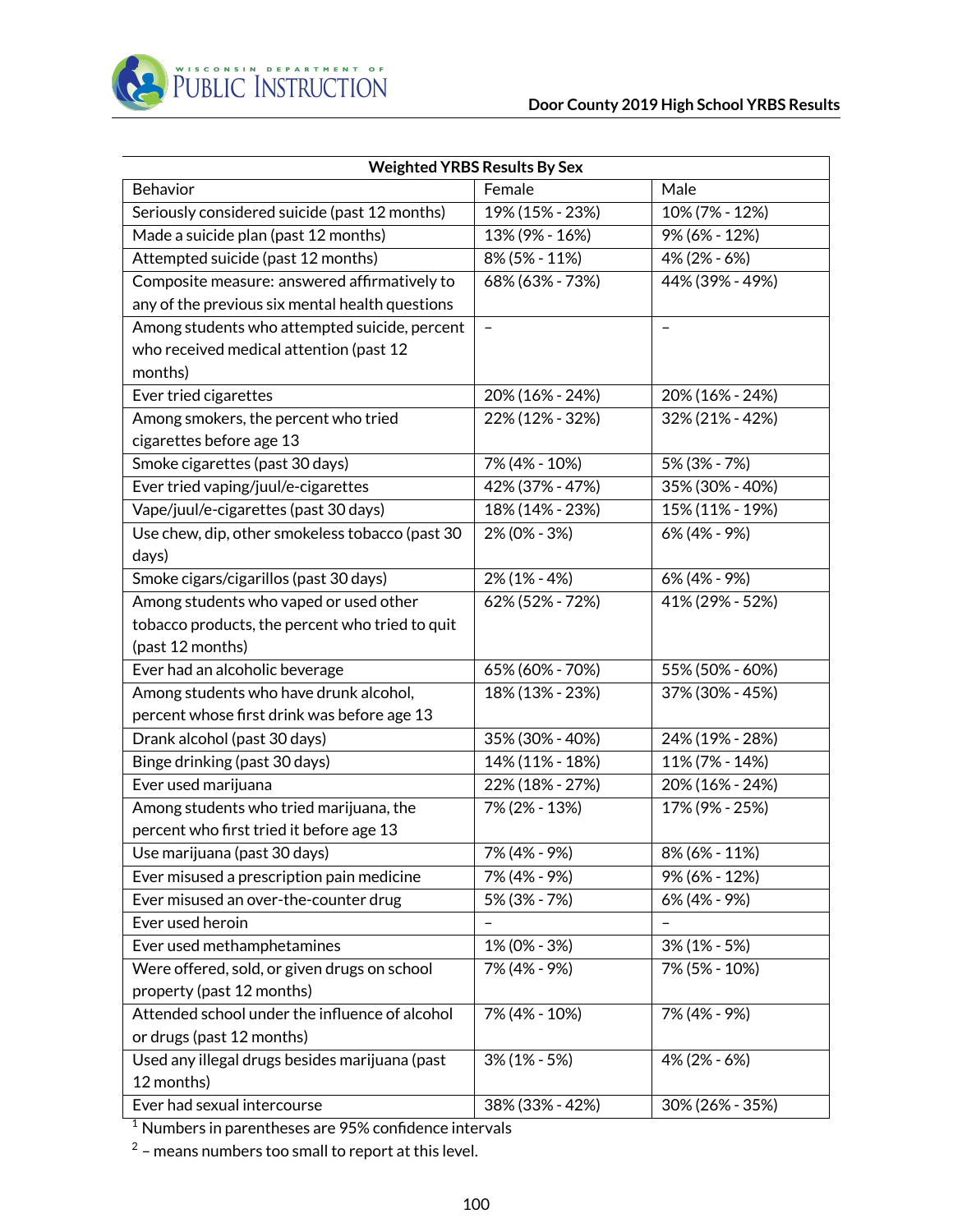

| <b>Weighted YRBS Results By Sex</b>               |                 |                 |  |  |
|---------------------------------------------------|-----------------|-----------------|--|--|
| <b>Behavior</b>                                   | Female          | Male            |  |  |
| Among sexually active students, the percent       | 4% (1% - 8%)    | 6% (2% - 11%)   |  |  |
| whose first sexual intercourse was before age 13  |                 |                 |  |  |
| Among sexually active students, the percent       | 19% (12% - 26%) | 27% (18% - 36%) |  |  |
| who have had 4 or more sexual partners            |                 |                 |  |  |
| Currently sexually active (past 3 months)         | 27% (23% - 32%) | 21% (16% - 25%) |  |  |
| Among sexually active students, the percent       | 65% (56% - 73%) | 73% (64% - 82%) |  |  |
| who used a condom during last sexual              |                 |                 |  |  |
| intercourse                                       |                 |                 |  |  |
| Among sexually active students, the percent       | 6% (2% - 10%)   | 7% (2% - 11%)   |  |  |
| who had sex without any pregnancy prevention      |                 |                 |  |  |
| method                                            |                 |                 |  |  |
| Identify as lesbian, gay, bisexual and/or         | 13% (9% - 16%)  | 6% (3% - 8%)    |  |  |
| transgender                                       |                 |                 |  |  |
| Ate fruit every day (past 7 days)                 | 44% (39% - 49%) | 45% (40% - 50%) |  |  |
| Ate vegetables every day (past 7 days)            | 45% (40% - 51%) | 44% (39% - 49%) |  |  |
| Drank water every day (past 7 days)               | 84% (81% - 88%) | 82% (78% - 86%) |  |  |
| Ate breakfast every day (past 7 days)             | 32% (27% - 37%) | 40% (35% - 45%) |  |  |
| Exercise most days (past 7 days)                  | 48% (43% - 53%) | 61% (56% - 66%) |  |  |
| Watch 3 or more hours of TV per day               | 12% (9% - 16%)  | 19% (15% - 23%) |  |  |
| Spend 3 or more hours per day on phone, Xbox,     | 38% (33% - 43%) | 43% (38% - 48%) |  |  |
| or other device (excluding use for school work)   |                 |                 |  |  |
| Use phone, Xbox or other device after midnight    | 46% (41% - 51%) | 46% (41% - 51%) |  |  |
| on a school night (past 7 days)                   |                 |                 |  |  |
| Had sports-induced concussion (past 12            | 12% (8% - 15%)  | 16% (12% - 20%) |  |  |
| months)                                           |                 |                 |  |  |
| Saw a dentist (past 12 months)                    | 83% (79% - 87%) | 76% (72% - 81%) |  |  |
| Ever diagnosed with asthma                        | 17% (13% - 21%) | 16% (12% - 19%) |  |  |
| Most of the time or always wear sunscreen         | 22% (18% - 26%) | 14% (10% - 17%) |  |  |
| when outside                                      |                 |                 |  |  |
| Sleep 8 or more hours per night                   | 36% (31% - 41%) | 39% (34% - 44%) |  |  |
| Lived in 4 or more residences                     | 38% (33% - 43%) | 31% (27% - 36%) |  |  |
| Experienced hunger due to lack of food at home    | 28% (23% - 32%) | 26% (21% - 30%) |  |  |
| (past 30 days)                                    |                 |                 |  |  |
| Have at least one supportive adult besides        | 89% (86% - 92%) | 81% (77% - 85%) |  |  |
| parent(s)                                         |                 |                 |  |  |
| Participate in school activities, teams, or clubs | 75% (70% - 80%) | 71% (66% - 75%) |  |  |
| Agree or strongly agree that they belong at       | 57% (52% - 62%) | 62% (57% - 67%) |  |  |
| school                                            |                 |                 |  |  |
| Have at least one teacher or other adult at       | 77% (73% - 82%) | 65% (60% - 70%) |  |  |
| school to talk to                                 |                 |                 |  |  |

 $^2$  – means numbers too small to report at this level.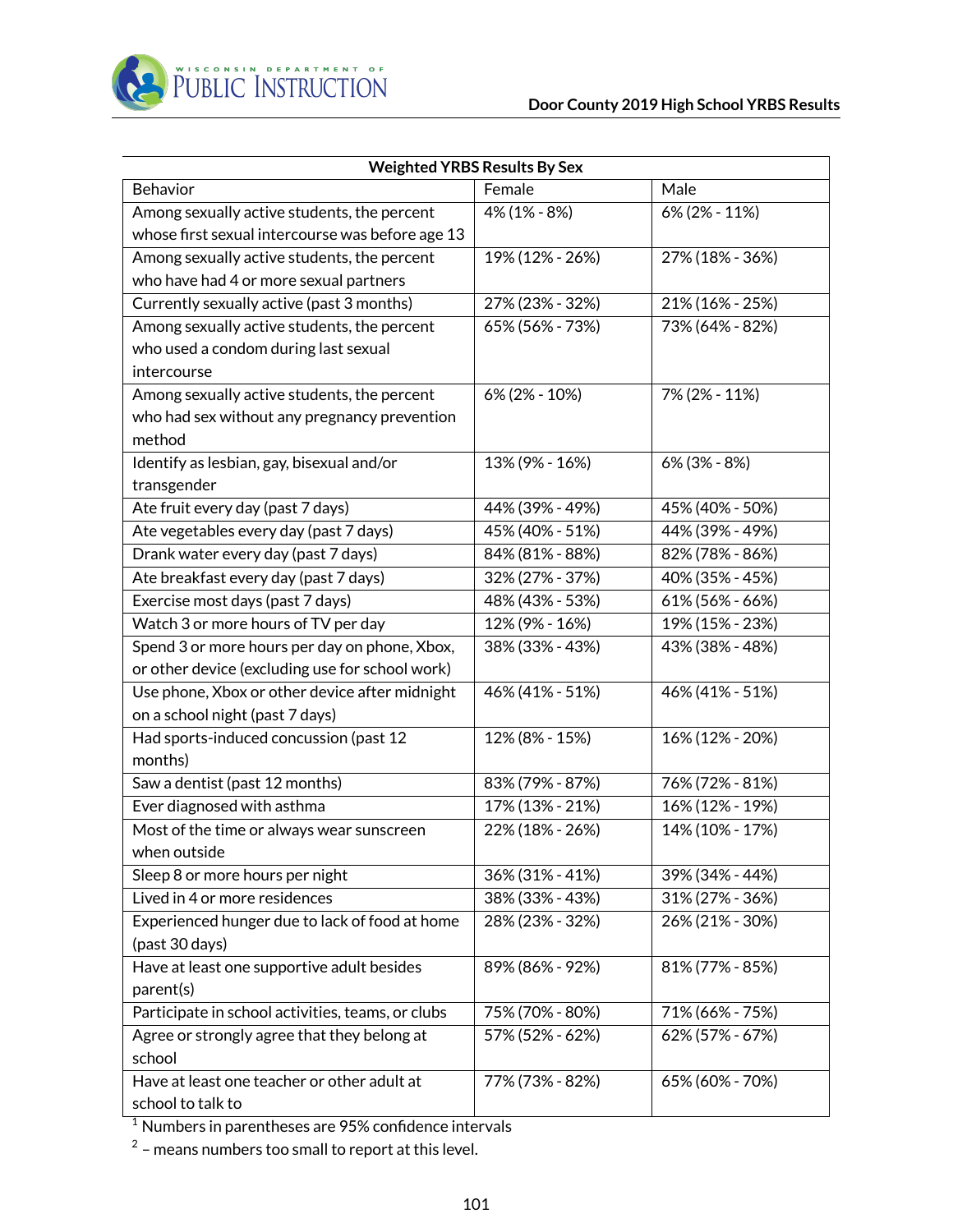

| <b>Weighted YRBS Results By Sex</b>           |                 |                 |  |  |  |  |
|-----------------------------------------------|-----------------|-----------------|--|--|--|--|
| <b>Behavior</b>                               | Male<br>Female  |                 |  |  |  |  |
| Most of the time or always get emotional      | 20% (15% - 24%) | 23% (18% - 29%) |  |  |  |  |
| support when needed                           |                 |                 |  |  |  |  |
| List adult as most likely source of emotional | 28% (23% - 33%) | 31% (25% - 38%) |  |  |  |  |
| support                                       |                 |                 |  |  |  |  |
| In excellent or very good health              | 44% (39% - 49%) | 58% (53% - 63%) |  |  |  |  |
| Have physical disability or chronic health    | 14% (11% - 18%) | 12% (8% - 15%)  |  |  |  |  |
| problem                                       |                 |                 |  |  |  |  |

 $2$  – means numbers too small to report at this level.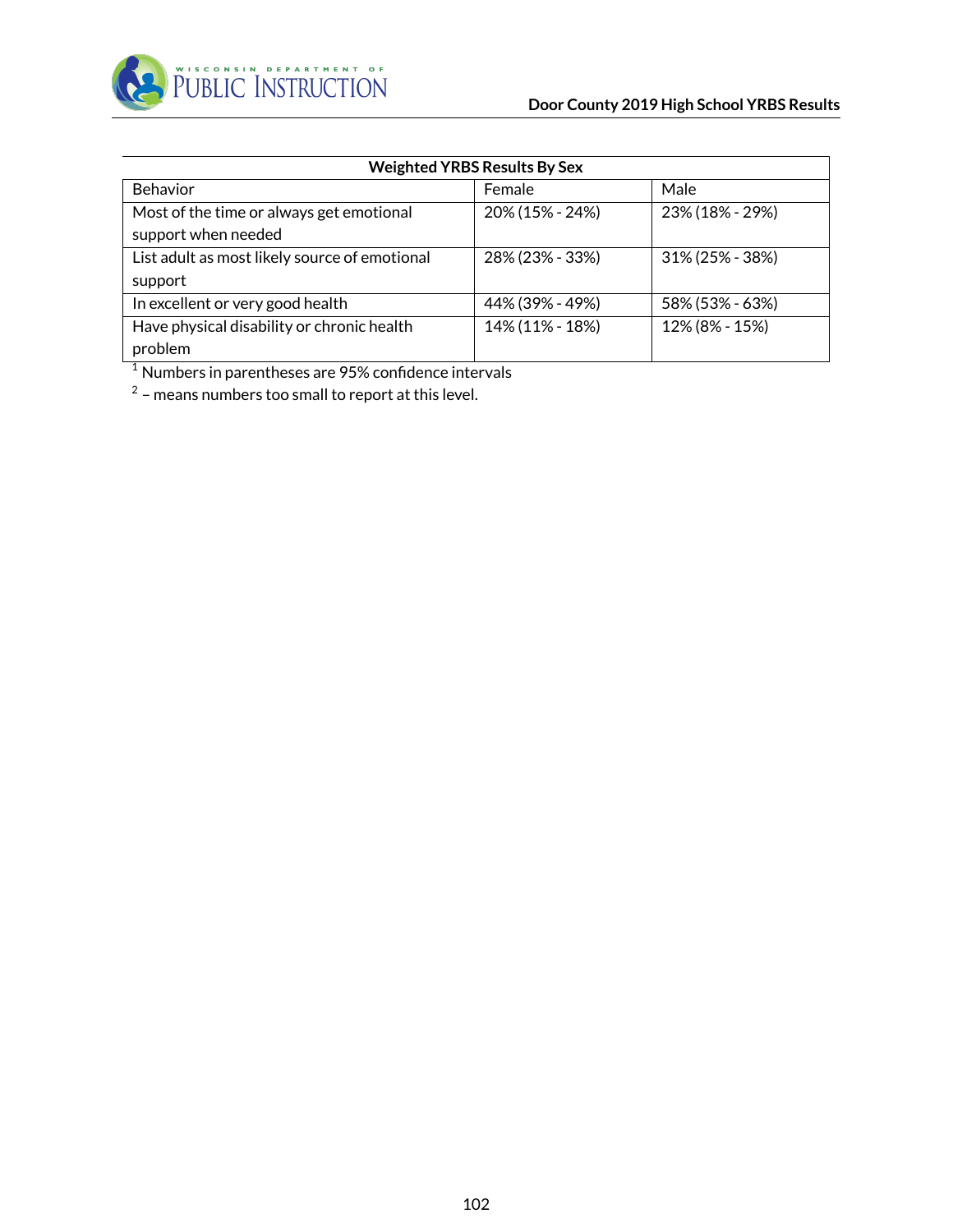

#### **Tables by Grade**

| <b>Weighted YRBS Results By Grade</b>      |                          |                   |                |                   |
|--------------------------------------------|--------------------------|-------------------|----------------|-------------------|
| Behavior                                   | 9th Grade                | 10th Grade        | 11th Grade     | 12th Grade        |
| Most of the time or always wear a          | 87% (82% -               | 90% (86% -        | 88% (82% -     | 89% (85% -        |
| seatbelt                                   | 91%)                     | 94%)              | 93%)           | 94%)              |
| Rode with driver who drank (past 30        | 17% (11% -               | 20% (15% -        | 21% (14% -     | 13% (8% -         |
| days)                                      | 22%)                     | 25%)              | 28%)           | 18%)              |
| Drove after drinking (past 30 days)        | $\overline{\phantom{0}}$ | $\qquad \qquad -$ | 9% (3% -       | 6% (2% -          |
|                                            |                          |                   | 14%)           | 10%)              |
| Text/email while driving(past 30 days)     | $\blacksquare$           | $\qquad \qquad -$ | 53% (44% -     | 59% (51% -        |
|                                            |                          |                   | 62%)           | 67%)              |
| Missed school due to safety concerns at    | 4% (1% -                 | 4% (2% -          | 7% (3% -       | 5% (2% -          |
| school or en route (past 30 days)          | 7%)                      | 6%                | 10%)           | 8%)               |
| Brought a gun to school (past 30 days)     | $\qquad \qquad -$        |                   |                | $\qquad \qquad -$ |
| Threatened or injured with weapon at       | 7% (4% -                 | 6% (3% -          | 10% (5% -      | 4% (1% -          |
| school (past 12 months)                    | 11%)                     | 9%)               | 15%)           | 7%)               |
| Most of the time or always feel safe at    | 79% (73% -               | 85% (81% -        | 85% (79% -     | 87% (82% -        |
| school                                     | 84%)                     | 90%)              | 91%)           | 92%)              |
| In a physical fight on school property     | 14% (9% -                | 10% (7% -         | 9% (4% -       | 6% (2% -          |
| (past 12 months)                           | 19%)                     | 14%)              | 14%)           | 9%)               |
| Agree or strongly agree that violence is a | 14% (9% -                | 12% (8% -         | 11% (5% -      | 9% (5% -          |
| problem at their school                    | 19%)                     | 16%)              | 16%)           | 13%)              |
| Most of the time or always feel safe in    | 92% (88% -               | 95% (92% -        | 88% (83% -     | 92% (88% -        |
| their neighborhood                         | 96%)                     | 97%)              | 94%)           | 96%)              |
| Ever been raped                            | 5% (2% -                 | 8% (5% -          | 9% (4% -       | 15% (10% -        |
|                                            | 8%)                      | 11%)              | 14%)           | 20%)              |
| Ever been forced to do anything sexual     | 13% (8% -                | 20% (15% -        | 23% (16% -     | 26% (20% -        |
|                                            | 17%)                     | 25%)              | 30%)           | 32%)              |
| Dating partner forced something sexual     | 10% (5% -                | 12% (7% -         | 16% (9% -      | 11% (6% -         |
| in past 12 months                          | 16%)                     | 17%)              | 23%)           | 17%)              |
| Physical violence by dating partner (past  | $\overline{\phantom{0}}$ | 8% (4% -          | $\overline{a}$ | 10% (5% -         |
| 12 months)                                 |                          | 12%)              |                | 15%)              |
| Composite measure: answered                | 15% (11% -               | 22% (17% -        | 29% (21% -     | 30% (24% -        |
| affirmatively to any sexual or dating      | 20%)                     | 26%)              | 36%)           | 37%)              |
| violence question                          |                          |                   |                |                   |

<sup>1</sup> Numbers in parentheses are 95% confidence intervals

 $^2$  – means numbers too small to report at this level.

 $^3$  If grade not surveyed, all values for that grade are 0 or NA.

<sup>4</sup> Composite measures combine responses across two or more questions.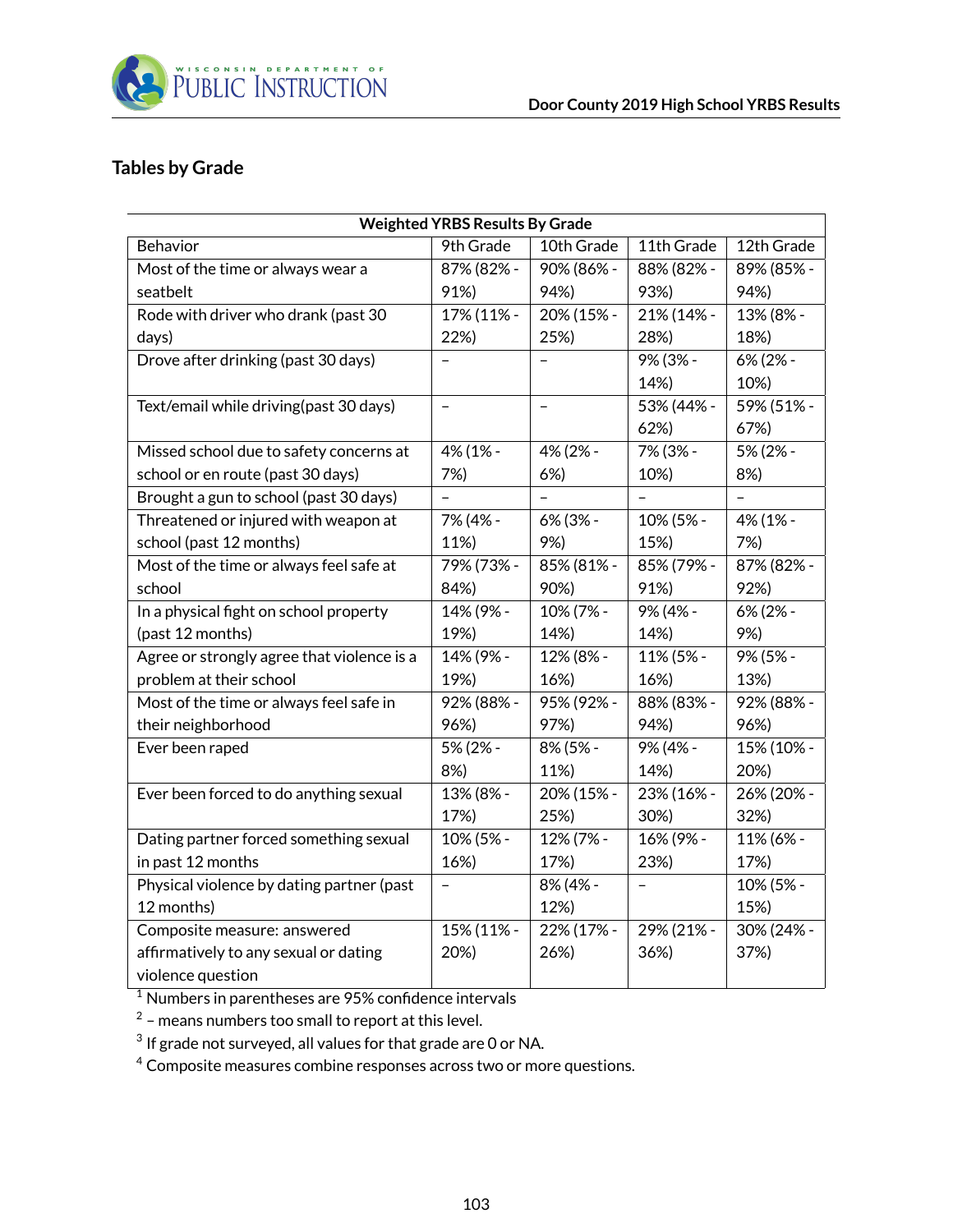

| <b>Weighted YRBS Results By Grade</b>                               |                   |            |            |            |
|---------------------------------------------------------------------|-------------------|------------|------------|------------|
| Behavior                                                            | 9th Grade         | 10th Grade | 11th Grade | 12th Grade |
| Sent, received or shared sexual photos or                           | 12% (7% -         | 15% (11% - | 20% (13% - | 22% (16% - |
| images (past 30 days)                                               | 16%)              | 19%)       | 27%)       | 28%)       |
| Bullied on school property (past 12                                 | 26% (20% -        | 26% (20% - | 29% (21% - | 15% (10% - |
| months)                                                             | 32%)              | 31%)       | 36%)       | 21%)       |
| Electronically bullied (past 12 months)                             | 16% (11% -        | 18% (13% - | 24% (17% - | 16% (11% - |
|                                                                     | 20%)              | 23%)       | 31%)       | 21%)       |
| Composite measure: answered                                         | 31% (25% -        | 32% (26% - | 35% (28% - | 23% (17% - |
| affirmatively to being bullied online<br>and/or at school           | 38%)              | 38%)       | 43%)       | 29%)       |
| Agree/strongly agree that bullying is a                             | 33% (26% -        | 33% (27% - | 43% (35% - | 34% (27% - |
| problem at school                                                   | 39%)              | 38%)       | 52%)       | 41%)       |
| Self-harm (past 12 months)                                          | 19% (14% -        | 17% (12% - | 18% (11% - | 13% (9% -  |
|                                                                     | 24%)              | 22%)       | 24%)       | 18%)       |
| Problems with anxiety (past 12 months)                              | 44% (37% -        | 53% (46% - | 53% (45% - | 47% (40% - |
|                                                                     | 50%)              | 59%)       | 61%)       | 54%)       |
| So sad or hopeless that stopped usual                               | 23% (17% -        | 27% (21% - | 33% (25% - | 28% (22% - |
| activities (past 12 months)                                         | 28%)              | 32%)       | 41%)       | 35%)       |
| Seriously considered suicide (past 12                               | 14% (10% -        | 13% (9% -  | 17% (11% - | 12% (7% -  |
| months)                                                             | 19%)              | 17%)       | 23%)       | 16%)       |
| Made a suicide plan (past 12 months)                                | 9% (5% -          | 13% (9% -  | 13% (8% -  | 8% (4% -   |
|                                                                     | 13%)              | 17%)       | 18%)       | 12%)       |
| Attempted suicide (past 12 months)                                  | 5% (2% -          | 5% (2% -   | 9% (4% -   | 6% (3% -   |
|                                                                     | 8%)               | 8%)        | 13%)       | 10%)       |
| Composite measure: answered                                         | 50% (43% -        | 59% (52% - | 62% (54% - | 53% (46% - |
| affirmatively to any of the previous six<br>mental health questions | 57%)              | 65%)       | 70%)       | 60%)       |
| Among students who attempted suicide,                               | $\qquad \qquad -$ | -          | -          | -          |
| percent who received medical attention                              |                   |            |            |            |
| (past 12 months)                                                    |                   |            |            |            |
| Ever tried cigarettes                                               | 10% (6% -         | 18% (13% - | 20% (14% - | 32% (25% - |
|                                                                     | 14%)              | 23%)       | 27%)       | 39%)       |
| Among smokers, the percent who tried                                | 49% (28% -        | 19% (8% -  | 27% (11% - | 25% (14% - |
| cigarettes before age 13                                            | 70%)              | 30%)       | 43%)       | 36%)       |
| Smoke cigarettes (past 30 days)                                     | 3% (1% -          | 6% (3% -   | 7% (3% -   | 9% (5% -   |
|                                                                     | 5%)               | 8%)        | 11%)       | 14%)       |
| Ever tried vaping/juul/e-cigarettes                                 | 18% (13% -        | 39% (33% - | 45% (37% - | 51% (44% - |
|                                                                     | 24%)              | 45%)       | 54%)       | 58%)       |
| Vape/juul/e-cigarettes (past 30 days)                               | 4% (1% -          | 16% (11% - | 26% (19% - | 21% (14% - |
|                                                                     | 7%)               | 20%)       | 34%)       | 27%)       |
| Use chew, dip, other smokeless tobacco                              |                   | 4% (1% -   |            | 5% (2% -   |
| (past 30 days)                                                      |                   | 6%         |            | 8%)        |

 $^{\rm 2}$  – means numbers too small to report at this level.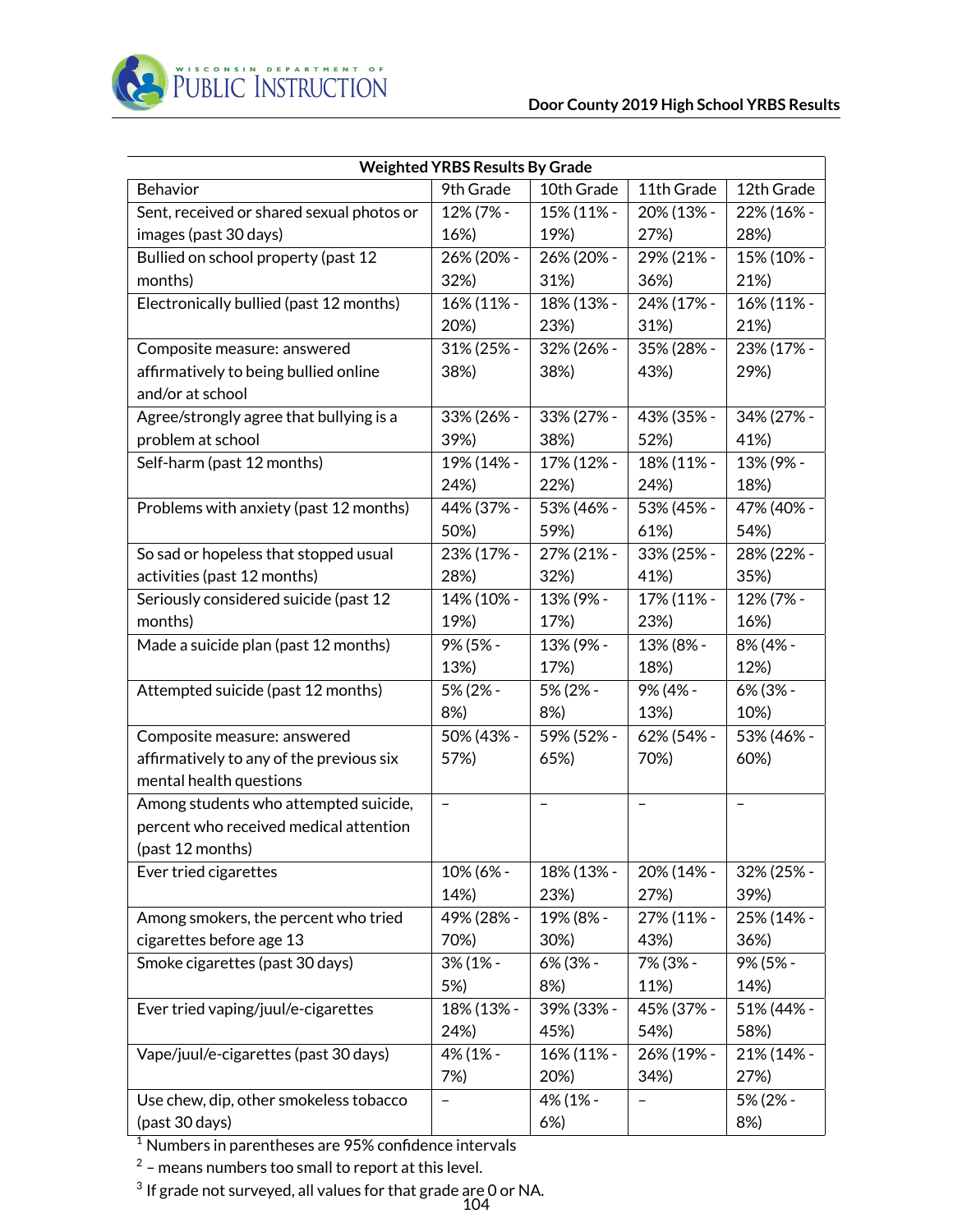

|                                          | <b>Weighted YRBS Results By Grade</b> |            |                          |                          |
|------------------------------------------|---------------------------------------|------------|--------------------------|--------------------------|
| Behavior                                 | 9th Grade                             | 10th Grade | 11th Grade               | 12th Grade               |
| Smoke cigars/cigarillos (past 30 days)   |                                       | 4% (1% -   | $\overline{\phantom{0}}$ | 9% (4% -                 |
|                                          |                                       | 6%         |                          | 13%)                     |
| Among students who vaped or used         | 36% (14% -                            | 48% (35% - | 60% (45% -               | 52% (37% -               |
| other tobacco products, the percent who  | 57%)                                  | 61%)       | 75%)                     | 66%)                     |
| tried to quit (past 12 months)           |                                       |            |                          |                          |
| Ever had an alcoholic beverage           | 41% (34% -                            | 63% (57% - | 64% (56% -               | 71% (64% -               |
|                                          | 48%)                                  | 69%)       | 73%)                     | 78%)                     |
| Among students who have drunk alcohol,   | 48% (37% -                            | 27% (20% - | 21% (12% -               | 21% (13% -               |
| percent whose first drink was before age | 60%)                                  | 35%)       | 30%)                     | 28%)                     |
| 13                                       |                                       |            |                          |                          |
| Drank alcohol (past 30 days)             | 12% (7% -                             | 25% (20% - | 38% (30% -               | 44% (36% -               |
|                                          | 17%)                                  | 31%)       | 46%)                     | 52%)                     |
| Binge drinking (past 30 days)            | 4% (1% -                              | 7% (4% -   | 14% (8% -                | 25% (18% -               |
|                                          | 7%)                                   | 10%)       | 20%)                     | 32%)                     |
| Ever used marijuana                      | 5% (2% -                              | 20% (15% - | 26% (18% -               | 33% (26% -               |
|                                          | 8%)                                   | 25%)       | 33%)                     | 40%)                     |
| Among students who tried marijuana, the  | $\overline{\phantom{0}}$              | 17% (7% -  |                          |                          |
| percent who first tried it before age 13 |                                       | 27%)       |                          |                          |
| Use marijuana (past 30 days)             | $\qquad \qquad -$                     | 8% (5% -   | $\qquad \qquad -$        | 13% (8% -                |
|                                          |                                       | 11%)       |                          | 18%)                     |
| Ever misused a prescription pain         | 7% (3% -                              | 9% (5% -   | 7% (3% -                 | 9% (5% -                 |
| medicine                                 | 10%)                                  | 12%)       | 12%)                     | 13%)                     |
| Ever misused an over-the-counter drug    | 4% (1% -                              | 6% (3% -   | 7% (2% -                 | 6% (3% -                 |
|                                          | 6%)                                   | 9%)        | 11%)                     | 9%)                      |
| Ever used heroin                         | $\overline{\phantom{0}}$              |            | $\overline{\phantom{0}}$ | $\overline{\phantom{0}}$ |
| Ever used methamphetamines               | -                                     | 2% (0% -   | 4% (1% -                 | $\overline{\phantom{0}}$ |
|                                          |                                       | 4%)        | 8%)                      |                          |
| Were offered, sold, or given drugs on    | 7% (3% -                              | 8% (5% -   | 9% (4% -                 | 5% (2% -                 |
| school property (past 12 months)         | 10%)                                  | 11%)       | 13%)                     | 8%)                      |
| Attended school under the influence of   | 3% (1% -                              | 6% (3% -   | 10% (5% -                | 9% (5% -                 |
| alcohol or drugs (past 12 months)        | 6%)                                   | 9%)        | 15%)                     | 13%)                     |
| Used any illegal drugs besides marijuana | -                                     | -          | 6% (2% -                 | 4% (1% -                 |
| (past 12 months)                         |                                       |            | 10%)                     | 7%)                      |
| Ever had sexual intercourse              | 9% (5% -                              | 27% (22% - | 47% (38% -               | 54% (46% -               |
|                                          | 13%)                                  | 33%)       | 56%)                     | 62%)                     |

 $^2$  – means numbers too small to report at this level.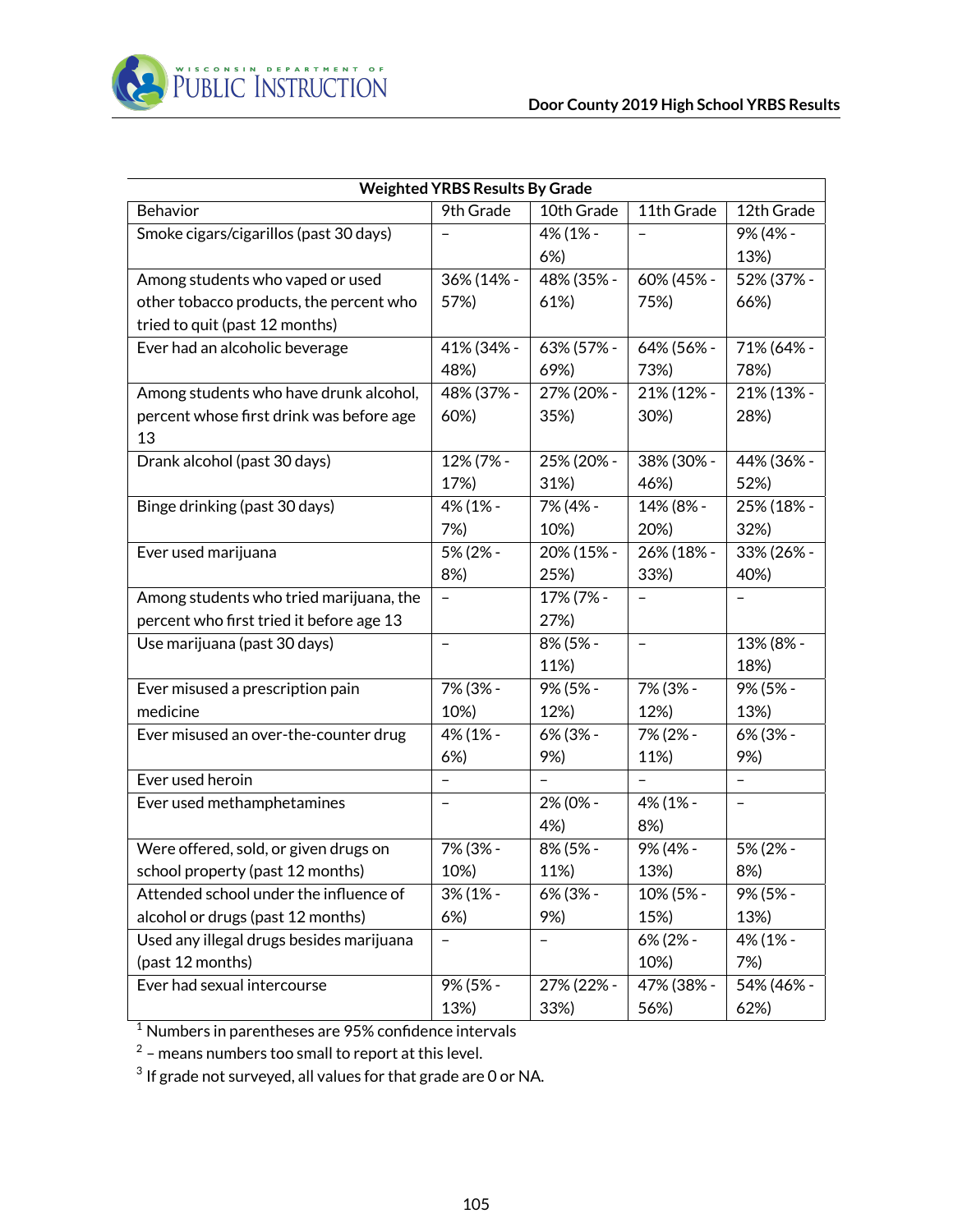

|                                           | <b>Weighted YRBS Results By Grade</b> |                          |                |                   |
|-------------------------------------------|---------------------------------------|--------------------------|----------------|-------------------|
| Behavior                                  | 9th Grade                             | 10th Grade               | 11th Grade     | 12th Grade        |
| Among sexually active students, the       |                                       |                          |                |                   |
| percent whose first sexual intercourse    |                                       |                          |                |                   |
| was before age 13                         |                                       |                          |                |                   |
| Among sexually active students, the       | $\equiv$                              | $\overline{\phantom{0}}$ | 23% (12% -     | 28% (19% -        |
| percent who have had 4 or more sexual     |                                       |                          | 33%)           | 38%)              |
| partners                                  |                                       |                          |                |                   |
| Currently sexually active (past 3 months) | 5% (2% -                              | 17% (12% -               | 35% (26% -     | 41% (33% -        |
|                                           | 8%)                                   | 22%)                     | 43%)           | 48%)              |
| Among sexually active students, the       | $\overline{\phantom{0}}$              | 76% (66% -               |                | 71% (61% -        |
| percent who used a condom during last     |                                       | 87%)                     |                | 80%)              |
| sexual intercourse                        |                                       |                          |                |                   |
| Among sexually active students, the       | $\qquad \qquad -$                     | $\overline{\phantom{0}}$ | $\overline{a}$ | $\qquad \qquad -$ |
| percent who had sex without any           |                                       |                          |                |                   |
| pregnancy prevention method               |                                       |                          |                |                   |
| Ate fruit every day (past 7 days)         | 41% (34% -                            | 47% (40% -               | 43% (34% -     | 49% (41% -        |
|                                           | 48%)                                  | 53%)                     | 51%)           | 56%)              |
| Ate vegetables every day (past 7 days)    | 40% (33% -                            | 39% (33% -               | 50% (42% -     | 49% (42% -        |
|                                           | 47%)                                  | 45%)                     | 59%)           | 57%)              |
| Drank water every day (past 7 days)       | 81% (75% -                            | 86% (81% -               | 80% (73% -     | 86% (81% -        |
|                                           | 86%)                                  | 90%)                     | 87%)           | 91%)              |
| Ate breakfast every day (past 7 days)     | 43% (36% -                            | 35% (29% -               | 32% (24% -     | 34% (27% -        |
|                                           | 50%)                                  | 41%)                     | 40%)           | 41%)              |
| Exercise most days (past 7 days)          | 58% (51% -                            | 56% (49% -               | 54% (45% -     | 52% (45% -        |
|                                           | 64%)                                  | 62%)                     | 62%)           | 60%)              |
| Watch 3 or more hours of TV per day       | 15% (10% -                            | 19% (14% -               | 12% (6% -      | 17% (11% -        |
|                                           | 20%)                                  | 24%)                     | 17%)           | 22%)              |
| Spend 3 or more hours per day on phone,   | 43% (36% -                            | 45% (39% -               | 44% (36% -     | 30% (23% -        |
| Xbox, or other device (excluding use for  | 50%)                                  | 52%)                     | 53%)           | 37%)              |
| school work)                              |                                       |                          |                |                   |
| Use phone, Xbox or other device after     | 40% (33% -                            | 52% (46% -               | 45% (36% -     | 48% (41% -        |
| midnight on a school night (past 7 days)  | 47%)                                  | 58%)                     | 53%)           | 55%)              |
| Had sports-induced concussion (past 12    | 11% (7% -                             | 14% (10% -               | 12% (6% -      | 19% (13% -        |
| months)                                   | 16%)                                  | 18%)                     | 17%)           | 24%)              |
| Saw a dentist (past 12 months)            | 76% (70% -                            | 78% (73% -               | 82% (75% -     | 82% (77% -        |
|                                           | 81%)                                  | 84%)                     | 89%)           | 88%)              |
| Ever diagnosed with asthma                | 15% (10% -                            | 22% (17% -               | 11% (6% -      | 17% (12% -        |
|                                           | 20%)                                  | 27%)                     | 16%)           | 23%)              |

 $^2$  – means numbers too small to report at this level.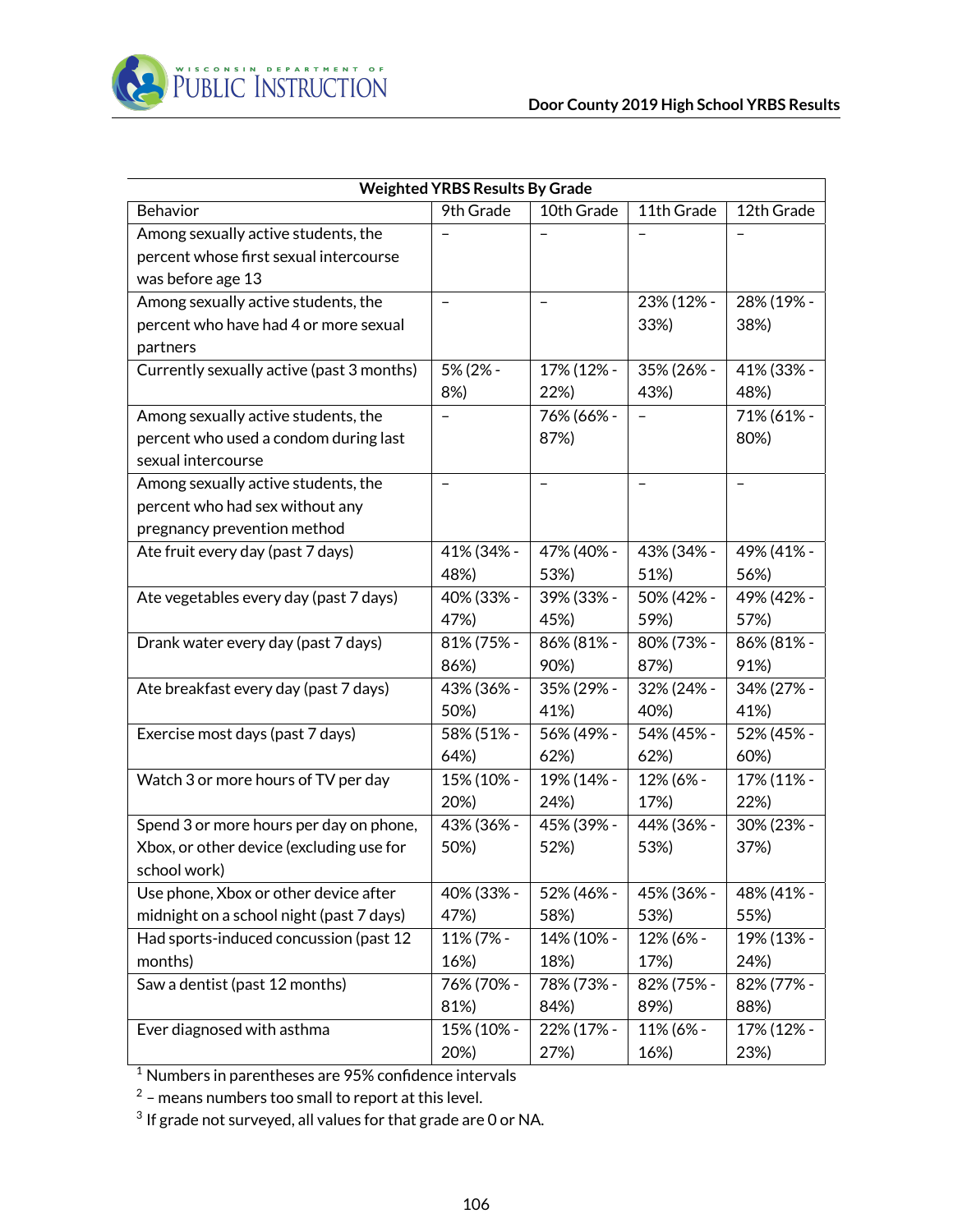

| <b>Weighted YRBS Results By Grade</b>       |            |            |            |            |
|---------------------------------------------|------------|------------|------------|------------|
| Behavior                                    | 9th Grade  | 10th Grade | 11th Grade | 12th Grade |
| Most of the time or always wear             | 22% (17% - | 20% (15% - | 14% (8% -  | 15% (10% - |
| sunscreen when outside                      | 28%)       | 25%)       | 20%)       | 21%)       |
| Sleep 8 or more hours per night             | 45% (38% - | 33% (27% - | 37% (29% - | 34% (27% - |
|                                             | 53%)       | 39%)       | 46%)       | 41%)       |
| Lived in 4 or more residences               | 33% (26% - | 39% (33% - | 29% (21% - | 38% (30% - |
|                                             | 40%)       | 45%)       | 37%)       | 45%)       |
| Experienced hunger due to lack of food at   | 26% (19% - | 25% (20% - | 32% (24% - | 23% (17% - |
| home (past 30 days)                         | 32%)       | 31%)       | 41%)       | 30%)       |
| Have at least one supportive adult          | 83% (78% - | 82% (77% - | 91% (86% - | 84% (78% - |
| besides parent(s)                           | 89%)       | 86%)       | 96%)       | 89%)       |
| Participate in school activities, teams, or | 67% (61% - | 77% (72% - | 75% (68% - | 71% (65% - |
| clubs                                       | 74%)       | 82%)       | 83%)       | 78%)       |
| Agree or strongly agree that they belong    | 55% (48% - | 66% (60% - | 54% (45% - | 63% (56% - |
| at school                                   | 62%)       | 72%)       | 62%)       | 70%)       |
| Have at least one teacher or other adult    | 65% (58% - | 70% (65% - | 73% (66% - | 76% (70% - |
| at school to talk to                        | 71%)       | 76%)       | 81%)       | 83%)       |
| Most of the time or always get emotional    | 24% (17% - | 26% (19% - | 15% (8% -  | 20% (13% - |
| support when needed                         | 32%)       | 32%)       | 22%)       | 27%)       |
| List adult as most likely source of         | 43% (34% - | 23% (17% - | 26% (18% - | 27% (19% - |
| emotional support                           | 52%)       | 29%)       | 35%)       | 34%)       |
| In excellent or very good health            | 53% (46% - | 51% (44% - | 48% (39% - | 52% (45% - |
|                                             | 60%)       | 57%)       | 57%)       | 60%)       |
| Have physical disability or chronic health  | 12% (7% -  | 13% (8% -  | 11% (5% -  | 16% (11% - |
| problem                                     | 17%)       | 17%)       | 16%)       | 22%)       |

 $^2$  – means numbers too small to report at this level.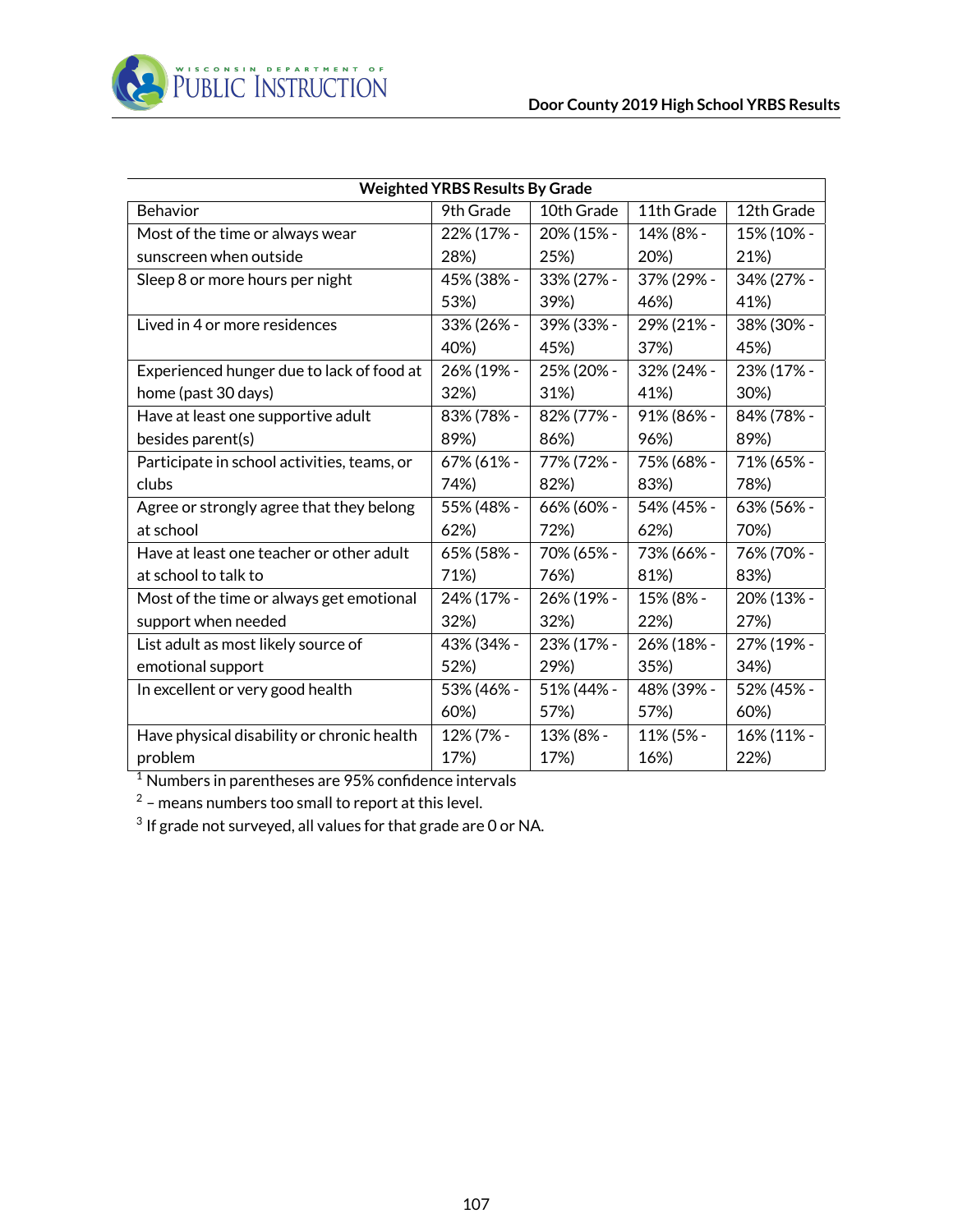

## **Tables by Race/Ethnicity**

| <b>Weighted YRBS Results By Race/Ethnicity</b> |                          |             |                          |                          |                          |                   |
|------------------------------------------------|--------------------------|-------------|--------------------------|--------------------------|--------------------------|-------------------|
| Behavior                                       | White                    | <b>Hisp</b> | BI/Af-                   | Asian/Pl                 | Am.Ind                   | Multiple          |
|                                                |                          |             | Am                       |                          |                          |                   |
| Most of the time or                            | 90%                      | 78%         |                          | $\qquad \qquad -$        | $\overline{\phantom{0}}$ | 80%               |
| always wear a seatbelt                         | $(88% -$                 | $(69% -$    |                          |                          |                          | $(67% -$          |
|                                                | 93%)                     | 87%)        |                          |                          |                          | 94%)              |
| Rode with driver who                           | 18%                      | 20%         | $\overline{\phantom{0}}$ | $\equiv$                 |                          |                   |
| drank (past 30 days)                           | $(15% -$                 | $(11% -$    |                          |                          |                          |                   |
|                                                | 21%)                     | 29%)        |                          |                          |                          |                   |
| Drove after drinking                           | 5% (3% -                 | 15% (4%     |                          |                          |                          |                   |
| (past 30 days)                                 | 7%)                      | $-26%$      |                          |                          |                          |                   |
| Text/email while                               | 43%                      | 40%         |                          | $\equiv$                 |                          | 43%               |
| driving(past 30 days)                          | $(38% -$                 | $(26% -$    |                          |                          |                          | $(21% -$          |
|                                                | 48%)                     | 54%)        |                          |                          |                          | 66%)              |
| Missed school due to                           | 3% (2% -                 | 13% (5%     |                          |                          |                          | 19% (6%           |
| safety concerns at school                      | 5%)                      | $-21%$      |                          |                          |                          | $-31%$            |
| or en route (past 30 days)                     |                          |             |                          |                          |                          |                   |
| Brought a gun to school                        | $\overline{\phantom{0}}$ | 8% (2% -    | $\overline{a}$           | $\overline{\phantom{0}}$ | $\overline{\phantom{0}}$ | $\qquad \qquad -$ |
| (past 30 days)                                 |                          | 14%)        |                          |                          |                          |                   |
| Threatened or injured                          | 6% (4% -                 | 11% (4%     | $\qquad \qquad -$        | $\equiv$                 | $\overline{\phantom{0}}$ | 19% (6%           |
| with weapon at school                          | 8%)                      | $-19%$      |                          |                          |                          | $-32%$            |
| (past 12 months)                               |                          |             |                          |                          |                          |                   |
| Most of the time or                            | 86%                      | 71%         | $\qquad \qquad -$        | $\qquad \qquad -$        | $\qquad \qquad -$        | 67%               |
| always feel safe at school                     | $(83% -$                 | $(61% -$    |                          |                          |                          | $(52% -$          |
|                                                | 89%)                     | 81%)        |                          |                          |                          | 83%)              |
| In a physical fight on                         | 8% (6% -                 | 22%         |                          |                          |                          | 23% (9%           |
| school property (past 12                       | 10%)                     | $(13% -$    |                          |                          |                          | $-37%$            |
| months)                                        |                          | 31%)        |                          |                          |                          |                   |
| Agree or strongly agree                        | 10% (8%                  | 20%         |                          |                          |                          | 18% (6%           |
| that violence is a                             | $-13%$                   | $(12% -$    |                          |                          |                          | $-31%$            |
| problem at their school                        |                          | 29%)        |                          |                          |                          |                   |
| Most of the time or                            | 93%                      | 81%         |                          |                          |                          | 85%               |
| always feel safe in their                      | $(91% -$                 | $(73% -$    |                          |                          |                          | $(72% -$          |
| neighborhood                                   | 95%)                     | 90%)        |                          |                          |                          | 97%)              |
| Ever been raped                                | 8% (6% -                 | 18%         | $\overline{\phantom{0}}$ |                          |                          | 19% (6%           |
|                                                | 10%)                     | $(10% -$    |                          |                          |                          | $-31%$            |
|                                                |                          | 26%)        |                          |                          |                          |                   |

 $^{\rm 1}$  Numbers in parentheses are 95% confidence intervals

 $^2$  – means numbers too small to report at this level.

 $3$  Composite measures combine responses across two or more questions.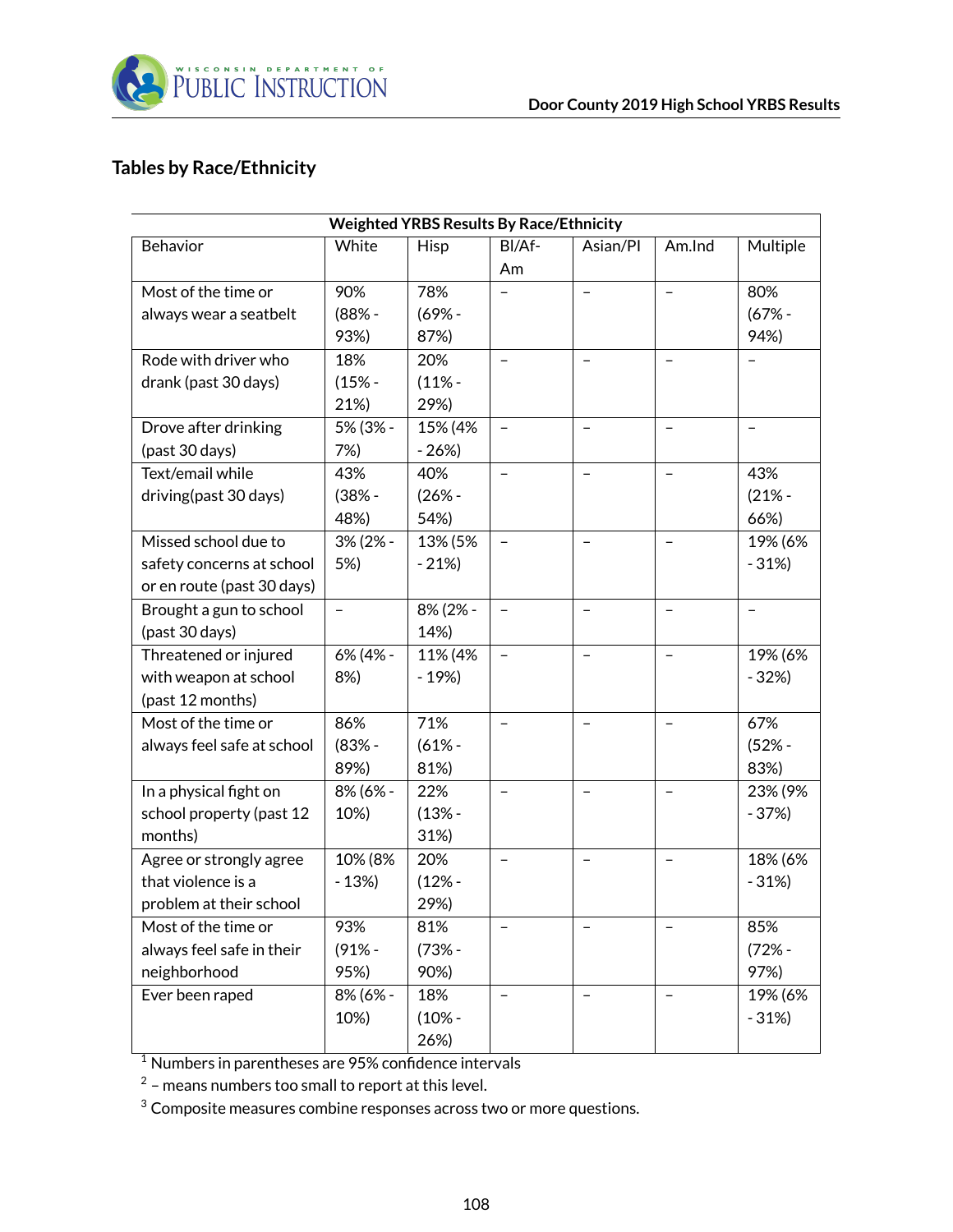| <b>Weighted YRBS Results By Race/Ethnicity</b> |          |          |                          |                          |                          |          |  |
|------------------------------------------------|----------|----------|--------------------------|--------------------------|--------------------------|----------|--|
| Behavior                                       | White    | Hisp     | BI/Af-                   | Asian/Pl                 | Am.Ind                   | Multiple |  |
|                                                |          |          | Am                       |                          |                          |          |  |
| Ever been forced to do                         | 19%      | 31%      |                          | $\overline{\phantom{0}}$ | $\overline{\phantom{0}}$ | 29%      |  |
| anything sexual                                | $(16% -$ | $(21% -$ |                          |                          |                          | $(14% -$ |  |
|                                                | 22%)     | 41%)     |                          |                          |                          | 45%)     |  |
| Dating partner forced                          | 12% (9%  | 19% (8%  |                          |                          |                          | 22% (6%  |  |
| something sexual in past                       | $-15%$   | $-31%$   |                          |                          |                          | $-39%$   |  |
| 12 months                                      |          |          |                          |                          |                          |          |  |
| Physical violence by                           | 8% (6% - | 14% (3%  | $\rightarrow$            | $\overline{\phantom{0}}$ |                          |          |  |
| dating partner (past 12                        | 11%)     | $-25%$   |                          |                          |                          |          |  |
| months)                                        |          |          |                          |                          |                          |          |  |
| Composite measure:                             | 22%      | 34%      | $\overline{\phantom{0}}$ | $\qquad \qquad -$        | $\qquad \qquad -$        | 38%      |  |
| answered affirmatively                         | $(19% -$ | $(24% -$ |                          |                          |                          | $(22% -$ |  |
| to any sexual or dating                        | 26%)     | 44%)     |                          |                          |                          | 54%)     |  |
| violence question                              |          |          |                          |                          |                          |          |  |
| Sent, received or shared                       | 16%      | 28%      | $\qquad \qquad -$        | $\overline{\phantom{0}}$ | $\qquad \qquad -$        |          |  |
| sexual photos or images                        | $(13% -$ | $(18% -$ |                          |                          |                          |          |  |
| (past 30 days)                                 | 19%)     | 38%)     |                          |                          |                          |          |  |
| <b>Bullied on school</b>                       | 22%      | 34%      |                          |                          |                          | 37%      |  |
| property (past 12                              | $(19% -$ | $(24% -$ |                          |                          |                          | $(21% -$ |  |
| months)                                        | 26%)     | 44%)     |                          |                          |                          | 53%)     |  |
| <b>Electronically bullied</b>                  | 18%      | 21%      |                          |                          |                          | 29%      |  |
| (past 12 months)                               | $(15% -$ | $(12% -$ |                          |                          |                          | $(14% -$ |  |
|                                                | 20%)     | 30%)     |                          |                          |                          | 44%)     |  |
| Composite measure:                             | 29%      | 39%      |                          |                          |                          | 37%      |  |
| answered affirmatively                         | $(26% -$ | $(29% -$ |                          |                          |                          | $(21% -$ |  |
| to being bullied online                        | 33%)     | 50%)     |                          |                          |                          | 53%)     |  |
| and/or at school                               |          |          |                          |                          |                          |          |  |
| Agree or strongly agree                        | 35%      | 43%      |                          |                          |                          | 53%      |  |
| that bullying is a problem                     | $(31% -$ | $(32% -$ |                          |                          |                          | $(37% -$ |  |
| at school                                      | 38%)     | 53%)     |                          |                          |                          | 69%)     |  |
| Self-harm (past 12                             | 15%      | 21%      |                          |                          |                          | 37%      |  |
| months)                                        | $(12% -$ | $(12% -$ |                          |                          |                          | $(21% -$ |  |
|                                                | 18%)     | 30%)     |                          |                          |                          | 53%)     |  |
| Problems with anxiety                          | 48%      | 57%      |                          |                          |                          | 62%      |  |
| (past 12 months)                               | $(44% -$ | $(47% -$ |                          |                          |                          | $(46% -$ |  |
|                                                | 51%)     | 67%)     |                          |                          |                          | 78%)     |  |
| So sad or hopeless that                        | 26%      | 41%      | $\overline{\phantom{0}}$ | $\overline{\phantom{0}}$ | $\overline{\phantom{0}}$ | 48%      |  |
| stopped usual activities                       | (22% -   | (30% -   |                          |                          |                          | $(32% -$ |  |
| (past 12 months)                               | 29%)     | 51%)     |                          |                          |                          | 65%)     |  |

 $^2$  – means numbers too small to report at this level.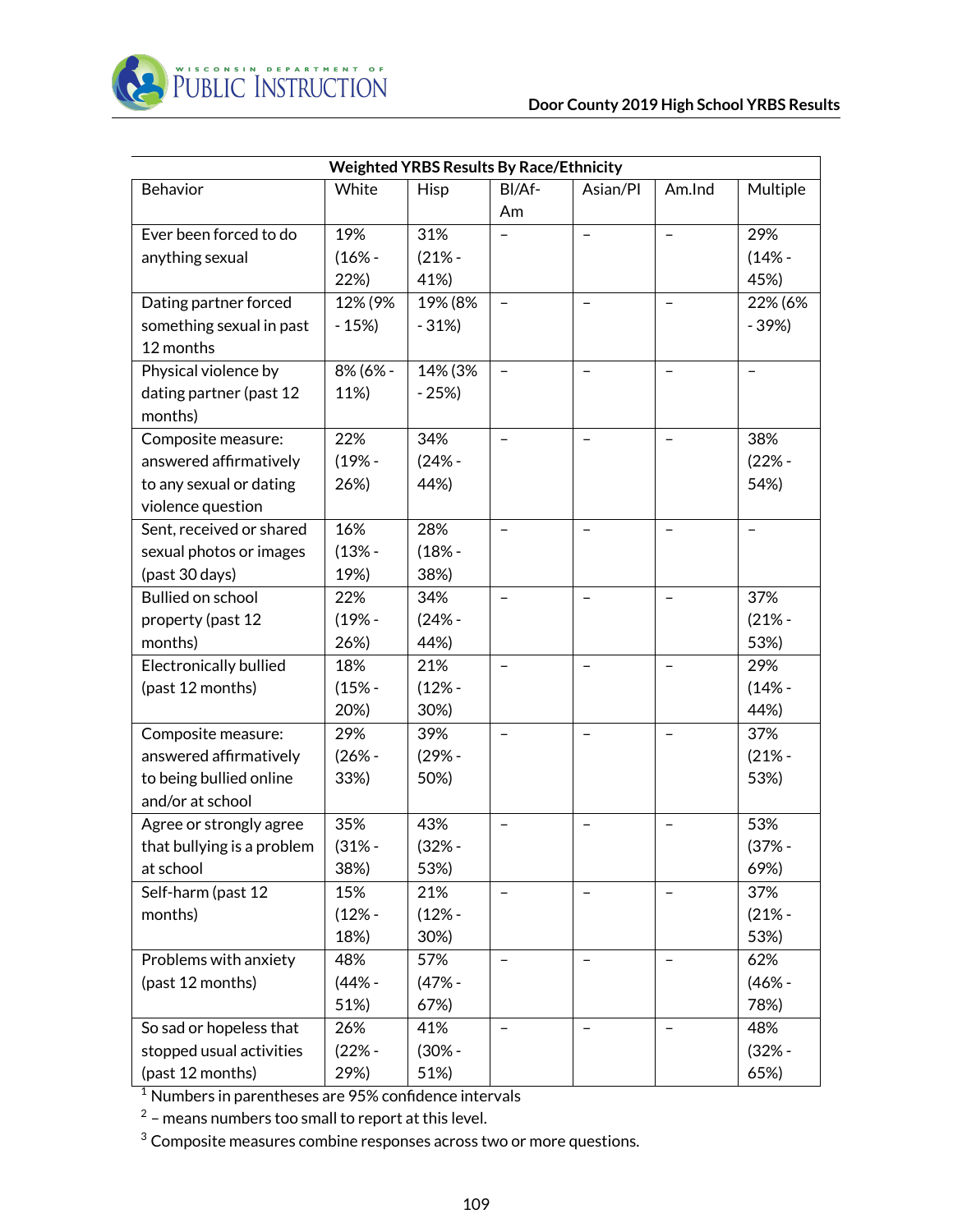

|                            |          | <b>Weighted YRBS Results By Race/Ethnicity</b> |                          |                          |                   |          |
|----------------------------|----------|------------------------------------------------|--------------------------|--------------------------|-------------------|----------|
| Behavior                   | White    | Hisp                                           | BI/Af-                   | Asian/Pl                 | Am.Ind            | Multiple |
|                            |          |                                                | Am                       |                          |                   |          |
| Seriously considered       | 12%      | 23%                                            |                          | $\overline{\phantom{0}}$ | $\qquad \qquad -$ | 29%      |
| suicide (past 12 months)   | $(10% -$ | $(14% -$                                       |                          |                          |                   | $(14% -$ |
|                            | 15%)     | 32%)                                           |                          |                          |                   | 44%)     |
| Made a suicide plan (past  | 9% (7% - | 20%                                            |                          |                          |                   | 28%      |
| 12 months)                 | 11%)     | $(11% -$                                       |                          |                          |                   | $(13% -$ |
|                            |          | 29%)                                           |                          |                          |                   | 42%)     |
| Attempted suicide (past    | 5% (3% - | 13% (5%                                        | $\qquad \qquad -$        | $\overline{\phantom{0}}$ | $\qquad \qquad -$ | 21% (8%  |
| 12 months)                 | 7%)      | $-22%$                                         |                          |                          |                   | $-34%$   |
| Composite measure:         | 54%      | 66%                                            |                          |                          |                   | 67%      |
| answered affirmatively     | $(51% -$ | $(56% -$                                       |                          |                          |                   | $(51% -$ |
| to any of the previous six | 58%)     | 76%)                                           |                          |                          |                   | 82%)     |
| mental health questions    |          |                                                |                          |                          |                   |          |
| Among students who         | 22% (7%  | -                                              |                          |                          |                   |          |
| attempted suicide,         | $-37%$   |                                                |                          |                          |                   |          |
| percent who received       |          |                                                |                          |                          |                   |          |
| medical attention (past    |          |                                                |                          |                          |                   |          |
| 12 months)                 |          |                                                |                          |                          |                   |          |
| Ever tried cigarettes      | 18%      | 32%                                            |                          |                          |                   | 40%      |
|                            | $(15% -$ | $(22% -$                                       |                          |                          |                   | $(24% -$ |
|                            | 21%)     | 42%)                                           |                          |                          |                   | 55%)     |
| Among smokers, the         | 24%      | 41%                                            | $\overline{\phantom{0}}$ |                          |                   |          |
| percent who tried          | $(16% -$ | $(21% -$                                       |                          |                          |                   |          |
| cigarettes before age 13   | 32%)     | 60%)                                           |                          |                          |                   |          |
| Smoke cigarettes (past     | 5% (4% - | 10% (3%                                        | -                        | $\overline{\phantom{m}}$ | $\qquad \qquad -$ | 14% (3%  |
| 30 days)                   | 7%)      | $-17%$                                         |                          |                          |                   | $-25%$   |
| Ever tried                 | 36%      | 51%                                            |                          |                          |                   | 56%      |
| vaping/juul/e-cigarettes   | $(33% -$ | $(40% -$                                       |                          |                          |                   | $(40% -$ |
|                            | 40%)     | 61%)                                           |                          |                          |                   | 72%)     |
| Vape/juul/e-cigarettes     | 16%      | 22%                                            |                          |                          |                   | 32%      |
| (past 30 days)             | $(13% -$ | $(12% -$                                       |                          |                          |                   | $(15% -$ |
|                            | 19%)     | 32%)                                           |                          |                          |                   | 48%)     |
| Use chew, dip, other       | 3% (2% - | 11% (3%                                        |                          |                          |                   |          |
| smokeless tobacco (past    | 5%)      | $-18%$                                         |                          |                          |                   |          |
| 30 days)                   |          |                                                |                          |                          |                   |          |
| Smoke cigars/cigarillos    | 3% (2% - | 11% (3%                                        | $\overline{\phantom{0}}$ |                          |                   |          |
| (past 30 days)             | 5%)      | $-19%$                                         |                          |                          |                   |          |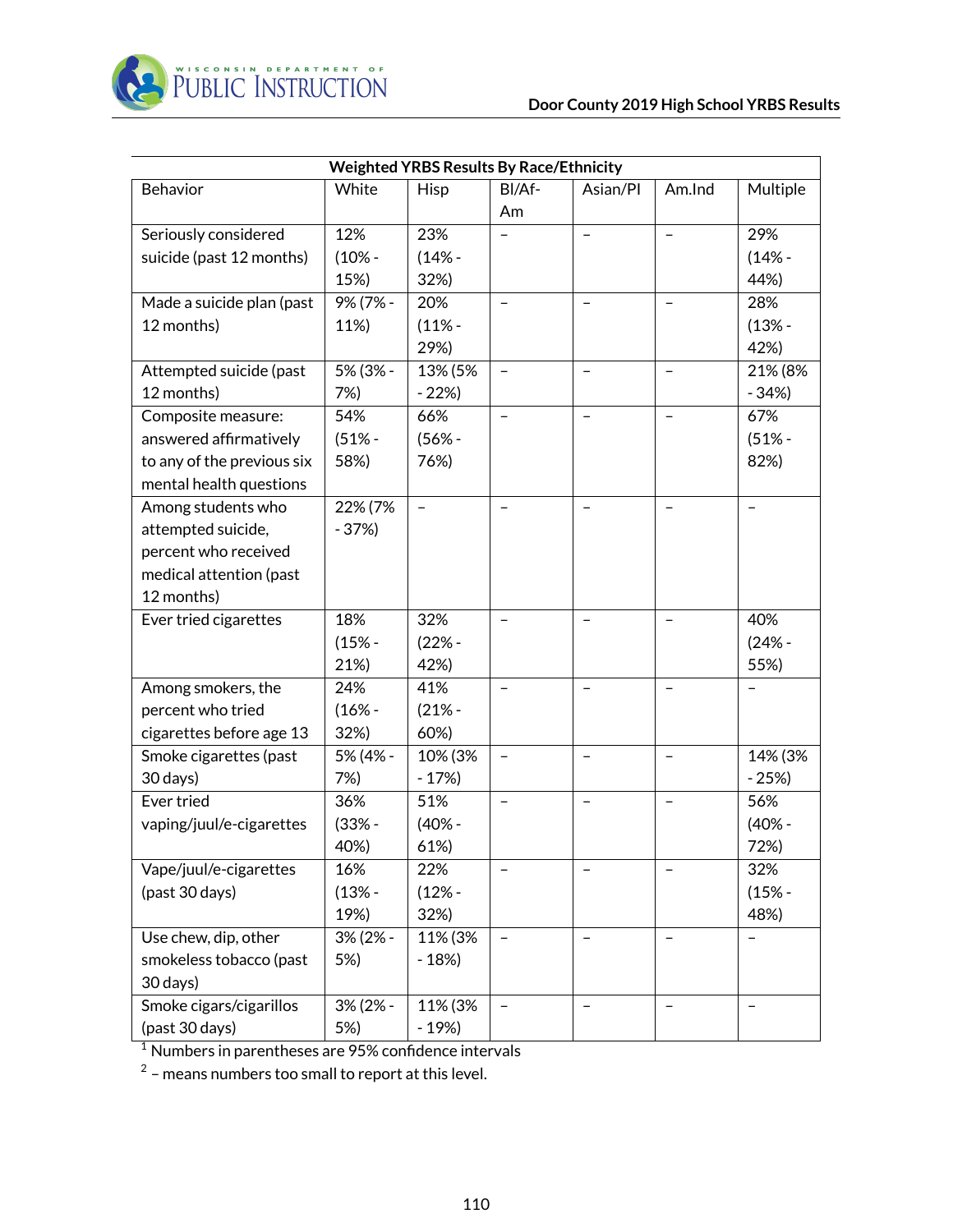

| <b>Weighted YRBS Results By Race/Ethnicity</b> |          |                   |                          |                   |                          |          |
|------------------------------------------------|----------|-------------------|--------------------------|-------------------|--------------------------|----------|
| Behavior                                       | White    | Hisp              | BI/Af-                   | Asian/Pl          | Am.Ind                   | Multiple |
|                                                |          |                   | Am                       |                   |                          |          |
| Among students who                             | 56%      | $\qquad \qquad -$ |                          | $\qquad \qquad -$ | $\qquad \qquad -$        |          |
| vaped or used other                            | $(47% -$ |                   |                          |                   |                          |          |
| tobacco products, the                          | 64%)     |                   |                          |                   |                          |          |
| percent who tried to quit                      |          |                   |                          |                   |                          |          |
| (past 12 months)                               |          |                   |                          |                   |                          |          |
| Ever had an alcoholic                          | 59%      | 68%               | $\overline{\phantom{a}}$ | $\qquad \qquad -$ | $\qquad \qquad -$        | 65%      |
| beverage                                       | $(55% -$ | $(58% -$          |                          |                   |                          | $(49% -$ |
|                                                | 63%)     | 78%)              |                          |                   |                          | 81%)     |
| Among students who                             | 23%      | 47%               |                          | $\equiv$          |                          | 55%      |
| have drunk alcohol,                            | $(18% -$ | $(33% -$          |                          |                   |                          | $(35% -$ |
| percent whose first drink                      | 28%)     | 61%)              |                          |                   |                          | 76%)     |
| was before age 13                              |          |                   |                          |                   |                          |          |
| Drank alcohol (past 30                         | 30%      | 26%               | $\qquad \qquad -$        | $\qquad \qquad -$ | $\qquad \qquad -$        | 48%      |
| days)                                          | $(26% -$ | $(15% -$          |                          |                   |                          | $(31% -$ |
|                                                | 33%)     | 36%)              |                          |                   |                          | 65%)     |
| Binge drinking (past 30                        | 12% (9%  | 18% (9%           | $\overline{\phantom{0}}$ | $\qquad \qquad -$ | $\overline{\phantom{0}}$ | 21% (7%  |
| days)                                          | $-14%$   | $-27%$            |                          |                   |                          | $-35%$   |
| Ever used marijuana                            | 20%      | 24%               | $\rightarrow$            | $\equiv$          | $\equiv$                 | 38%      |
|                                                | $(17% -$ | $(15% -$          |                          |                   |                          | $(22% -$ |
|                                                | 23%)     | 34%)              |                          |                   |                          | 54%)     |
| Among students who                             | 7% (3% - | 41%               |                          |                   |                          |          |
| tried marijuana, the                           | 12%)     | $(18% -$          |                          |                   |                          |          |
| percent who first tried it                     |          | 64%)              |                          |                   |                          |          |
| before age 13                                  |          |                   |                          |                   |                          |          |
| Use marijuana (past 30                         | 6% (4% - | 13% (5%           | $\qquad \qquad -$        | $\qquad \qquad -$ | $\qquad \qquad -$        | 25%      |
| days)                                          | 8%)      | $-21%$            |                          |                   |                          | $(11% -$ |
|                                                |          |                   |                          |                   |                          | 39%)     |
| Ever misused a                                 | 7% (5% - | 20%               |                          |                   |                          | 14% (3%  |
| prescription pain                              | 9%)      | $(11% -$          |                          |                   |                          | $-25%$   |
| medicine                                       |          | 28%)              |                          |                   |                          |          |
| Ever misused an                                | 4% (3% - | 14% (6%           | $\overline{\phantom{a}}$ | $\qquad \qquad -$ | $\qquad \qquad -$        | 15% (4%  |
| over-the-counter drug                          | 6%       | $-22%$            |                          |                   |                          | $-26%$   |
| Ever used heroin                               |          | 9% (3% -          |                          |                   | $\overline{\phantom{0}}$ |          |
|                                                |          | 16%)              |                          |                   |                          |          |
| Ever used                                      | 1% (0% - | 9% (2% -          |                          |                   |                          |          |
| methamphetamines                               | 3%)      | 15%)              |                          |                   |                          |          |
| Were offered, sold, or                         | 6% (4% - | 17% (9%           |                          |                   |                          |          |
| given drugs on school                          | 8%)      | $-26%$            |                          |                   |                          |          |
| property (past 12                              |          |                   |                          |                   |                          |          |
| months)                                        |          |                   |                          |                   |                          |          |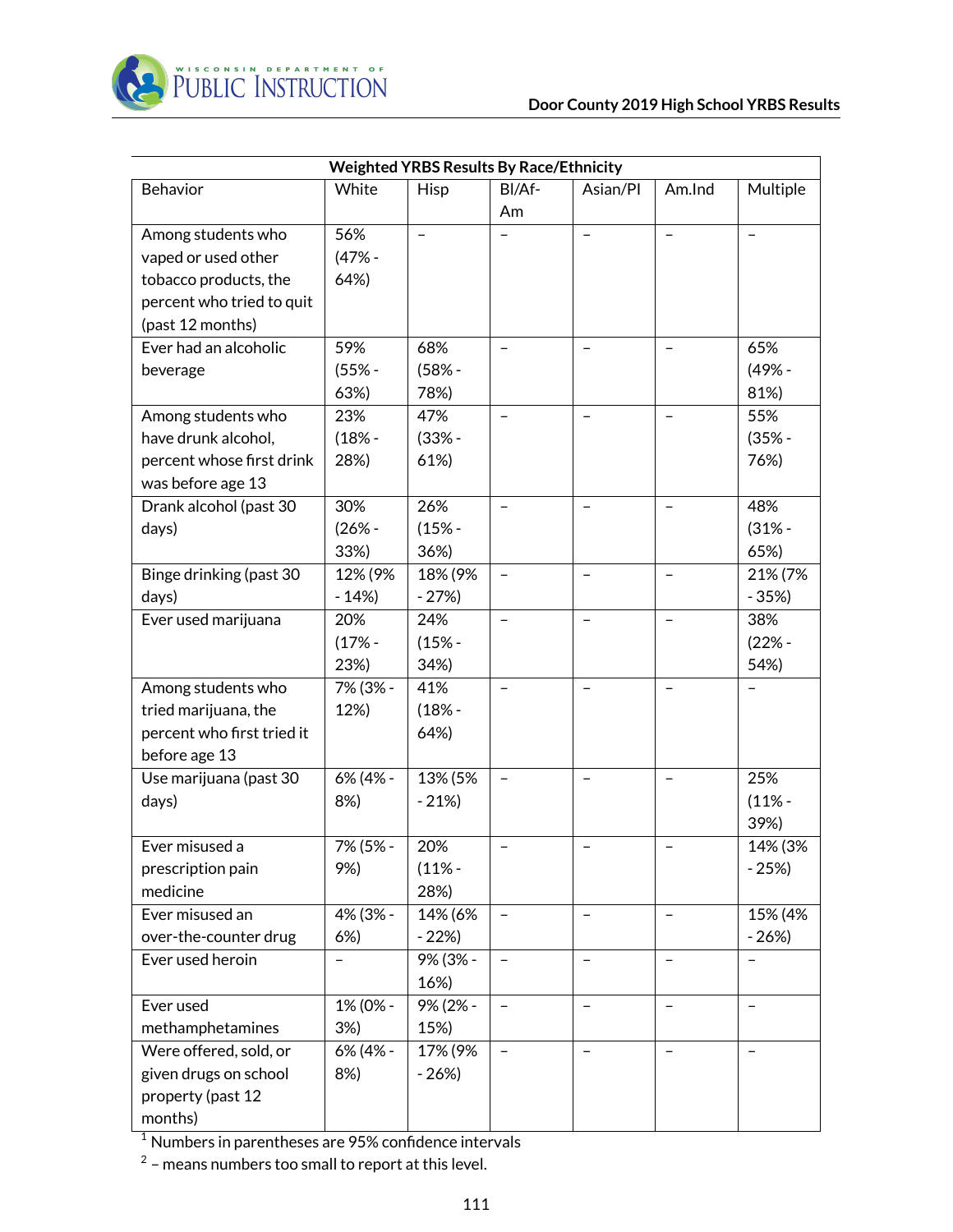

| <b>Weighted YRBS Results By Race/Ethnicity</b> |          |          |                   |                          |                   |          |  |
|------------------------------------------------|----------|----------|-------------------|--------------------------|-------------------|----------|--|
| Behavior                                       | White    | Hisp     | BI/Af-            | Asian/Pl                 | Am.Ind            | Multiple |  |
|                                                |          |          | Am                |                          |                   |          |  |
| Attended school under                          | 5% (4% - | 16% (8%  | $\qquad \qquad -$ | $\qquad \qquad -$        | $\qquad \qquad -$ | 17% (4%  |  |
| the influence of alcohol                       | 7%)      | $-25%$   |                   |                          |                   | $-29%$   |  |
| or drugs (past 12                              |          |          |                   |                          |                   |          |  |
| months)                                        |          |          |                   |                          |                   |          |  |
| Used any illegal drugs                         | 3% (1% - | 8% (2% - |                   |                          |                   |          |  |
| besides marijuana (past                        | 4%)      | 15%)     |                   |                          |                   |          |  |
| 12 months)                                     |          |          |                   |                          |                   |          |  |
| Ever had sexual                                | 33%      | 35%      | $\qquad \qquad -$ | $\overline{\phantom{0}}$ |                   | 58%      |  |
| intercourse                                    | $(29% -$ | $(24% -$ |                   |                          |                   | $(41% -$ |  |
|                                                | 37%)     | 45%)     |                   |                          |                   | 74%)     |  |
| Among sexually active                          |          | 32%      |                   |                          |                   |          |  |
| students, the percent                          |          | $(12% -$ |                   |                          |                   |          |  |
| whose first sexual                             |          | 51%)     |                   |                          |                   |          |  |
| intercourse was before                         |          |          |                   |                          |                   |          |  |
| age 13                                         |          |          |                   |                          |                   |          |  |
| Among sexually active                          | 23%      | 33%      |                   |                          |                   |          |  |
| students, the percent                          | $(17% -$ | $(13% -$ |                   |                          |                   |          |  |
| who have had 4 or more                         | 29%)     | 52%)     |                   |                          |                   |          |  |
| sexual partners                                |          |          |                   |                          |                   |          |  |
| Currently sexually active                      | 24%      | 23%      | $\qquad \qquad -$ | $\overline{\phantom{0}}$ | $\qquad \qquad -$ | 38%      |  |
| (past 3 months)                                | $(20% -$ | $(13% -$ |                   |                          |                   | $(21% -$ |  |
|                                                | 27%)     | 33%)     |                   |                          |                   | 54%)     |  |
| Among sexually active                          | 69%      | 60%      |                   |                          |                   |          |  |
| students, the percent                          | $(62% -$ | $(40% -$ |                   |                          |                   |          |  |
| who used a condom                              | 76%)     | 80%)     |                   |                          |                   |          |  |
| during last sexual                             |          |          |                   |                          |                   |          |  |
| intercourse                                    |          |          |                   |                          |                   |          |  |
| Among sexually active                          | 4% (1% - |          |                   |                          |                   |          |  |
| students, the percent                          | 7%)      |          |                   |                          |                   |          |  |
| who had sex without any                        |          |          |                   |                          |                   |          |  |
| pregnancy prevention                           |          |          |                   |                          |                   |          |  |
| method                                         |          |          |                   |                          |                   |          |  |
| Ate fruit every day (past                      | 45%      | 43%      |                   |                          |                   | 23% (9%  |  |
| 7 days)                                        | $(41% -$ | $(33% -$ |                   |                          |                   | $-36%$   |  |
|                                                | 49%)     | 54%)     |                   |                          |                   |          |  |
| Ate vegetables every day                       | 45%      | 37%      |                   |                          |                   | 39%      |  |
| (past 7 days)                                  | $(41% -$ | $(27% -$ |                   |                          |                   | $(23% -$ |  |
|                                                | 49%)     | 47%)     |                   |                          |                   | 55%)     |  |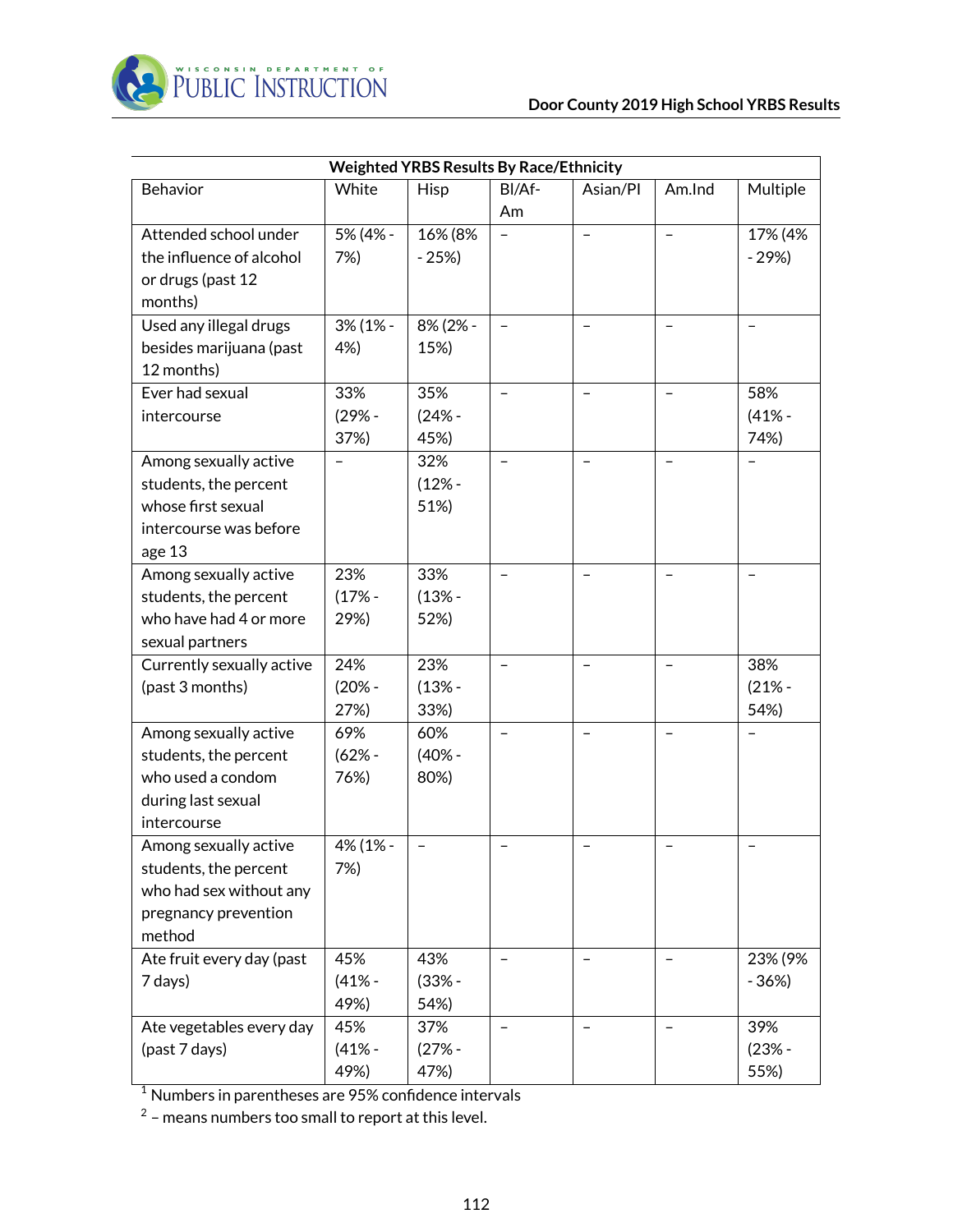

| <b>Weighted YRBS Results By Race/Ethnicity</b> |          |          |                          |                          |                          |          |  |
|------------------------------------------------|----------|----------|--------------------------|--------------------------|--------------------------|----------|--|
| Behavior                                       | White    | Hisp     | BI/Af-                   | Asian/Pl                 | Am.Ind                   | Multiple |  |
|                                                |          |          | Am                       |                          |                          |          |  |
| Drank water every day                          | 85%      | 70%      |                          | $\overline{\phantom{a}}$ | $\qquad \qquad -$        | 75%      |  |
| (past 7 days)                                  | $(82% -$ | $(60% -$ |                          |                          |                          | $(60% -$ |  |
|                                                | 88%)     | 80%)     |                          |                          |                          | 89%)     |  |
| Ate breakfast every day                        | 37%      | 32%      |                          | $\equiv$                 |                          | 26%      |  |
| (past 7 days)                                  | $(33% -$ | $(22% -$ |                          |                          |                          | $(12% -$ |  |
|                                                | 41%)     | 42%)     |                          |                          |                          | 41%)     |  |
| Exercise most days (past                       | 56%      | 47%      | $\qquad \qquad -$        | $\qquad \qquad -$        |                          | 38%      |  |
| 7 days)                                        | $(52% -$ | $(37% -$ |                          |                          |                          | $(22% -$ |  |
|                                                | 60%)     | 58%)     |                          |                          |                          | 54%)     |  |
| Watch 3 or more hours                          | 14%      | 26%      | $\qquad \qquad -$        | $\qquad \qquad -$        | $\overline{\phantom{0}}$ | 26%      |  |
| of TV per day                                  | $(11% -$ | $(17% -$ |                          |                          |                          | $(11% -$ |  |
|                                                | 17%)     | 36%)     |                          |                          |                          | 41%)     |  |
| Spend 3 or more hours                          | 39%      | 55%      |                          |                          |                          | 44%      |  |
| per day on phone, Xbox,                        | $(35% -$ | $(44% -$ |                          |                          |                          | $(28% -$ |  |
| or other device                                | 43%)     | 66%)     |                          |                          |                          | 61%)     |  |
| (excluding use for school                      |          |          |                          |                          |                          |          |  |
| work)                                          |          |          |                          |                          |                          |          |  |
| Use phone, Xbox or other                       | 44%      | 61%      |                          | $\equiv$                 |                          | 53%      |  |
| device after midnight on                       | $(40% -$ | $(51% -$ |                          |                          |                          | $(36% -$ |  |
| a school night (past 7                         | 48%)     | 72%)     |                          |                          |                          | 69%)     |  |
| days)                                          |          |          |                          |                          |                          |          |  |
| Had sports-induced                             | 13%      | 24%      | $\qquad \qquad -$        | $\qquad \qquad -$        | $\qquad \qquad -$        |          |  |
| concussion (past 12                            | $(10% -$ | $(14% -$ |                          |                          |                          |          |  |
| months)                                        | 16%)     | 33%)     |                          |                          |                          |          |  |
| Saw a dentist (past 12                         | 82%      | 60%      | $\qquad \qquad -$        | $\qquad \qquad -$        | $\overline{\phantom{0}}$ | 60%      |  |
| months)                                        | $(79% -$ | (49% -   |                          |                          |                          | $(44% -$ |  |
|                                                | 85%)     | 71%)     |                          |                          |                          | 77%)     |  |
| Ever diagnosed with                            | 15%      | 19%      |                          |                          |                          | 35%      |  |
| asthma                                         | $(13% -$ | $(10% -$ |                          |                          |                          | $(19% -$ |  |
|                                                | 18%)     | 27%)     |                          |                          |                          | 51%)     |  |
| Most of the time or                            | 19%      | 11% (5%  | $\overline{\phantom{a}}$ | $\overline{\phantom{a}}$ |                          |          |  |
| always wear sunscreen                          | $(16% -$ | $-18%$   |                          |                          |                          |          |  |
| when outside                                   | 22%)     |          |                          |                          |                          |          |  |
| Sleep 8 or more hours                          | 38%      | 38%      | $\qquad \qquad -$        | $\qquad \qquad -$        |                          | 40%      |  |
| per night                                      | $(34% -$ | $(27% -$ |                          |                          |                          | $(23% -$ |  |
|                                                | 42%)     | 48%)     |                          |                          |                          | 56%)     |  |
| Lived in 4 or more                             | 32%      | 56%      |                          |                          |                          | 57%      |  |
| residences                                     | $(28% -$ | $(45% -$ |                          |                          |                          | $(40% -$ |  |
|                                                | 35%)     | 67%)     |                          |                          |                          | 73%)     |  |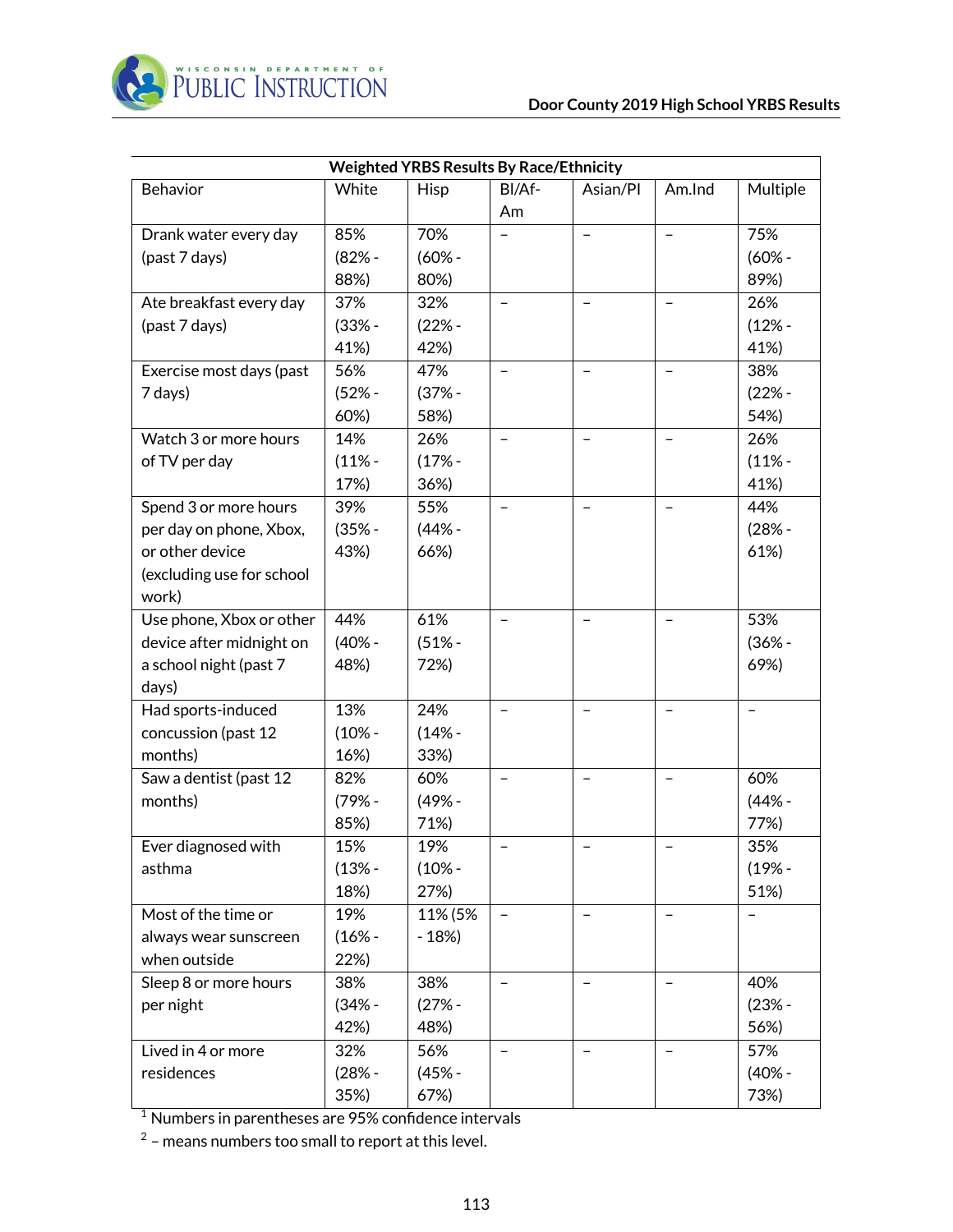

| <b>Weighted YRBS Results By Race/Ethnicity</b> |          |          |                          |                          |                          |          |
|------------------------------------------------|----------|----------|--------------------------|--------------------------|--------------------------|----------|
| Behavior                                       | White    | Hisp     | BI/Af-                   | Asian/Pl                 | Am.Ind                   | Multiple |
|                                                |          |          | Am                       |                          |                          |          |
| Experienced hunger due                         | 25%      | 34%      |                          | $\overline{\phantom{0}}$ | $\overline{\phantom{0}}$ | 50%      |
| to lack of food at home                        | $(22% -$ | $(23% -$ |                          |                          |                          | $(33% -$ |
| (past 30 days)                                 | 29%)     | 44%)     |                          |                          |                          | 67%)     |
| Have at least one                              | 86%      | 75%      | $\overline{\phantom{0}}$ |                          | $\qquad \qquad -$        | 78%      |
| supportive adult besides                       | $(83% -$ | $(66% -$ |                          |                          |                          | $(65% -$ |
| parent(s)                                      | 89%)     | 85%)     |                          |                          |                          | 92%)     |
| Participate in school                          | 74%      | 61%      |                          | $\overline{\phantom{0}}$ |                          | 69%      |
| activities, teams, or clubs                    | $(71% -$ | $(50% -$ |                          |                          |                          | $(53% -$ |
|                                                | 78%)     | 72%)     |                          |                          |                          | 84%)     |
| Agree or strongly agree                        | 62%      | 41%      | $\overline{\phantom{0}}$ |                          |                          | 44%      |
| that they belong at                            | $(58% -$ | $(30% -$ |                          |                          |                          | $(27% -$ |
| school                                         | 66%)     | 51%)     |                          |                          |                          | 61%)     |
| Have at least one teacher                      | 73%      | 54%      | $\overline{\phantom{0}}$ | $\equiv$                 |                          | 79%      |
| or other adult at school                       | $(69% -$ | $(43% -$ |                          |                          |                          | $(66% -$ |
| to talk to                                     | 76%)     | 65%)     |                          |                          |                          | 92%)     |
| Most of the time or                            | 22%      | 18% (9%  | $\equiv$                 | $\equiv$                 | $\qquad \qquad -$        |          |
| always get emotional                           | $(18% -$ | $-27%$   |                          |                          |                          |          |
| support when needed                            | 26%)     |          |                          |                          |                          |          |
| List adult as most likely                      | 29%      | 30%      |                          |                          |                          | 29%      |
| source of emotional                            | $(25% -$ | $(19% -$ |                          |                          |                          | $(12% -$ |
| support                                        | 33%)     | 42%)     |                          |                          |                          | 47%)     |
| In excellent or very good                      | 52%      | 39%      |                          |                          |                          | 39%      |
| health                                         | $(48% -$ | $(29% -$ |                          |                          |                          | $(22% -$ |
|                                                | 56%)     | 50%)     |                          |                          |                          | 55%)     |
| Have physical disability                       | 13%      | 9% (3% - |                          |                          |                          | 20% (6%  |
| or chronic health                              | $(10% -$ | 15%)     |                          |                          |                          | $-33%$   |
| problem                                        | 16%)     |          |                          |                          |                          |          |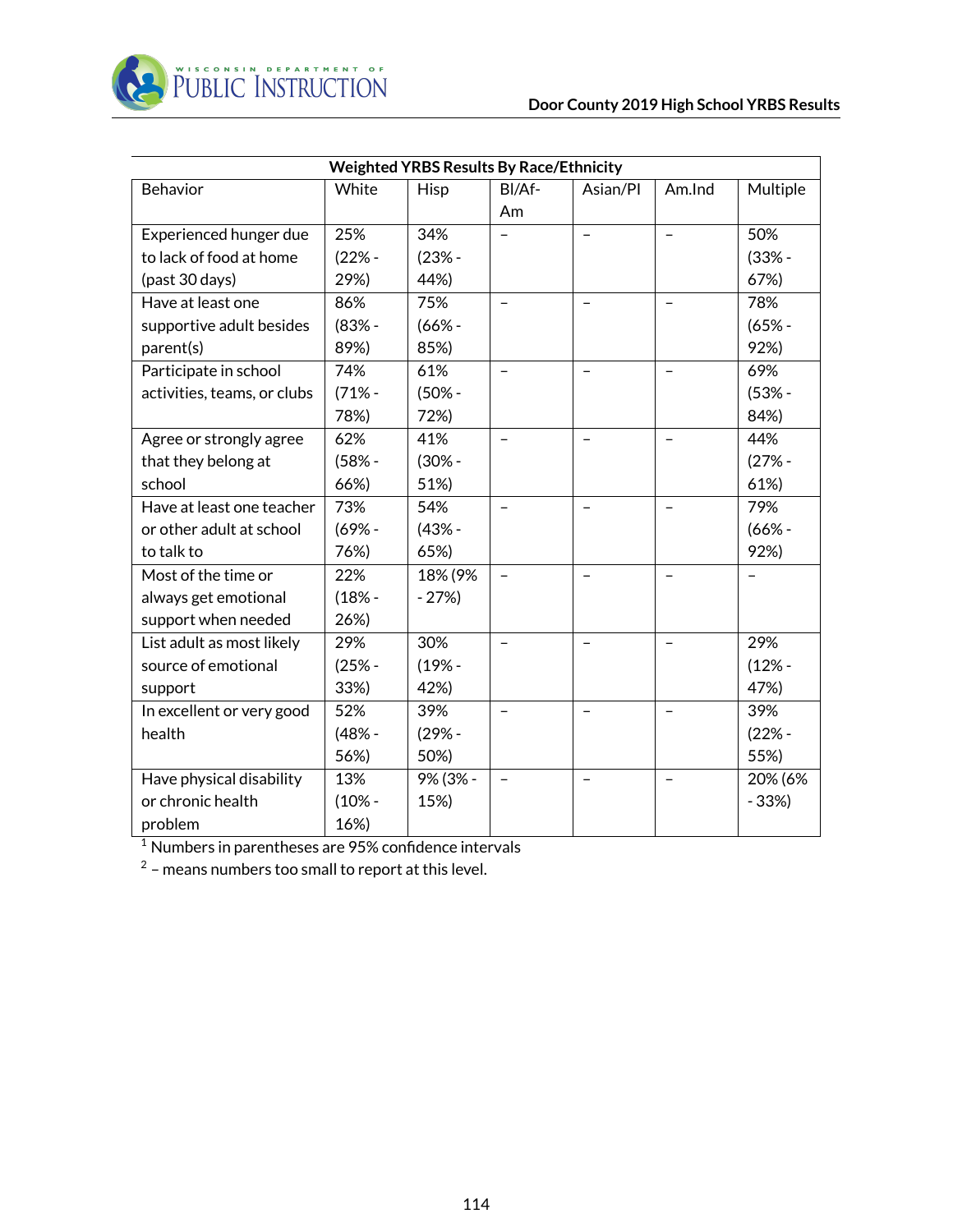

### **Tables by LGBT Status**

| Weighted YRBS Results By Sexual Orientation and Gender Identity |                 |                          |  |  |  |  |
|-----------------------------------------------------------------|-----------------|--------------------------|--|--|--|--|
| Behavior                                                        | <b>LGBT</b>     | Straight-Cisgender       |  |  |  |  |
| Most of the time or always wear a seatbelt                      | 84% (75% - 92%) | 89% (87% - 92%)          |  |  |  |  |
| Rode with driver who drank (past 30 days)                       | 18% (8% - 27%)  | 17% (14% - 20%)          |  |  |  |  |
| Drove after drinking (past 30 days)                             | 17% (4% - 29%)  | 5% (3% - 7%)             |  |  |  |  |
| Text/email while driving(past 30 days)                          | 55% (39% - 72%) | 42% (38% - 47%)          |  |  |  |  |
| Missed school due to safety concerns at school                  | 19% (10% - 28%) | 3% (2% - 4%)             |  |  |  |  |
| or en route (past 30 days)                                      |                 |                          |  |  |  |  |
| Brought a gun to school (past 30 days)                          | $\overline{a}$  | $\overline{\phantom{0}}$ |  |  |  |  |
| Threatened or injured with weapon at school                     | 16% (7% - 24%)  | 5% (3% - 7%)             |  |  |  |  |
| (past 12 months)                                                |                 |                          |  |  |  |  |
| Most of the time or always feel safe at school                  | 72% (62% - 83%) | 86% (83% - 88%)          |  |  |  |  |
| In a physical fight on school property (past 12                 | 21% (11% - 30%) | 8% (6% - 11%)            |  |  |  |  |
| months)                                                         |                 |                          |  |  |  |  |
| Agree or strongly agree that violence is a                      | 25% (15% - 36%) | 10% (8% - 12%)           |  |  |  |  |
| problem at their school                                         |                 |                          |  |  |  |  |
| Most of the time or always feel safe in their                   | 77% (66% - 87%) | 94% (92% - 96%)          |  |  |  |  |
| neighborhood                                                    |                 |                          |  |  |  |  |
| Ever been raped                                                 | 24% (14% - 34%) | 8% (6% - 10%)            |  |  |  |  |
| Ever been forced to do anything sexual                          | 49% (37% - 62%) | 18% (15% - 20%)          |  |  |  |  |
| Dating partner forced something sexual in past                  | 28% (15% - 41%) | 10% (7% - 13%)           |  |  |  |  |
| 12 months                                                       |                 |                          |  |  |  |  |
| Physical violence by dating partner (past 12                    | 21% (9% - 32%)  | 7% (5% - 10%)            |  |  |  |  |
| months)                                                         |                 |                          |  |  |  |  |
| Composite measure: answered affirmatively to                    | 52% (40% - 64%) | 21% (18% - 25%)          |  |  |  |  |
| any sexual or dating violence question                          |                 |                          |  |  |  |  |
| Sent, received or shared sexual photos or images                | 28% (17% - 39%) | 16% (13% - 19%)          |  |  |  |  |
| (past 30 days)                                                  |                 |                          |  |  |  |  |
| Bullied on school property (past 12 months)                     | 42% (30% - 54%) | 22% (18% - 25%)          |  |  |  |  |
| Electronically bullied (past 12 months)                         | 44% (32% - 56%) | 15% (12% - 18%)          |  |  |  |  |
| Composite measure: answered affirmatively to                    | 58% (46% - 70%) | 27% (24% - 31%)          |  |  |  |  |
| being bullied online and/or at school                           |                 |                          |  |  |  |  |
| Agree/strongly agree that bullying is a problem                 | 49% (37% - 61%) | 34% (30% - 37%)          |  |  |  |  |
| at school                                                       |                 |                          |  |  |  |  |
| Self-harm (past 12 months)                                      | 53% (41% - 65%) | 12% (10% - 15%)          |  |  |  |  |
| Problems with anxiety (past 12 months)                          | 83% (73% - 92%) | 44% (40% - 48%)          |  |  |  |  |
| So sad or hopeless that stopped usual activities                | 67% (55% - 78%) | 24% (20% - 27%)          |  |  |  |  |
| (past 12 months)                                                |                 |                          |  |  |  |  |
| Seriously considered suicide (past 12 months)                   | 43% (31% - 55%) | 11% (8% - 13%)           |  |  |  |  |
| Made a suicide plan (past 12 months)                            | 42% (30% - 54%) | 7% (5% - 9%)             |  |  |  |  |

<sup>1</sup> Numbers in parentheses are 95% confidence intervals

 $^2$  – means numbers too small to report at this level.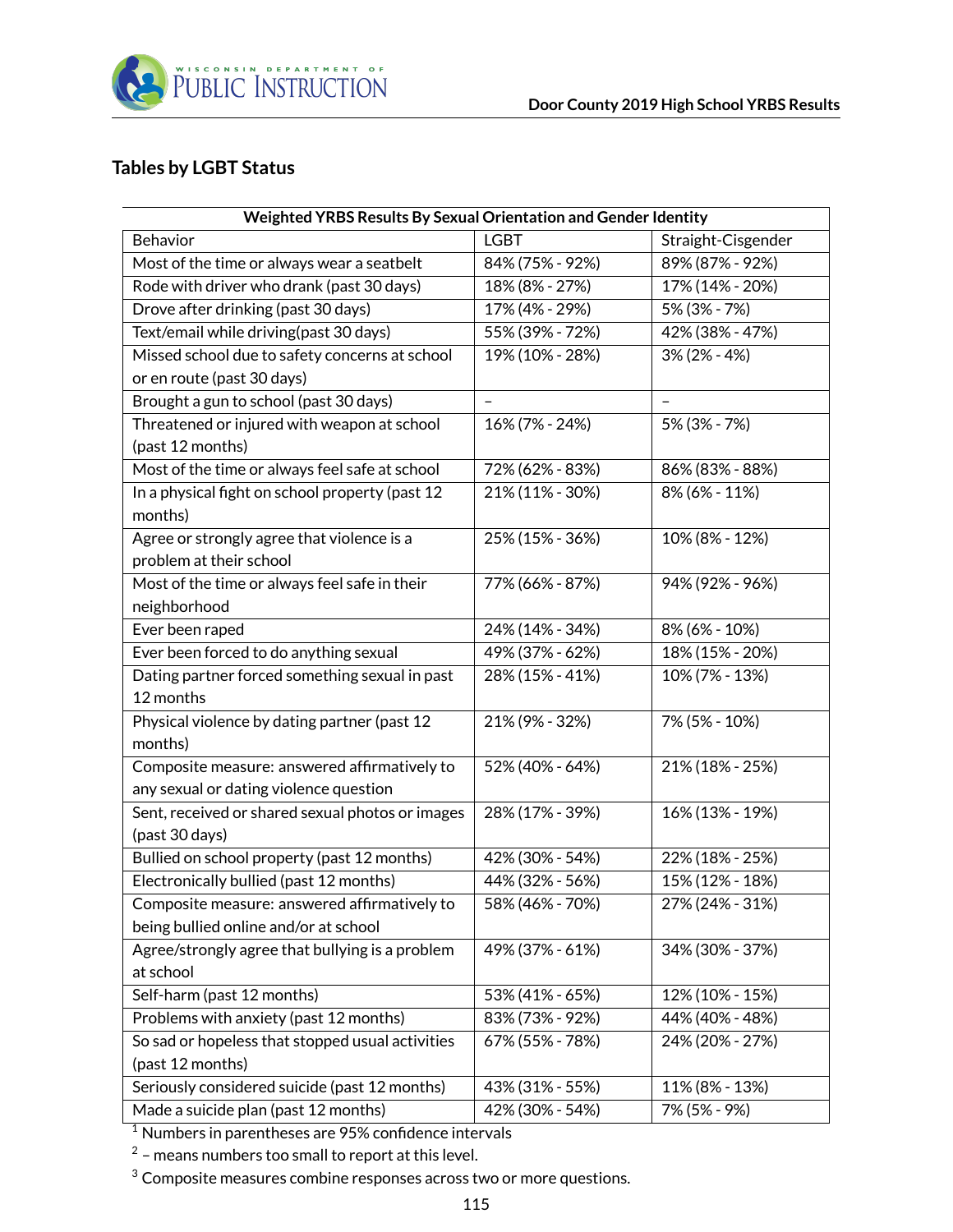

| Weighted YRBS Results By Sexual Orientation and Gender Identity |                   |                    |  |  |  |  |
|-----------------------------------------------------------------|-------------------|--------------------|--|--|--|--|
| Behavior                                                        | <b>LGBT</b>       | Straight-Cisgender |  |  |  |  |
| Attempted suicide (past 12 months)                              | 34% (22% - 46%)   | $3\%$ (2% - 5%)    |  |  |  |  |
| Composite measure: answered affirmatively to                    | 90% (82% - 97%)   | 52% (48% - 55%)    |  |  |  |  |
| any of the previous six mental health questions                 |                   |                    |  |  |  |  |
| Among students who attempted suicide, percent                   | $\qquad \qquad -$ |                    |  |  |  |  |
| who received medical attention (past 12                         |                   |                    |  |  |  |  |
| months)                                                         |                   |                    |  |  |  |  |
| Ever tried cigarettes                                           | 47% (35% - 59%)   | 18% (15% - 21%)    |  |  |  |  |
| Among smokers, the percent who tried                            | 38% (21% - 54%)   | 24% (16% - 32%)    |  |  |  |  |
| cigarettes before age 13                                        |                   |                    |  |  |  |  |
| Smoke cigarettes (past 30 days)                                 | 29% (18% - 40%)   | 4% (2% - 6%)       |  |  |  |  |
| Ever tried vaping/juul/e-cigarettes                             | 60% (48% - 72%)   | 36% (33% - 40%)    |  |  |  |  |
| Vape/juul/e-cigarettes (past 30 days)                           | 42% (29% - 55%)   | 15% (12% - 18%)    |  |  |  |  |
| Use chew, dip, other smokeless tobacco (past 30                 |                   |                    |  |  |  |  |
| days)                                                           |                   |                    |  |  |  |  |
| Smoke cigars/cigarillos (past 30 days)                          | 13% (5% - 22%)    | 4% (2% - 5%)       |  |  |  |  |
| Among students who vaped or used other                          | 56% (39% - 74%)   | 53% (44% - 62%)    |  |  |  |  |
| tobacco products, the percent who tried to quit                 |                   |                    |  |  |  |  |
| (past 12 months)                                                |                   |                    |  |  |  |  |
| Ever had an alcoholic beverage                                  | 77% (66% - 87%)   | 59% (55% - 63%)    |  |  |  |  |
| Among students who have drunk alcohol,                          | 37% (23% - 51%)   | 25% (21% - 30%)    |  |  |  |  |
| percent whose first drink was before age 13                     |                   |                    |  |  |  |  |
| Drank alcohol (past 30 days)                                    | 45% (33% - 58%)   | 29% (25% - 33%)    |  |  |  |  |
| Binge drinking (past 30 days)                                   | 22% (12% - 32%)   | 12% (9% - 15%)     |  |  |  |  |
| Ever used marijuana                                             | 43% (31% - 55%)   | 19% (16% - 23%)    |  |  |  |  |
| Among students who tried marijuana, the                         |                   |                    |  |  |  |  |
| percent who first tried it before age 13                        |                   |                    |  |  |  |  |
| Use marijuana (past 30 days)                                    | 18% (9% - 28%)    | 7% (5% - 9%)       |  |  |  |  |
| Ever misused a prescription pain medicine                       | 24% (14% - 34%)   | 6% (4% - 8%)       |  |  |  |  |
| Ever misused an over-the-counter drug                           | 22% (12% - 32%)   | 4% (3% - 6%)       |  |  |  |  |
| Ever used heroin                                                | 8% (2% - 15%)     | 1% (0% - 2%)       |  |  |  |  |
| Ever used methamphetamines                                      | 14% (6% - 23%)    | 1% (0% - 2%)       |  |  |  |  |
| Were offered, sold, or given drugs on school                    | 24% (13% - 34%)   | 5% (3% - 6%)       |  |  |  |  |
| property (past 12 months)                                       |                   |                    |  |  |  |  |
| Attended school under the influence of alcohol                  | 23% (13% - 34%)   | 6% (4% - 7%)       |  |  |  |  |
| or drugs (past 12 months)                                       |                   |                    |  |  |  |  |
| Used any illegal drugs besides marijuana (past                  | 19% (9% - 28%)    | 2% (1% - 3%)       |  |  |  |  |
| 12 months)                                                      |                   |                    |  |  |  |  |
| Ever had sexual intercourse                                     | 47% (34% - 60%)   | 34% (31% - 38%)    |  |  |  |  |
| Among sexually active students, the percent                     | $\qquad \qquad -$ |                    |  |  |  |  |
| whose first sexual intercourse was before age 13                |                   |                    |  |  |  |  |
| Among sexually active students, the percent                     | 42% (24% - 61%)   | 21% (15% - 26%)    |  |  |  |  |
| who have had 4 or more sexual partners                          |                   |                    |  |  |  |  |

 $^2$  – means numbers too small to report at this level  $_{\rm 16}^{\rm 2}$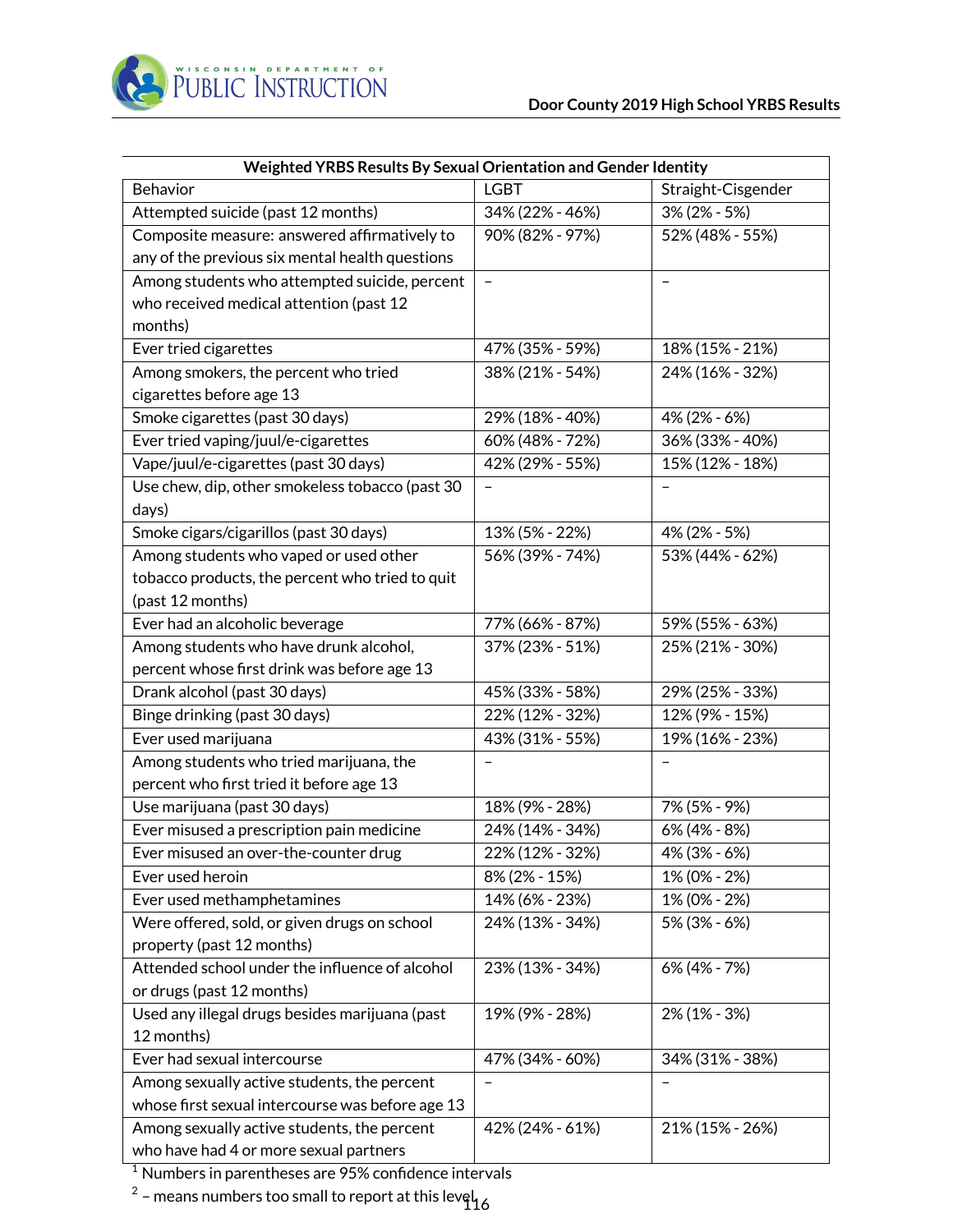

| Weighted YRBS Results By Sexual Orientation and Gender Identity |                 |                    |  |  |  |  |
|-----------------------------------------------------------------|-----------------|--------------------|--|--|--|--|
| Behavior                                                        | <b>LGBT</b>     | Straight-Cisgender |  |  |  |  |
| Currently sexually active (past 3 months)                       | 31% (20% - 43%) | 25% (21% - 28%)    |  |  |  |  |
| Among sexually active students, the percent                     | 47% (28% - 65%) | 71% (65% - 78%)    |  |  |  |  |
| who used a condom during last sexual                            |                 |                    |  |  |  |  |
| intercourse                                                     |                 |                    |  |  |  |  |
| Among sexually active students, the percent                     | 27% (11% - 44%) | $3\%$ (1% - 6%)    |  |  |  |  |
| who had sex without any pregnancy prevention                    |                 |                    |  |  |  |  |
| method                                                          |                 |                    |  |  |  |  |
| Ate fruit every day (past 7 days)                               | 32% (21% - 44%) | 47% (43% - 51%)    |  |  |  |  |
| Ate vegetables every day (past 7 days)                          | 38% (26% - 50%) | 46% (42% - 50%)    |  |  |  |  |
| Drank water every day (past 7 days)                             | 76% (66% - 87%) | 84% (81% - 87%)    |  |  |  |  |
| Ate breakfast every day (past 7 days)                           | 31% (19% - 42%) | 37% (34% - 41%)    |  |  |  |  |
| Exercise most days (past 7 days)                                | 42% (30% - 54%) | 58% (54% - 62%)    |  |  |  |  |
| Watch 3 or more hours of TV per day                             | 13% (6% - 21%)  | 15% (12% - 18%)    |  |  |  |  |
| Spend 3 or more hours per day on phone, Xbox,                   | 47% (35% - 59%) | 39% (35% - 43%)    |  |  |  |  |
| or other device (excluding use for school work)                 |                 |                    |  |  |  |  |
| Use phone, Xbox or other device after midnight                  | 61% (49% - 73%) | 44% (40% - 48%)    |  |  |  |  |
| on a school night (past 7 days)                                 |                 |                    |  |  |  |  |
| Had sports-induced concussion (past 12                          | 22% (12% - 31%) | 14% (11% - 16%)    |  |  |  |  |
| months)                                                         |                 |                    |  |  |  |  |
| Saw a dentist (past 12 months)                                  | 71% (60% - 82%) | 81% (78% - 84%)    |  |  |  |  |
| Ever diagnosed with asthma                                      | 23% (13% - 33%) | 16% (14% - 19%)    |  |  |  |  |
| Most of the time or always wear sunscreen                       | 10% (3% - 17%)  | 18% (15% - 21%)    |  |  |  |  |
| when outside                                                    |                 |                    |  |  |  |  |
| Sleep 8 or more hours per night                                 | 30% (19% - 42%) | 39% (35% - 43%)    |  |  |  |  |
| Lived in 4 or more residences                                   | 63% (51% - 75%) | 32% (28% - 35%)    |  |  |  |  |
| Experienced hunger due to lack of food at home                  | 53% (41% - 65%) | 23% (19% - 26%)    |  |  |  |  |
| (past 30 days)                                                  |                 |                    |  |  |  |  |
| Have at least one supportive adult besides                      | 84% (75% - 93%) | 86% (83% - 88%)    |  |  |  |  |
| parent(s)                                                       |                 |                    |  |  |  |  |
| Participate in school activities, teams, or clubs               | 66% (54% - 77%) | 75% (71% - 78%)    |  |  |  |  |
| Agree or strongly agree that they belong at                     | 25% (15% - 36%) | 65% (61% - 69%)    |  |  |  |  |
| school                                                          |                 |                    |  |  |  |  |
| Have at least one teacher or other adult at                     | 71% (60% - 82%) | 73% (69% - 76%)    |  |  |  |  |
| school to talk to                                               |                 |                    |  |  |  |  |
| Most of the time or always get emotional                        | 10% (3% - 17%)  | 24% (20% - 28%)    |  |  |  |  |
| support when needed                                             |                 |                    |  |  |  |  |
| List adult as most likely source of emotional                   | 31% (19% - 42%) | 28% (24% - 32%)    |  |  |  |  |
| support                                                         |                 |                    |  |  |  |  |
| In excellent or very good health                                | 24% (13% - 34%) | 55% (51% - 59%)    |  |  |  |  |
| Have physical disability or chronic health                      | 25% (15% - 35%) | 12% (9% - 14%)     |  |  |  |  |
| problem                                                         |                 |                    |  |  |  |  |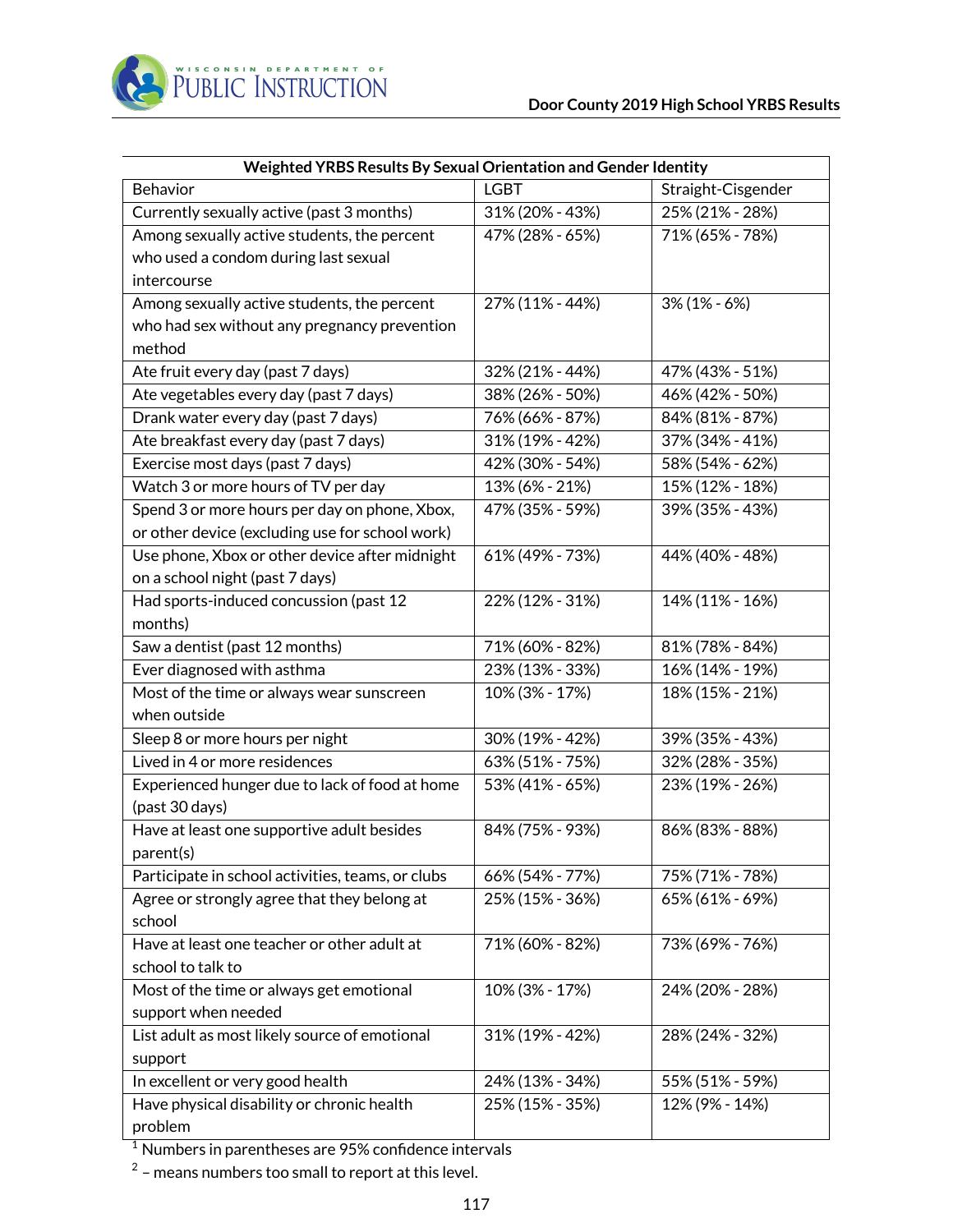

# **Tables by Average Grades (Self-Reported)**

| Weighted YRBS Results By Average Grades (Self-Reported) |                          |            |                |            |  |  |
|---------------------------------------------------------|--------------------------|------------|----------------|------------|--|--|
| Behavior                                                | A's                      | B's        | C <sub>s</sub> | D's or F's |  |  |
| Most of the time or always wear a                       | 93% (90% -               | 89% (85% - | 83% (75% -     | 63% (48% - |  |  |
| seatbelt                                                | 96%)                     | 93%)       | 90%)           | 79%)       |  |  |
| Rode with driver who drank (past 30                     | 15% (11% -               | 18% (13% - | 17% (10% -     | 37% (21% - |  |  |
| days)                                                   | 19%)                     | 22%)       | 24%)           | 52%)       |  |  |
| Drove after drinking (past 30 days)                     | 4% (1% -                 |            |                | 40% (19% - |  |  |
|                                                         | 7%)                      |            |                | 60%)       |  |  |
| Text/email while driving(past 30 days)                  | 43% (37% -               | 40% (32% - | 38% (25% -     | 74% (58% - |  |  |
|                                                         | 50%)                     | 48%)       | 51%)           | 91%)       |  |  |
| Missed school due to safety concerns at                 | 2% (0% -                 | 5% (2% -   | 6% (1% -       | 28% (14% - |  |  |
| school or en route (past 30 days)                       | 3%)                      | 7%)        | 11%)           | 42%)       |  |  |
| Brought a gun to school (past 30 days)                  | $\overline{\phantom{0}}$ |            | $\overline{a}$ |            |  |  |
| Threatened or injured with weapon at                    | 5% (2% -                 | 6% (3% -   |                |            |  |  |
| school (past 12 months)                                 | 7%)                      | 9%)        |                |            |  |  |
| Most of the time or always feel safe at                 | 87% (84% -               | 84% (79% - | 82% (75% -     | 66% (51% - |  |  |
| school                                                  | 91%)                     | 88%)       | 89%)           | 81%)       |  |  |
| In a physical fight on school property                  | 4% (2% -                 | 7% (4% -   | 15% (8% -      | 36% (21% - |  |  |
| (past 12 months)                                        | 7%)                      | 10%)       | 22%)           | 51%)       |  |  |
| Agree or strongly agree that violence is a              | 9% (6% -                 | 10% (6% -  | 16% (9% -      | 21% (9% -  |  |  |
| problem at their school                                 | 12%)                     | 14%)       | 23%)           | 33%)       |  |  |
| Most of the time or always feel safe in                 | 94% (92% -               | 94% (91% - | 88% (81% -     | 71% (57% - |  |  |
| their neighborhood                                      | 97%)                     | 97%)       | 95%)           | 85%)       |  |  |
| Ever been raped                                         | 5% (2% -                 | 9% (5% -   | 11% (5% -      | 31% (16% - |  |  |
|                                                         | 7%)                      | 12%)       | 18%)           | 46%)       |  |  |
| Ever been forced to do anything sexual                  | 15% (11% -               | 20% (16% - | 25% (16% -     | 44% (28% - |  |  |
|                                                         | 19%)                     | 25%)       | 34%)           | 60%)       |  |  |
| Dating partner forced something sexual                  | 9% (5% -                 | 11% (6% -  | 18% (8% -      | 27% (10% - |  |  |
| in past 12 months                                       | 13%)                     | 16%)       | 27%)           | 43%)       |  |  |
| Physical violence by dating partner (past               | 4% (2% -                 | 7% (3% -   | 18% (8% -      | 26% (10% - |  |  |
| 12 months)                                              | 7%)                      | 11%)       | 28%)           | 41%)       |  |  |
| Composite measure: answered                             | 18% (13% -               | 24% (19% - | 30% (21% -     | 51% (35% - |  |  |
| affirmatively to any sexual or dating                   | 22%)                     | 30%)       | 39%)           | 67%)       |  |  |
| violence question                                       |                          |            |                |            |  |  |
| Sent, received or shared sexual photos or               | 17% (13% -               | 14% (10% - | 18% (11% -     | 24% (11% - |  |  |
| images (past 30 days)                                   | 21%)                     | 19%)       | 26%)           | 37%)       |  |  |

 $\frac{1}{1}$  Numbers in parentheses are 95% confidence intervals

 $^2$  – means numbers too small to report at this level.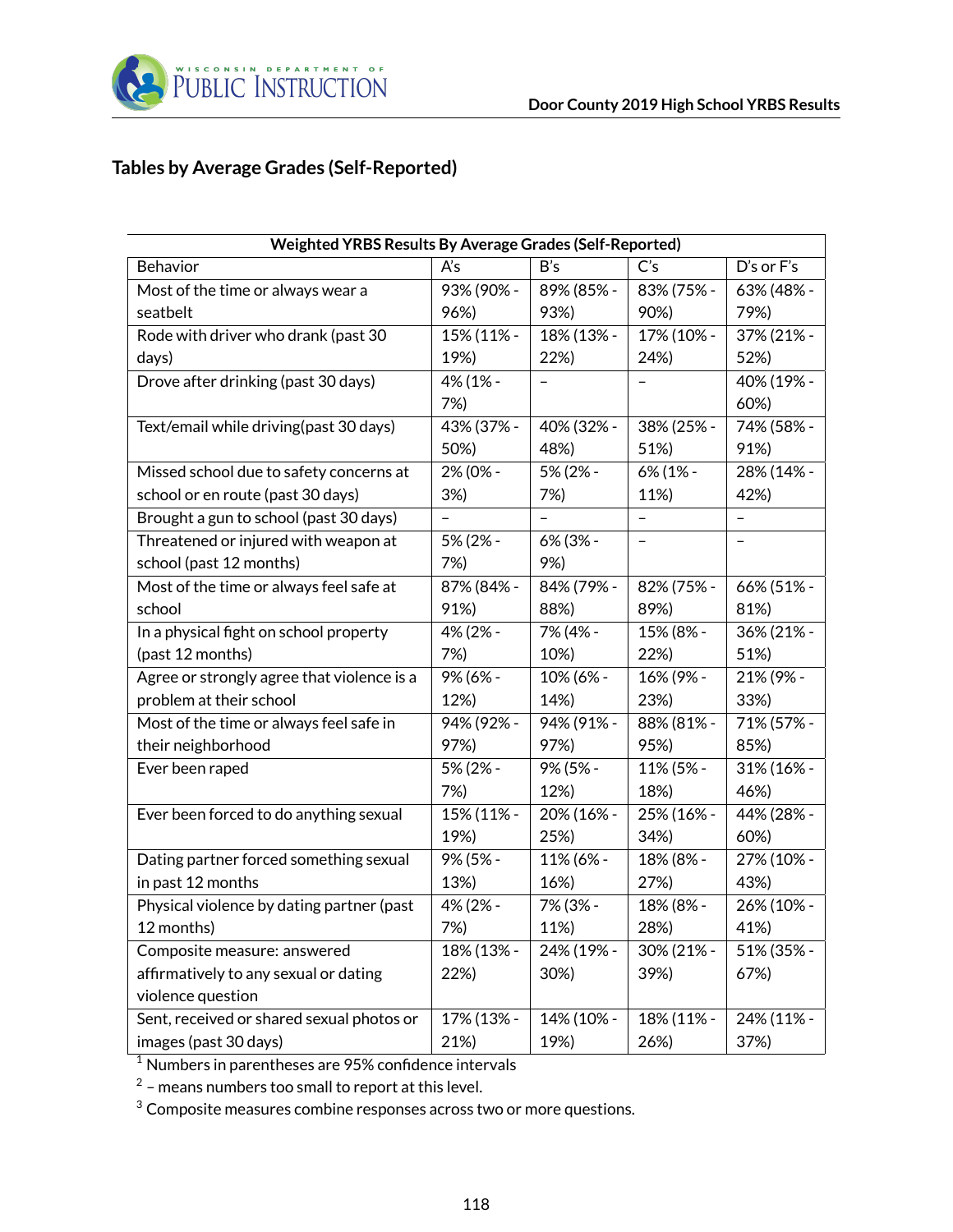| Weighted YRBS Results By Average Grades (Self-Reported) |                   |             |                          |            |  |  |
|---------------------------------------------------------|-------------------|-------------|--------------------------|------------|--|--|
| Behavior                                                | A's               | B's         | C's                      | D's or F's |  |  |
| Bullied on school property (past 12                     | 21% (16% -        | 22% (17% -  | 31% (22% -               | 38% (22% - |  |  |
| months)                                                 | 25%)              | 27%)        | 40%)                     | 53%)       |  |  |
| Electronically bullied (past 12 months)                 | 13% (10% -        | 19% (14% -  | 23% (15% -               | 44% (28% - |  |  |
|                                                         | 17%)              | 23%)        | 31%)                     | 59%)       |  |  |
| Composite measure: answered                             | 26% (21% -        | 29% (24% -  | 39% (29% -               | 53% (37% - |  |  |
| affirmatively to being bullied online                   | 30%)              | 35%)        | 49%)                     | 68%)       |  |  |
| and/or at school                                        |                   |             |                          |            |  |  |
| Agree/strongly agree that bullying is a                 | 33% (28% -        | 37% (31% -  | 28% (20% -               | 42% (27% - |  |  |
| problem at school                                       | 38%)              | 43%)        | 37%)                     | 58%)       |  |  |
| Self-harm (past 12 months)                              | 13% (9% -         | 16% (11% -  | 22% (14% -               | 38% (23% - |  |  |
|                                                         | 16%)              | 20%)        | 29%)                     | 54%)       |  |  |
| Problems with anxiety (past 12 months)                  | 44% (38% -        | 48% (41% -  | 56% (46% -               | 65% (50% - |  |  |
|                                                         | 49%)              | 54%)        | 66%)                     | 81%)       |  |  |
| So sad or hopeless that stopped usual                   | 19% (14% -        | 29% (24% -  | 36% (26% -               | 57% (41% - |  |  |
| activities (past 12 months)                             | 23%)              | 35%)        | 45%)                     | 73%)       |  |  |
| Seriously considered suicide (past 12                   | 9% (6% -          | 14% (10% -  | 20% (12% -               | 36% (21% - |  |  |
| months)                                                 | 12%)              | 18%)        | 28%)                     | 50%)       |  |  |
| Made a suicide plan (past 12 months)                    | 8% (5% -          | 9% (6% -    | 14% (8% -                | 22% (10% - |  |  |
|                                                         | 10%)              | 13%)        | 21%)                     | 35%)       |  |  |
| Attempted suicide (past 12 months)                      | 2% (1% -          | 7% (4% -    | 8% (3% -                 | 28% (13% - |  |  |
|                                                         | 4%)               | 10%)        | 14%)                     | 43%)       |  |  |
| Composite measure: answered                             | 49% (44% -        | 56% (50% -  | 60% (51% -               | 75% (61% - |  |  |
| affirmatively to any of the previous six                | 55%)              | 62%)        | 70%)                     | 89%)       |  |  |
| mental health questions                                 |                   |             |                          |            |  |  |
| Among students who attempted suicide,                   | $\qquad \qquad -$ | -           | $\overline{\phantom{0}}$ | -          |  |  |
| percent who received medical attention                  |                   |             |                          |            |  |  |
| (past 12 months)                                        |                   |             |                          |            |  |  |
| Ever tried cigarettes                                   | 11% (7% -         | 18% (13% -  | 40% (30% -               | 63% (47% - |  |  |
|                                                         | 14%)              | 22%)        | 49%)                     | 78%)       |  |  |
| Among smokers, the percent who tried                    | $\qquad \qquad -$ | 32% (18% -  | $\qquad \qquad -$        | 38% (18% - |  |  |
| cigarettes before age 13                                |                   | 46%)        |                          | 58%)       |  |  |
| Smoke cigarettes (past 30 days)                         | $\qquad \qquad -$ |             | 14% (7% -                | 33% (18% - |  |  |
|                                                         |                   |             | 21%)                     | 48%)       |  |  |
| Ever tried vaping/juul/e-cigarettes                     | 30% (25% -        | 36% (31% -  | 56% (46% -               | 66% (51% - |  |  |
|                                                         | 36%)              | 42%)        | 65%)                     | 81%)       |  |  |
| Vape/juul/e-cigarettes (past 30 days)                   | 11% (7% -         | 15% (10% -  | 26% (17% -               | 45% (28% - |  |  |
|                                                         | 14%)              | 19%)        | 35%)                     | 61%)       |  |  |
| Use chew, dip, other smokeless tobacco                  | -                 | -           | 7% (2% -                 | 25% (11% - |  |  |
| (past 30 days)                                          |                   |             | 12%)                     | 40%)       |  |  |
| Smoke cigars/cigarillos (past 30 days)                  |                   | $3\%$ (1% - |                          | 39% (22% - |  |  |
|                                                         |                   | 5%)         |                          | 55%)       |  |  |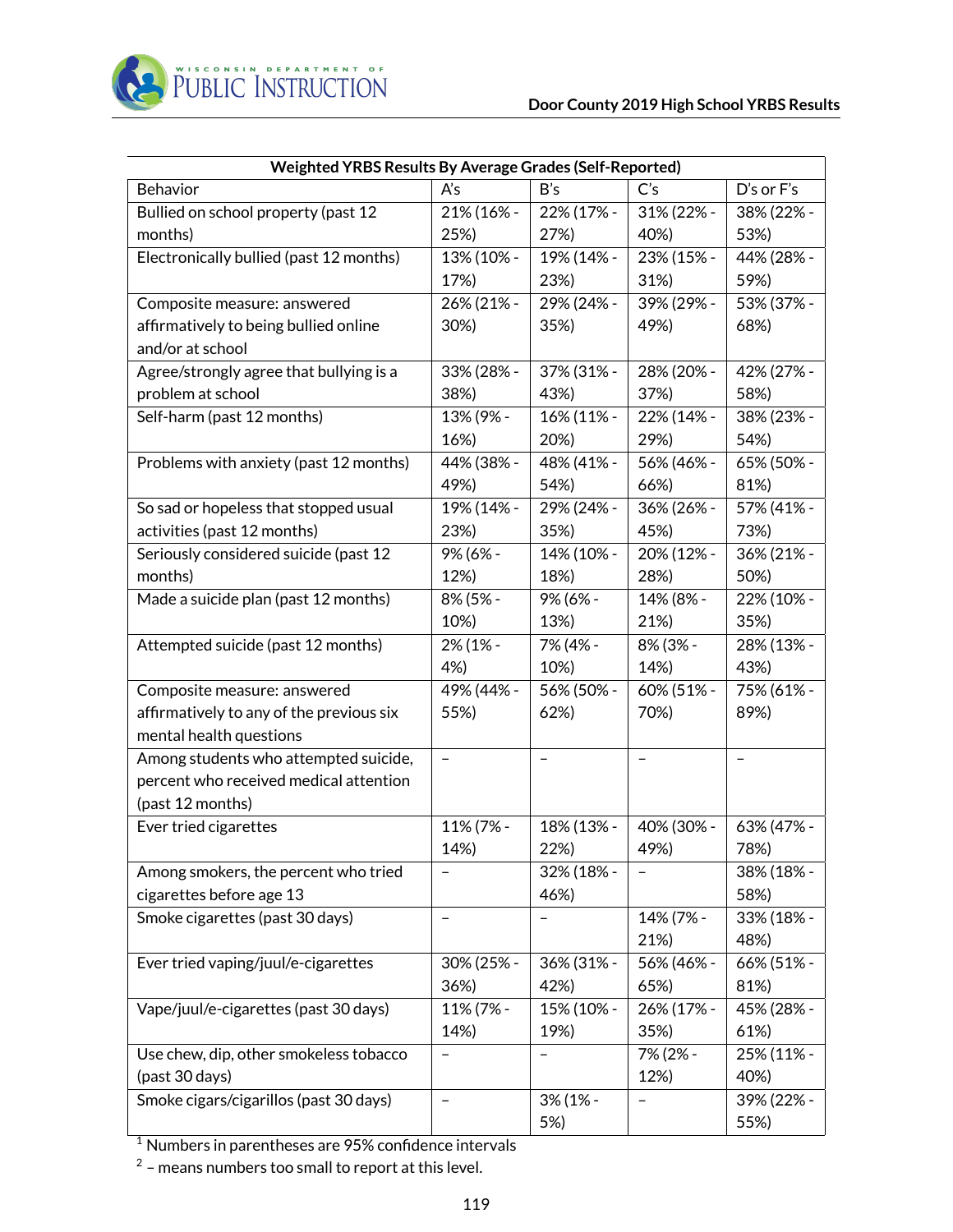

|                                          | Weighted YRBS Results By Average Grades (Self-Reported) |                   |                          |            |  |  |  |
|------------------------------------------|---------------------------------------------------------|-------------------|--------------------------|------------|--|--|--|
| Behavior                                 | A's                                                     | B's               | C's                      | D's or F's |  |  |  |
| Among students who vaped or used         | 63% (48% -                                              | 54% (41% -        |                          |            |  |  |  |
| other tobacco products, the percent who  | 77%)                                                    | 67%)              |                          |            |  |  |  |
| tried to quit (past 12 months)           |                                                         |                   |                          |            |  |  |  |
| Ever had an alcoholic beverage           | 56% (50% -                                              | 60% (54% -        | 65% (56% -               | 87% (77% - |  |  |  |
|                                          | 62%)                                                    | 66%)              | 75%)                     | 98%)       |  |  |  |
| Among students who have drunk alcohol,   | 22% (15% -                                              | 24% (16% -        | 37% (24% -               | 49% (30% - |  |  |  |
| percent whose first drink was before age | 28%)                                                    | 31%)              | 50%)                     | 68%)       |  |  |  |
| 13                                       |                                                         |                   |                          |            |  |  |  |
| Drank alcohol (past 30 days)             | 27% (22% -                                              | 31% (25% -        | 30% (20% -               | 55% (39% - |  |  |  |
|                                          | 33%)                                                    | 37%)              | 39%)                     | 71%)       |  |  |  |
| Binge drinking (past 30 days)            | 11% (7% -                                               | 11% (7% -         | 18% (10% -               | 40% (24% - |  |  |  |
|                                          | 14%)                                                    | 15%)              | 26%)                     | 56%)       |  |  |  |
| Ever used marijuana                      | 16% (12% -                                              | 19% (14% -        | 30% (21% -               | 48% (32% - |  |  |  |
|                                          | 20%)                                                    | 24%)              | 40%)                     | 64%)       |  |  |  |
| Among students who tried marijuana, the  | -                                                       | 12% (3% -         |                          |            |  |  |  |
| percent who first tried it before age 13 |                                                         | 21%)              |                          |            |  |  |  |
| Use marijuana (past 30 days)             | 4% (2% -                                                | 6% (3% -          | 12% (5% -                | 34% (19% - |  |  |  |
|                                          | 6%)                                                     | 9%)               | 18%)                     | 49%)       |  |  |  |
| Ever misused a prescription pain         | 4% (2% -                                                | 5% (2% -          | 13% (6% -                | 43% (27% - |  |  |  |
| medicine                                 | 6%                                                      | 8%)               | 19%)                     | 58%)       |  |  |  |
| Ever misused an over-the-counter drug    | 3% (1% -                                                | 4% (2% -          | 7% (2% -                 | 26% (13% - |  |  |  |
|                                          | 5%)                                                     | 6%)               | 12%)                     | 40%)       |  |  |  |
| Ever used heroin                         |                                                         |                   | 0% (0% -                 | 15% (4% -  |  |  |  |
|                                          |                                                         |                   | $0\%)$                   | 26%)       |  |  |  |
| Ever used methamphetamines               | $\qquad \qquad -$                                       | $\qquad \qquad -$ |                          | 17% (5% -  |  |  |  |
|                                          |                                                         |                   |                          | 29%)       |  |  |  |
| Were offered, sold, or given drugs on    | 5% (2% -                                                | 5% (2% -          | 10% (4% -                | 22% (9% -  |  |  |  |
| school property (past 12 months)         | 7%)                                                     | 8%)               | 16%)                     | 35%)       |  |  |  |
| Attended school under the influence of   | 3% (1% -                                                | 4% (2% -          | 13% (6% -                | 35% (20% - |  |  |  |
| alcohol or drugs (past 12 months)        | 5%)                                                     | 7%)               | 19%)                     | 49%)       |  |  |  |
| Used any illegal drugs besides marijuana | 2% (0% -                                                | $\qquad \qquad -$ | $\overline{\phantom{0}}$ | 22% (9% -  |  |  |  |
| (past 12 months)                         | 4%)                                                     |                   |                          | 34%)       |  |  |  |
| Ever had sexual intercourse              | 31% (25% -                                              | 34% (29% -        | 36% (26% -               | 57% (40% - |  |  |  |
|                                          | 36%)                                                    | 40%)              | 46%)                     | 74%)       |  |  |  |
| Among sexually active students, the      |                                                         |                   |                          |            |  |  |  |
| percent whose first sexual intercourse   |                                                         |                   |                          |            |  |  |  |
| was before age 13                        |                                                         |                   |                          |            |  |  |  |
| Among sexually active students, the      | $\qquad \qquad -$                                       | 20% (11% -        | 38% (20% -               |            |  |  |  |
| percent who have had 4 or more sexual    |                                                         | 29%)              | 55%)                     |            |  |  |  |
| partners                                 |                                                         |                   |                          |            |  |  |  |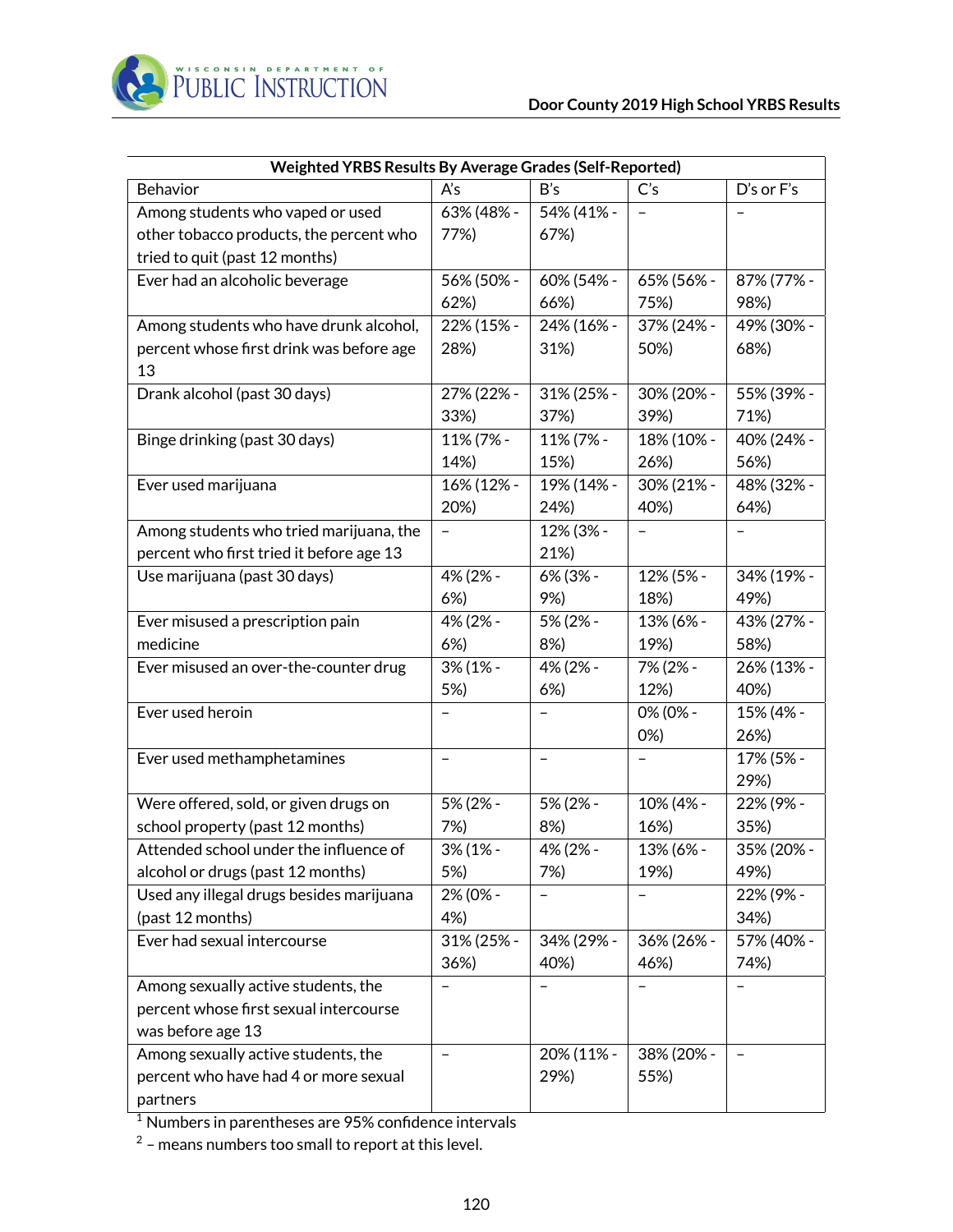| Weighted YRBS Results By Average Grades (Self-Reported) |                          |                          |                          |                   |
|---------------------------------------------------------|--------------------------|--------------------------|--------------------------|-------------------|
| Behavior                                                | A's                      | B's                      | C's                      | D's or F's        |
| Currently sexually active (past 3 months)               | 23% (18% -               | 24% (19% -               | 29% (20% -               | 40% (23% -        |
|                                                         | 28%)                     | 29%)                     | 39%)                     | 58%)              |
| Among sexually active students, the                     | 75% (66% -               | 73% (63% -               |                          |                   |
| percent who used a condom during last                   | 85%)                     | 83%)                     |                          |                   |
| sexual intercourse                                      |                          |                          |                          |                   |
| Among sexually active students, the                     | $\overline{\phantom{0}}$ | $\overline{\phantom{0}}$ | $\overline{\phantom{0}}$ | $\qquad \qquad -$ |
| percent who had sex without any                         |                          |                          |                          |                   |
| pregnancy prevention method                             |                          |                          |                          |                   |
| Ate fruit every day (past 7 days)                       | 51% (46% -               | 41% (34% -               | 45% (36% -               | 33% (17% -        |
|                                                         | 57%)                     | 47%)                     | 55%)                     | 48%)              |
| Ate vegetables every day (past 7 days)                  | 55% (49% -               | 40% (34% -               | 34% (25% -               | 41% (26% -        |
|                                                         | 60%)                     | 46%)                     | 43%)                     | 57%)              |
| Drank water every day (past 7 days)                     | 89% (86% -               | 84% (80% -               | 78% (70% -               | 62% (47% -        |
|                                                         | 93%)                     | 89%)                     | 87%)                     | 77%)              |
| Ate breakfast every day (past 7 days)                   | 41% (36% -               | 34% (28% -               | 35% (25% -               | 15% (4% -         |
|                                                         | 47%)                     | 39%)                     | 45%)                     | 26%)              |
| Exercise most days (past 7 days)                        | 57% (51% -               | 56% (50% -               | 57% (47% -               | 43% (28% -        |
|                                                         | 62%)                     | 62%)                     | 67%)                     | 59%)              |
| Watch 3 or more hours of TV per day                     | 13% (9% -                | 14% (10% -               | 22% (14% -               | 34% (19% -        |
|                                                         | 16%)                     | 19%)                     | 30%)                     | 48%)              |
| Spend 3 or more hours per day on phone,                 | 32% (27% -               | 42% (35% -               | 52% (42% -               | 53% (38% -        |
| Xbox, or other device (excluding use for                | 38%)                     | 48%)                     | 62%)                     | 69%)              |
| school work)                                            |                          |                          |                          |                   |
| Use phone, Xbox or other device after                   | 35% (29% -               | 45% (39% -               | 67% (58% -               | 74% (60% -        |
| midnight on a school night (past 7 days)                | 40%)                     | 51%)                     | 76%)                     | 89%)              |
| Had sports-induced concussion (past 12                  | 11% (7% -                | 12% (8% -                | 16% (9% -                | 37% (22% -        |
| months)                                                 | 15%)                     | 16%)                     | 23%)                     | 52%)              |
| Saw a dentist (past 12 months)                          | 90% (87% -               | 80% (75% -               | 62% (52% -               | 67% (52% -        |
|                                                         | 94%)                     | 85%)                     | 71%)                     | 81%)              |
| Ever diagnosed with asthma                              | 18% (14% -               | 13% (9% -                | 20% (12% -               | 22% (9% -         |
|                                                         | 22%)                     | 18%)                     | 28%)                     | 34%)              |
| Most of the time or always wear                         | 21% (16% -               | 17% (13% -               |                          |                   |
| sunscreen when outside                                  | 26%)                     | 22%)                     |                          |                   |
| Sleep 8 or more hours per night                         | 43% (37% -               | 37% (31% -               | 31% (22% -               | 21% (8% -         |
|                                                         | 48%)                     | 43%)                     | 40%)                     | 34%)              |
| Lived in 4 or more residences                           | 30% (24% -               | 33% (27% -               | 47% (37% -               | 47% (31% -        |
|                                                         | 35%)                     | 39%)                     | 57%)                     | 63%)              |
| Experienced hunger due to lack of food at               | 13% (9% -                | 31% (25% -               | 39% (29% -               | 58% (43% -        |
| home (past 30 days)                                     | 17%)                     | 37%)                     | 48%)                     | 74%)              |
| Have at least one supportive adult                      | 88% (84% -               | 88% (84% -               | 79% (71% -               | 60% (45% -        |
| besides parent(s)                                       | 91%)                     | 92%)                     | 87%)                     | 75%)              |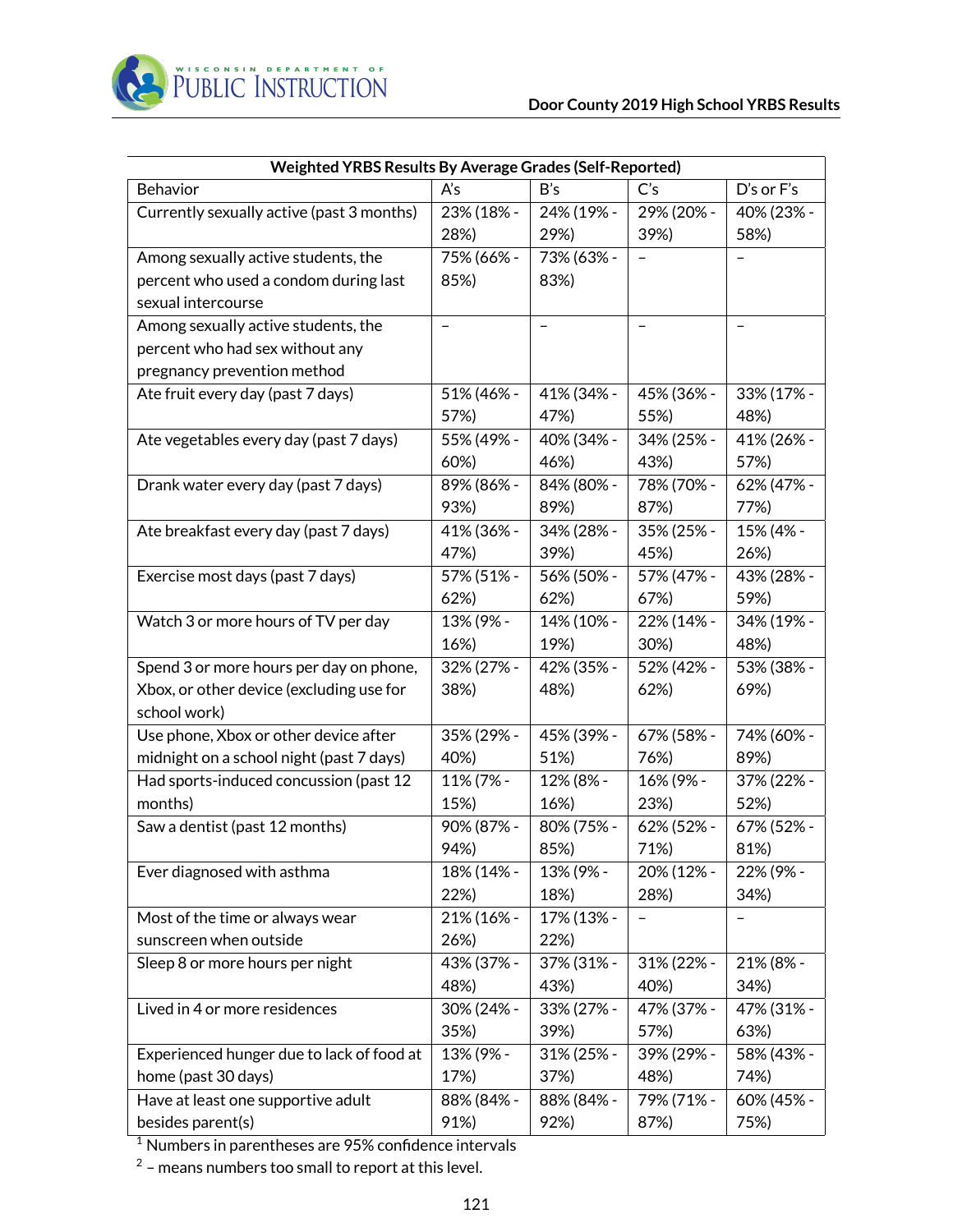

| Weighted YRBS Results By Average Grades (Self-Reported) |            |            |                |                |
|---------------------------------------------------------|------------|------------|----------------|----------------|
| Behavior                                                | A's        | B's        | C <sub>S</sub> | $D's$ or $F's$ |
| Participate in school activities, teams, or             | 87% (83% - | 72% (66% - | 54% (44% -     | 34% (20% -     |
| clubs                                                   | 91%)       | 77%)       | 64%)           | 49%)           |
| Agree or strongly agree that they belong                | 71% (65% - | 62% (56% - | 44% (34% -     | 25% (11% -     |
| at school                                               | 76%)       | 68%)       | 54%)           | 38%)           |
| Have at least one teacher or other adult                | 78% (73% - | 73% (68% - | 63% (53% -     | 49% (33% -     |
| at school to talk to                                    | 82%)       | 78%)       | 73%)           | 65%)           |
| Most of the time or always get emotional                | 28% (22% - | 21% (15% - |                |                |
| support when needed                                     | 34%)       | 26%)       |                |                |
| List adult as most likely source of                     | 28% (22% - | 29% (22% - | 38% (26% -     | 21% (7% -      |
| emotional support                                       | 34%)       | 35%)       | 49%)           | 36%)           |
| In excellent or very good health                        | 61% (56% - | 52% (46% - | 37% (28% -     | 33% (19% -     |
|                                                         | 67%)       | 58%)       | 47%)           | 48%)           |
| Have physical disability or chronic health              | 14% (10% - | 11% (7% -  | 12% (5% -      | 24% (11% -     |
| problem                                                 | 18%)       | 15%)       | 18%)           | 38%)           |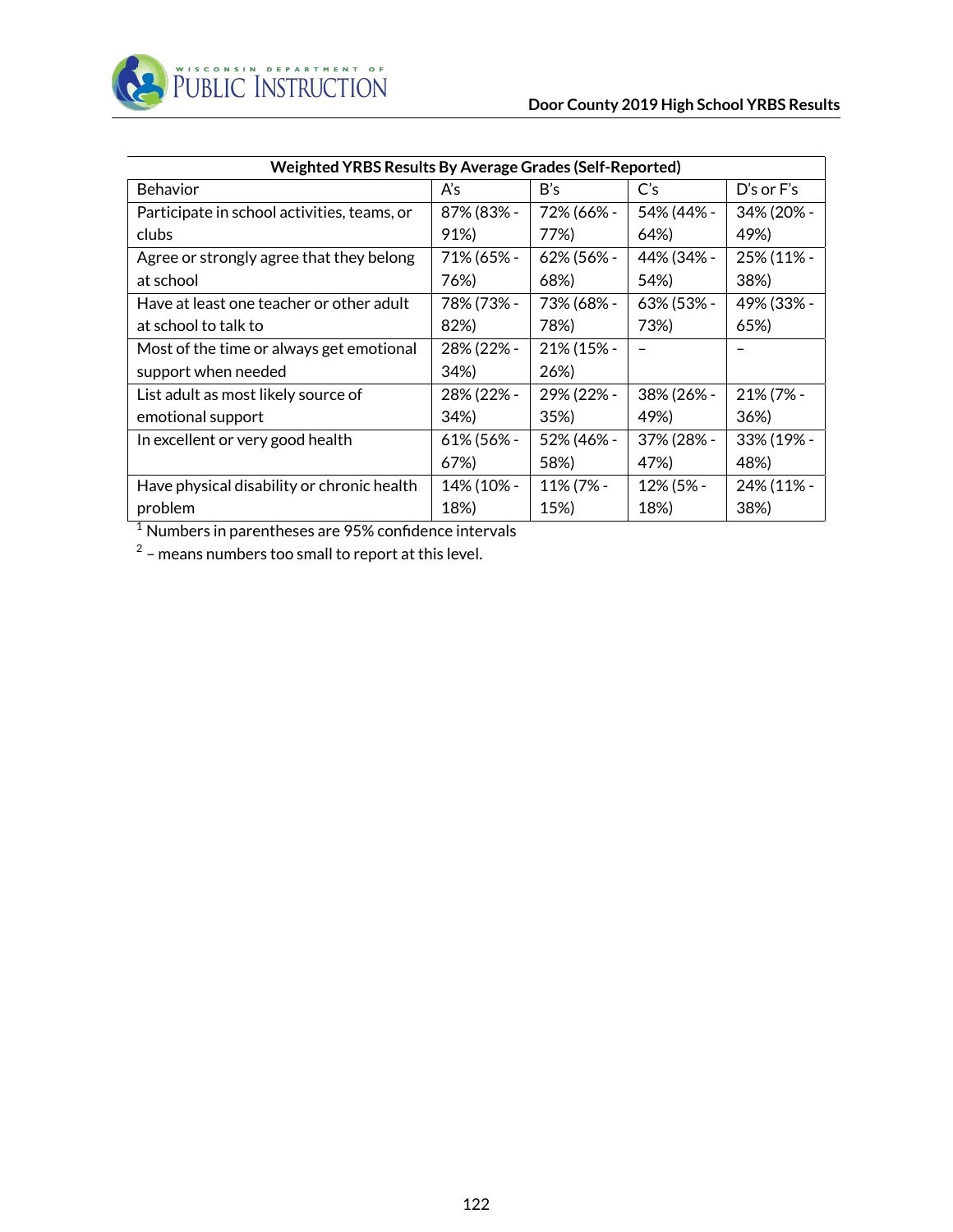

# **Tables by Physical Disability (Self-Reported)**

| Weighted YRBS Results By Physical Disability or Chronic Health Condition |                          |                  |  |
|--------------------------------------------------------------------------|--------------------------|------------------|--|
| Behavior                                                                 | Have disability or       | No disability or |  |
|                                                                          | condition                | condition        |  |
| Most of the time or always wear a seatbelt                               | 91% (85% - 96%)          | 88% (85% - 91%)  |  |
| Rode with driver who drank (past 30 days)                                | 19% (11% - 27%)          | 18% (15% - 21%)  |  |
| Drove after drinking (past 30 days)                                      |                          |                  |  |
| Text/email while driving(past 30 days)                                   | 42% (28% - 55%)          | 46% (40% - 51%)  |  |
| Missed school due to safety concerns at school or en                     | 8% (3% - 13%)            | 4% (2% - 5%)     |  |
| route (past 30 days)                                                     |                          |                  |  |
| Brought a gun to school (past 30 days)                                   | $\overline{\phantom{0}}$ |                  |  |
| Threatened or injured with weapon at school (past 12                     | 9% (4% - 15%)            | 6% (4% - 8%)     |  |
| months)                                                                  |                          |                  |  |
| Most of the time or always feel safe at school                           | 74% (65% - 82%)          | 87% (84% - 89%)  |  |
| In a physical fight on school property (past 12 months)                  | 18% (10% - 25%)          | 7% (5% - 9%)     |  |
| Agree or strongly agree that violence is a problem at their              | 14% (7% - 20%)           | 11% (8% - 13%)   |  |
| school                                                                   |                          |                  |  |
| Most of the time or always feel safe in their neighborhood               | 84% (77% - 92%)          | 93% (91% - 95%)  |  |
| Ever been raped                                                          | 17% (10% - 24%)          | 7% (5% - 10%)    |  |
| Ever been forced to do anything sexual                                   | 28% (19% - 37%)          | 19% (16% - 22%)  |  |
| Dating partner forced something sexual in past 12 months                 | 18% (9% - 28%)           | 11% (8% - 15%)   |  |
| Physical violence by dating partner (past 12 months)                     | 11% (4% - 19%)           | 8% (5% - 11%)    |  |
| Composite measure: answered affirmatively to any                         | 33% (23% - 42%)          | 23% (19% - 26%)  |  |
| sexual or dating violence question                                       |                          |                  |  |
| Sent, received or shared sexual photos or images (past 30                | 23% (15% - 32%)          | 15% (12% - 18%)  |  |
| days)                                                                    |                          |                  |  |
| Bullied on school property (past 12 months)                              | 37% (27% - 46%)          | 20% (17% - 24%)  |  |
| Electronically bullied (past 12 months)                                  | 29% (20% - 38%)          | 15% (12% - 18%)  |  |
| Composite measure: answered affirmatively to being                       | 45% (35% - 55%)          | 26% (22% - 30%)  |  |
| bullied online and/or at school                                          |                          |                  |  |
| Agree/strongly agree that bullying is a problem at school                | 42% (32% - 52%)          | 33% (29% - 37%)  |  |
| Self-harm (past 12 months)                                               | 22% (14% - 30%)          | 15% (12% - 18%)  |  |
| Problems with anxiety (past 12 months)                                   | 64% (54% - 73%)          | 44% (39% - 48%)  |  |
| So sad or hopeless that stopped usual activities (past 12                | 40% (30% - 50%)          | 25% (21% - 29%)  |  |
| months)                                                                  |                          |                  |  |
| Seriously considered suicide (past 12 months)                            | 17% (10% - 24%)          | 13% (10% - 16%)  |  |
| Made a suicide plan (past 12 months)                                     | 12% (6% - 18%)           | 10% (7% - 12%)   |  |

<sup>1</sup> Numbers in parentheses are 95% confidence intervals

 $2$  – means numbers too small to report at this level.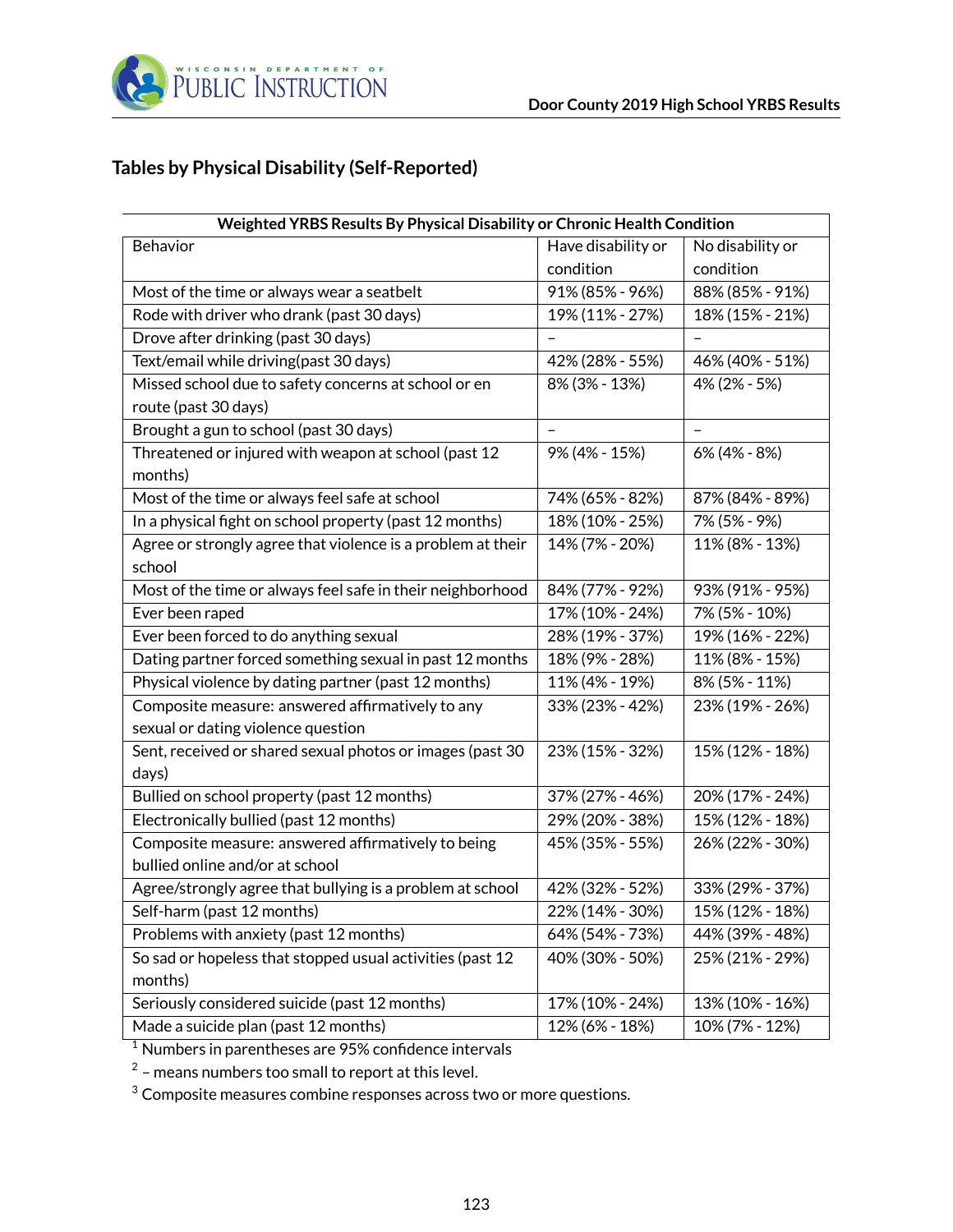

| Weighted YRBS Results By Physical Disability or Chronic Health Condition |                    |                          |  |
|--------------------------------------------------------------------------|--------------------|--------------------------|--|
| Behavior                                                                 | Have disability or | No disability or         |  |
|                                                                          | condition          | condition                |  |
| Attempted suicide (past 12 months)                                       | 9% (4% - 15%)      | $5\%$ (3% - 7%)          |  |
| Composite measure: answered affirmatively to any of the                  | 71% (62% - 80%)    | 51% (47% - 55%)          |  |
| previous six mental health questions                                     |                    |                          |  |
| Among students who attempted suicide, percent who                        |                    | $\overline{\phantom{0}}$ |  |
| received medical attention (past 12 months)                              |                    |                          |  |
| Ever tried cigarettes                                                    | 27% (18% - 36%)    | 19% (16% - 23%)          |  |
| Among smokers, the percent who tried cigarettes before                   | 24% (6% - 41%)     | 28% (19% - 36%)          |  |
| age 13                                                                   |                    |                          |  |
| Smoke cigarettes (past 30 days)                                          | 11% (4% - 17%)     | $6\%$ (4% - 8%)          |  |
| Ever tried vaping/juul/e-cigarettes                                      | 43% (33% - 53%)    | 38% (34% - 42%)          |  |
| Vape/juul/e-cigarettes (past 30 days)                                    | 21% (12% - 30%)    | 16% (13% - 20%)          |  |
| Use chew, dip, other smokeless tobacco (past 30 days)                    | 7% (1% - 13%)      | 4% (2% - 5%)             |  |
| Smoke cigars/cigarillos (past 30 days)                                   | 8% (2% - 13%)      | 4% (2% - 6%)             |  |
| Among students who vaped or used other tobacco                           | 58% (39% - 76%)    | 51% (42% - 60%)          |  |
| products, the percent who tried to quit (past 12 months)                 |                    |                          |  |
| Ever had an alcoholic beverage                                           | 65% (55% - 74%)    | 59% (55% - 63%)          |  |
| Among students who have drunk alcohol, percent whose                     | 31% (19% - 44%)    | 24% (19% - 29%)          |  |
| first drink was before age 13                                            |                    |                          |  |
| Drank alcohol (past 30 days)                                             | 28% (19% - 38%)    | 32% (28% - 36%)          |  |
| Binge drinking (past 30 days)                                            | 18% (9% - 26%)     | 13% (10% - 16%)          |  |
| Ever used marijuana                                                      | 25% (16% - 34%)    | 21% (18% - 25%)          |  |
| Among students who tried marijuana, the percent who                      |                    |                          |  |
| first tried it before age 13                                             |                    |                          |  |
| Use marijuana (past 30 days)                                             | 10% (4% - 16%)     | 8% (6% - 10%)            |  |
| Ever misused a prescription pain medicine                                | 14% (7% - 21%)     | 7% (5% - 9%)             |  |
| Ever misused an over-the-counter drug                                    | 12% (5% - 18%)     | 5% (3% - 6%)             |  |
| Ever used heroin                                                         |                    |                          |  |
| Ever used methamphetamines                                               | 6% (1% - 11%)      | 2% (1% - 3%)             |  |
| Were offered, sold, or given drugs on school property                    | 14% (7% - 21%)     | 6% (4% - 8%)             |  |
| (past 12 months)                                                         |                    |                          |  |
| Attended school under the influence of alcohol or drugs                  | 11% (5% - 17%)     | 6% (4% - 8%)             |  |
| (past 12 months)                                                         |                    |                          |  |
| Used any illegal drugs besides marijuana (past 12 months)                | 9% (3% - 14%)      | $3\%$ (1% - 4%)          |  |
| Ever had sexual intercourse                                              | 43% (33% - 54%)    | 34% (30% - 38%)          |  |
| Among sexually active students, the percent whose first                  |                    |                          |  |
| sexual intercourse was before age 13                                     |                    |                          |  |
| Among sexually active students, the percent who have                     | 35% (19% - 51%)    | 20% (14% - 27%)          |  |
| had 4 or more sexual partners                                            |                    |                          |  |
| Currently sexually active (past 3 months)                                | 31% (21% - 41%)    | 24% (21% - 28%)          |  |

 $^2$  – means numbers too small to report at this level.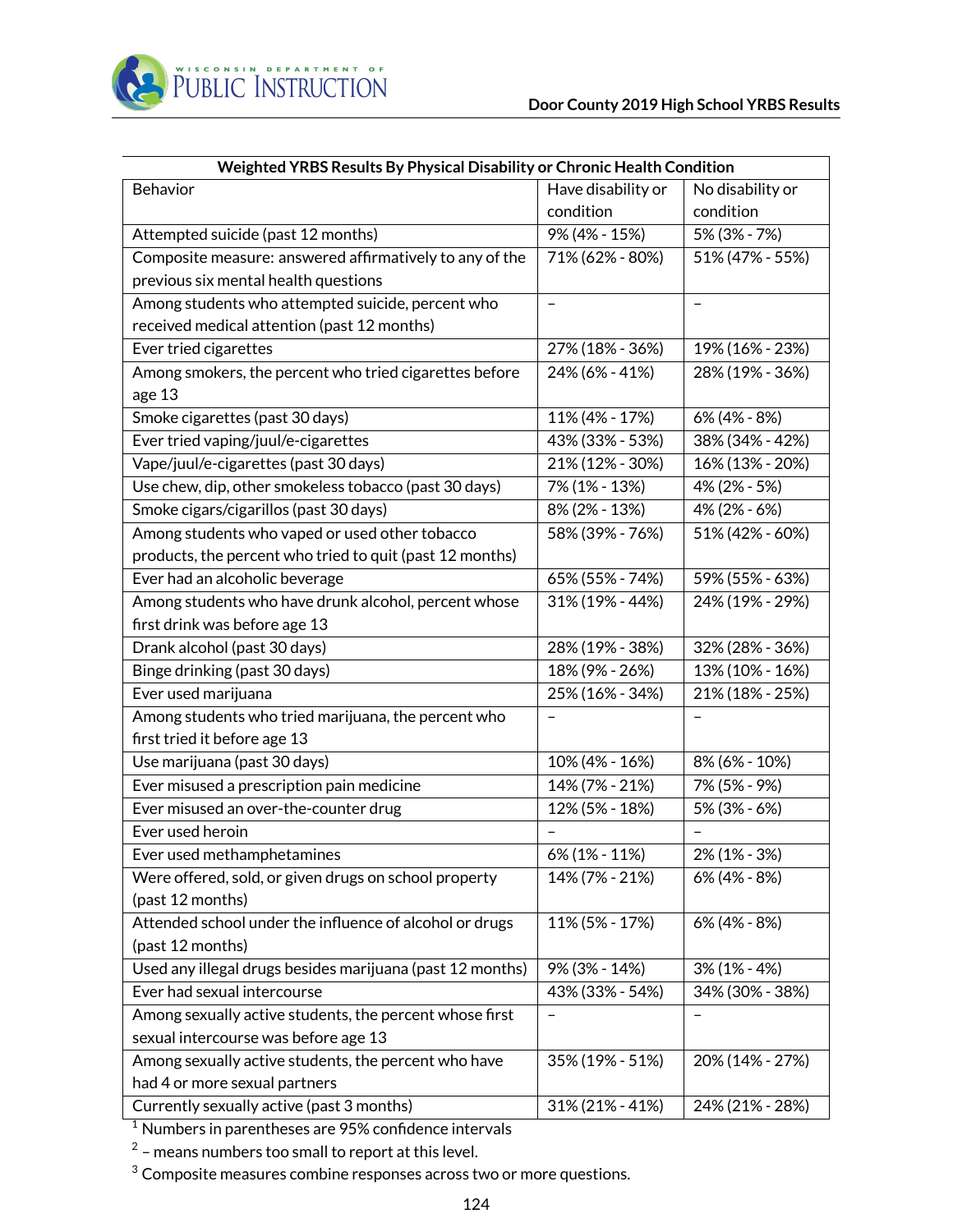

| Weighted YRBS Results By Physical Disability or Chronic Health Condition |                    |                  |  |
|--------------------------------------------------------------------------|--------------------|------------------|--|
| Behavior                                                                 | Have disability or | No disability or |  |
|                                                                          | condition          | condition        |  |
| Among sexually active students, the percent who used a                   | 67% (51% - 83%)    | 67% (60% - 75%)  |  |
| condom during last sexual intercourse                                    |                    |                  |  |
| Among sexually active students, the percent who had sex                  |                    |                  |  |
| without any pregnancy prevention method                                  |                    |                  |  |
| Ate fruit every day (past 7 days)                                        | 44% (34% - 54%)    | 46% (42% - 51%)  |  |
| Ate vegetables every day (past 7 days)                                   | 43% (32% - 53%)    | 47% (43% - 51%)  |  |
| Drank water every day (past 7 days)                                      | 80% (72% - 88%)    | 84% (81% - 87%)  |  |
| Ate breakfast every day (past 7 days)                                    | 41% (31% - 51%)    | 35% (31% - 39%)  |  |
| Exercise most days (past 7 days)                                         | 52% (41% - 62%)    | 57% (52% - 61%)  |  |
| Watch 3 or more hours of TV per day                                      | 21% (13% - 29%)    | 15% (12% - 18%)  |  |
| Spend 3 or more hours per day on phone, Xbox, or other                   | 36% (27% - 46%)    | 39% (35% - 43%)  |  |
| device (excluding use for school work)                                   |                    |                  |  |
| Use phone, Xbox or other device after midnight on a                      | 59% (49% - 69%)    | 44% (40% - 48%)  |  |
| school night (past 7 days)                                               |                    |                  |  |
| Had sports-induced concussion (past 12 months)                           | 23% (15% - 32%)    | 12% (9% - 14%)   |  |
| Saw a dentist (past 12 months)                                           | 72% (63% - 81%)    | 82% (79% - 86%)  |  |
| Ever diagnosed with asthma                                               | 30% (21% - 39%)    | 14% (11% - 17%)  |  |
| Most of the time or always wear sunscreen when outside                   | 21% (13% - 29%)    | 17% (14% - 20%)  |  |
| Sleep 8 or more hours per night                                          | 30% (21% - 40%)    | 38% (34% - 42%)  |  |
| Lived in 4 or more residences                                            | 42% (32% - 53%)    | 32% (28% - 36%)  |  |
| Experienced hunger due to lack of food at home (past 30                  | 31% (21% - 40%)    | 25% (21% - 28%)  |  |
| days)                                                                    |                    |                  |  |
| Have at least one supportive adult besides parent(s)                     | 80% (72% - 88%)    | 86% (83% - 89%)  |  |
| Participate in school activities, teams, or clubs                        | 68% (59% - 78%)    | 74% (70% - 78%)  |  |
| Agree or strongly agree that they belong at school                       | 60% (50% - 70%)    | 62% (58% - 66%)  |  |
| Have at least one teacher or other adult at school to talk               | 68% (58% - 77%)    | 72% (68% - 76%)  |  |
| to                                                                       |                    |                  |  |
| Most of the time or always get emotional support when                    | 20% (10% - 29%)    | 23% (19% - 27%)  |  |
| needed                                                                   |                    |                  |  |
| List adult as most likely source of emotional support                    | 30% (19% - 41%)    | 28% (23% - 32%)  |  |
| In excellent or very good health                                         | 40% (30% - 50%)    | 55% (50% - 59%)  |  |

 $^2$  – means numbers too small to report at this level.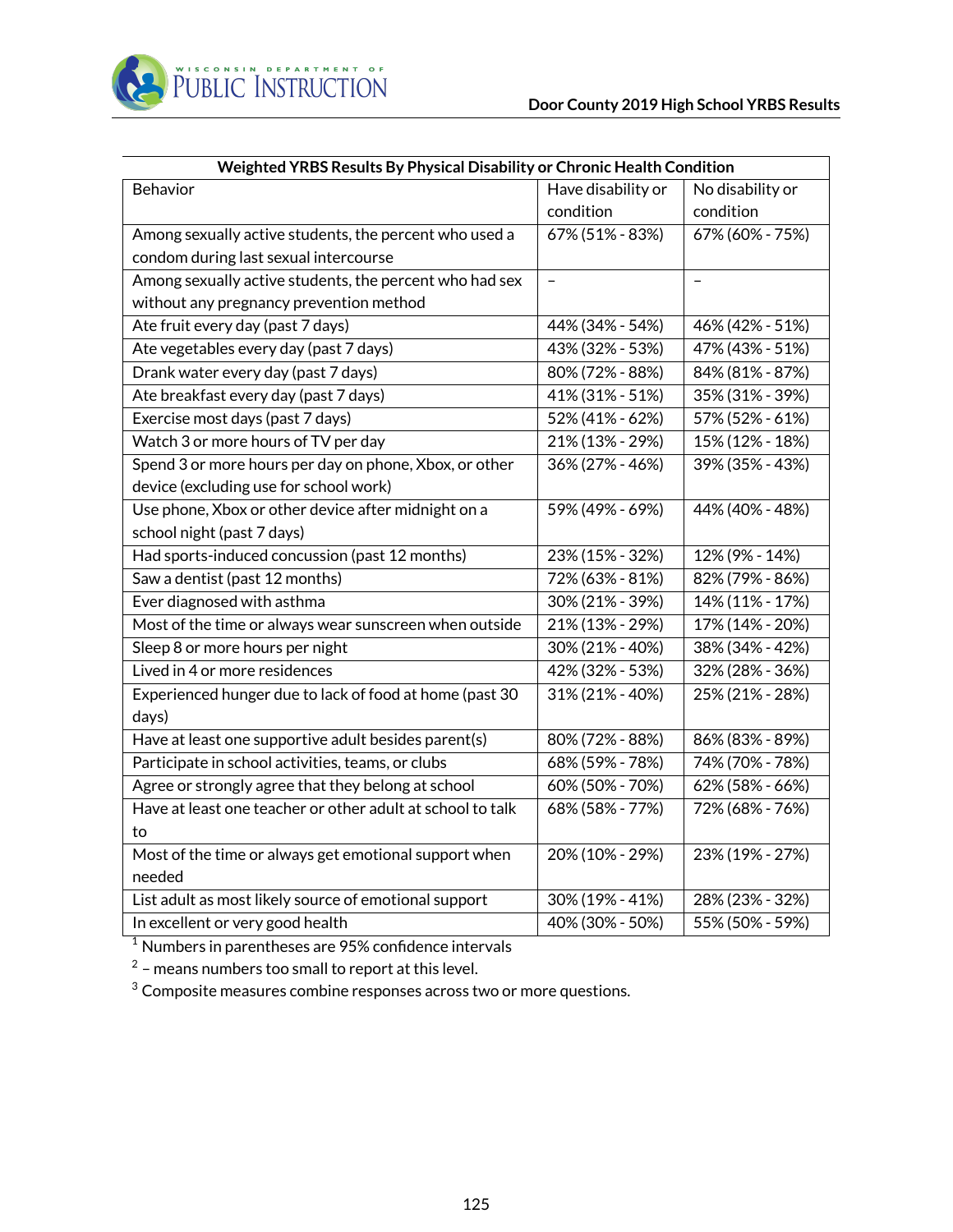

# **Tables by Special Education Services (Self-Reported)**

| Weighted YRBS Results By Special Education Services Status (Self-Reported) |                          |                          |                       |
|----------------------------------------------------------------------------|--------------------------|--------------------------|-----------------------|
| Behavior                                                                   | <b>Current Services</b>  | <b>Past Services</b>     | <b>Never Services</b> |
|                                                                            | (IEP/504)                | (IEP/504)                | (IEP/504)             |
| Most of the time or always wear a                                          | 84% (76% - 92%)          | 85% (72% - 98%)          | 91% (88% - 93%)       |
| seatbelt                                                                   |                          |                          |                       |
| Rode with driver who drank (past 30                                        | 21% (12% - 29%)          | 26% (10% - 41%)          | 17% (14% - 20%)       |
| days)                                                                      |                          |                          |                       |
| Drove after drinking (past 30 days)                                        |                          |                          | 5% (2% - 7%)          |
| Text/email while driving(past 30 days)                                     | 33% (20% - 47%)          | 61% (39% - 82%)          | 45% (40% - 50%)       |
| Missed school due to safety concerns at                                    |                          |                          | 3% (2% - 4%)          |
| school or en route (past 30 days)                                          |                          |                          |                       |
| Brought a gun to school (past 30 days)                                     | $\overline{\phantom{0}}$ | $\overline{\phantom{0}}$ | 1% (0% - 2%)          |
| Threatened or injured with weapon at                                       | $\qquad \qquad -$        | $\qquad \qquad -$        | 6% (4% - 8%)          |
| school (past 12 months)                                                    |                          |                          |                       |
| Most of the time or always feel safe at                                    | 75% (66% - 85%)          | 61% (44% - 79%)          | 88% (85% - 90%)       |
| school                                                                     |                          |                          |                       |
| In a physical fight on school property                                     | 15% (7% - 22%)           | 19% (5% - 34%)           | 7% (5% - 9%)          |
| (past 12 months)                                                           |                          |                          |                       |
| Agree or strongly agree that violence is a                                 | 15% (7% - 22%)           | 36% (19% - 53%)          | 10% (7% - 12%)        |
| problem at their school                                                    |                          |                          |                       |
| Most of the time or always feel safe in                                    | 88% (82% - 95%)          | 82% (67% - 96%)          | 93% (91% - 96%)       |
| their neighborhood                                                         |                          |                          |                       |
| Ever been raped                                                            | $\overline{\phantom{0}}$ | $\overline{\phantom{0}}$ | 8% (6% - 10%)         |
| Ever been forced to do anything sexual                                     | 20% (12% - 29%)          | 26% (11% - 42%)          | 20% (17% - 23%)       |
| Dating partner forced something sexual                                     |                          |                          | 13% (9% - 17%)        |
| in past 12 months                                                          |                          |                          |                       |
| Physical violence by dating partner (past                                  | $\overline{\phantom{a}}$ | $\overline{\phantom{a}}$ | 8% (5% - 11%)         |
| 12 months)                                                                 |                          |                          |                       |
| Composite measure: answered                                                | 22% (14% - 31%)          | 28% (12% - 43%)          | 24% (20% - 27%)       |
| affirmatively to any sexual or dating                                      |                          |                          |                       |
| violence question                                                          |                          |                          |                       |
| Sent, received or shared sexual photos or                                  | 11% (4% - 18%)           | 25% (9% - 41%)           | 16% (13% - 20%)       |
| images (past 30 days)                                                      |                          |                          |                       |
| Bullied on school property (past 12                                        | 26% (17% - 35%)          | 43% (26% - 61%)          | 22% (18% - 25%)       |
| months)                                                                    |                          |                          |                       |
| Electronically bullied (past 12 months)                                    | 21% (12% - 30%)          | 35% (19% - 52%)          | 17% (14% - 20%)       |

<sup>1</sup> Numbers in parentheses are 95% confidence intervals

 $^2$  – means numbers too small to report at this level.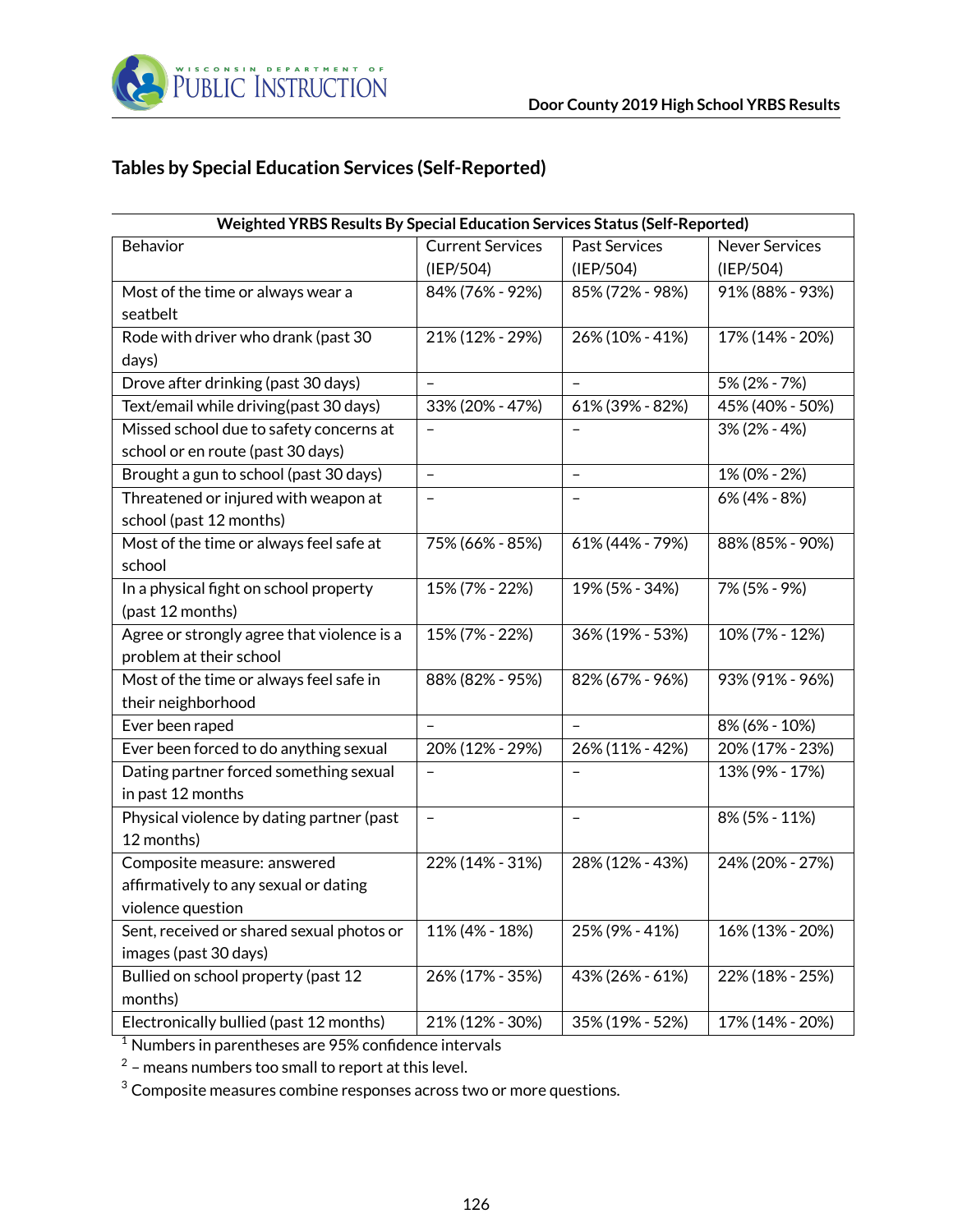

| Weighted YRBS Results By Special Education Services Status (Self-Reported) |                          |                      |                       |
|----------------------------------------------------------------------------|--------------------------|----------------------|-----------------------|
| Behavior                                                                   | <b>Current Services</b>  | <b>Past Services</b> | <b>Never Services</b> |
|                                                                            | (IEP/504)                | (IEP/504)            | (IEP/504)             |
| Composite measure: answered                                                | 31% (21% - 41%)          | 48% (31% - 66%)      | 28% (25% - 32%)       |
| affirmatively to being bullied online                                      |                          |                      |                       |
| and/or at school                                                           |                          |                      |                       |
| Agree/strongly agree that bullying is a                                    | 37% (27% - 48%)          | 38% (21% - 55%)      | 35% (31% - 39%)       |
| problem at school                                                          |                          |                      |                       |
| Self-harm (past 12 months)                                                 | 21% (13% - 30%)          | 22% (8% - 36%)       | 16% (13% - 19%)       |
| Problems with anxiety (past 12 months)                                     | 54% (43% - 64%)          | 60% (42% - 77%)      | 48% (43% - 52%)       |
| So sad or hopeless that stopped usual                                      | 31% (21% - 40%)          | 40% (23% - 57%)      | 27% (23% - 31%)       |
| activities (past 12 months)                                                |                          |                      |                       |
| Seriously considered suicide (past 12                                      | 17% (9% - 25%)           | 20% (7% - 33%)       | 13% (11% - 16%)       |
| months)                                                                    |                          |                      |                       |
| Made a suicide plan (past 12 months)                                       | 14% (6% - 21%)           | 18% (5% - 31%)       | 10% (7% - 12%)        |
| Attempted suicide (past 12 months)                                         |                          |                      | 5% (3% - 7%)          |
| Composite measure: answered                                                | 63% (53% - 73%)          | 65% (48% - 82%)      | 54% (50% - 58%)       |
| affirmatively to any of the previous six                                   |                          |                      |                       |
| mental health questions                                                    |                          |                      |                       |
| Among students who attempted suicide,                                      | $\overline{\phantom{0}}$ |                      | 26% (9% - 43%)        |
| percent who received medical attention                                     |                          |                      |                       |
| (past 12 months)                                                           |                          |                      |                       |
| Ever tried cigarettes                                                      | 20% (11% - 29%)          | 31% (15% - 47%)      | 19% (16% - 22%)       |
| Among smokers, the percent who tried                                       |                          |                      | 22% (13% - 30%)       |
| cigarettes before age 13                                                   |                          |                      |                       |
| Smoke cigarettes (past 30 days)                                            | 7% (2% - 13%)            | 19% (5% - 34%)       | 5% (4% - 7%)          |
| Ever tried vaping/juul/e-cigarettes                                        | 34% (24% - 44%)          | 43% (26% - 61%)      | 39% (34% - 43%)       |
| Vape/juul/e-cigarettes (past 30 days)                                      | 17% (9% - 25%)           | 25% (9% - 41%)       | 16% (13% - 19%)       |
| Use chew, dip, other smokeless tobacco                                     |                          |                      | $3\%$ (2% - 5%)       |
| (past 30 days)                                                             |                          |                      |                       |
| Smoke cigars/cigarillos (past 30 days)                                     |                          |                      | 3% (2% - 5%)          |
| Among students who vaped or used                                           |                          |                      | 57% (47% - 66%)       |
| other tobacco products, the percent who                                    |                          |                      |                       |
| tried to quit (past 12 months)                                             |                          |                      |                       |
| Ever had an alcoholic beverage                                             | 54% (43% - 65%)          | 72% (55% - 89%)      | 60% (56% - 65%)       |
| Among students who have drunk alcohol,                                     |                          |                      | 23% (19% - 28%)       |
| percent whose first drink was before age                                   |                          |                      |                       |
| 13                                                                         |                          |                      |                       |
| Drank alcohol (past 30 days)                                               | 22% (12% - 32%)          | 51% (32% - 70%)      | 30% (26% - 34%)       |
| Binge drinking (past 30 days)                                              |                          |                      | 12% (9% - 15%)        |
| Ever used marijuana                                                        | 15% (7% - 23%)           | 25% (11% - 39%)      | 22% (18% - 25%)       |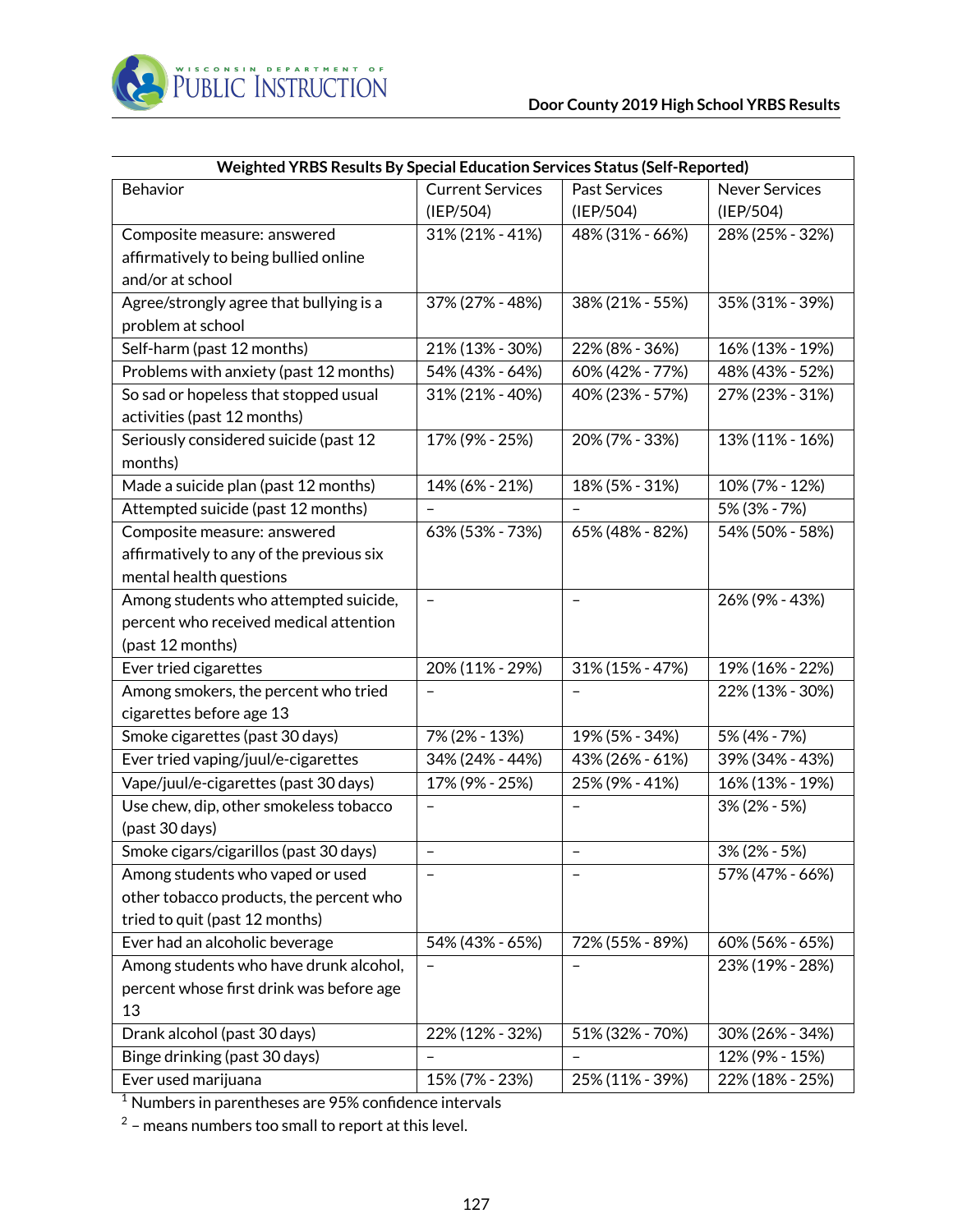

| Weighted YRBS Results By Special Education Services Status (Self-Reported) |                          |                          |                       |
|----------------------------------------------------------------------------|--------------------------|--------------------------|-----------------------|
| Behavior                                                                   | <b>Current Services</b>  | <b>Past Services</b>     | <b>Never Services</b> |
|                                                                            | (IEP/504)                | (IEP/504)                | (IEP/504)             |
| Among students who tried marijuana, the                                    |                          |                          | 10% (4% - 15%)        |
| percent who first tried it before age 13                                   |                          |                          |                       |
| Use marijuana (past 30 days)                                               | $\overline{\phantom{0}}$ | $\qquad \qquad -$        | 8% (6% - 10%)         |
| Ever misused a prescription pain                                           |                          |                          | 7% (5% - 10%)         |
| medicine                                                                   |                          |                          |                       |
| Ever misused an over-the-counter drug                                      | $\qquad \qquad -$        | $\overline{\phantom{a}}$ | 5% (3% - 7%)          |
| Ever used heroin                                                           | $\qquad \qquad -$        | $\qquad \qquad -$        | 1% (0% - 2%)          |
| Ever used methamphetamines                                                 | $\overline{\phantom{0}}$ | $\qquad \qquad -$        | $2\%$ (1% - 3%)       |
| Were offered, sold, or given drugs on                                      | $\qquad \qquad -$        |                          | 6% (4% - 8%)          |
| school property (past 12 months)                                           |                          |                          |                       |
| Attended school under the influence of                                     | 7% (2% - 13%)            | 16% (4% - 29%)           | 6% (4% - 8%)          |
| alcohol or drugs (past 12 months)                                          |                          |                          |                       |
| Used any illegal drugs besides marijuana                                   |                          |                          | $3\% (2\% - 5\%)$     |
| (past 12 months)                                                           |                          |                          |                       |
| Ever had sexual intercourse                                                | 24% (14% - 34%)          | 33% (15% - 51%)          | 35% (31% - 39%)       |
| Among sexually active students, the                                        |                          |                          | 4% (2% - 7%)          |
| percent whose first sexual intercourse                                     |                          |                          |                       |
| was before age 13                                                          |                          |                          |                       |
| Among sexually active students, the                                        | $\qquad \qquad -$        | $\overline{\phantom{a}}$ | 20% (14% - 26%)       |
| percent who have had 4 or more sexual                                      |                          |                          |                       |
| partners                                                                   |                          |                          |                       |
| Currently sexually active (past 3 months)                                  | 15% (7% - 24%)           | 30% (13% - 48%)          | 24% (21% - 28%)       |
| Among sexually active students, the                                        | $\qquad \qquad -$        |                          | 67% (60% - 74%)       |
| percent who used a condom during last                                      |                          |                          |                       |
| sexual intercourse                                                         |                          |                          |                       |
| Among sexually active students, the                                        | $\overline{\phantom{0}}$ | $\qquad \qquad -$        | 5% (2% - 8%)          |
| percent who had sex without any                                            |                          |                          |                       |
| pregnancy prevention method                                                |                          |                          |                       |
| Ate fruit every day (past 7 days)                                          | 33% (23% - 43%)          | 41% (24% - 59%)          | 47% (43% - 52%)       |
| Ate vegetables every day (past 7 days)                                     | 36% (26% - 46%)          | 39% (22% - 56%)          | 48% (44% - 52%)       |
| Drank water every day (past 7 days)                                        | 73% (63% - 82%)          | 73% (58% - 89%)          | 87% (84% - 90%)       |
| Ate breakfast every day (past 7 days)                                      | 34% (24% - 44%)          | 44% (26% - 61%)          | 35% (31% - 39%)       |
| Exercise most days (past 7 days)                                           | 53% (43% - 64%)          | 62% (44% - 79%)          | 55% (50% - 59%)       |
| Watch 3 or more hours of TV per day                                        | $\qquad \qquad -$        | $\qquad \qquad -$        | 13% (10% - 16%)       |
| Spend 3 or more hours per day on phone,                                    | 45% (34% - 56%)          | 39% (21% - 56%)          | 41% (36% - 45%)       |
| Xbox, or other device (excluding use for                                   |                          |                          |                       |
| school work)                                                               |                          |                          |                       |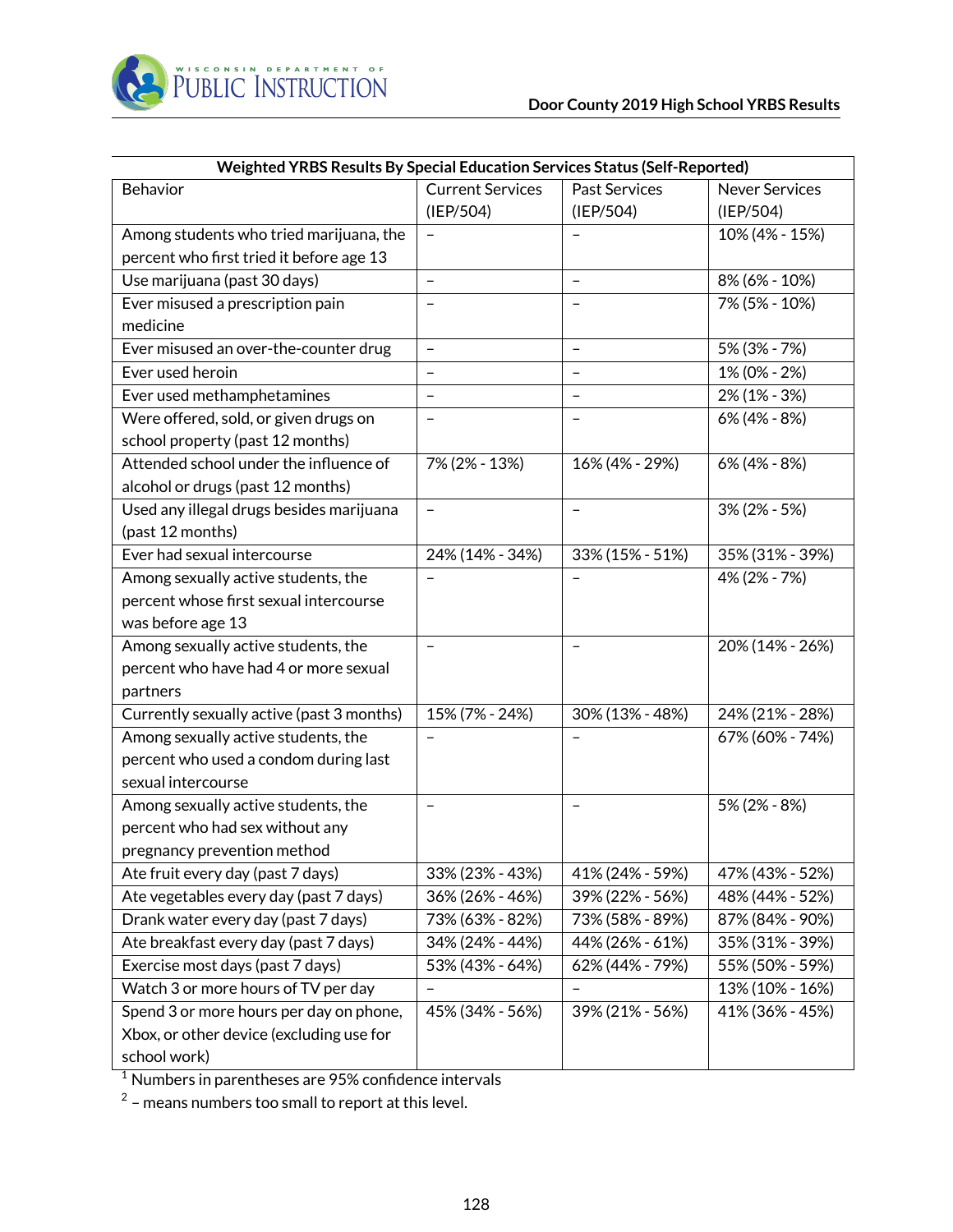

| Weighted YRBS Results By Special Education Services Status (Self-Reported) |                         |                      |                       |
|----------------------------------------------------------------------------|-------------------------|----------------------|-----------------------|
| Behavior                                                                   | <b>Current Services</b> | <b>Past Services</b> | <b>Never Services</b> |
|                                                                            | (IEP/504)               | (IEP/504)            | (IEP/504)             |
| Use phone, Xbox or other device after                                      | 51% (41% - 62%)         | 59% (41% - 76%)      | 44% (40% - 49%)       |
| midnight on a school night (past 7 days)                                   |                         |                      |                       |
| Had sports-induced concussion (past 12                                     | 21% (12% - 29%)         | 21% (8% - 35%)       | 12% (10% - 15%)       |
| months)                                                                    |                         |                      |                       |
| Saw a dentist (past 12 months)                                             | 62% (52% - 73%)         | 66% (50% - 83%)      | 84% (81% - 87%)       |
| Ever diagnosed with asthma                                                 | 21% (13% - 30%)         | 25% (10% - 39%)      | 16% (13% - 19%)       |
| Most of the time or always wear                                            | 19% (11% - 28%)         | 16% (4% - 29%)       | 19% (15% - 22%)       |
| sunscreen when outside                                                     |                         |                      |                       |
| Sleep 8 or more hours per night                                            | 35% (24% - 45%)         | 45% (28% - 63%)      | 38% (34% - 43%)       |
| Lived in 4 or more residences                                              | 46% (36% - 57%)         | 48% (31% - 66%)      | 32% (28% - 36%)       |
| Experienced hunger due to lack of food at                                  | 46% (36% - 57%)         | 27% (12% - 42%)      | 23% (19% - 27%)       |
| home (past 30 days)                                                        |                         |                      |                       |
| Have at least one supportive adult                                         | 79% (70% - 87%)         | 83% (69% - 97%)      | 86% (83% - 89%)       |
| besides parent(s)                                                          |                         |                      |                       |
| Participate in school activities, teams, or                                | 47% (36% - 58%)         | 75% (59% - 90%)      | 78% (75% - 82%)       |
| clubs                                                                      |                         |                      |                       |
| Agree or strongly agree that they belong                                   | 59% (48% - 69%)         | 70% (54% - 85%)      | 60% (56% - 64%)       |
| at school                                                                  |                         |                      |                       |
| Have at least one teacher or other adult                                   | 76% (67% - 85%)         | 67% (51% - 84%)      | 72% (68% - 76%)       |
| at school to talk to                                                       |                         |                      |                       |
| Most of the time or always get emotional                                   | $\qquad \qquad -$       |                      | 21% (17% - 25%)       |
| support when needed                                                        |                         |                      |                       |
| List adult as most likely source of                                        | 34% (22% - 46%)         | 31% (12% - 50%)      | 27% (23% - 31%)       |
| emotional support                                                          |                         |                      |                       |
| In excellent or very good health                                           | 36% (26% - 47%)         | 39% (22% - 56%)      | 53% (49% - 57%)       |
| Have physical disability or chronic health                                 | 25% (16% - 34%)         | 20% (6% - 34%)       | 11% (8% - 13%)        |
| problem                                                                    |                         |                      |                       |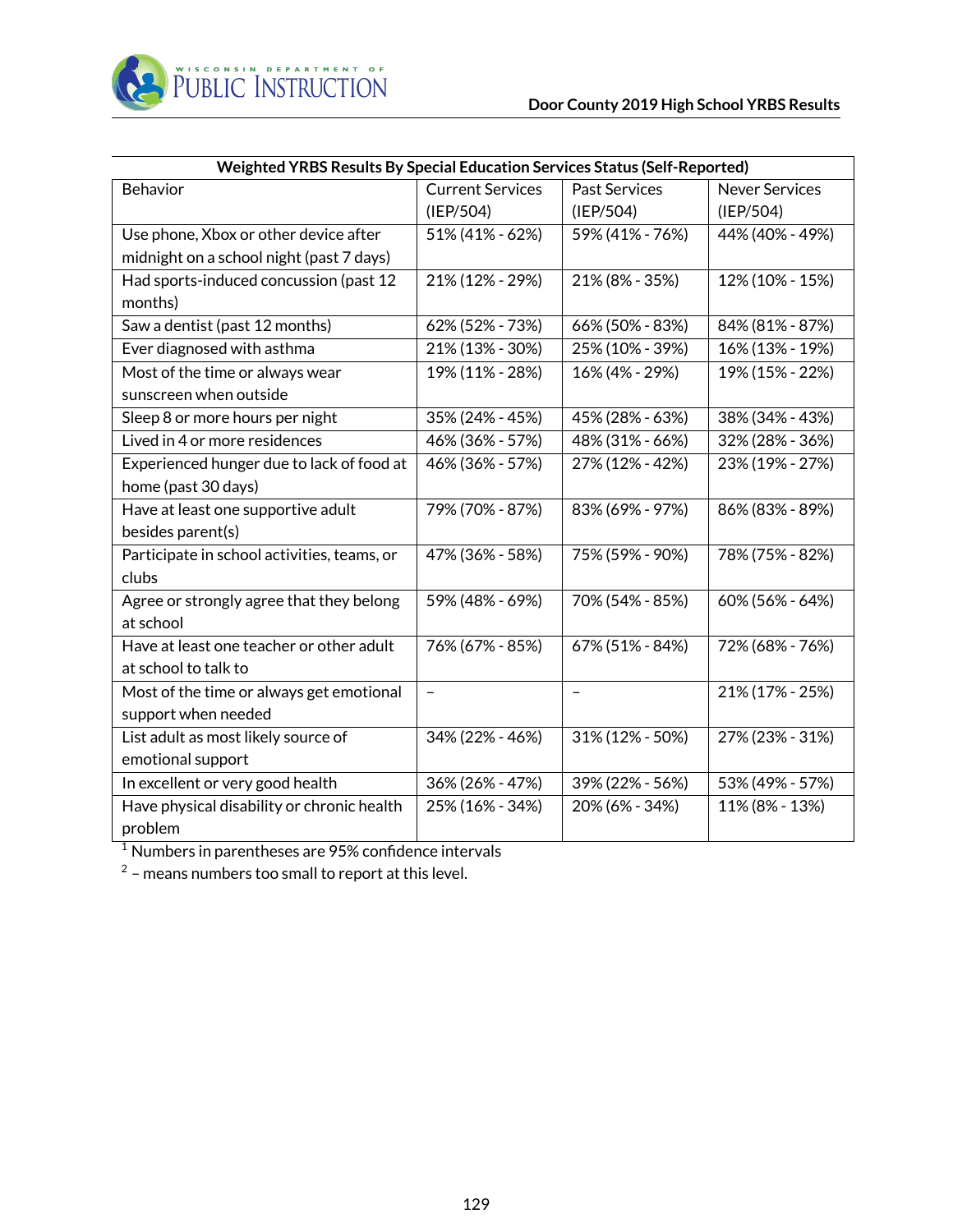

# **Tables by Food Insecurity (Self-Reported)**

| <b>Weighted YRBS Results By Food Insecurity Status</b>      |                 |                   |  |
|-------------------------------------------------------------|-----------------|-------------------|--|
| Behavior                                                    | Food Insecure   | Not Food Insecure |  |
| Most of the time or always wear a seatbelt                  | 85% (80% - 90%) | 90% (87% - 92%)   |  |
| Rode with driver who drank (past 30 days)                   | 25% (18% - 31%) | 15% (12% - 18%)   |  |
| Drove after drinking (past 30 days)                         | 8% (3% - 13%)   | 5% (3% - 8%)      |  |
| Text/email while driving(past 30 days)                      | 42% (32% - 51%) | 43% (38% - 49%)   |  |
| Missed school due to safety concerns at school or en        | 12% (8% - 17%)  | 2% (1% - 3%)      |  |
| route (past 30 days)                                        |                 |                   |  |
| Brought a gun to school (past 30 days)                      | $\equiv$        |                   |  |
| Threatened or injured with weapon at school (past 12        | 10% (6% - 14%)  | 5% (3% - 7%)      |  |
| months)                                                     |                 |                   |  |
| Most of the time or always feel safe at school              | 75% (69% - 81%) | 87% (84% - 90%)   |  |
| In a physical fight on school property (past 12 months)     | 16% (11% - 21%) | 6% (4% - 9%)      |  |
| Agree or strongly agree that violence is a problem at their | 20% (14% - 26%) | 8% (6% - 11%)     |  |
| school                                                      |                 |                   |  |
| Most of the time or always feel safe in their neighborhood  | 85% (80% - 90%) | 94% (92% - 96%)   |  |
| Ever been raped                                             | 16% (11% - 21%) | 6% (4% - 8%)      |  |
| Ever been forced to do anything sexual                      | 35% (28% - 41%) | 15% (12% - 18%)   |  |
| Dating partner forced something sexual in past 12 months    | 21% (14% - 28%) | 9% (6% - 12%)     |  |
| Physical violence by dating partner (past 12 months)        | 18% (11% - 24%) | 5% (2% - 7%)      |  |
| Composite measure: answered affirmatively to any            | 40% (33% - 47%) | 18% (15% - 21%)   |  |
| sexual or dating violence question                          |                 |                   |  |
| Sent, received or shared sexual photos or images (past 30   | 20% (14% - 26%) | 15% (12% - 18%)   |  |
| days)                                                       |                 |                   |  |
| Bullied on school property (past 12 months)                 | 36% (29% - 43%) | 20% (16% - 23%)   |  |
| Electronically bullied (past 12 months)                     | 31% (24% - 37%) | 14% (11% - 16%)   |  |
| Composite measure: answered affirmatively to being          | 45% (38% - 53%) | 25% (21% - 29%)   |  |
| bullied online and/or at school                             |                 |                   |  |
| Agree/strongly agree that bullying is a problem at school   | 44% (37% - 51%) | 32% (29% - 36%)   |  |
| Self-harm (past 12 months)                                  | 32% (26% - 39%) | 11% (8% - 14%)    |  |
| Problems with anxiety (past 12 months)                      | 67% (60% - 74%) | 43% (38% - 47%)   |  |
| So sad or hopeless that stopped usual activities (past 12   | 41% (34% - 48%) | 23% (20% - 27%)   |  |
| months)                                                     |                 |                   |  |
| Seriously considered suicide (past 12 months)               | 30% (24% - 37%) | 8% (6% - 11%)     |  |
| Made a suicide plan (past 12 months)                        | 23% (17% - 29%) | 6% (4% - 8%)      |  |
| Attempted suicide (past 12 months)                          | 15% (10% - 20%) | 3% (2% - 5%)      |  |

 $^{\rm 1}$  Numbers in parentheses are 95% confidence intervals

 $2$  – means numbers too small to report at this level.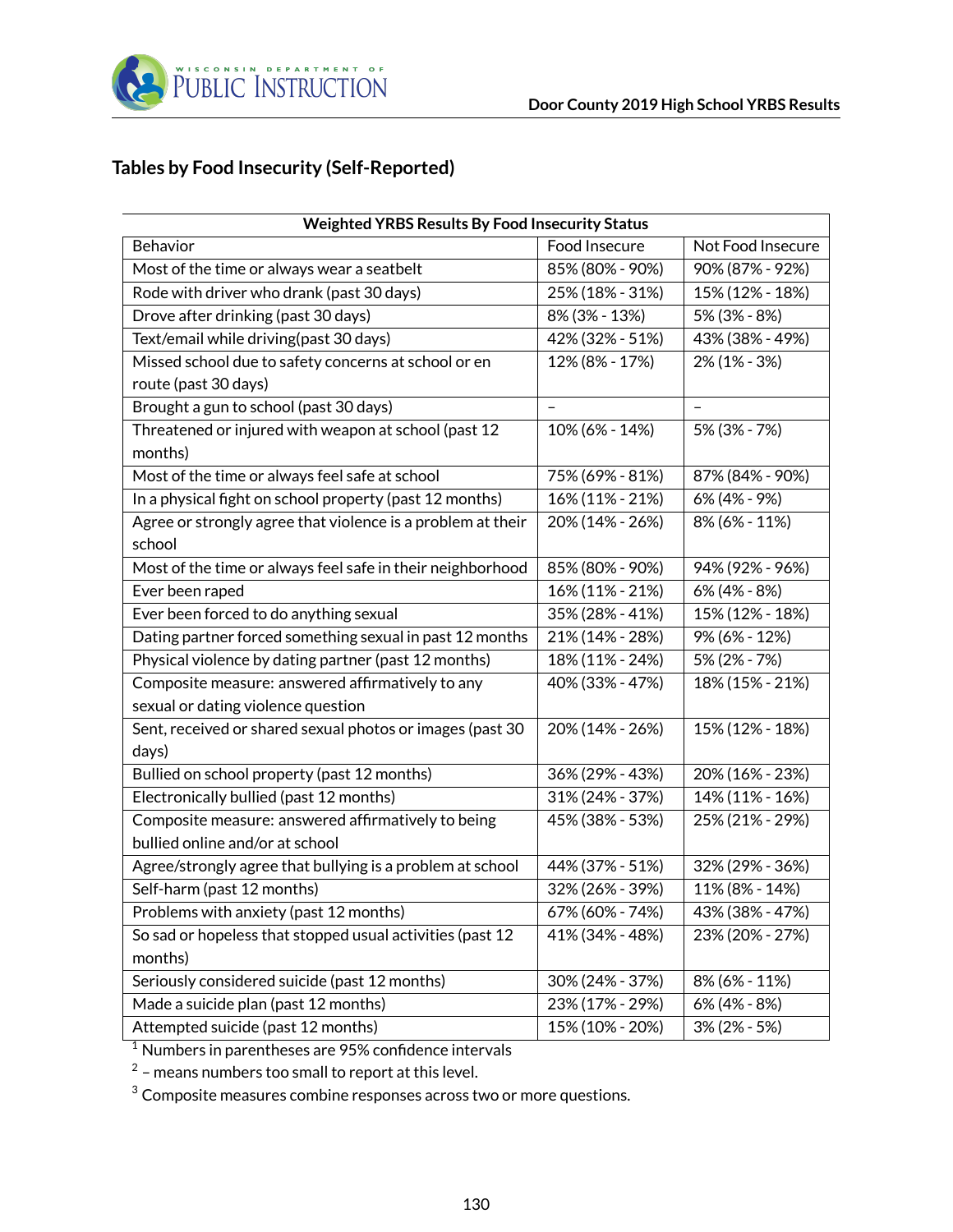| <b>Weighted YRBS Results By Food Insecurity Status</b>           |                          |                   |  |
|------------------------------------------------------------------|--------------------------|-------------------|--|
| Behavior                                                         | Food Insecure            | Not Food Insecure |  |
| Composite measure: answered affirmatively to any of the          | 72% (66% - 79%)          | 50% (46% - 54%)   |  |
| previous six mental health questions                             |                          |                   |  |
| Among students who attempted suicide, percent who                | $\overline{\phantom{0}}$ |                   |  |
| received medical attention (past 12 months)                      |                          |                   |  |
| Ever tried cigarettes                                            | 30% (23% - 36%)          | 17% (14% - 20%)   |  |
| Among smokers, the percent who tried cigarettes before<br>age 13 | 42% (29% - 55%)          | 17% (9% - 25%)    |  |
| Smoke cigarettes (past 30 days)                                  | 13% (8% - 18%)           | 4% (2% - 5%)      |  |
| Ever tried vaping/juul/e-cigarettes                              | 49% (41% - 56%)          | 35% (31% - 39%)   |  |
| Vape/juul/e-cigarettes (past 30 days)                            | 28% (21% - 35%)          | 12% (9% - 15%)    |  |
| Use chew, dip, other smokeless tobacco (past 30 days)            | 7% (3% - 11%)            | $3\%$ (1% - 4%)   |  |
| Smoke cigars/cigarillos (past 30 days)                           | 8% (4% - 12%)            | $3\%$ (1% - 4%)   |  |
| Among students who vaped or used other tobacco                   | 52% (40% - 64%)          | 54% (43% - 64%)   |  |
| products, the percent who tried to quit (past 12 months)         |                          |                   |  |
| Ever had an alcoholic beverage                                   | 71% (65% - 78%)          | 56% (52% - 61%)   |  |
| Among students who have drunk alcohol, percent whose             | 37% (28% - 46%)          | 22% (17% - 27%)   |  |
| first drink was before age 13                                    |                          |                   |  |
| Drank alcohol (past 30 days)                                     | 40% (33% - 48%)          | 27% (23% - 31%)   |  |
| Binge drinking (past 30 days)                                    | 17% (11% - 23%)          | 11% (8% - 14%)    |  |
| Ever used marijuana                                              | 26% (20% - 33%)          | 19% (16% - 22%)   |  |
| Among students who tried marijuana, the percent who              | 21% (10% - 32%)          | 8% (3% - 13%)     |  |
| first tried it before age 13                                     |                          |                   |  |
| Use marijuana (past 30 days)                                     | 12% (7% - 16%)           | 6% (4% - 8%)      |  |
| Ever misused a prescription pain medicine                        | 16% (11% - 22%)          | 5% (3% - 7%)      |  |
| Ever misused an over-the-counter drug                            | 12% (7% - 16%)           | 3% (2% - 5%)      |  |
| Ever used heroin                                                 |                          |                   |  |
| Ever used methamphetamines                                       |                          |                   |  |
| Were offered, sold, or given drugs on school property            | 14% (9% - 19%)           | 4% (3% - 6%)      |  |
| (past 12 months)                                                 |                          |                   |  |
| Attended school under the influence of alcohol or drugs          | 13% (8% - 18%)           | 5% (3% - 6%)      |  |
| (past 12 months)                                                 |                          |                   |  |
| Used any illegal drugs besides marijuana (past 12 months)        | 8% (4% - 12%)            | $2\%$ (1% - 3%)   |  |
| Ever had sexual intercourse                                      | 36% (29% - 43%)          | 33% (29% - 37%)   |  |
| Among sexually active students, the percent whose first          |                          |                   |  |
| sexual intercourse was before age 13                             |                          |                   |  |
| Among sexually active students, the percent who have             | 39% (26% - 51%)          | 18% (12% - 24%)   |  |
| had 4 or more sexual partners                                    |                          |                   |  |
| Currently sexually active (past 3 months)                        | 26% (19% - 32%)          | 24% (20% - 27%)   |  |
| Among sexually active students, the percent who used a           | 60% (48% - 73%)          | 71% (64% - 78%)   |  |
| condom during last sexual intercourse                            |                          |                   |  |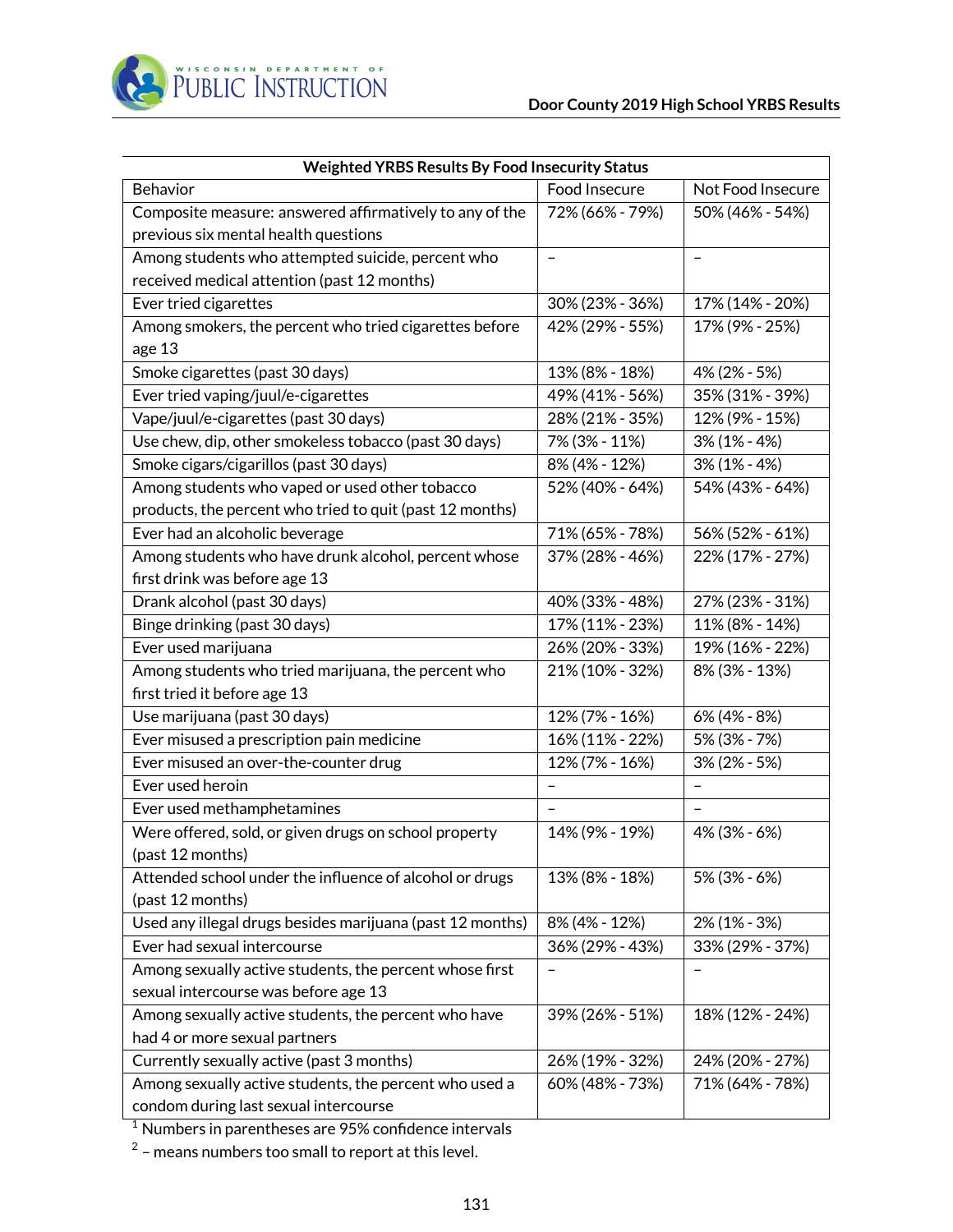| <b>Weighted YRBS Results By Food Insecurity Status</b>     |                 |                   |  |
|------------------------------------------------------------|-----------------|-------------------|--|
| Behavior                                                   | Food Insecure   | Not Food Insecure |  |
| Among sexually active students, the percent who had sex    |                 |                   |  |
| without any pregnancy prevention method                    |                 |                   |  |
| Ate fruit every day (past 7 days)                          | 33% (27% - 40%) | 49% (45% - 53%)   |  |
| Ate vegetables every day (past 7 days)                     | 36% (29% - 42%) | 48% (44% - 53%)   |  |
| Drank water every day (past 7 days)                        | 77% (71% - 83%) | 86% (83% - 89%)   |  |
| Ate breakfast every day (past 7 days)                      | 25% (19% - 31%) | 40% (36% - 44%)   |  |
| Exercise most days (past 7 days)                           | 48% (41% - 55%) | 57% (53% - 61%)   |  |
| Watch 3 or more hours of TV per day                        | 21% (15% - 26%) | 14% (11% - 17%)   |  |
| Spend 3 or more hours per day on phone, Xbox, or other     | 52% (45% - 59%) | 37% (33% - 41%)   |  |
| device (excluding use for school work)                     |                 |                   |  |
| Use phone, Xbox or other device after midnight on a        | 62% (55% - 69%) | 40% (36% - 45%)   |  |
| school night (past 7 days)                                 |                 |                   |  |
| Had sports-induced concussion (past 12 months)             | 20% (14% - 26%) | 12% (9% - 14%)    |  |
| Saw a dentist (past 12 months)                             | 65% (59% - 72%) | 85% (82% - 88%)   |  |
| Ever diagnosed with asthma                                 | 22% (16% - 27%) | 14% (11% - 17%)   |  |
| Most of the time or always wear sunscreen when outside     | 15% (10% - 20%) | 19% (16% - 22%)   |  |
| Sleep 8 or more hours per night                            | 23% (17% - 29%) | 43% (39% - 47%)   |  |
| Lived in 4 or more residences                              | 47% (40% - 54%) | 30% (26% - 34%)   |  |
| Experienced hunger due to lack of food at home (past 30    | 100% (100% -    | 0% (0% - 0%)      |  |
| days)                                                      | 100%)           |                   |  |
| Have at least one supportive adult besides parent(s)       | 82% (77% - 87%) | 86% (83% - 89%)   |  |
| Participate in school activities, teams, or clubs          | 65% (58% - 72%) | 76% (72% - 79%)   |  |
| Agree or strongly agree that they belong at school         | 44% (36% - 51%) | 65% (61% - 70%)   |  |
| Have at least one teacher or other adult at school to talk | 69% (63% - 76%) | 72% (68% - 76%)   |  |
| to                                                         |                 |                   |  |
| Most of the time or always get emotional support when      | 11% (6% - 16%)  | 26% (21% - 30%)   |  |
| needed                                                     |                 |                   |  |
| List adult as most likely source of emotional support      | 28% (21% - 35%) | 30% (25% - 35%)   |  |
| In excellent or very good health                           | 36% (29% - 43%) | 56% (52% - 61%)   |  |
| Have physical disability or chronic health problem         | 15% (10% - 20%) | 12% (9% - 15%)    |  |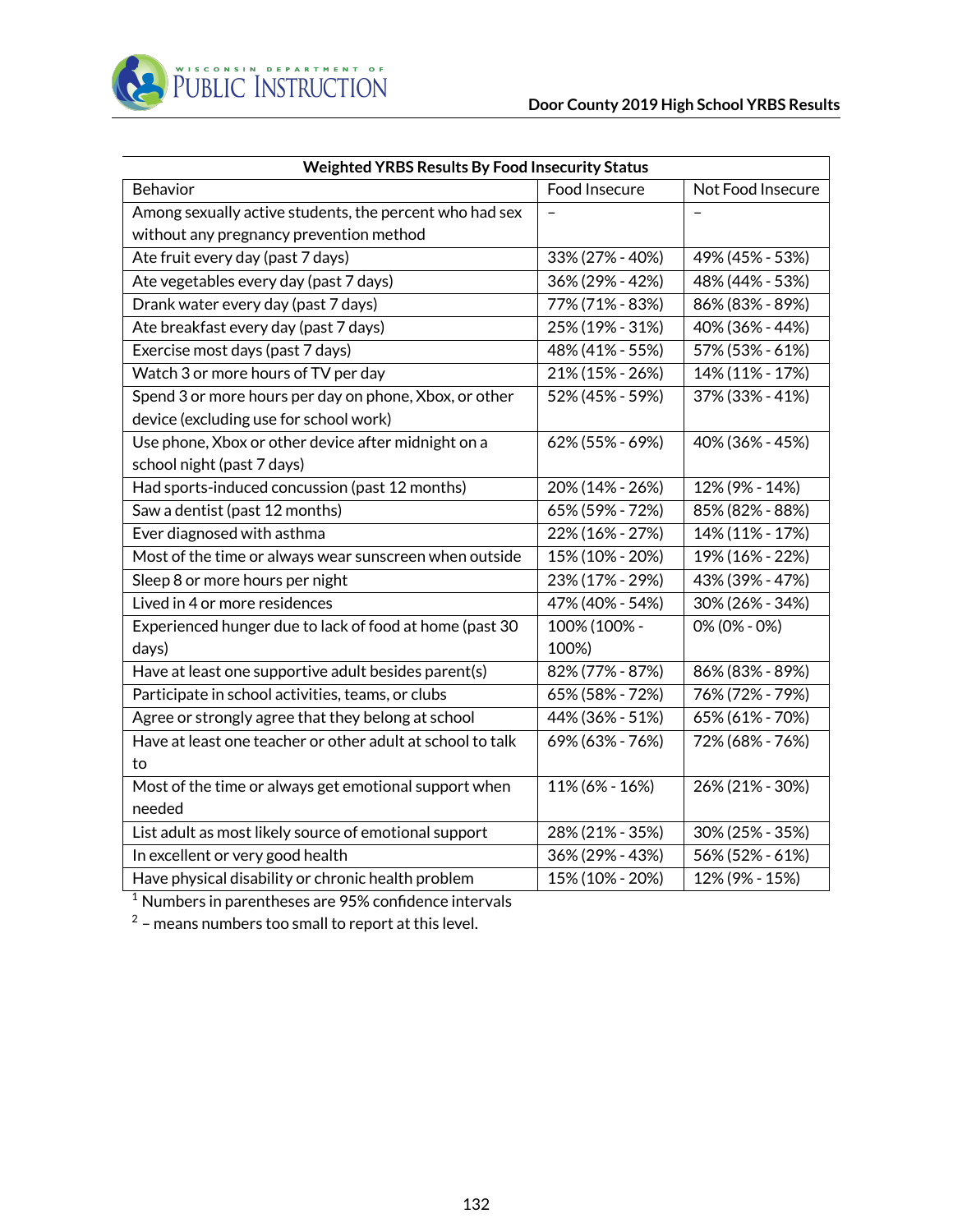

# **APPENDIX B: OPTIONAL MODULE RESULTS**

### **Optional Module 1: Drug-Free Communities**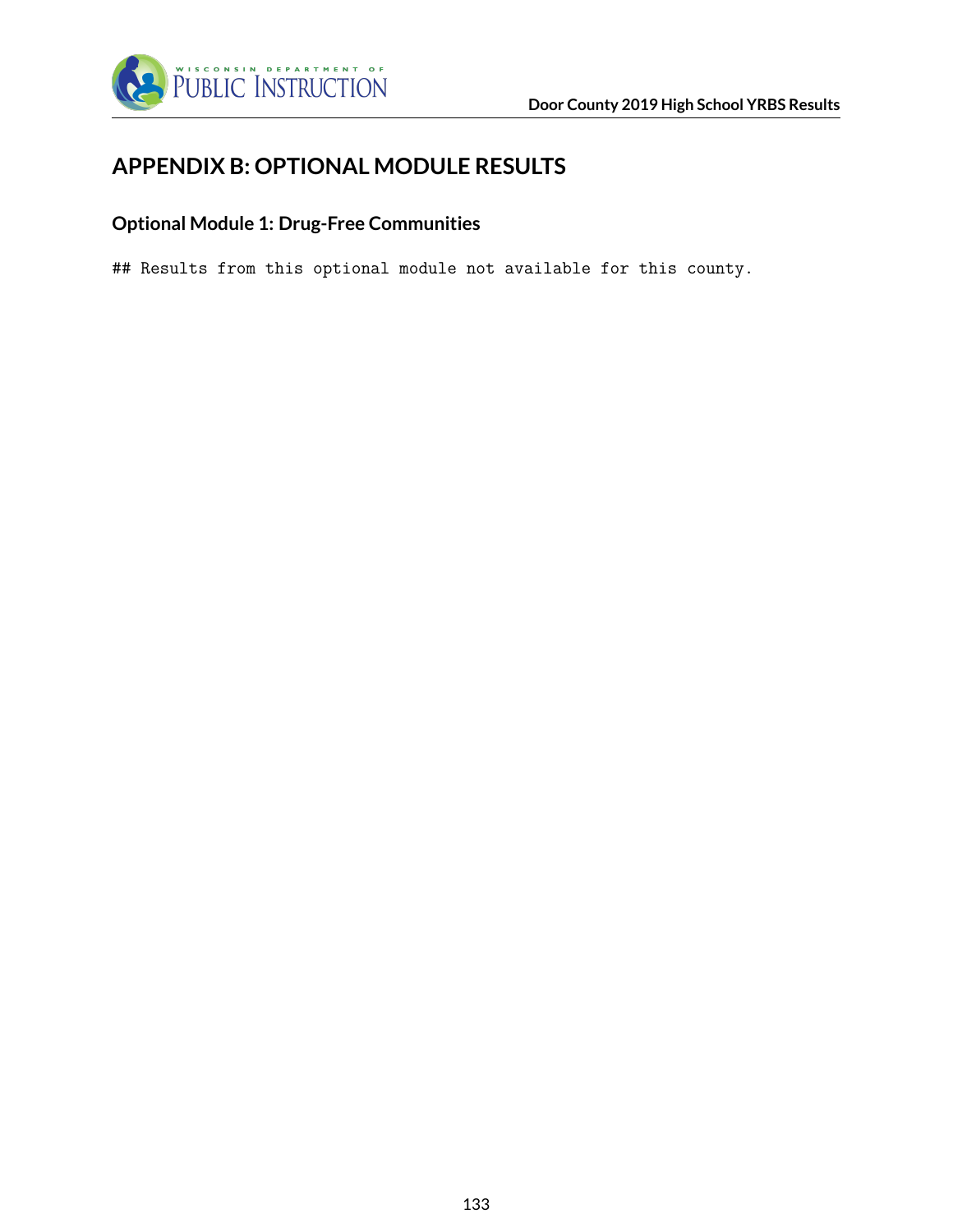

### **Optional Module 2: Youth Tobacco**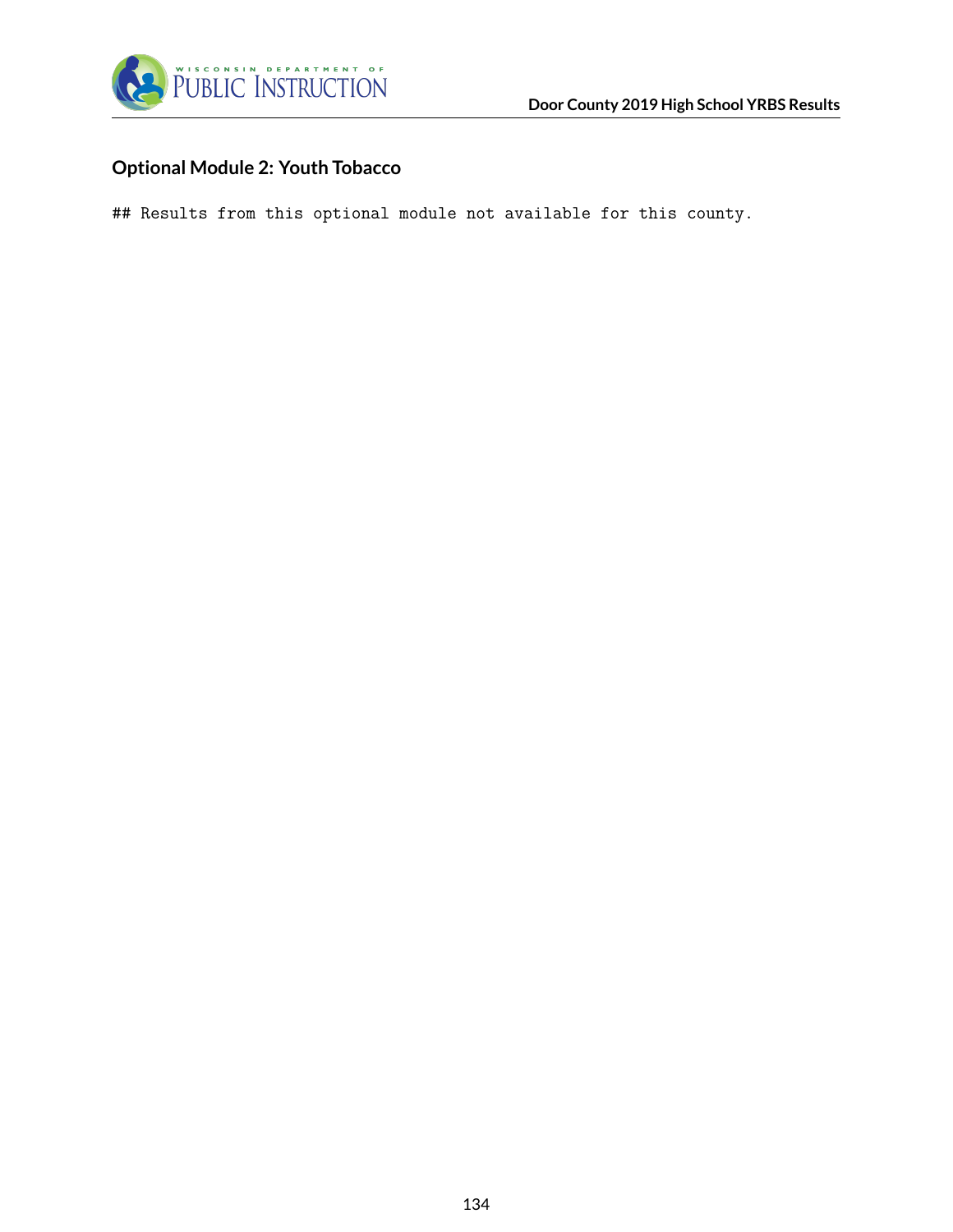

### **Optional Module 3: Adversity and Protective Factors**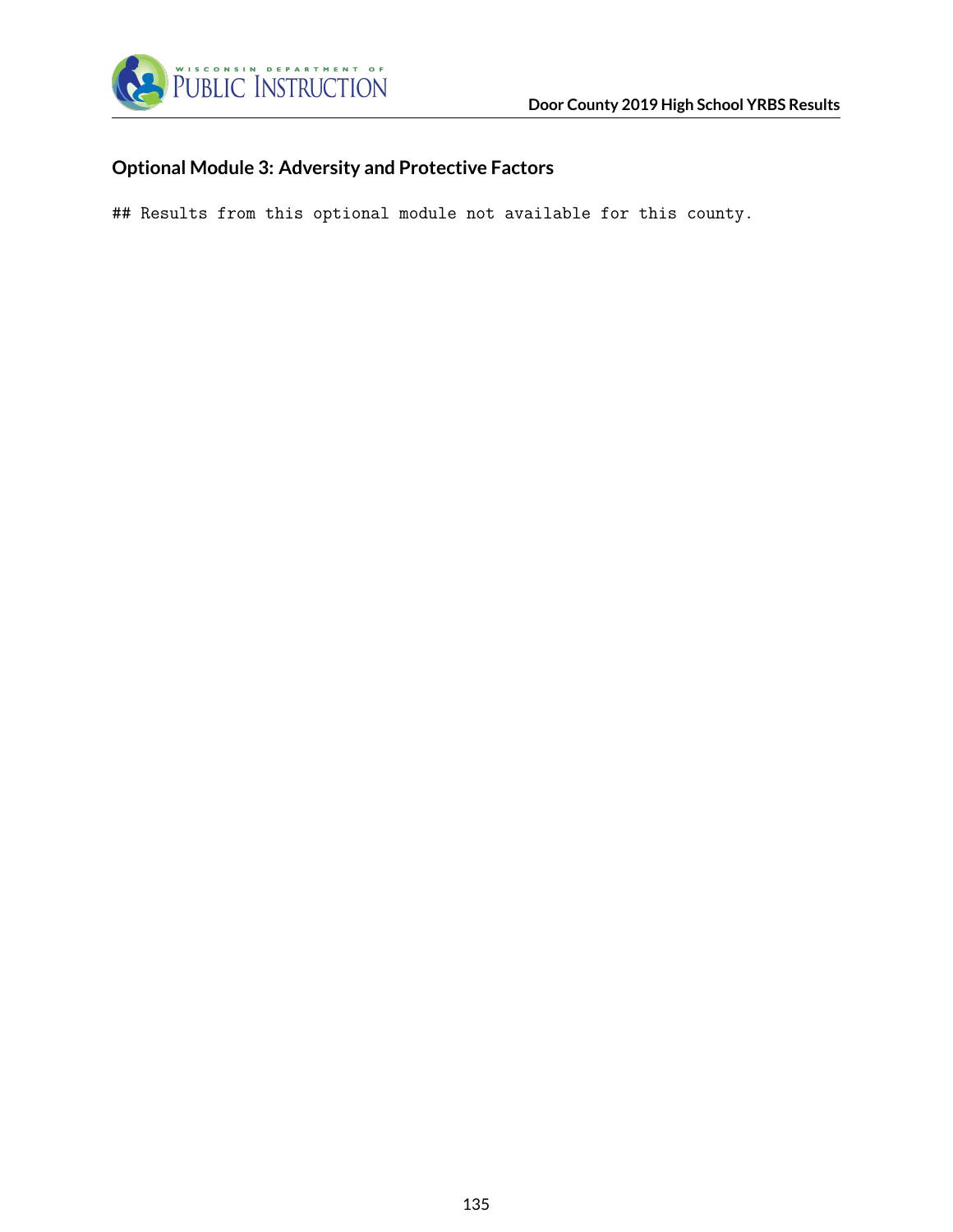

### **Optional Module 4: School Climate**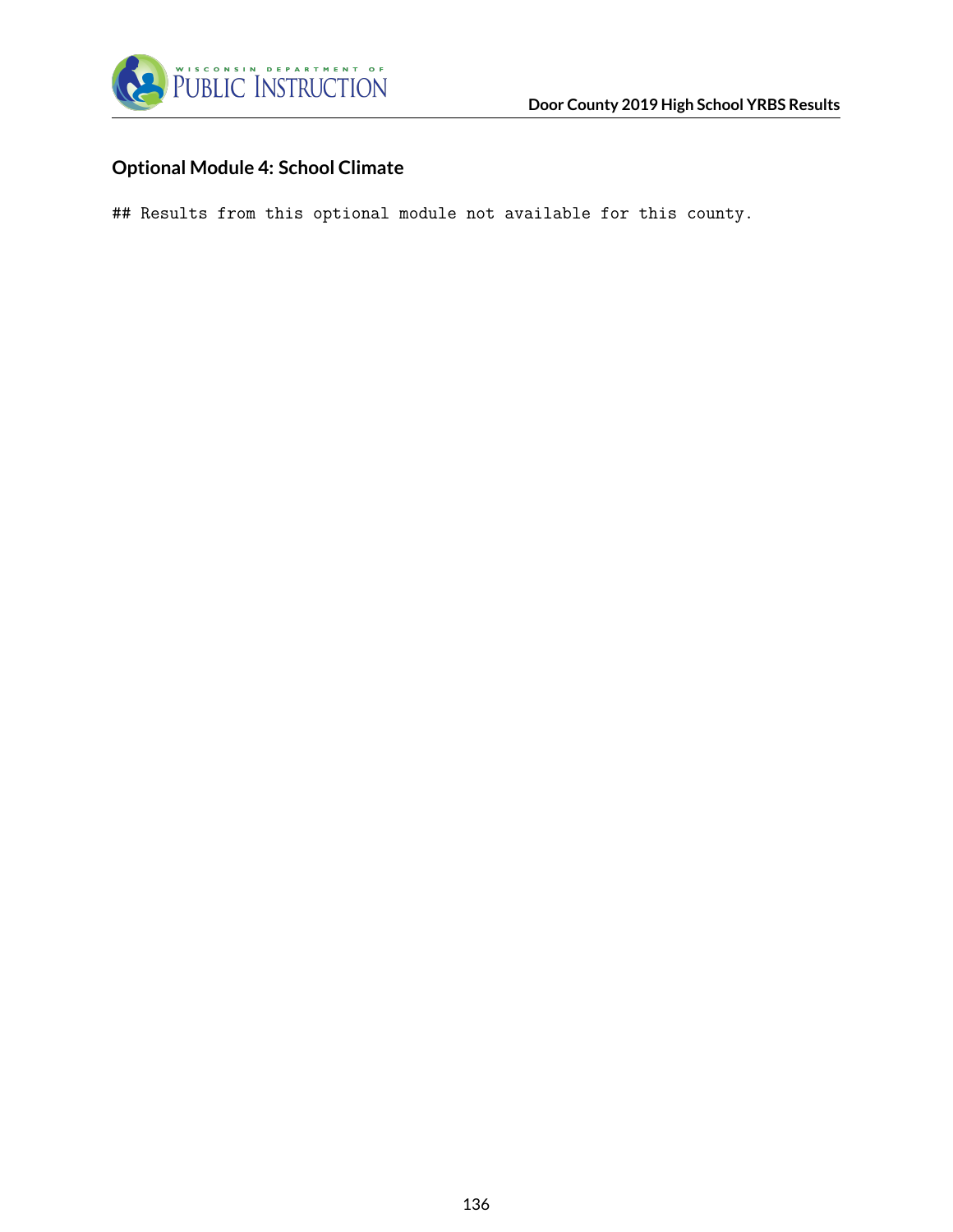

# **TECHNICAL NOTES**

### **SAMPLING**

As noted previously, schools were encouraged to use a census (school-wide) approach to their local data collection. For official State of Wisconsin statistics, a two-stage cluster approach is utilized to generate a representative sample of public high school students in Wisconsin. For more information, see CDC's most recent YRBS Data User's Guide.

#### **DATA QUALITY EDITS**

This report replicates CDC's data edits for all questions that appear on Wisconsin's YRBS (high school version). Those data edits can be found in CDC's 2017 YRBS Data User's Guide, which is available at: [https:](https://www.cdc.gov/healthyyouth/data/yrbs/pdf/2017/2017_YRBS_Data_Users_Guide.pdf) [//www.cdc.gov/healthyyouth/data/yrbs/pdf/2017/2017\\_YRBS\\_Data\\_Users\\_Guide.pdf.](https://www.cdc.gov/healthyyouth/data/yrbs/pdf/2017/2017_YRBS_Data_Users_Guide.pdf)

For cases in whichWisconsin's survey included questions not included in the CDC data user's guide, the logic of the CDC guide was extended to include the Wisconsin-specific questions.

#### **WEIGHTING**

Post-stratification weights or raking was used to account for any differences between the student population and the composition of survey respondents. Raking was employed to reflect the surveyed population. If the surveyed population differed from the county's student population (e.g., if participating schools only surveyed certain grades), then results reflect the county's population surveyed rather than the county as a whole.

Raking categories were grade by sex (e.g., 9th grade females) and three race/ethnic categories: Hispanic, Non-Hispanic White, Non-Hispanic Other. Those three categories were chosen to best fit the most number of schools. Population figures for each school were drawn from the student enrollment data provided by schools to the Department of Public Instruction.

#### **SIGNIFICANCE LEVELS**

The question-specific tables in the appendices include 95% confidence intervals. Differences between groups can be considered stastically significant at the .05 level if the confidence interval ranges between the groups do not overlap.

#### **REDACTION**

Data for YRBS 2019 county-level reports are redacted based on a combination of numerator and denominator size (weighted counts). In order for a result to be displayed, at least 20 students in the reference category had to have answered the question (denominator), with at least 6 of those students selecting the risk behavior (numerator). This builds on the redaction rules for school and district reports and aligns with DPI data suppression policy for sensitive topics and reports. The added suppression based on denominator size aligns with CDC guidance and reduces the likelihood of highly unstable numbers being reported. However, readers are still encouraged to review the range of the confidence intervals. Very wide confidence intervals indicate unstable estimates and are more likely to occur when reporting on very small numbers.

Where the data are broken down across comparison groups (e.g., males vs. females or across grades 9, 10, 11 and 12), complementary suppression is employed. This means that if one subgroup (e.g., grade 12) has too few respondents to report, then the next lowest response group (e.g., grade 10) is also redacted. This helps prevent incidental disclosure of a redacted number.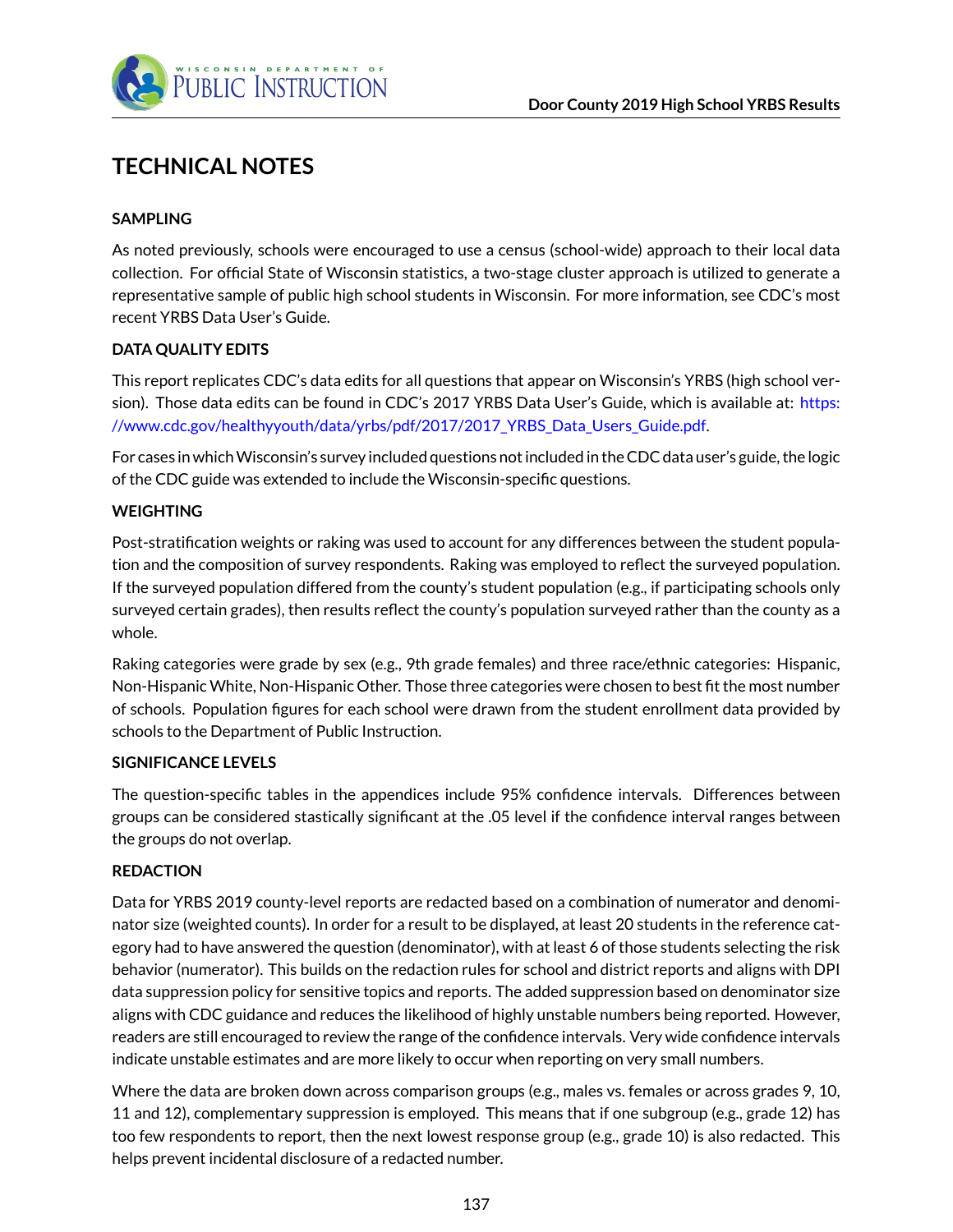

#### **CITING THIS REPORT:**

The report can be cited as:

McCoy, Katherine and Carl Frederick. 2019. "Door County 2019 Youth Risk Behavior Survey Results (High School Version)". Madison: Wisconsin Department of Public Instruction.

The Youth Risk Behavior Survey is supported by the Centers for Disease Control and Prevention (CDC). CDC Disclaimer: *This report was supported by Grant number NU87PS004346, funded by the Centers for Disease Control and Prevention. Its contents are solely the responsibility of the authors and do not necessarily represent the official views of the Centers for Disease Control and Prevention or the Department of Health and Human Services.*